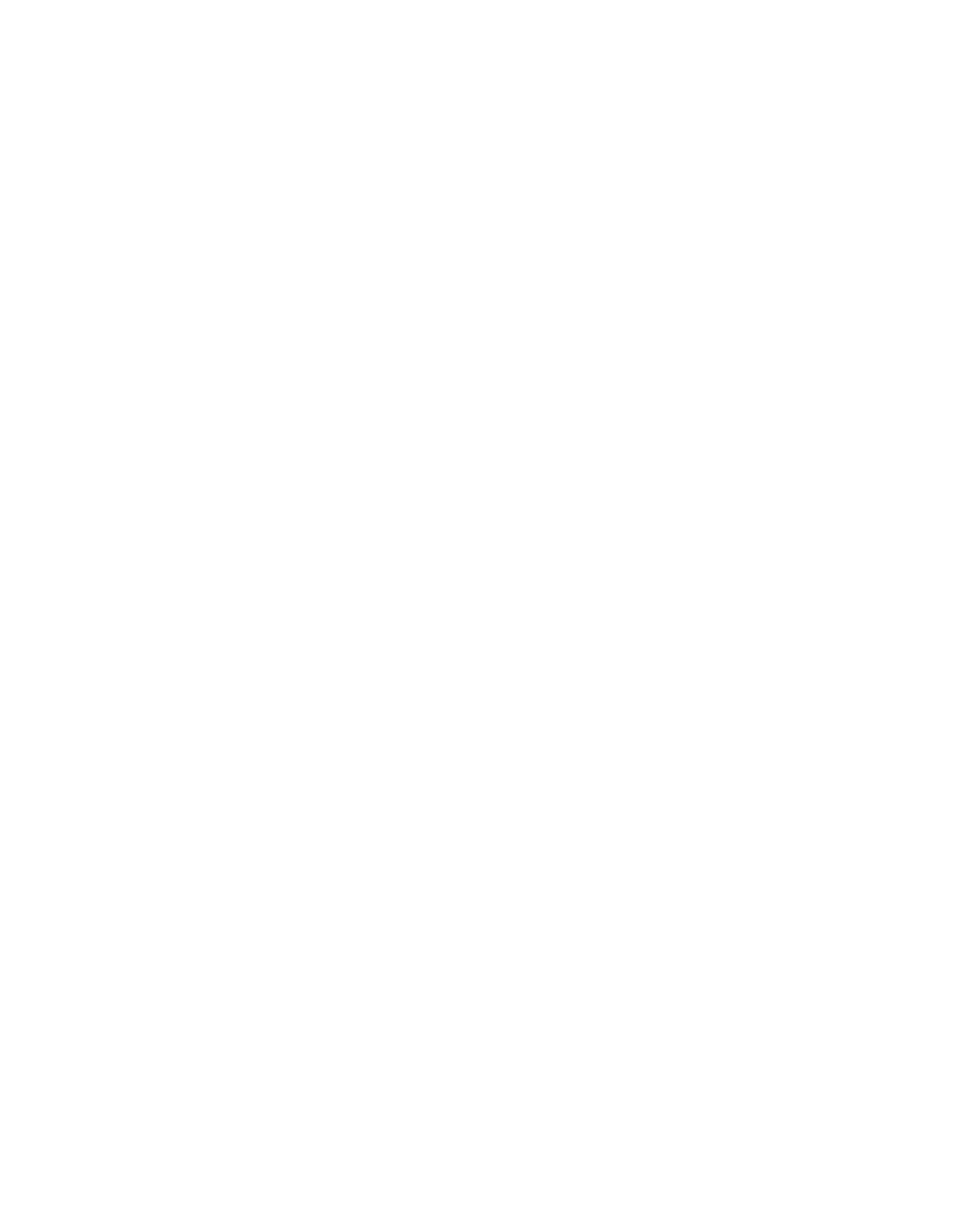# NASA'S MICROGRAVITY RESEARCH PROGRAM



NASA/TM – 2000-210615



National Aeronautics and Space Administration

**George C. Marshall Space Flight Center** Marshall Space Flight Center, Alabama 35812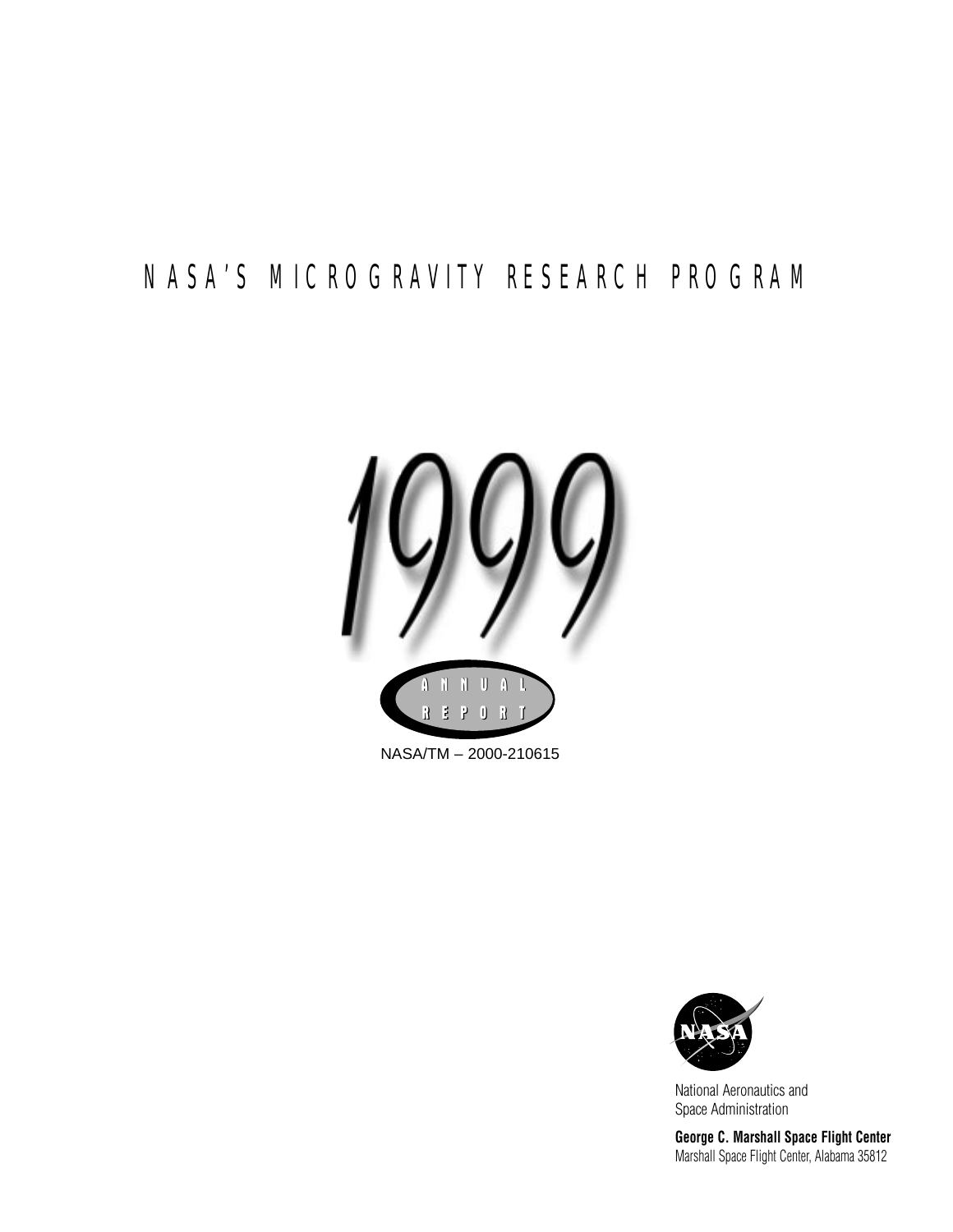# **On the front cover...**



In FY 99, the microgravity biotechnology program investigated the structure of macromolecules through Earth- and space-grown crystals and conducted experiments in tissue engineering and basic cellular functions both in ground laboratories and in orbit. These cells were isolated from cartilage grown on Russian Space Station *Mir*. Gray areas (green on cover) indicate the presence of estaserase, a key metabolic enzyme.

Discovering how processing affects the structure and properties of materials is the focus of the materials science discipline. A microgravity environment allows a simpler view of the relationship of processing to structure. Several experiments have been conducted and are planned for investigating the formation of dendrites, a common microstructure in metals. This dendrite of pivalic acid was formed during a microgravity shuttle mission.

The study of combustion science in microgravity contributes to the basic understanding of the combustion process and of how to prevent and control burning on Earth and in space. This photo was taken during an experiment on candle flames that took place on *Mir*.

Fluid physicists participate in the microgravity program to understand the fundamentals of fluid behavior under various conditions. Microgravity experiments investigating liquid drops have contributed to our knowledge of microscopic and macroscopic processes, from the way atomic nuclei undergo fission to how planets are formed. This photo was taken during a drop experiment conducted on the space shuttle.

Physicists use a microgravity environment to help them discover and understand the laws governing our universe. Accurate clocks are important research tools in such experiments. Physicists in the microgravity program are developing a clock to be flown on the International Space Station that will be the most accurate clock to date and will be available to everyone as a research tool. An artist's rendering of this clock is pictured here.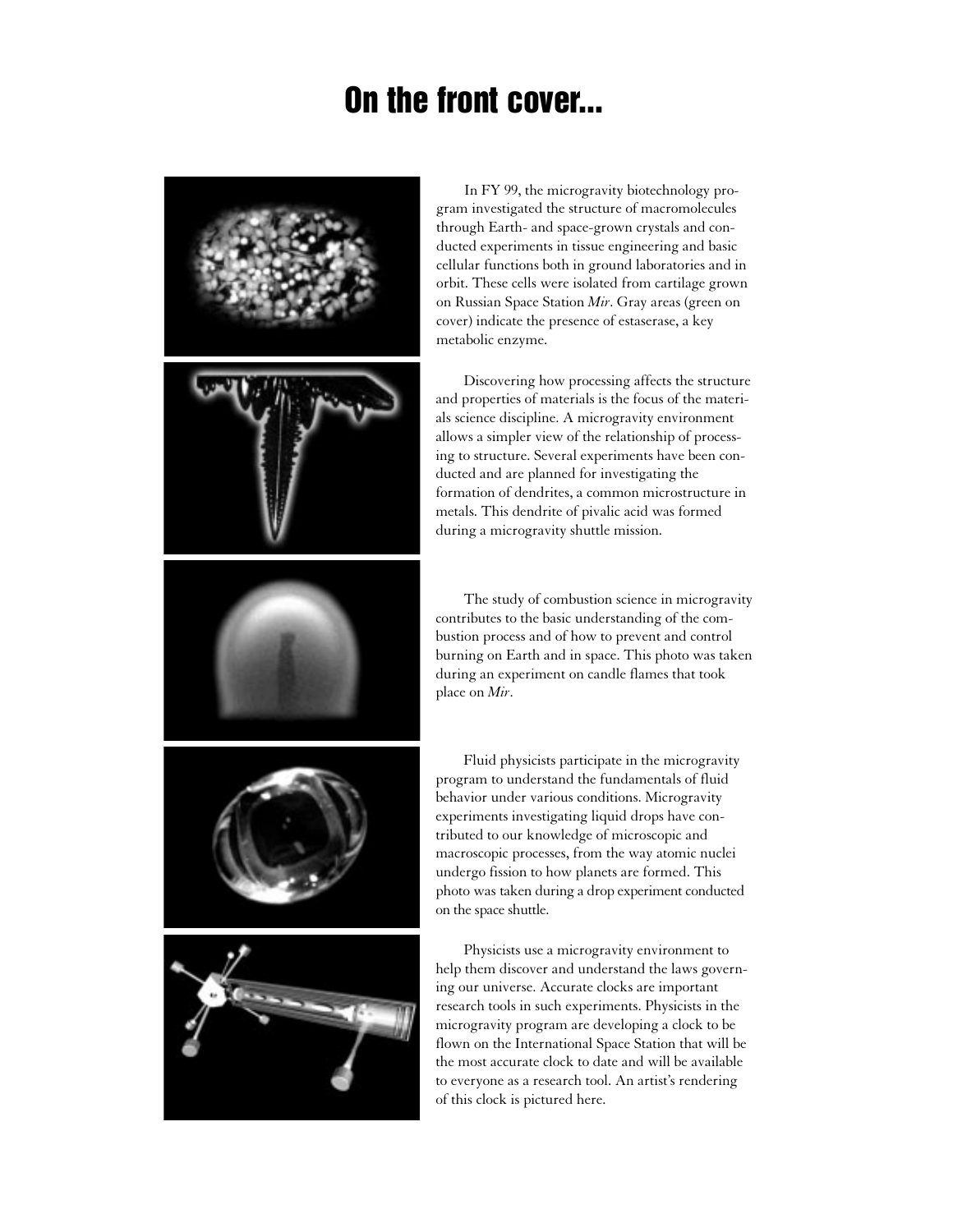# **Table of Contents**

г

| $\mathbf 2$                                       |                                              |
|---------------------------------------------------|----------------------------------------------|
| 3                                                 | Microgravity Research Conducted in FY 1999 8 |
|                                                   |                                              |
|                                                   | Combustion Science 18                        |
|                                                   |                                              |
|                                                   | Fundamental Physics 34                       |
|                                                   |                                              |
| 4                                                 | Acceleration Measurement 48                  |
| 51                                                |                                              |
| 6                                                 | Hardware 53                                  |
| 74                                                | Outreach and Education  63                   |
| <b>8</b>                                          | For More Information  68                     |
| $\left[\begin{matrix} 0 \\ 1 \end{matrix}\right]$ |                                              |
|                                                   | Acronyms and Abbreviations  70               |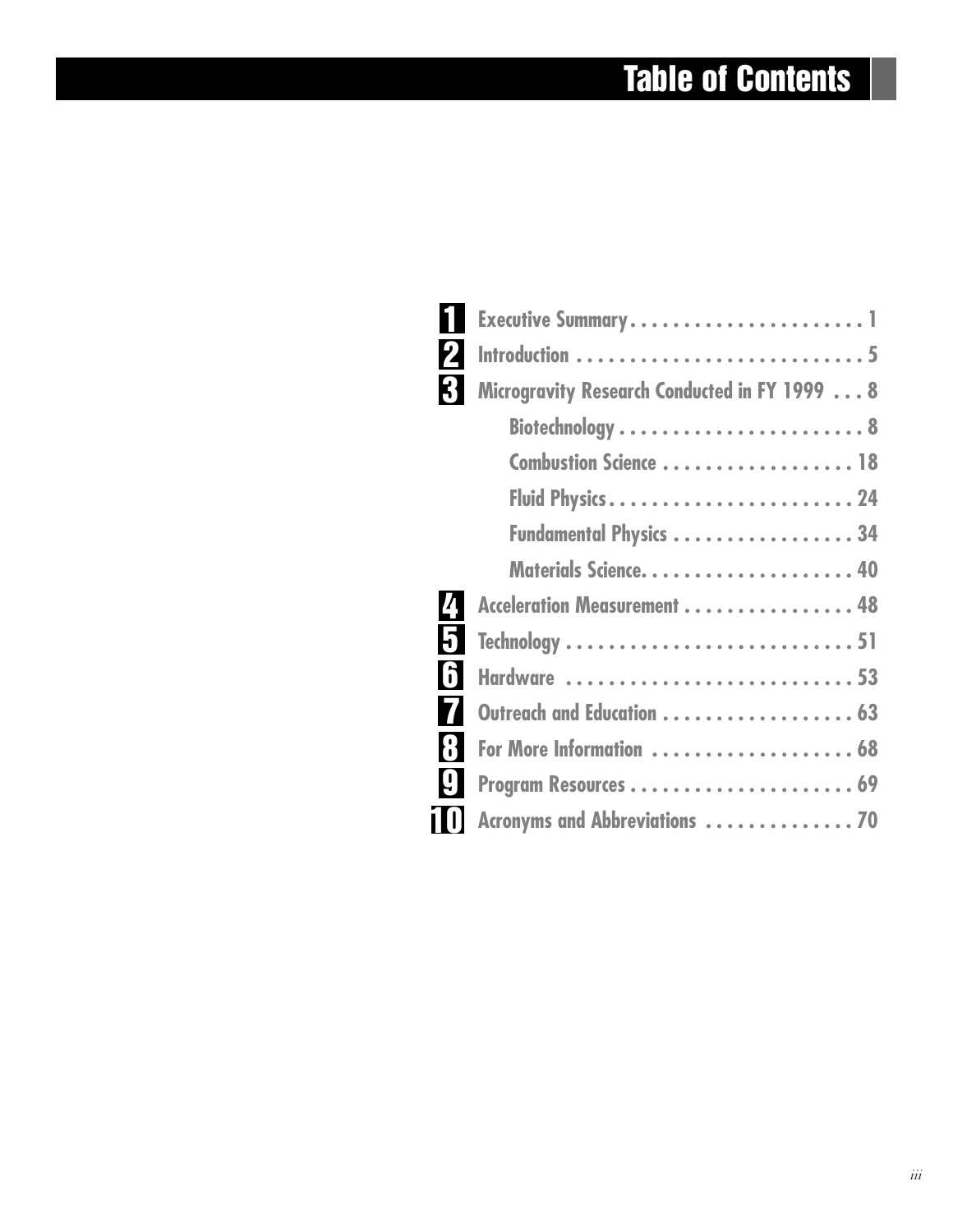# **On the back cover...**



Thermocapillary flow induced by a bubble on Earth is greatly influenced by its inevitable interactions with buoyancy-driven convection. These pictures show steady-state flow fields generated by an air bubble in a surrounding fluid (silicone oil) in normal gravity (top) and microgravity (bottom). **1**

Due to a reduction in buoyancy-induced flows, flames in microgravity experience a change in the onset of soot release and a change in flame shape when compared to flames in normal gravity. The top series of images shows onset of soot release occurring in the annular shell at the flame tip (3rd flame from right). The middle series of low-velocity microgravity flames shows that the onset of soot release occurs in the annular layer, but that the flame shape is flat before the onset (4th flame from right). The bottom series of high-velocity microgravity flames shows that the onset of soot release occurs at the center of the flame (third flame from left). **2**

In an atom laser on the ground, atoms fall under the influence of gravity, producing a nonlinear dispersion of matter waves (top). An artist's concept of an atom laser in space (bottom) shows that coherent matter waves propagate free from gravity's perturbation. **3**

Many materials are available only as a powder. To achieve high density in components shaped from these materials a process known as liquid-phase sintering is often used. However, when the liquid forms, the component can distort under its own weight (top photo). The same type of compact when sintered in microgravity generally attains a spherical shape (bottom). **4**

Some genes respond to microgravity as evidenced by this graph of spaceflight experiment results, which shows that of 10,000 genes expressed by human kidney cells, 1,600 genes changed their expression levels when in microgravity. (Shear stress and heat shock proteins are shown as green dots, transcription factors as red dots. A change in expression is denoted by movement along the *x* and *y* axes.) **5**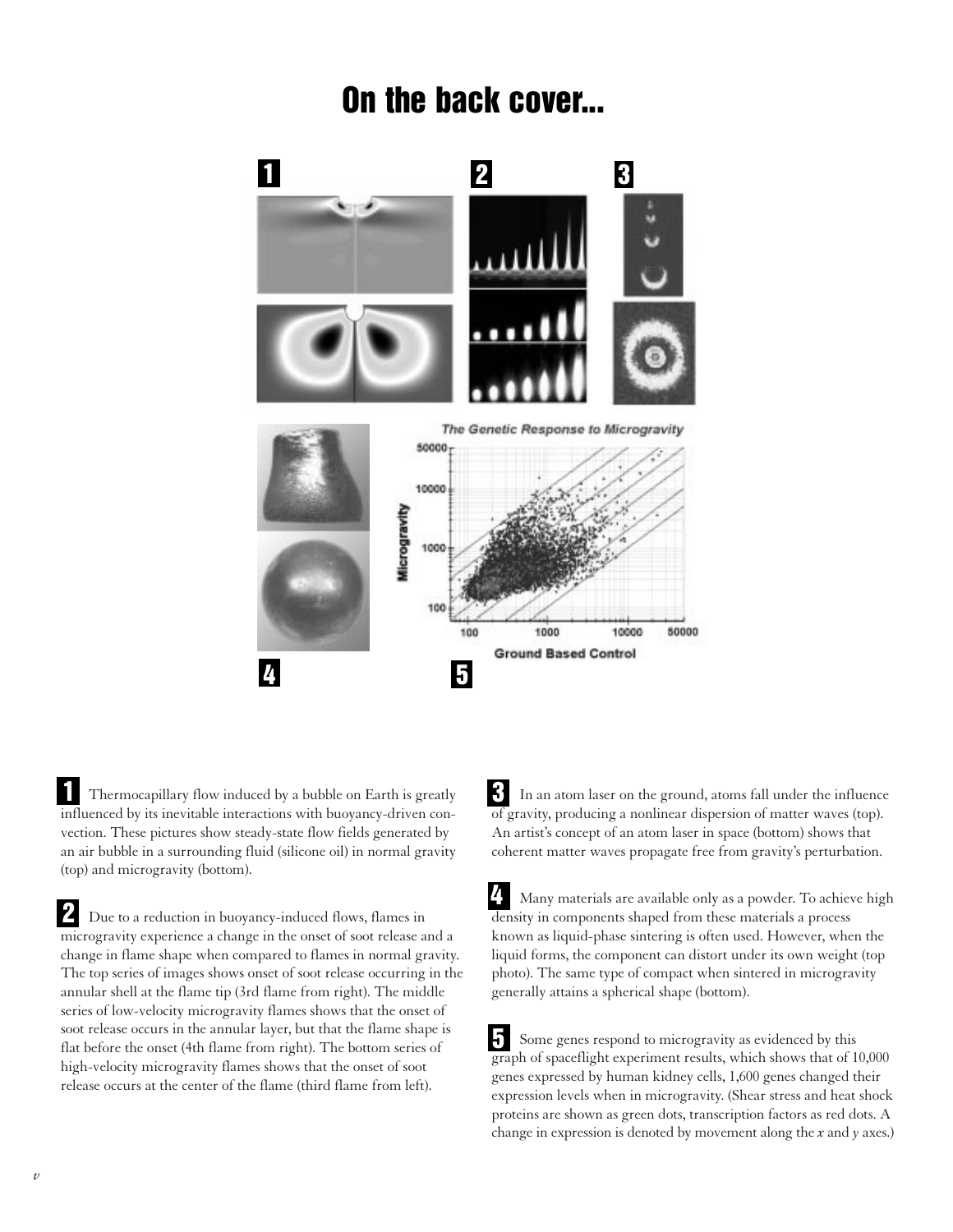# **Executive Summary 1**

*To use the microgravity environment of space as a tool to advance knowledge; to use space as a laboratory to explore the nature of physical phenomena, contributing to progress in science and technology on Earth; and to study the role of gravity in technological processes, building a scientific foundation for understanding the consequences of gravitational environments beyond Earth's boundaries. — From the Microgravity Research Program's Mission Statement*

Marshall Space Flight Center (MSFC), located in Huntsville, Alabama, serves as NASA's lead center for the Microgravity Research Program (MRP). To support that work, MSFC's Microgravity Research Program Office (MRPO) is responsible for advancing the microgravity mission through the coordination of microgravity science research at NASA field centers, at universities, and with industry partners. Basic and applied research in the five microgravity disciplines (biotechnology, combustion science, fluid

physics, fundamental physics, and materials science) and work conducted on behalf of the MRP's acceleration measurement, glovebox, and technology programs are managed by the MRPO and implemented at the following NASA centers: the Jet Propulsion Laboratory in Pasadena, California, which manages investigations in fundamental physics and is responsible for microgravity technology development and transfer activities; Johnson Space Center in Houston, Texas, which manages the cellular biotechnology discipline; Glenn Research Center in Cleveland, Ohio, which manages studies in the combustion science and fluid physics disciplines as well as microgravity measurement and analysis support services for all the microgravity science disciplines; and MSFC, which, in addition to serving as NASA's lead center for the MRP, manages research in the macromolecular biotechnology and materials science disciplines and is responsible for the microgravity glovebox program. The MRP's program goals for fiscal year (FY) 1999 follow:

## **Goal 1**

Sustain a leading-edge research program focused in the areas of biotechnology, combustion science, fluid physics, fundamental physics, and materials science that effectively engages the national research community.

## **Goal 2**

Foster an interdisciplinary community to promote synergy, creativity, and value in carrying out the research program.

## **Goal 3**

Enable research through the development of an appropriate infrastructure of ground-based facilities, diagnostic capabilities, and flight facilities/opportunities, and promote the use of smaller apparatus.

## **Goal 4**

Promote the exchange of scientific knowledge and technological advances among academic, governmental, and industrial communities. Disseminate results to the general public and to educational institutions.

## **Goal 5**

Raise the awareness of the microgravity research community regarding the long-term direction of NASA's Human Exploration and Development of Space Enterprise, and discuss with the community the role of microgravity research in support of agency objectives.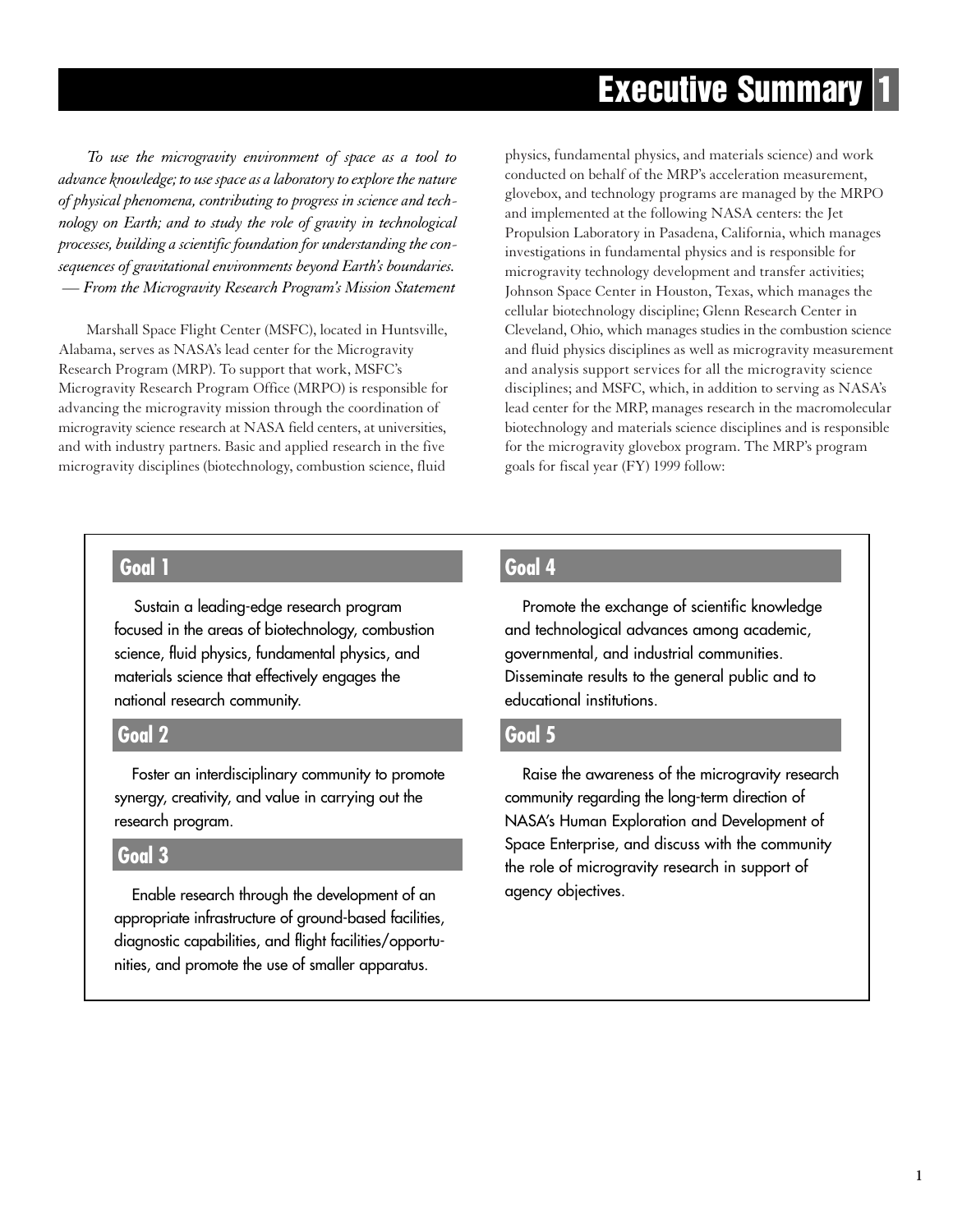## **Performance Goals**

While the five program goals listed above are qualitative and program-oriented, the MRP has also developed a set of performance goals that describe specific activities, methods for implementation, and planned outcomes. In addition to guiding the progress of the program, these goals will also serve as measuring sticks, allowing quantitative evaluation of the program. The performance goals were developed in response to the general call to reinvent government and the Government Performance and Results Act of 1993, which directs agencies within the executive branch to develop customerfocused strategic plans that align their activities with concrete mission and goal statements. Performance goals have been developed that

support the MRP mission to use the microgravity environment of space as a tool to advance knowledge; to use space as a laboratory to explore the nature of physical phenomena, contributing to progress in science and technology on Earth; and to study the role of gravity in technological processes, building a scientific foundation for understanding the consequences of gravitational environments beyond Earth's boundaries.

The MRP performance goals were finalized in FY 1998 in fulfillment of Congress' mandate and were used in FY 1999 to assess the program's progress. The MRP performance goals and an update on progress in FY 1999 are listed in **Table 1**. Further information on projects supporting each goal is available online at: *http://microgravity.hq.nasa.gov/research.htm*.

## **Table 1 MRP Performance Goals and Progress in FY 1999**

| Goal                                                                                                                                                                                                                                                            | Progress in FY 1999                                                |
|-----------------------------------------------------------------------------------------------------------------------------------------------------------------------------------------------------------------------------------------------------------------|--------------------------------------------------------------------|
| 1.21 - Sustain a leading biotechnology research program that will assure continued                                                                                                                                                                              | 103 biotechnology investigations were supported                    |
| scientific and technical leadership.                                                                                                                                                                                                                            | in FY 1999.                                                        |
| 1.22 - Enable increased combustion system efficiency, reduced pollution, and mitiga-<br>tion of fire risks through insights and databases obtainable only through<br>microgravity experiments.                                                                  | 72 combustion science investigations were supported<br>in FY 1999. |
| 1.23 - Pursue groundbreaking basic research in fluid physics and transport phenomena<br>to provide fundamental understanding of natural phenomena affected by<br>gravity for increased efficiency and effectiveness of space-based and<br>industrial processes. | 86 fluid physics investigations were supported in<br>FY 1999.      |
| 1.24 — Unlock mysteries of the universe by exploring the frontiers of physics                                                                                                                                                                                   | 49 fundamental physics investigations were                         |
| obscured by Earth's gravity, using laboratories in space.                                                                                                                                                                                                       | supported in FY 1999.                                              |
| 1.25 — Use microgravity to establish and improve quantitative and predictive relationships                                                                                                                                                                      | 105 materials science investigations were supported                |
| between the structure, processing, and properties of materials.                                                                                                                                                                                                 | in FY 1999.                                                        |
| 1.9 - Successfully test a fundamental tenet of general relativity by completing an                                                                                                                                                                              | 1 fundamental physics investigation was supported                  |
| internationally funded Satellite Test of the Equivalence Principle project by 2005.                                                                                                                                                                             | in FY 1999.                                                        |
| 2.2 - Identify materials processing issues and propose/test processing strategies to<br>enable human operations on the surface of the Moon/Mars using In-Situ<br><b>Resource Utilization (ISRU) concepts.</b>                                                   | 2 investigations were supported in FY 1999.                        |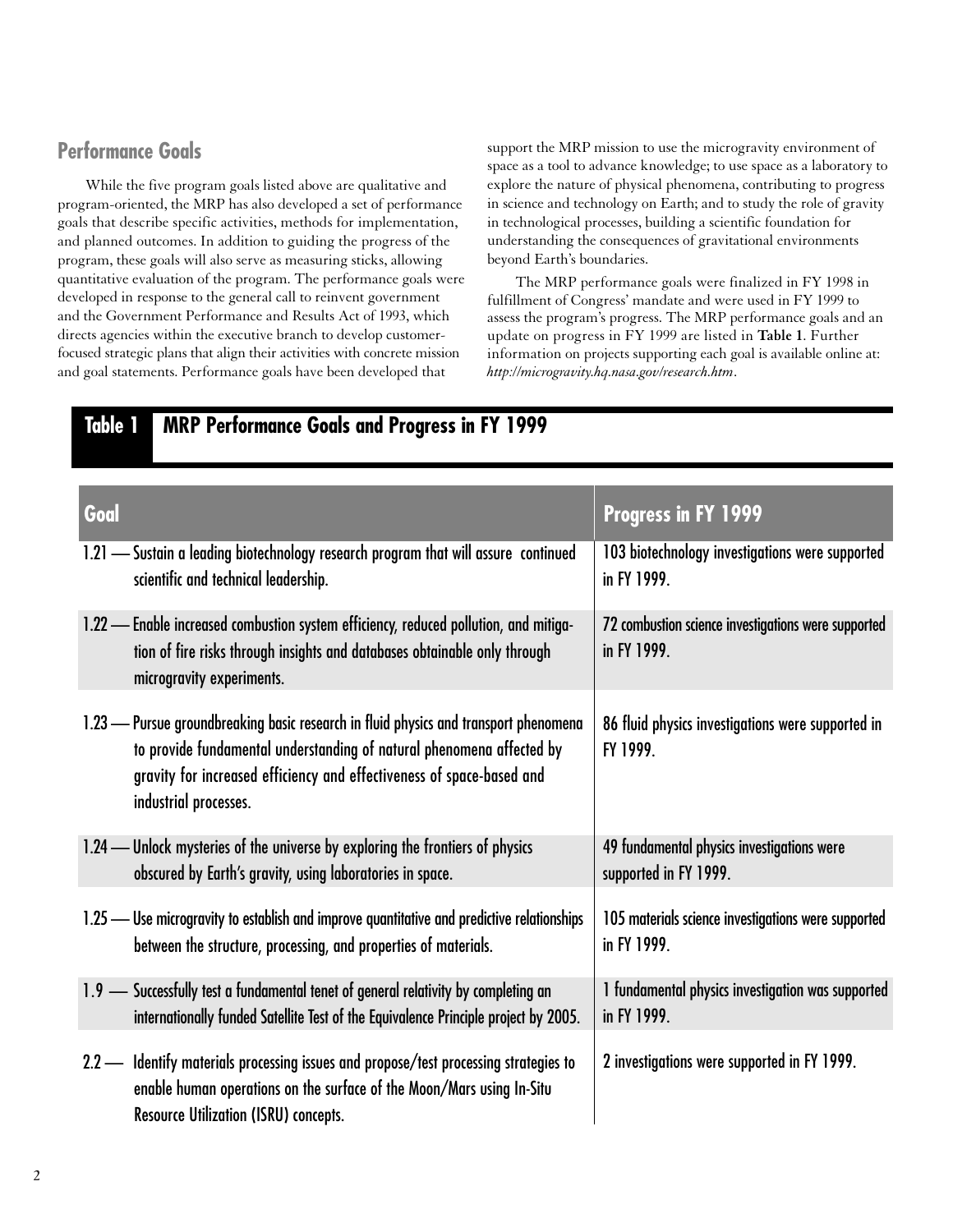| 2.4 - Develop methods, databases, and validating tests for material flammability<br>characterization, hazard reduction, and fire detection/suppression strategies<br>for spacecraft and extraterrestrial habitats. | 8 investigations were supported in FY 1999.                                                                      |
|--------------------------------------------------------------------------------------------------------------------------------------------------------------------------------------------------------------------|------------------------------------------------------------------------------------------------------------------|
| 2.5 - Advance the state of knowledge sufficiently to enable dust-control technologies<br>and bulk materials handling for extraterrestrial habitats and/or ISRU.                                                    | 8 investigations were supported in FY 1999.                                                                      |
| 2.6 - Advance the state of knowledge sufficiently to allow development of reliable<br>and efficient heat transfer technology for space and extraterrestrial operations.                                            | 19 investigations were supported in FY 1999.                                                                     |
| 2.7 - Advance the state of knowledge sufficiently to allow development of effec-<br>tive fluid management technology for space and extraterrestrial and<br>industrial operations.                                  | 3 investigations were supported in FY 1999.                                                                      |
| 2.8 - Establish the knowledge base required to design chemical process systems for<br>exploration missions.                                                                                                        | 12 investigations were supported in FY 1999.                                                                     |
| 2.9 - Determine the potential use of bioreactors to provide biological materials<br>supporting long-duration space travel.                                                                                         | 12 investigations were supported in FY 1999.                                                                     |
| 2.10 - Develop new probe technologies that use living cells or subcellular components<br>to survey the impacts of extreme environments on terrestrial life.                                                        | 5 investigations were supported in FY 1999.                                                                      |
| 2.11 - Adapt precision measurement and control technologies developed by fun-<br>damental physics research activities to solve the needs of human and<br>robotic exploration of space.                             | 2 investigations were supported in FY 1999.                                                                      |
| 4.1 - Involve Americans in the adventure of space exploration by sharing discoveries;<br>expand educational opportunities by opening participation in NASA's<br>Microgravity Research Program.                     | Microgravity educational products were down-loaded<br>from microgravity web sites by more than 168,000<br>users. |

## **Program Highlights in FY 1999**

- The MRP conducted broad, productive, Earth- and spacebased research, including the first-ever expression of new genes under microgravity conditions in the bioreactor during the STS-90 mission, which flew in March 1998. This research revealed that the microgravity environment of space fundamentally affects cellular processes and alters gene expression. The research represents the first application of recently developed gene array techniques to the understanding of changes in cellular function in space.
- Exciting fundamental research results from fluid physics colloids experiments were obtained on the STS-95 mission, which flew in October 1998. The Colloidal Gelation experiment yielded insight into the formation of gels, near-rigid networks of particles. This work is the essential first step in the synthesis of new materials from colloidal particles. The Colloidal Disorder-Order Transition experiment yielded insight into the physics of the structure of materials at the atomic scale. Colloid systems were used to macroscopically model particle interactions among atoms.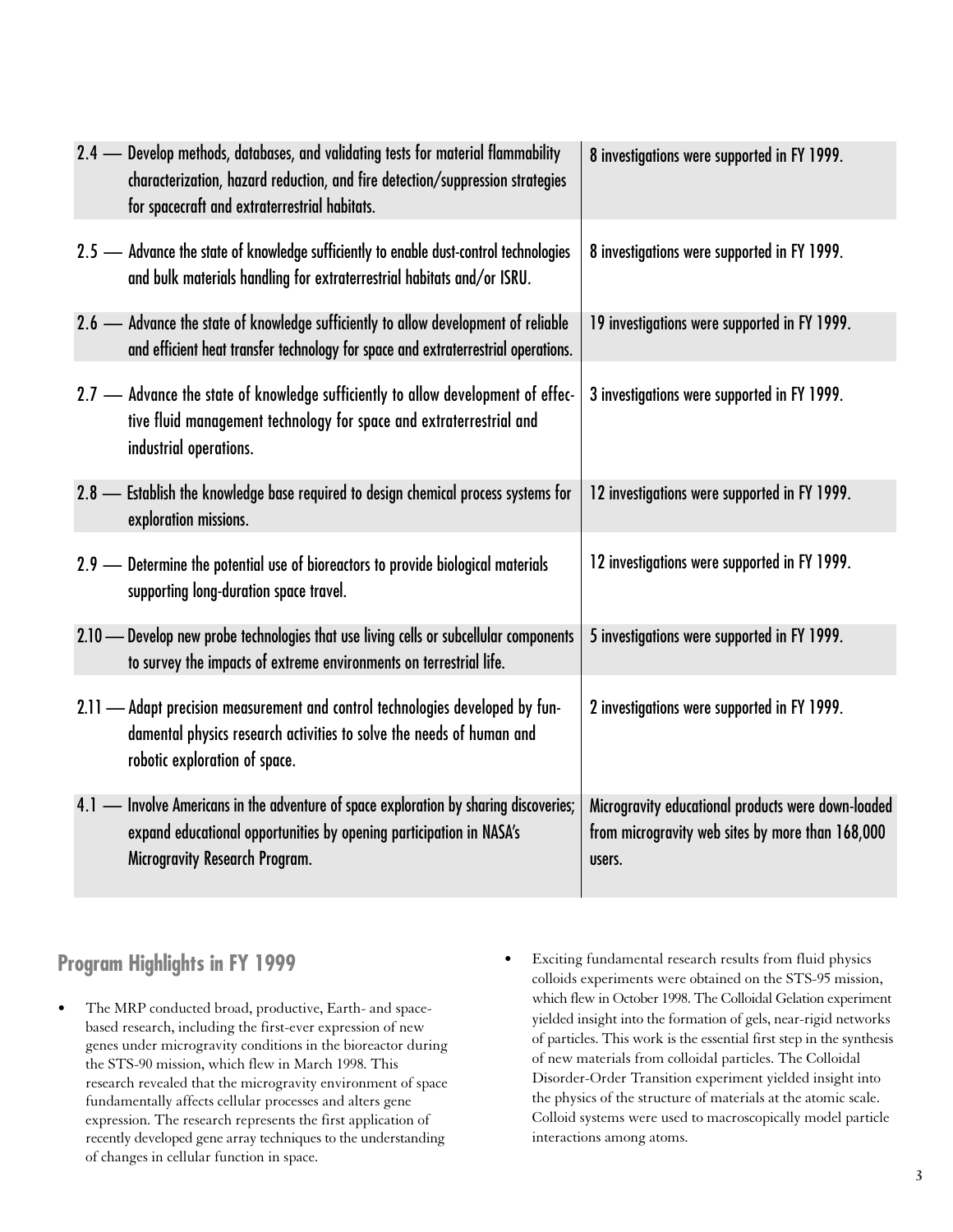- Spacecraft fire safety data were verified through cooperative American/Russian experiments on Russian Space Station *Mir*. The flammability of selected United States–supplied plastic materials was tested under microgravity conditions in a combustion tunnel supplied by Russia. The data were compared to reference testing of the flammability, heat release, thermal properties, and combustion products of identical materials in ground laboratories at both the Russian Keldysh Research Center and at Johnson Space Center's White Sands Test Facility.
- Spacecraft radiation safety was advanced with an understanding of the fundamental processes and appropriate materials for shielding the spacecraft from space radiation. Progress included the development of transport code and a nuclear database for evaluation of spacecraft shielding; the assembly of a database of 75 important materials, which are being characterized according to their shielding properties; and an understanding of the production of neutrons from collisions with spacecraft shielding materials.
- Optical particle manipulation technologies called laser tweezers and laser scissors, which were developed for colloids research, are being applied to in-vitro fertilization research at University Hospital in Cleveland, Ohio. Interest in using the "tweezers" as a noncontact method for manipulating gametes and embryos in the laboratory prompted the collaboration with NASA microgravity researchers. In addition, cell fusion studies using laser tweezers and scissors may be performed by bringing two cells into contact and ablating the cell wall where they touch.
- Feasibility testing of the Magneto-Optical Trap for studies in fundamental physics was completed with the successful ground demonstration of the technology. This technology will enable significant increases in timekeeping and enable a broad range of general relativity experiments in microgravity. The technology has been baselined for upcoming fundamental physics research on the International Space Station.
- Furthering the MRP's continuing efforts to communicate and interact with the industrial sector, an Industry Liaison Board was formed through an initiative of the National Center for Microgravity Research on Fluids and Combustion. The board, convened by William Ballhaus, vice president of Lockheed Martin Corporation, made an initial set of recommendations for how NASA could enhance the value of its microgravity research on fluids and combustion for the industrial sector.

Reaching out to the community in order to increase the awareness of NASA's microgravity activities is mandated by the MRP's mission statement and program goals and helps to maintain the strength and relevance of its science program. The following are highlights of education and outreach activities in FY 1999:

• *Microgravity News*, a quarterly update on NASA's Microgravity Research Program, reached increasing numbers of people in the past year. The total distribution for each issue of the newsletter grew to more than 10,800 copies in calendar year 1999.

- Through NASA's Graduate Student Research Program, 14 graduate students received funding to perform ground-based microgravity research, supporting a commitment to encourage the next generation of microgravity researchers.
- Microgravity science posters, teacher's guides, mathematics briefs, microgravity demonstrator manuals, and supplemental curricular materials were made available to more than 44,700 elementary and secondary school teachers and administrators in attendance at annual meetings of science, technology, and mathematics teacher's associations.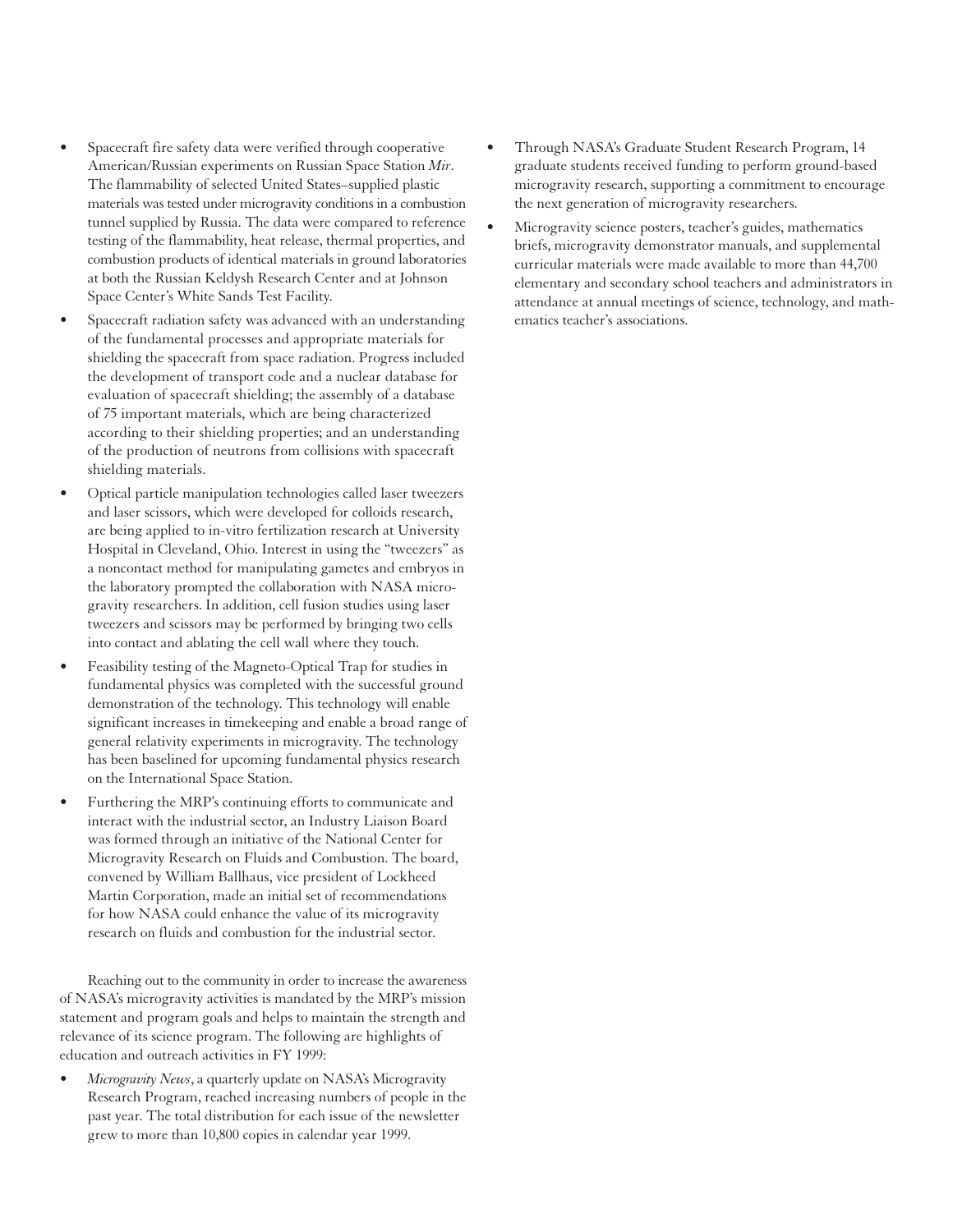This fiscal year (FY) 1999 report describes key elements of the NASA Microgravity Research Program (MRP) as conducted by the Microgravity Research Division (MRD) within NASA's Office of Life and Microgravity Sciences and Applications. The program's goals, approach taken to achieve those goals, and available resources are summarized. A "snapshot" of the program's status at the end of FY 1999 and a review of highlights and progress in ground- and flight-based research are provided. Also described are major space missions that flew during FY 1999, plans for utilization of the research potential of the International Space Station, technology development, and various education and outreach activities. The MRP supports investigators from academia, industry, and government research communities needing a space environment to study phenomena directly or indirectly affected by gravity.

Because they are natural extensions of traditional Earth-based laboratory science, the experiments conducted under the MRP benefit from the stable, long-duration microgravity environment available on orbiting spacecraft. The microgravity environment affords substantially reduced buoyancy forces, hydrostatic pressures, and sedimentation rates, allowing gravity-related phenomena to be isolated and controlled, and permitting measurements to be made with an accuracy that cannot be achieved in ground-based laboratories.

**Table 2** summarizes information from the *Microgravity Science and Applications Program Tasks and Bibliography for FY 1999* that may be of particular interest to the reader. Data for FY 1995–1998 are shown for comparison with FY 1999 statistics.

## **Table 2 FY 1995–1999 Research Task Summary: Overview Information and Statistics**

*(includes some continuing projects at no additional cost)*

|                                                                           | <b>FY 1995</b> | <b>FY 1996</b> | <b>FY 1997</b> | <b>FY 1998</b> | <b>FY 1999</b> |
|---------------------------------------------------------------------------|----------------|----------------|----------------|----------------|----------------|
| Number of principal investigators                                         | 290            | 358            | 329            | 377            | 409            |
| Number of co-investigators                                                | 287            | 396            | 375            | 446            | 487            |
| Number of research tasks                                                  | 347            | 508            | 414            | 465            | 485            |
| <b>Total number of bibliographic listings</b>                             | 1,200          | 1,573          | 1,428          | 1,868          | 2,280          |
| • Proceeding papers                                                       | 140            | 237            | 177            | 305            | 350            |
| <b>Journal articles</b>                                                   | 526            | 600            | 576            | 683            | 905            |
| NASA technical briefs                                                     | $\mathbf{11}$  | 14             | 10             | 31             | 30             |
| Science/technical presentations                                           | 509            | 706            | 647            | 823            | 962            |
| <b>Books/chapters</b><br>п                                                | 14             | 16             | 18             | 26             | 33             |
| Number of patents applied for or awarded                                  | 1              | $\mathbf 2$    | 4              | 8              | 26             |
| Number of students funded                                                 | 534            | 780            | 748            | 853            | 969            |
| Number of degrees granted based<br>on MRD-funded research                 | 178            | 247            | 243            | 277            | 368            |
| Number of states with funded research<br>(including District of Columbia) | 34             | 35             | 36             | 36             | 36             |
| FY MRD Budget (\$ in millions)                                            | 163.5          | 159            | 105.3          | 100.4          | 113.7          |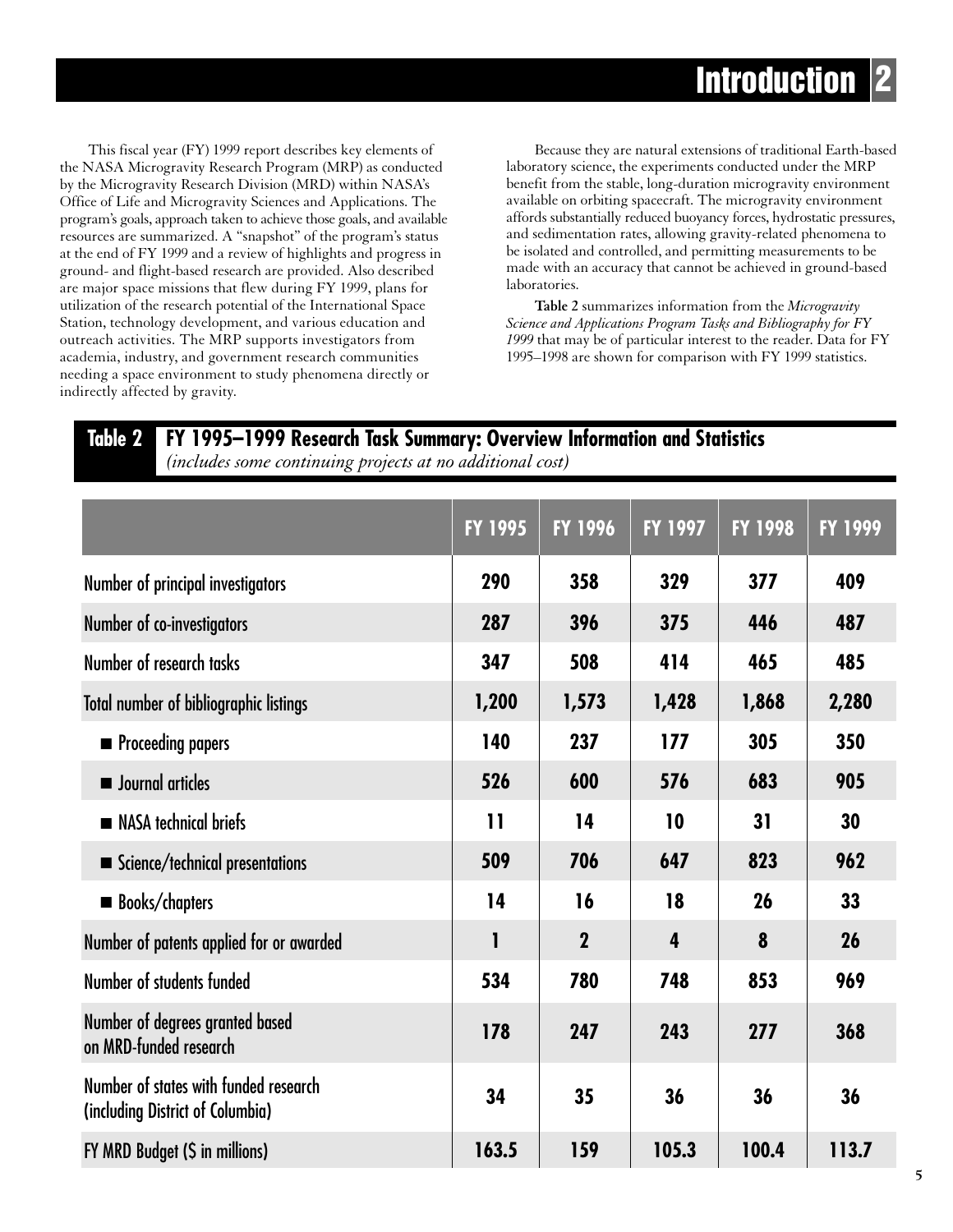The Microgravity Research Program supports both basic and applied research in five key areas:

- **Biotechnology** focusing on macromolecular crystal growth as well as the use of the unique space environment to assemble and grow mammalian tissue.
- **Combustion science** focusing on the processes of ignition, flame propagation, and extinction during combustion of gaseous, liquid, and solid fuels, and on combustion synthesis in a low-gravity environment.
- **Fluid physics** including aspects of fluid dynamics and transport phenomena affected by the presence of gravity.
- **Fundamental physics** including the study of critical phenomena; low-temperature, atomic, and gravitational physics; and other areas of fundamental physics where significant advantages exist for studies in a low-gravity environment.
- Materials science including electronic and photonic materials, glasses and ceramics, polymers, and metals and alloys.

Experiments in these areas are typically directed at providing a better understanding of gravity-dependent physical phenomena and exploring phenomena obscured by the effects of gravity. Scientific results are used to challenge or validate contemporary scientific theories, identify and describe new experimental techniques that are unique to the low-gravity environment, and engender

the development of new theories explaining unexpected results. These results and the improved understanding accompanying them can lead to improved combustion efficiency and fire safety; reduced combustion-generated pollutants; the development of new technologies in industries as varied as medicine, chemical processing, and materials processing; the development or improvement of pharmaceuticals; and the expansion of fundamental knowledge in a broad range of science disciplines destined to become the foundation for scientific and technological discoveries in the future.

A complementary document to this MRP annual report is the *Microgravity Research Division Program Tasks and Bibliography for FY 1999*, available online at *http://microgravity.hq.nasa.gov/ research.htm*. Detailed information on the research tasks funded by the MRD during FY 1999 is listed in that report, which serves as an excellent reference for supplementary information to this annual report. Also of interest is the *NASA Microgravity Science and Applications Program Strategic Plan*, issued in June 1993, a guide for development and implementation of the MRP plans and activities to the year 2000. The *Marshall Space Flight Center (MSFC) Strategic Implementation Plan*, January 1996, describes MSFC's lead center role for the MRP.

**Table 3** lists the number of research tasks and types performed at each NASA center for FY 1995–1999.

| <b>Center</b>                       |    |                 | <b>Ground</b> |    | <b>Flight</b>              |    |                |    |    | ATD*        |                  |                         |                |                  | <b>Center Totals</b>    |     |                         |    |    |    |
|-------------------------------------|----|-----------------|---------------|----|----------------------------|----|----------------|----|----|-------------|------------------|-------------------------|----------------|------------------|-------------------------|-----|-------------------------|----|----|----|
|                                     |    | 96              | 97            | 98 | 99                         | 95 | 96             | 97 | 98 | 99          | 95               | 96                      | 97             | 98               | 99                      | 95  | 96                      | 97 | 98 | 99 |
| <b>Glenn Research Center</b>        |    | 125 203         | 137   152     |    | 163                        | 32 | 46             | 40 | 44 | 43          | $\boldsymbol{6}$ | 6                       | $\overline{I}$ | $\boldsymbol{6}$ | 5                       |     | 163 255 184 202 211     |    |    |    |
| <b>Jet Propulsion Laboratory</b>    | 28 | 45              | 23            | 42 | 40                         | 5  | $\overline{I}$ | 5  | 9  | 9           | 3                | 3                       | 3              | 3                | $\overline{\mathbf{3}}$ | 36  | 55                      | 31 | 54 | 52 |
| <b>Johnson Space Center</b>         | 34 | 32              | 42            | 37 | 55                         |    |                |    |    | $\mathbf 2$ | $\mathbf 0$      |                         |                |                  |                         | 35  | 34                      | 44 | 39 | 58 |
| <b>Marshall Space Flight Center</b> | 76 | 124 117 127 135 |               |    |                            | 25 | 32             | 31 | 39 | 39          | $\boldsymbol{6}$ | $\overline{\mathbf{4}}$ | 5              | 3                | $\overline{4}$          | 107 | 160  153  169  178      |    |    |    |
| <b>Research Task Totals</b>         |    |                 |               |    | 266  406   319   358   393 | 65 | 87             | 78 | 93 | 93          | 16               | 15                      | 17             | 13               | 13                      |     | 347  508  414  464  499 |    |    |    |

## **Table 3 Microgravity Research Tasks and Types by Fiscal Year** *(responsibilities by center)*

*\* Advanced Technology Development*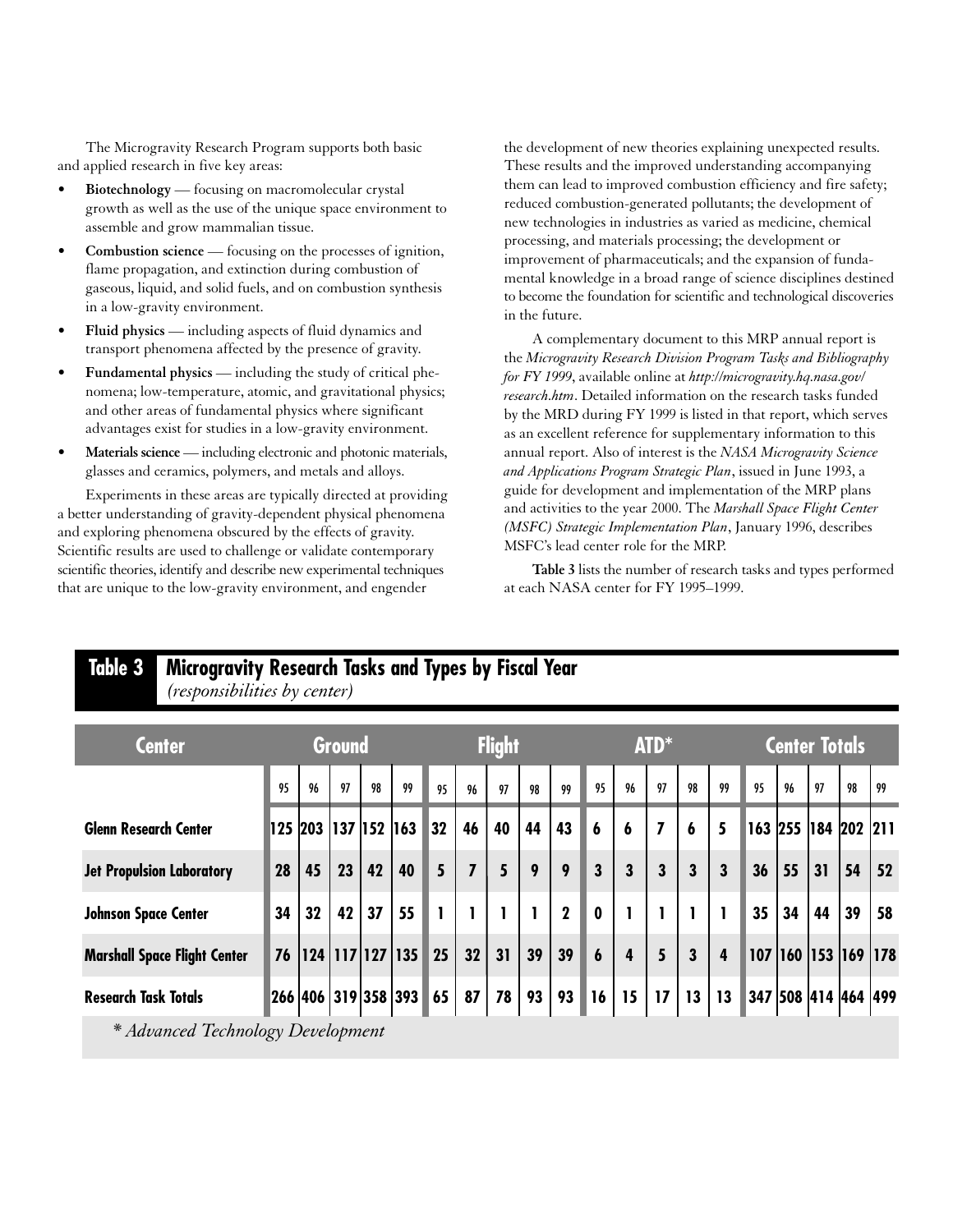**Table 4** shows the distribution of principal investigators by state, including the District of Columbia.

## **Table 4 FY 1999 Microgravity Research Division Principal Investigators by State**

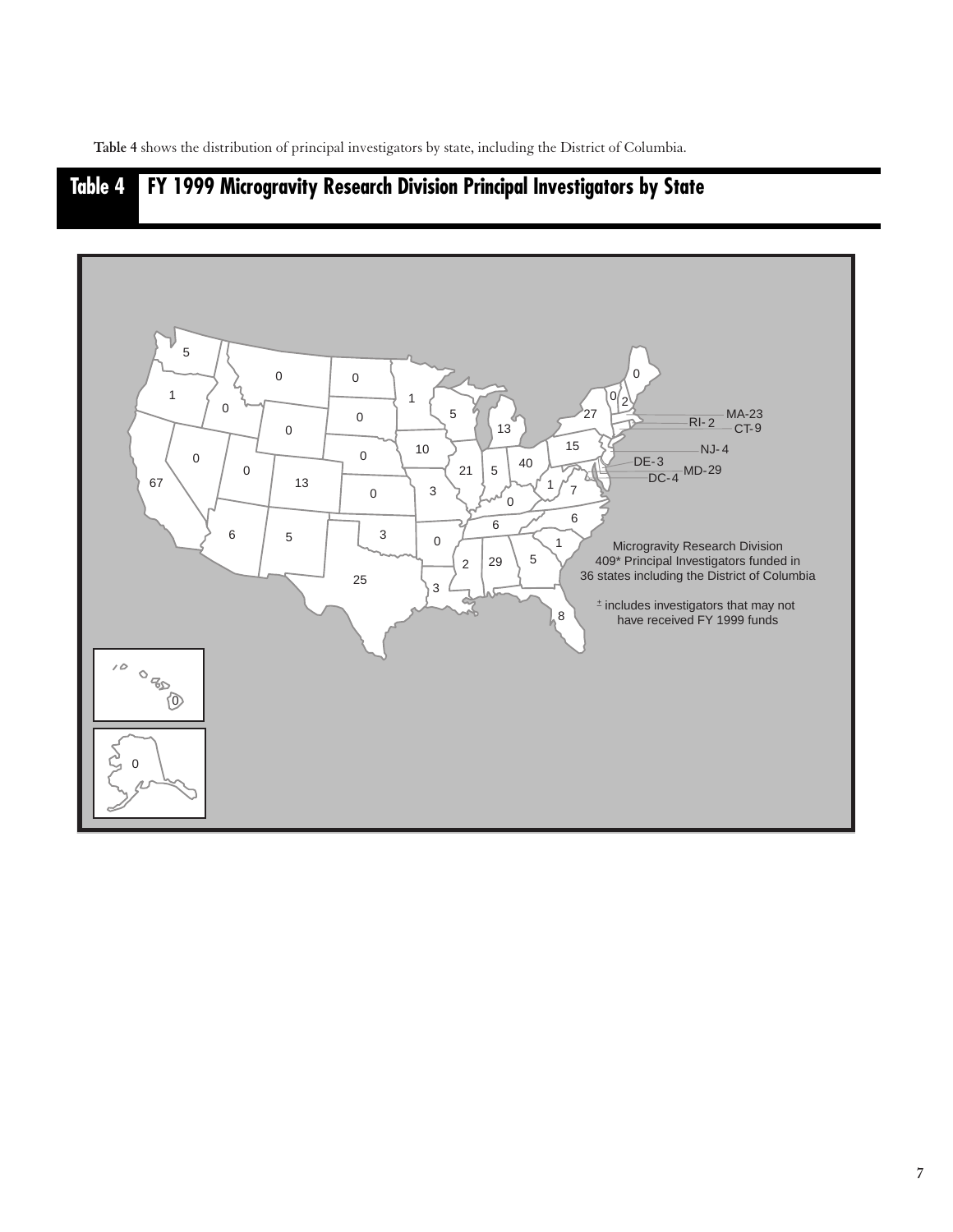# **3 Microgravity Research Conducted in FY 1999**

*In fiscal year (FY) 1999, researchers in the Microgravity Research Program's five science disciplines — biotechnology, combustion science, fluid physics, fundamental physics, and materials science — worked to advance human understanding of fundamental physical phenomena and processes through their investigations, which quantify the effects of and overcome the limitations imposed by gravity. Ground-based experiments, coupled with experiments selected for flight definition, comprise a compelling and coherent strategy for understanding and using the microgravity space environment. Highlights of research activity in FY 1999 are presented for each science discipline.*

# **Biotechnology**

Biotechnology is the application of knowledge concerning biological systems for the production of consumer goods or services. The Microgravity Research Program's biotechnology discipline furthers the advancement of biotechnology by sponsoring research activities involving both spaceflight and ground-based experiments. The fields most affected by this research are medicine and agriculture. Biotechnology also supports a broad range of manufacturing industries, since processes that use biological components or mimic biological systems can be used for a variety of purposes including the creation of new materials, the removal of contaminants, and the improvement of the efficiency of chemical reactions. In addition, biotechnology applications are important to NASA because they provide enabling technology for space exploration.

Research in the microgravity biotechnology program includes investigations in both molecular science and cellular science. Marshall Space Flight Center (MSFC) serves as the managing center for the biotechnology discipline and directly oversees molecular research within the discipline. The Johnson Space Center arm of the program manages projects involving cellular and tissue research. Sponsored projects emerge from three categories: (1) projects that use the space environment for research purposes; (2) ground-based experiments that improve our ability to use space as a research tool; and (3) research that enables space exploration. Currently funded research projects include studies of cellular development, tissue engineering, biomaterials, radiation effects, the crystallization of biological materials, molecular structure, and the purification of biological materials.

Large, living organisms are constructed of systems of organs, each of which comprises specific tissues. These in turn are composed of cells, which contain billions of biological molecules. These biological molecules are much larger and more complex than nonbiological molecules. The unique chemical traits of these molecules are the foundation of life. A primary goal of the biological sciences is to determine how these molecules are constructed. This allows scientists to determine how they interact and react with other molecules, and in turn, to understand how cells function, how tissues form, and how an organism grows, lives, and dies. The research conducted under the biotechnology discipline focuses on the fundamental bases of how an organism functions at the molecular and cellular levels.

## **Molecular Science Overview**

The shape and chemical components of biological macromolecules determine their function. These molecules, mostly proteins and nucleic acids, perform or regulate all the functions necessary to maintain life. Thus, how a living organism functions must be comprehended at the molecular level. Understanding the function of a living organism is a complex task. About 100,000 different types of biological macromolecules are at work in the human body. Substructures that make up these molecules are called folds. There are an estimated 10,000 different types of folds found in nature.

An organism's genetic code controls the production of its molecules. Small differences between codes can result in major differences between organisms. For example, humans and apes share over 99 percent of the same genetic code. Small errors in an organism's code can cause misformed molecules that can result in genetic defects and susceptibility to disease.

The most common way to study the structure of biological molecules is called crystallography. Scientists first produce and purify a significant amount of a molecule and then grow crystals of the material. If the crystals are of sufficient quality, an X-ray beam shining through the crystal can be used to produce a distinct pattern of diffracted light. This diffraction pattern is unique to the molecules that make up the crystal. Computer codes can then be used to decipher the pattern and estimate the size, shape, and structural composition of the molecule. The quality of the estimate is largely determined by the quality of the crystal. This structural information is vital in understanding how the molecule works. The shape and composition of the molecule determines what other molecules can and will interact with it. The analogies of a key fitting in a lock or a hand in a glove are often used to describe how one molecule in the body interacts with another.

Scientists from a number of different fields specialize in the study of biological macromolecules. Drug designers are particularly interested in molecules found in the human body. If a drug is of the wrong molecular shape, size, or chemical function it is likely to have no effect, or even worse, react with molecules that it was not designed for. Molecular information is also important to genetic engineers, scientists who chemically alter genetic codes to make species with desirable properties. For example, yeast has been engineered to make insulin, the molecule used to treat diabetes. In addition, genetic engineering is used to make crop plants more productive. Molecular knowledge is also the key to understanding how some species function, survive, and thrive in extreme environments such as arctic regions, volcanic vents, and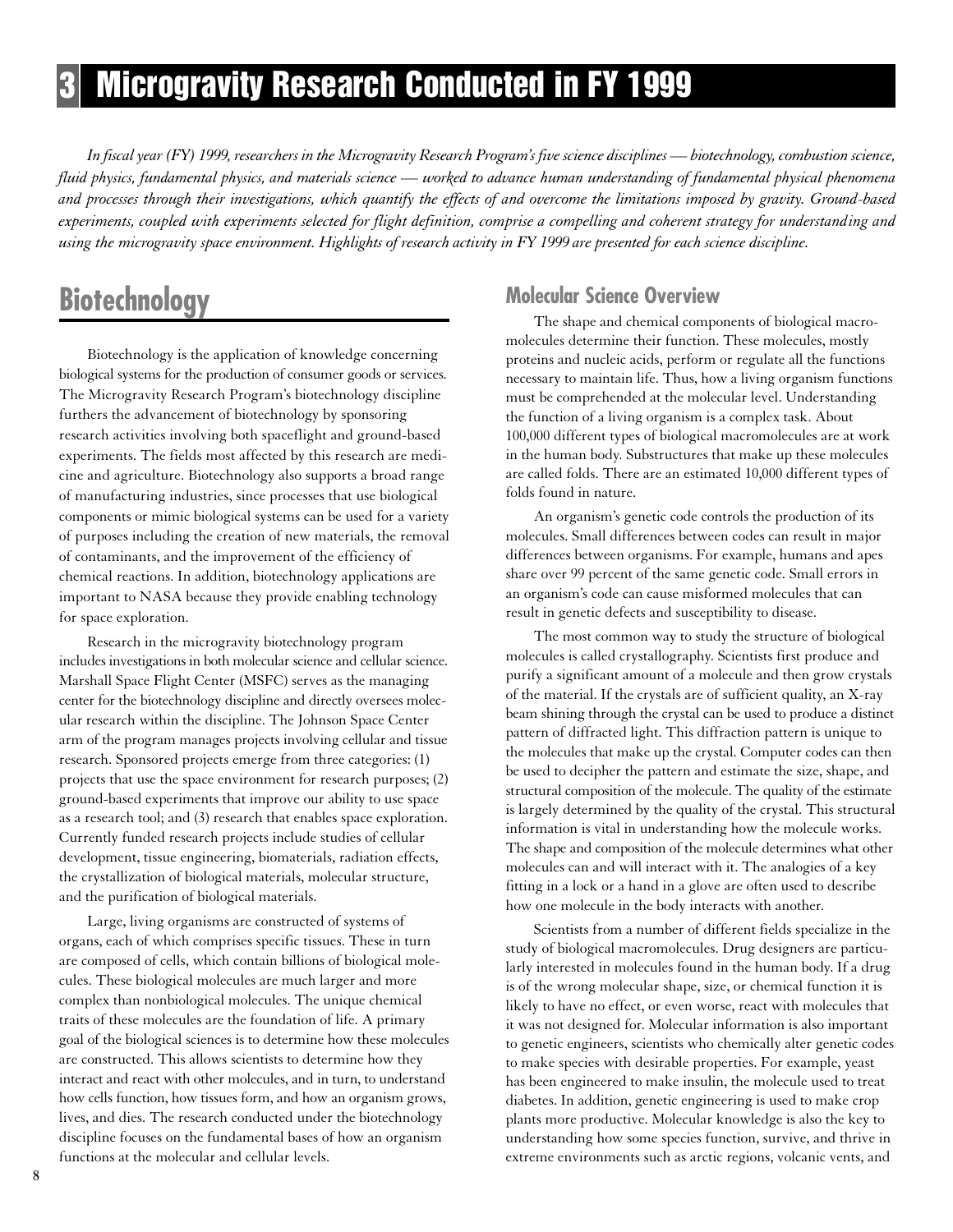nuclear reactors. An example of this ability to survive in extreme conditions is found in a cold-water fish that produces a natural antifreeze in its blood.

Living organisms make large, complex, and in many cases, multifunctional molecules that cannot be produced using nonliving materials. Therefore, materials scientists may require the use of living systems to make some types of complex materials. For example, one class of molecules, known as enzymes, catalyzes chemical reactions. Enzymes could be used in industrial processes to chemically convert waste or pollutants to innocuous or useful material. An enzyme can be viewed as a molecularsized manufacturing plant — it takes other molecules and converts them to something else. In this sense, enzymes are the ultimate in nanotechnology.

The microgravity biotechnology program has sponsored research devoted to improving the ability of scientists to obtain information about biological molecules. The primary thrust of the research has been to use the spaceflight environment to perform experiments. In orbit, the effects of buoyancy are nearly negligible. Fluid flows due to density differences are greatly reduced. Sedimentation virtually disappears. The reduction of these effects can be a big advantage to a scientist. For example, crystals grown slowly from a solution tend to be of better quality. However, buoyancy-driven fluid flows inherent on Earth tend to speed the formation of solution-grown crystals. In addition, when an investigator tries to purify molecules by separating them from impurities on Earth, buoyancy-driven fluid flows may keep the impurities and molecules mixed. Spaceflight offers researchers an opportunity to avoid these problems.

The biotechnology discipline also funds a robust program of ground-based molecular research. Sponsored studies include the analysis of biological crystals, methods to control the quality of crystals, the formation of substrates made from biological materials, catalytic decomposition of sewage, separation technology, and studies of molecules found in species living in extreme conditions.

## **Molecular Science Program Highlights in Fiscal Year (FY) 1999**

- Gray Bunick, of Oak National Laboratory, reported at the American Crystallographic Association (ACA) meeting that his laboratory had determined the structure of the nucleosome core particle to high resolution. The structure was determined using crystals grown in the Diffusion-Controlled Crystallization Apparatus for Microgravity (DCAM) during the series of space shuttle flights to Russian Space Station *Mir*. The nucleosome core particle is found in all cells around the DNA, but its function is poorly understood.
- Crystals of the enzymes RNAse P and 8-oxo-dGTPase grown by the University of Alabama, Birmingham (UAB), on the STS-95 mission in October 1998 diffracted to better resolution than had been achieved previously. The enzymes regulate RNA production and repair of DNA, respectively.
- Development of high-brilliance X-ray diffraction equipment continued. Diffraction systems that rely on tens of watts of power as opposed to kilowatts of power were tested and shown to be feasible. The work was performed in a cooperative agreement with New Century Pharmaceuticals, Inc., and the National Institutes of Health (NIH). Several diffraction data sets have been obtained.
- Research conducted by Denis Wirtz, of Johns Hopkins University, was published in the prestigious journal *Nature*. The article, titled "Dynamics of Individual Flexible Polymers in a Shear Flow," describes how the shape of large molecules can be affected by fluid flow. Polymeric material was observed to exhibit large changes in shape depending on the fluid shear. These observations may be applicable to biological molecules.
- A patent was issued for a blood replacement/expander product co-owned by NASA and New Century Pharmaceuticals. Walter Reed Army Hospital has signed a cooperative agreement with the pharmaceutical company and will conduct tests on the blood substitute. The patent resulted from research conducted by Daniel Carter, of New Century Pharmaceuticals, on serum albumin.
- A team consisting of Edward Snell, of the Universities Space Research Association; Craig Kundrot, of MSFC; Gloria Borgstahl, of the University of Toledo; and Henry Bellamy, of Stanford University, has been awarded 40 days of beamtime over the next two years at the Stanford Synchrotron. The project supports three current NASA Research Announcement (NRA) grants for which Snell, Kundrot, and Borgstahl serve as either principal investigators or co-investigators. Approximately half of all molecular structures reported are determined using data from synchrotrons. Despite the difficulty in obtaining beamtime, use of the facility is sought after because its high-intensity beams enable most difficult structures to be determined.

## **Molecular Science Meetings, Awards, and Publications**

The 18th General Assembly of the International Union of Crystallography, held once every three years, took place in Glasgow, Scotland, August 4–13, 1999. More than 2,200 crystallographers from 53 different countries attended. NASA, in coordination with the ACA and the International Center for Diffraction Data, funded more than 20 U.S. crystallographers to attend and present their results. Many expressed their thanks to NASA in the ACA newsletter. NASA also sponsored a session chaired by Edward Snell titled "New Frontiers in Macromolecular Crystallization." A number of NASA-funded experiments were presented to the international community at the meeting, including talks by flight investigators Craig Kundrot and Lawrence DeLucas, of UAB. NASA ground-based researchers were also well-represented at the meeting, with several talks and many posters in the sessions.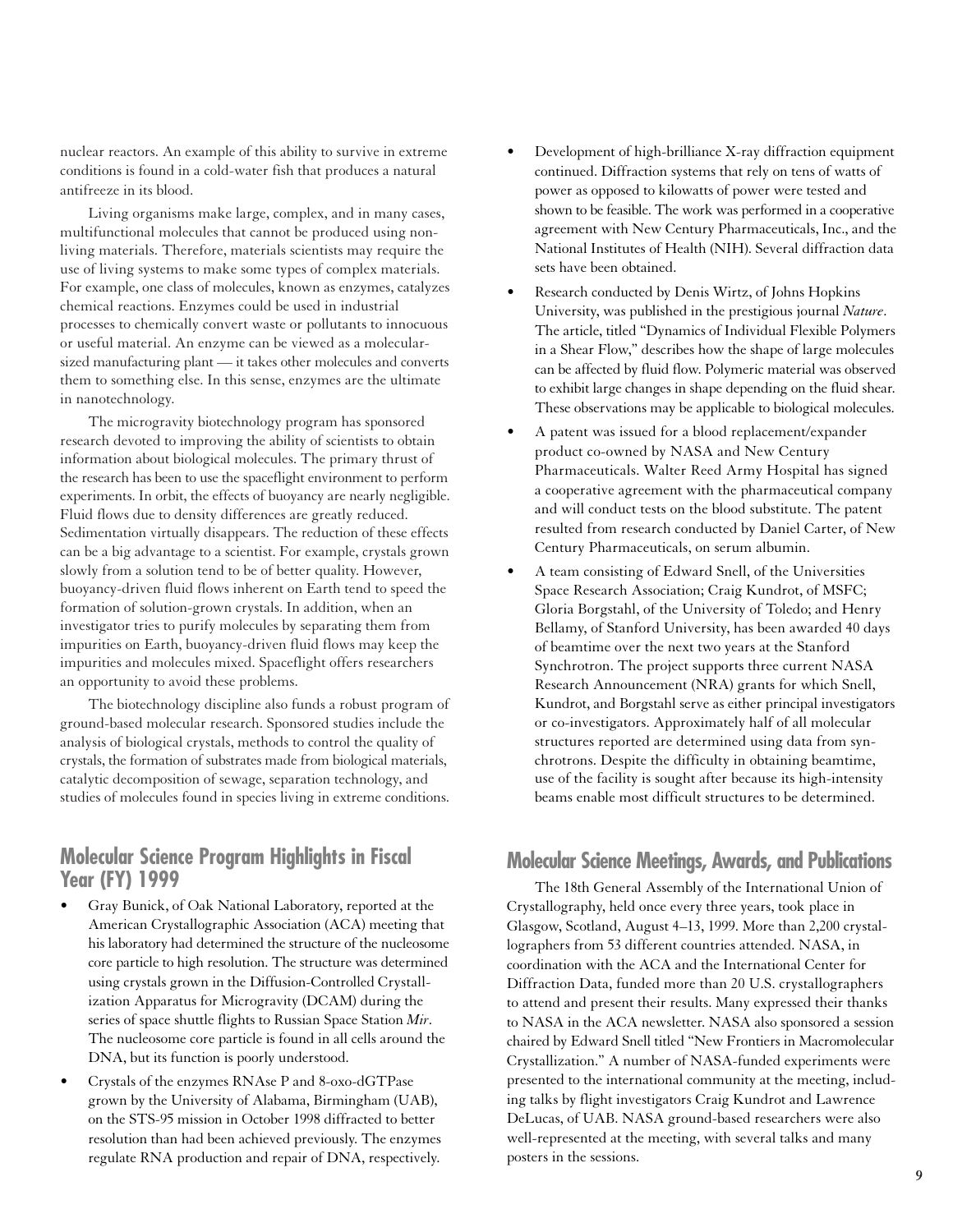Three meetings were held with a task group of the National Academy of Science of the National Research Council (NRC). This task group was established to examine NASA's plans for biotechnology research on the International Space Station (ISS). The task group is expected to provide critical assessments of all aspects of the biotechnology program during the group's yearlong review, which will culminate in a formal published report in the spring of 2000. Chairing the task group was Paul Sigler, of Yale University. Membership on the panel includes experts in macromolecular science and cell science.

The NASA biotechnology program assisted and partially funded the ACA's annual meeting. Several NASA investigators served as session chairs and presenters. Most of the research groups performing molecular-based science and funded by the biotechnology discipline were represented and made presentations on their research.

Onofrio Annunziata, of Texas Christian University, and his research team, including John Albright, won the Linus Pauling prize at the ACA annual meeting. The award recognized a poster presentation describing measurements of diffusivities of biological macromolecules. The measurement technique was shown to be useful for determining the electrostatic charge on the molecules.

Peter Vekilov, of the University of Alabama, Huntsville, was one of 12 Americans invited to be speakers at the Third International Conference on Molecular Structural Biology. The conference is one of the most respected in the field of molecular science.

At NASA headquarters in June 1999, NASA Administrator Daniel Goldin presented Alexander McPherson, of the University of California, Irvine (UCI), with the Exceptional Scientific Achievement Medal, which was awarded to just three scientists this year. McPherson is considered the nation's foremost authority on macromolecular crystallization. The McPherson Laboratory at UCI serves as a hub for scientific cooperation among scientists from Canada, France, Germany, Japan, Russia, and the United States.

## **Molecular Science Flight Experiments**

Nine types of biological macromolecules were flown on STS-95 in October 1998 using the **Protein Crystallization Apparatus for Microgravity (PCAM)**. The principal investigator (PI) for the experiment was Daniel Carter.

**Crystals of EF hand proteins** grown using PCAM on the first Microgravity Science Laboratory (MSL–1) mission were found to diffract to 0.9-angstrom resolution. This is one of the higher resolutions ever achieved with a biological macromolecule. EF hand proteins are important in regulating calcium and magnesium ions involved in signaling in the nervous system. This research, conducted by Declercq (Université Catholique de Louvain) and its partners, was published in *Protein Science* and the *Journal of Crystal Growth*.

Crystals grown in DCAM during the *Mir*/shuttle flight series are being studied by neutron diffraction. Carter, the PI for the experiments, reports that one molecular structure has been

determined using neutron diffraction, and two others are in progress. Only 12 structures of biological molecules have ever been attempted by this technique. The technique requires exceptionally large crystals, which have been successfully produced in spaceflight experiments in DCAM.

Nineteen types of biological molecules were flown on STS-95 using the **Vapor-Diffusion Apparatus** and the **Commercial Vapor-Diffusion Apparatus**. Lawrence DeLucas, the PI for the experiments, reports that 13 of the molecules produced diffraction-quality crystals.

Crystals of **NAD synthetase** grown by UAB on STS-95 diffracted to 0.9-angstrom resolution, which indicates crystals of exceptional quality. This resolution allows even hydrogen, the smallest atom, to be found in the molecular structure. NAD synthetase is vital to the life cycle of all bacteria. The information obtained from these crystals may be used in antibiotic research.

**Proteinase K**, grown by UAB on STS-95, diffracted to 0.98 angstroms. These data allowed resolution of the protein's chemically active site. A paper on this experiment has already been published in the *Journal of Crystal Growth*.

## **Cell Science Overview**

More than 70 years ago, cellular biologist E.B. Wilson wrote in his book, *The Cell in Development and Heredity*, that "the key to every biological problem must finally be sought in the cell." All living creatures are made of cells — small membrane-bound compartments filled with a concentrated aqueous solution of chemicals. The simplest forms of life are solitary cells that propagate by dividing in two. Higher organisms, such as humans, are like cellular cities in which groups of cells perform specialized functions and are linked by intricate communications systems. Cells occupy a halfway point in the scale of biological complexity. We study them to learn, on the one hand, how they are made from molecules, and on the other, how they cooperate to make an organism as complex as a human being.

There are more than 200 different types of cells in the human body. These are assembled into a variety of different types of tissue such as epithelia, connective tissue, muscle, and nervous tissue. Most tissues contain a mixture of cell types. Cells are small and complex. A typical animal cell is about five times smaller than the smallest visible particle. It is hard to see their structure, hard to discover their molecular composition, and harder still to find out how their various components function. Differentiated cells perform specialized functions. Specialized cells interact and communicate with one another, setting up signals to govern the character of each cell according to its place in the structure as a whole.

What can be learned about cells depends on the available tools. The culture of cells is one of the most basic tools used by medical researchers. Growth of human cells outside the body enables the investigation of the basic biological and physiological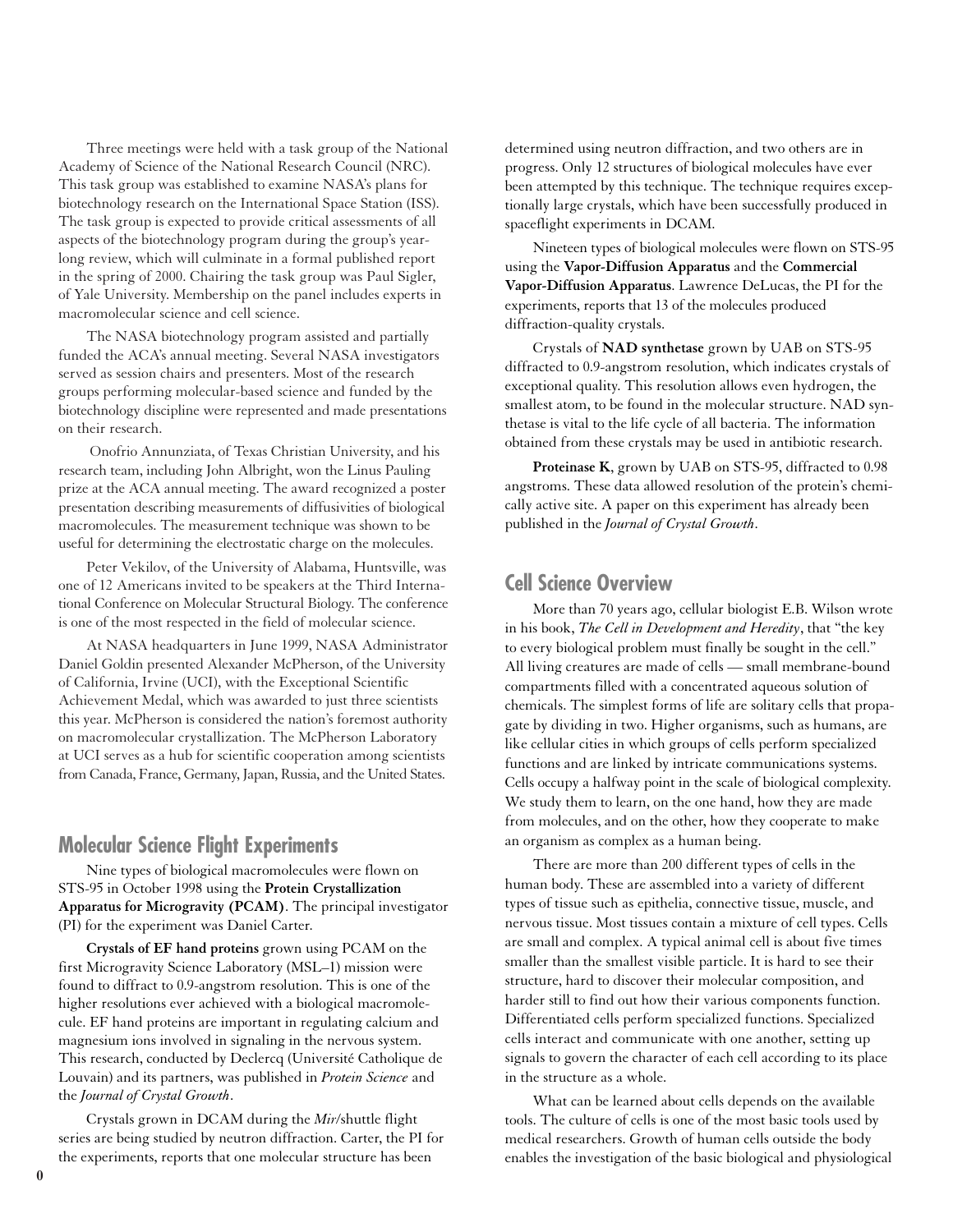phenomena that govern the normal life cycle and many of the mechanisms of disease. In traditional methods, researchers culture mammalian cells using vessels in which cells settle to the bottom surface of the vessels under the influence of gravity. This results in a thin sheet, or monolayer, of cells. Cells in human tissues, however, are arranged in complex, three-dimensional structures. When cells are grown in a monolayer, they do not function as they would in a three-dimensional tissue. Although much valuable information is gained from monolayer cell cultures, further understanding of the processes that govern gene expression and cellular differentiation is limited because the cells are not arranged as they are in the human body. When the influence of gravity is decreased, the cells are able to form more tissue-like, three-dimensional aggregates. Until the cellular biotechnology program developed a unique technology, the NASA bioreactor, experiments to form three-dimensional cell formations were confined to the microgravity of space.

The NASA bioreactor is an analog of microgravity cell culture. The completely filled cylindrical vessel rotates about a horizontal axis, suspending the cells in a low-shear culturing environment. This allows for cell aggregation, differentiation, and growth. The NASA bioreactor affords researchers exciting opportunities by creating three-dimensional cell cultures that are similar to tissues found in the human body. Using both space- and ground-based bioreactors, scientists are investigating the prospect of developing tissues that can be used in medical transplantation to replace failed organs and tissues. Additionally, investigators are striving to produce models of human disease to be used in the development of novel drugs and vaccines for the treatment and prevention of disease, to devise strategies to re-engineer defective tissues, and to develop new hypotheses for the emergence of diseases such as cancer. Finally, cells exposed to simulated and true microgravity respond by making novel adaptational changes that give new insights to cellular processes, establish a cellular basis for the human response to microgravity and the space environment, and open the way for cell biology research in space on the transition of terrestrial life to low-gravity environments.

## **Cell Science Program Highlights in FY 1999**

- The NASA rotating bioreactor is not only a microgravity cell culture analog, but it also engenders novel approaches in tissue engineering. Lisa Freed and Gordana Vunjak-Novakovic, both of the Massachusetts Institute of Technology (MIT), used the bioreactor to engineer cardiac tissue with techniques similar to those used to culture functional cartilage tissue. These latest results from the MIT tissue engineering effort are the first steps toward engineering heart muscle tissue that may one day be used to patch damaged human hearts.
- J. Milburn Jessup, of the University of Texas Health Science Center Medical School, used the bioreactor to develop a model for metastasis of colon cancer cells to the liver. Jessup's

group subsequently analyzed the effects of the tumor marker Carcinoembryonic antigen (or CEA, which is produced by human colorectal carcinoma) and how it enhances the ability of weakly metastatic carcinoma cells to implant and survive in the liver. They've also found that CEA induces production of the cytokine IL-10 (Interleukin-10, which down-regulates some immune responses) and are currently beginning to apply this to the clinical situation by testing whether IL-10 may be modulated by CEA.

- Wei-Shou Hu, of the University of Minnesota, and colleagues are developing a bioartificial liver and investigating manufacturing tissue-like liver cells in the bioreactor for use in clinical investigations.
- Several research efforts are under way to benefit the future of microgravity research by developing technology that will continuously monitor and control the cell culture environment in bioreactors operating on orbit. Sophisticated sensors are an important part of space exploration as well as of research on cell culture. These sensors are needed to achieve a physiologically balanced culture environment that will enable growth of tissues for transplantation. David Murhammer, of the University of Iowa, and colleagues are investigating the use of near-infrared spectroscopy for real-time, noninvasive monitoring of selected parameters that are critical for animal cell cultures. Melody Anderson, of Johnson Space Center (JSC), and coworkers successfully developed and validated a photometric-based pH sensor in a ground-based bioreactor for a period greater than 90 days. Glenn Spaulding, of the Clear Lake Medical Foundation, Inc., is working on optical sensors that monitor cell culture media remotely.
- Joshua Zimmerberg and Leonid Margolis, both of the NASA/NIH Three-Dimensional Tissue Laboratory, have established cell culture models of immune dysfunction using human tonsilar tissue.
- Thomas Goodwin, of JSC, presented the first stable cell cultures of bowhead whale kidney, an important step in investigating the environmental toxicology of heavy metals. Discovery that bowhead whale metallothionein (MTH) protein is homologous to human MTH protein resulted from the development of three-dimensional tissue cultures. MTH is the primary site for binding heavy metals and other toxins. The genetic sequence for this protein was logged with the National Gene Bank.
- Timothy Hammond, of Tulane University, demonstrated the vast array of genes affected when cells transition to microgravity.
- H. Alan Wood, of Cornell University, demonstrated the unique glycosylations that occur in bioreactor cultures of insect cells expressing human genes. His finding opens new possibilities in the production of biologically active human glycoproteins.
- Neal Pellis and Alamelu Sundaresan, both of JSC, further characterized the signal transduction lesion in cells exposed to microgravity analog culture.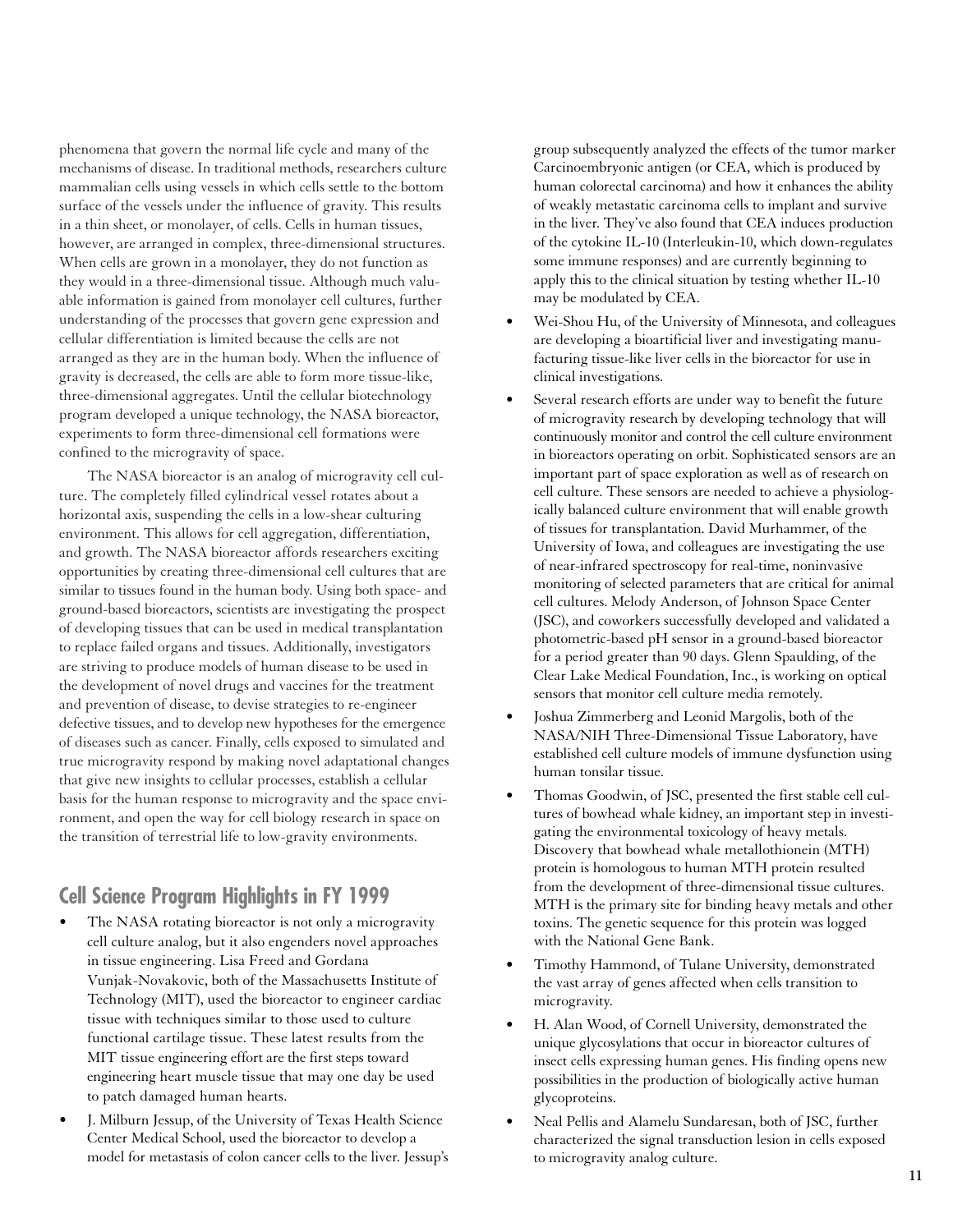- The fluid environment of space- and ground-based bioreactors was characterized independently by Paul Neitzel, of the Georgia Institute of Technology, and Stanley Kleis, of the University of Houston.
- Three patents were approved and five patents are pending in the cellular biotechnology program in FY 1999.
- Fifty-nine investigations in cell science were funded for 1999 from the NRA in biotechnology (97-HEDS-02) released in December 1997.

## **Cell Science Meetings, Awards, and Publications**

One of the most important events of FY 1999 for the cellular biotechnology program was the evaluation of NASA's Biotechnology Facility for the ISS, conducted by the NRC's task group. The cellular biotechnology program provided presentations in three meetings that specifically identified the science requirements for the facility, the selection process for research to be conducted in the facility, and the potential output of a dedicated facility. The NRC task group examined the use of the ISS as a platform for biotechnology research. The final report will be released in the spring of 2000.

The cellular biotechnology program manager, Neal Pellis, was a guest speaker at the annual meeting of the American Association of Clinical Endocrinologists' Upstate New York Chapter and the joint International Juvenile Diabetes Foundation and Diabetes Research Foundation's Open Meeting on the New Age of Diabetes Research and Care.

Twenty-two presentations covering ground and flight research in basic cell science, tissue engineering, and protein crystal growth were discussed at the 1999 Biotechnology Cell Science Program Investigators' Working Group Meeting in Houston, Texas.

Gordana Vunjak-Novakovic and colleagues at MIT presented a talk titled "Microgravity Studies of Cells and Tissues: From *Mir* to ISS" at the conference on International Space Station Utilization — Biotechnology on the ISS, held in Albuquerque, New Mexico.

The future of research relevant to improving the quality of increased longevity and how space life sciences will contribute to that aim was discussed at the Media Forum on Aging Research at the National Press Club in conjunction with the Association for Aging Research.

A report on the development of a model for the study of heavy metals in cetaceans (whales) was presented at the International Whaling Commission's annual meeting.

Cell science papers were presented at the Biannual Meeting and General Assembly of the European Low-Gravity Research Association, held in Rome, Italy, and at a session titled "Out of This World Biotechnology — The NASA Connection" at the Bio '99 International Biotechnology Meeting and Exhibition in Seattle, Washington.

Cell science investigators presented research results at the following meetings and conferences in FY 1999: the 39th Annual American Society for Cell Biology meeting, the 1999 Annual American Association for the Study of Liver Diseases meeting, the 15th Annual Meeting of the American Society for Gravitational and Space Biology, the International Mechanical Engineering Congress and Exposition/American Society of Mechanical Engineers meeting, the Laboratory of Cellular and Molecular Biophysics Laboratory Retreat, the 15th Congress of the International Federation of Associations of Anatomists and Fourth International Malpighi Symposium, the 217th American Chemical Society Annual Meeting, the 90th Annual Meeting of the American Association for Cancer Research, the Sixth World Biomaterials Congress and 2000 Society for Biomaterials Joint Meeting, the 1999 Transcriptional Regulatory Mechanisms Symposium, the meeting of the Society for In-Vitro Biology, the American Institute of Aeronautics and Astronautics meeting, the meeting of the American Chemical Society, the American Institute of Chemical Engineers meeting, the American Diabetes Association Annual Meeting, the Materials Research Society Fall Meeting, the meeting of the American Physical Society, the National Institute for Science and Technology — Biomaterials Group Seminar, the North American Hyperthermia Society 18th Annual Meeting, and the meeting of the American Association for the Study of Liver Diseases.

Thomas Goodwin, of JSC, received the NASA Group Achievement Award for outstanding contributions to the NASA/*Mir* Phase 1 space station program.

Neal Pellis received the NASA Group Achievement Award from the NASA/*Mir* Phase 1 Microgravity Science Team for exceptional dedication to the science planning, development, and operations support of microgravity experiments that have flown onboard *Mir* as part of the Phase 1 program.

"Gene Expression in Space," by Timothy Hammond, et al., was published in the April issue of *Nature Medicine*. The article describes the influence of various gravitational environments on gene expression by human renal cells in culture.

A team of researchers led by Lisa Freed published their findings on engineered cardiac tissue in the *American Journal of Physiology and Biotechnology and Bioengineering*.

An article discussing the research of Goodwin and collaborators on heavy metal contamination in arctic whales was published in *The Scientist*.

In FY 1999, cell science researchers published in such diverse journals as *Nature Medicine*, *Cancer Research*, *Advances in Space Research*, the *Journal of Immunology*, the *Journal of Clinical Investigation*, *Pharmacological Research*, *Biomaterials*, the *Journal of Membrane Biology*, *In Vitro Cellular and Developmental Biology — Animal*, (Federation of American Societies for Experimental Biology), *Analytical Chimica Acta*, *Oncogene*, the *Journal of Immunotherapy*, *International Reviews of Immunology*, *Immunopharmacology*, *Gastroenterology*, and the *Applied Spectroscopy Journal*.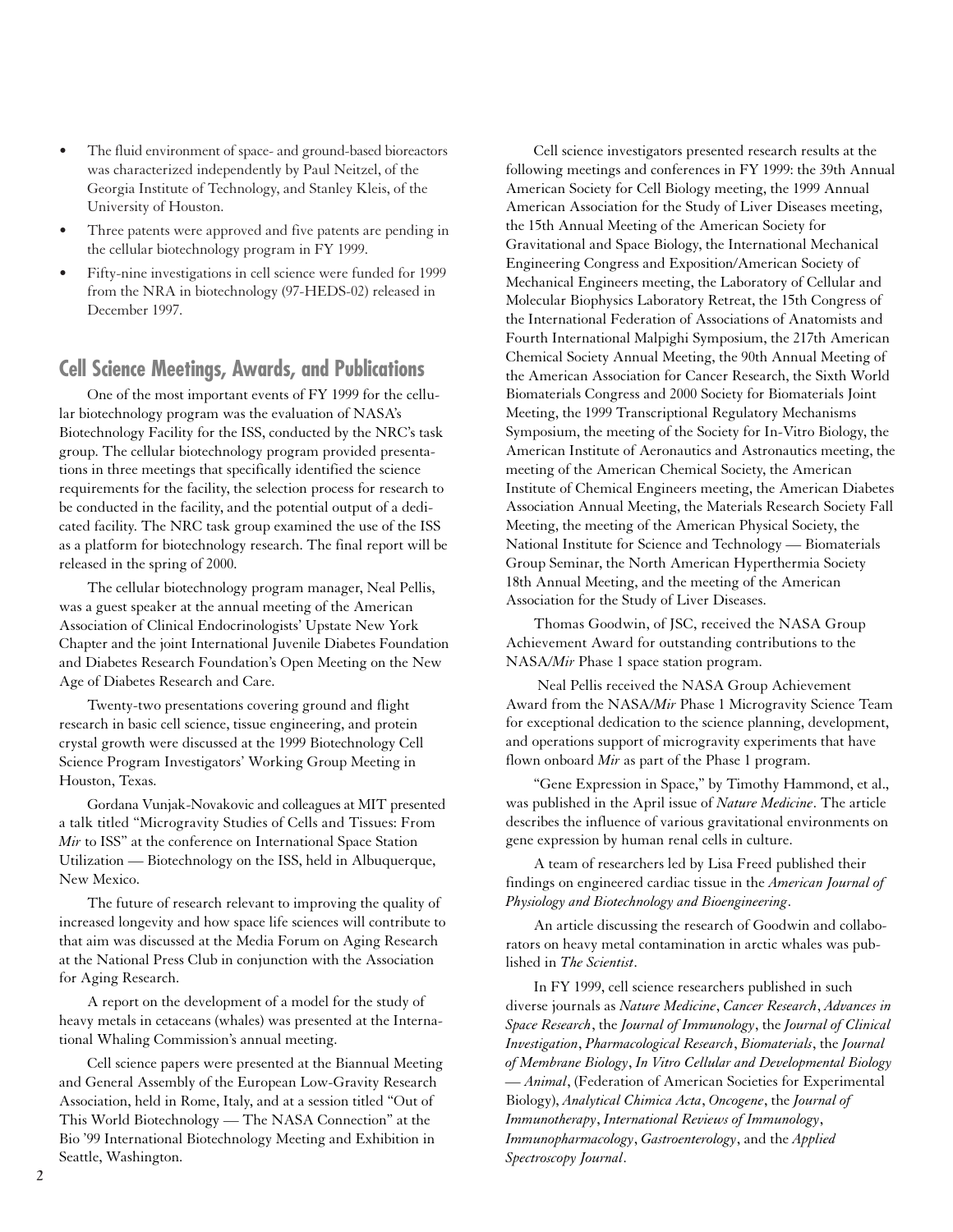## **Cell Science Flight Experiments**

Evaluation of data from the first attempt to construct a **three-dimensional vascularized tumor model** in microgravity on STS-89/*Mir*-7 has indicated the beginning stages of angiogenesis. Further data analysis is under way as preparations continue for the repeat of this experiment on the ISS.

The following cell science payloads are under consideration for early flights aboard the ISS: the **Biotechnology Specimen Temperature Controller (BSTC)** on flight for 7A.1, the BSTC on the first Utilization Flight (UF-1), and the **Rotating Wall Perfused System** on UF-2.

The FY 1999 ground and flight tasks for biotechnology are listed in **Table 5**. Further details on these tasks may be found in the complementary document *Microgravity Science and Applications Program Tasks and Bibliography for FY 1999*, available online at *http://microgravity.hq.nasa.gov/research.htm*.

## **Table 5 Biotechnology Tasks Funded by the Microgravity Research Division in FY 1999** *(includes some continuing projects at no additional cost)*

### **Flight Experiments**

Protein Crystal Growth Facility–Based Microgravity Hardware: Science and **Applications** Daniel C. Carter

New Century Pharmaceuticals, Inc.; Huntsville, AL

#### Microgravity Studies of Medically Relevant Macromolecules

Lawrence J. DeLucas University of Alabama, Birmingham; Birmingham, AL

Protein Crystal Growth in Microgravity

Lawrence J. DeLucas University of Alabama, Birmingham; Birmingham, AL

A Microgravity-Based, Three-Dimensional Transgenic Cell Model to Quantify Genotoxic Effects in Space Steve R. Gonda Johnson Space Center; Houston, TX

Growth, Metabolism, and Differentiation of MIP-101 Carcinoma Cells J. Milburn Jessup University of Texas Health Science Center Medical School San Antonio, TX

### Macromolecule Nucleation and Growth Rate Dispersion Studies: A Predictive Technique for Crystal Quality Improvement in Microgravity Russell Judge

Marshall Space Flight Center; Huntsville, AL

Optimizing the Use of Microgravity to Improve the Diffraction Quality of Problematic Biomacromolecular Crystals

Craig E. Kundrot Marshall Space Flight Center; Huntsville, AL

### An Observable Protein Crystal Growth Flight Apparatus Alexander McPherson Jr.

University of California, Irvine; Irvine, CA

Enhanced Dewar Program Alexander McPherson Jr. University of California, Irvine; Irvine, CA

#### Effects of Convective Transport of Solute and Impurities on Defect-Causing Kinetics Instabilities in Protein Crystallization Peter G. Vekilov

University of Alabama, Huntsville; Huntsville, AL

Investigation of the Particle Dynamics in the Vicinity of Crystal Surfaces: Depletion Zone Dynamics Keith B. Ward Naval Research Laboratory; Washington, DC

## **Ground-Based Experiments**

Experimental Assessment of Multicomponent Effects in Diffusion-Dominated Transport in Protein Crystal Growth and Electrophoresis and Chiral Separations John G. Albright Texas Christian University; Forth Worth, TX

#### Crystallization Mechanisms of Membrane Proteins James P. Allen

Arizona State University; Tempe, AZ

Novel Concepts in Acoustophoresis for Biotechnology Applications Robert E. Apfel Yale University; New Haven, CT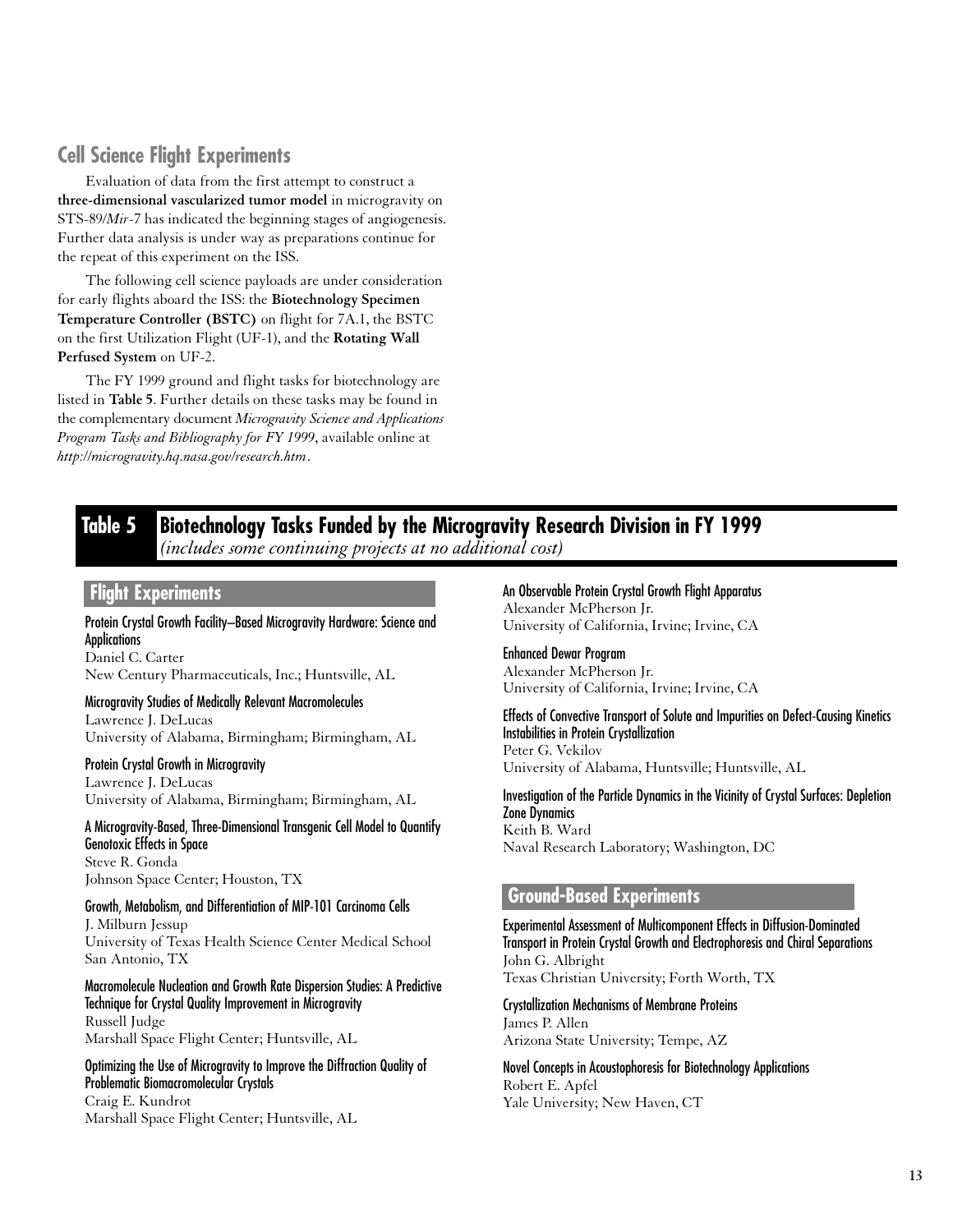### Real-Time Monitoring of Protein Concentration in Solution to Control Nucleation and Crystal Growth

Mark A. Arnold University of Iowa; Iowa City, IA

#### The Use of Bioactive Glass Particles as Microcarriers in Microgravity Environment Portonovo S. Ayyaswamy University of Pennsylvania; Philadelphia, PA

Protein Crystal–Based Nanomaterials Jeffrey A. Bell Rensselaer Polytechnic Institute; Troy, NY

An Accoustically Assisted Bioreactor for Terrestrial and Microgravity Applications Joanne M. Belovich Cleveland State University; Cleveland, OH

#### Expansion and Differentiation of Cells in Three-Dimensional Matrices Mimicking Physiological Environments Rajendra S. Bhatnagar University of California, San Francisco; San Francisco, CA

#### Searching for the Best Protein Crystals: Synchrotron-Based Mosaicity Measurements of Crystal Quality and Theoretical Modeling Gloria Borgstahl

University of Toledo; Toledo, OH

#### Reversible Cryogenic Storage of Macromolecular Crystals Grown in Microgravity Gerard J. Bunick University of Tennessee; Oak Ridge, TN

#### Development of an Insulin-Secreting, Immunoprivileged Cell-Cell Aggregate Utilizing the NASA Rotating Wall Vessel Donald F. Cameron

University of South Florida, College of Medicine; Tampa, FL

#### Quantitative, Multivariate Methods for Preflight Optimization and Postflight Evaluation of Macromolecular Crystal Growth Charles W. Carter

University of North Carolina, Chapel Hill; Chapel Hill, NC

## Quantitative, Statistical Methods for Preflight Optimization and Postflight Evaluation of Macromolecular Crystal Growth

Charles W. Carter University of North Carolina, Chapel Hill; Chapel Hill, NC

#### Origin of Imperfections in Growing Protein Crystals by In-Situ Rocking Curve Analysis Alexander A. Chernov Universities Space Research Association, Marshall Space Flight

Center; Huntsville, AL Infrared Signatures for Mammalian Cells in Culture

### Krishnan K. Chittur University of Alabama, Huntsville; Huntsville, AL

Differentiation of Three-Dimensional Cocultures of Myofibroblasts, Preneoplastic Epithelial and Mononuclear Cells Vimlarani Chopra

University of Texas Medical Branch; Galveston, TX

### Microgravity-Simulated Prostate Cell Culture Leland W. Chung

University of Virginia; Charlottesville, VA

### Modeling Prostate Cancer Skeletal Metastasis and Cell Therapy

Leland W. Chung University of Virginia; Charlottesville, VA

Ions and Protein Association: aw and Protein Crystals Kim D. Collins University of Maryland Medical School; Baltimore, MD

Design, Synthesis, and Characterization of Well-Defined, Biomimetic Polypeptide **Networks** Vincent P. Conticello Emory University; Atlanta, GA

Investigation of Neuronal Physiology in Simulated Microgravity Using Smart Fluorescent Microcarriers and Bulk Near-Infrared Sensors Gerard L. Cote Texas A&M University; College Station, TX

Noninvasive, Near-Infrared Sensor for Continual Cell Glucose Measurement Gerard L. Cote Texas A&M University; College Station, TX

## A Comprehensive Investigation of Macromolecular Transport During Protein **Crystallization**

Lawrence J. DeLucas University of Alabama, Birmingham; Birmingham, AL

#### Development of Robotic Techniques for Microgravity Protein Crystal Growth Lawrence J. DeLucas

University of Alabama, Birmingham; Birmingham, AL

#### Macromolecular Crystallization: Physical Principles, Passive Devices, and Optimal **Protocols**

George T. DeTitta Hauptman-Woodward Medical Research Institute; Buffalo, NY

### Use of Microgravity-Based Bioreactors to Study Intercellular Communication in Airway Cells

Ellen R. Dirksen University of California, Los Angeles; Los Angeles, CA

#### Microbial Resistance to Solar Radiation: DNA Damage and Application of Repair Enzymes in Biotechnology Jocelyne Diruggiero

University of Maryland, Biotechnology Institute; Baltimore, MD

#### Laser Scattering Tomography for the Study of Defects in Protein Crystals Robert S. Feigelson Stanford University; Stanford, CA

## Novel Strategy for Three-Dimensional In-Vitro Bone Induction

#### John A. Frangos University of California, San Diego; La Jolla, CA

## Role of Fluid Shear on Three-Dimensional Bone Tissue Culture John A. Frangos

University of California, San Diego; La Jolla, CA

## Microgravity Tissue Engineering

Lisa E. Freed Massachusetts Institute of Technology; Cambridge, MA

#### Epitaxial Growth of Protein Crystals on Self-Assembled Monolayers Jonathan M. Friedman

University of Houston; Houston, TX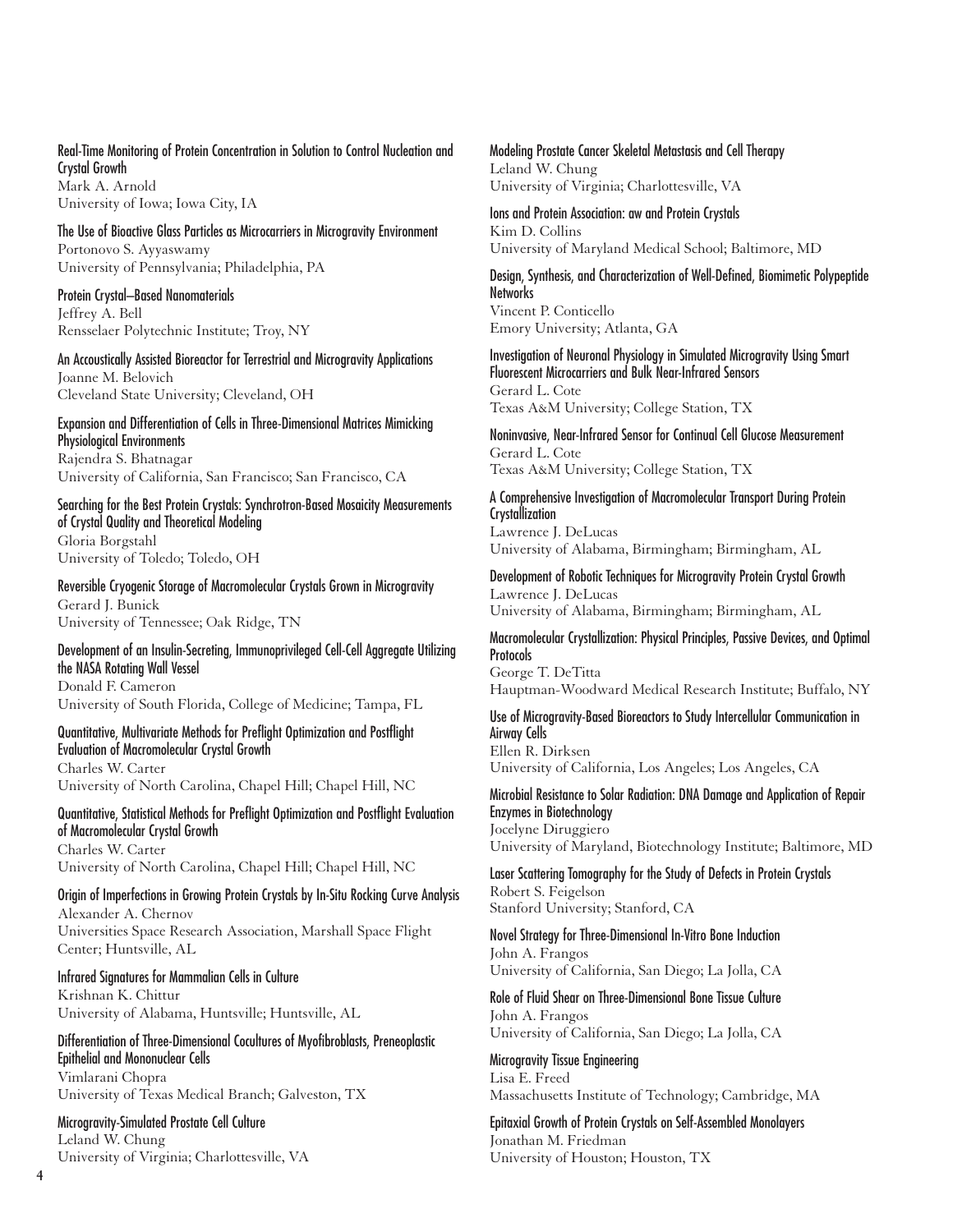#### Protein and DNA Crystal Lattice Engineering

D. T. Gallagher Center for Advanced Research in Biotechnology; Rockville, MD

#### In-Situ Optical Waveguides for Promoting and Monitoring Protein Crystal Growth Ursula Gibson Dartmouth College; Hanover, NH

Microgravity-Based Three-Dimensional Transgenic Cell Models Steve R. Gonda Johson Space Center; Houston, TX

#### Lymphocyte Invasion Into Tumor Models Emulated Under Microgravity Conditions In Vitro Thomas J. Goodwin Johnson Space Center; Houston, TX

Application of Bioreactor Technology for a Preclinical Human Model of Melanoma Elizabeth A. Grimm M.D. Anderson Cancer Center, University of Texas; Houston, TX

Application of Bioreactor Technology for Analysis and Counter Measure Development of Microgravity-Induced Suppression of Innate Immunity Elizabeth A. Grimm M.D. Anderson Cancer Center, University of Texas; Houston, TX

Differentiation of Cultured Normal Human Renal Epithelial Cells in Microgravity Timothy G. Hammond Tulane University Medical Center; New Orleans, LA

Production of 1-25-diOH D3 by Renal Epithelial Cells in Simulated Microgravity Culture Timothy G. Hammond Tulane University Medical Center; New Orleans, LA

Determining the Conditions Necessary for the Development of Functional Replacement Cartilage Using a Microgravity Reactor Carole A. Heath Iowa State University; Ames, IA

New Cell Culture Technology Charles E. Helmstetter Florida Institute of Technology; Melbourne, FL

The Effects of Microgravity on Viral Replication John H. Hughes Ohio State University; Columbus, OH

## Use of NASA Bioreactor to Study Cell Cycle Regulation

J. Milburn Jessup University of Texas Health Science Center Medical School San Antonio, TX

Use of Rotating Wall Vessel to Facilitate Culture of Norwalk Virus Philip C. Johnson University of Texas Medical School; Houston, TX

Stabilization and Preservation of Crystals for X-Ray Diffraction Experiments Frances Jurnak University of California, Irvine; Irvine, CA

### Protein Crystallization in Complex Fluids

Eric W. Kaler University of Delaware; Newark, DE

#### Applications of Atomic Force Microscopy to Investigate Mechanisms of Protein Crystal Growth John H. Konnert

Naval Research Laboratory; Washington, DC

Differentiation and Maintenance of Skeletal and Cardiac Muscle in Simulated **Microgravity** William E. Kraus Duke University Medical Center; Durham, NC

Regulation of Skeletal Muscle Development and Differentiation In Vitro by Mechanical and Chemical Factors William E. Kraus Duke University Medical Center; Durham, NC

Nutritional Immunomodulation in Microgravity: Application of Ground-Based In-Vivo and In-Vitro Bioreactor Models to Study Role and Mechanisms of Supplemental **Nucleotides** Anil D. Kulkarni

University of Texas Health Science Center; Houston, TX

Development of a Noninvasive Glucose Monitor James L. Lambert Jet Propulsion Laboratory; Pasadena, CA

PC12 Pheochromocytoma Cells: A Proven Model System for Optimizing Three-Dimensional Cell Culture Biotechnology in Space Peter I. Lelkes

University of Wisconsin Medical Center; Milwaukee, WI

Multidisciplinary Studies of Cells, Tissues, and Mammalian Development in Simulated **Microgravity** Elliot M. Levine

Wistar Institute; Philadelphia, PA

### Analysis of Electrophoretic Transport of Macromolecules Using Pulsed Field Gradient NMR

Bruce R. Locke Florida State University; Tallahassee, FL

Quantitative Analysis of Surfactant Interactions During Membrane Protein **Crystallization** Patrick J. Loll University of Pennsylvania School of Medicine; Philadelphia, PA

Cellular Oxygen and Nutrient Sensing in Microgravity Using Time-Resolved Fluorescence Microscopy Henryk Malak Microcosm, Inc.; Columbia, MD

#### Ground-Based Program for the Physical Analysis of Macromolecular Crystal Growth Alexander J. Malkin University of California, Irvine; Irvine, CA

Growth Processes and Defect Structure of Macromolecular Crystals Alexander J. Malkin University of California, Irvine; Irvine, CA

Thyroid Follicle Formation in Microgravity: Three-Dimensional Organoid Construction in a Low-Shear Environment Andreas Martin Mount Sinai Medical Center; New York, NY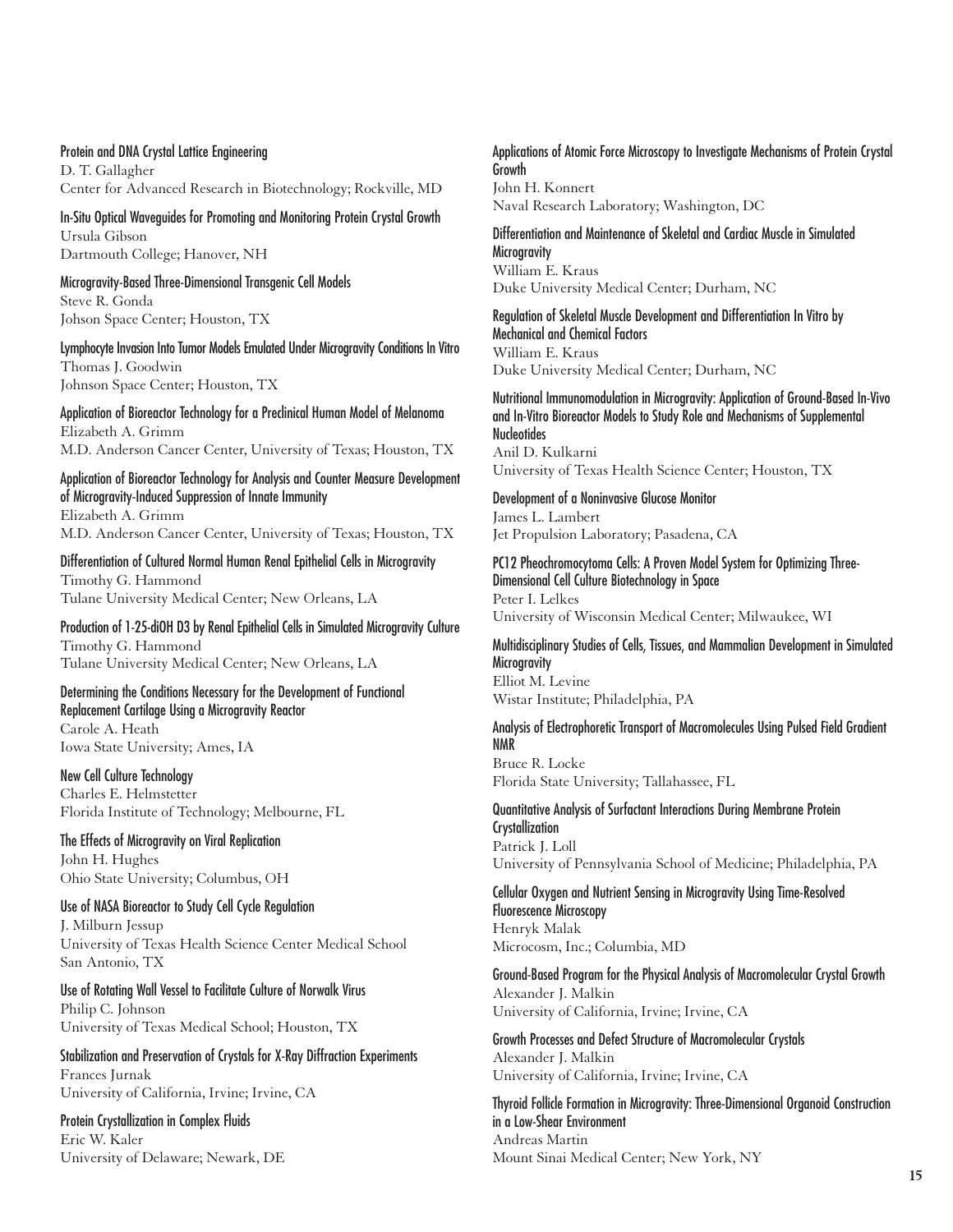Microgravity Regulation of Oncogene Expression and Osteoblast Differentiation Laura R. McCabe Michigan State University; East Lansing, MI

Biological Particle Separation in Low Gravity D. J. Morré Purdue University; West Lafayette, IN

Continuous, Noninvasive Monitoring of Rotating Wall Vessels and Application to the Study of Prostate Cancer David W. Murhammer University of Iowa; Iowa City, IA

Monitoring and Control of Rotating Wall Vessels and Application to the Study of Prostate Cancer David W. Murhammer University of Iowa; Iowa City, IA

Diffusion, Viscosity, and Crystal Growth of Proteins in Microgravity Allan S. Myerson Polytechnic University; Brooklyn, NY

Control of Transport in Protein Crystal Growth Using Restrictive Geometries Robert J. Naumann University of Alabama, Huntsville; Huntsville, AL

Insect-Cell Cultivation in Simulated Microgravity Kim C. O'Connor Tulane University; New Orleans, LA

Extremophilic Interfacial Systems for Waste Processing in Space Tonya L. Peeples University of Iowa; Iowa City, IA

Microgravity and Immunosuppression: A Ground-Based Model in the Slow-Turning Lateral Vessel Bioreactor Neal R. Pellis Johnson Space Center; Houston, TX

Fluorescence Studies of Protein Aggregation in Under- and Over-Saturated Solutions Marc L. Pusey Marshall Space Flight Center; Huntsville, AL

The Role of Specific Interactions in Protein Crystal Nucleation and Growth Studied by Site-Directed Mutagenesis Marc L. Pusey

Marshall Space Flight Center; Huntsville, AL

Stem Cell Expansion in Rotating Bioreactors Peter J. Quesenberry University of Massachusetts Medical Center; Worcester, MA

Islet Cell Assembly and Function in a NASA Microgravity Bioreactor Arun S. Rajan Baylor College of Medicine; Houston, TX

Heterozygous Ataxia-Telangiectasia Human Mammary Cells as a Microgravity-Based Model of Differentiation and Cancer Susceptibility

Robert C. Richmond Marshall Space Flight Center; Hunstville, AL

Evaluating Oxidative Stress in Virally Infected Cells in Simulated Microgravity Victor G. Rodgers University of Iowa; Iowa City, IA

Impact of Microgravity on Immunogenicity Associated With Biostructural Changes in Pancreatic Islets Lynne P. Rutzky University of Texas Health Science Center; Houston, TX

Cartilage Tissue Engineering: Circumferential Seeding of Chondrocytes Using Rotating **Reactors** Robert L. Sah University of California, San Diego; La Jolla, CA

Enhancement of Cell Function in Culture by Controlled Aggregation Under Microgravity Conditions W. M. Saltzman Cornell University; Ithaca, NY

Use of NASA Bioreactors in a Novel Scheme for Immunization Against Cancer Cherylyn A. Savary M.D. Anderson Cancer Center, University of Texas; Houston, TX

Electrohydrodynamics of Suspensions Dudley A. Saville Princeton University; Princeton, NJ

Influence of Impurities on Protein Crystal Growth Constance A. Schall University of Toledo; Toledo, OH

Microgravity and the Biology of Neural Stem Cells William J. Schwartz University of Massachusetts Medical School; Worcester, MA

Gastric Mucosal Cell Culture in Simulated Microgravity Adam J. Smolka Medical University of South Carolina; Charleston, SC

Electrophoretic Focusing Robert S. Snyder New Century Pharmaceuticals, Inc.; Huntsville, AL

Application of pH, Glucose, and Oxygen Biosensors to NASA Rotating Culture Vessels Glenn F. Spaulding Clear Lake Medical Foundation, Inc.; Houston, TX

Influence of Microgravity Conditions on Gene Transfer Into Expanded Populations of Human Hematopoietic Stem Cells F. M. Stewart University of Massachusetts Medical Center; Worster, MA

Production of Recombinant Human Erythropoietin by Mammalian Cells Cultured in Simulated Microgravity Arthur J. Sytkowski

Beth Israel Deaconess Medical Center; Boston, MA

Defects, Growth, and Elastic Properties of Protein Crystals Robert E. Thorne Cornell University; Ithaca, NY

Impurity Effects in Macromolecular Crystal Growth Robert E. Thorne Cornell University; Ithaca, NY

Mechanisms for Membrane Protein Crystallization: Analysis by Small Angle Neutron **Scattering** David M. Tiede Argonne National Laboratory; Argonne, IL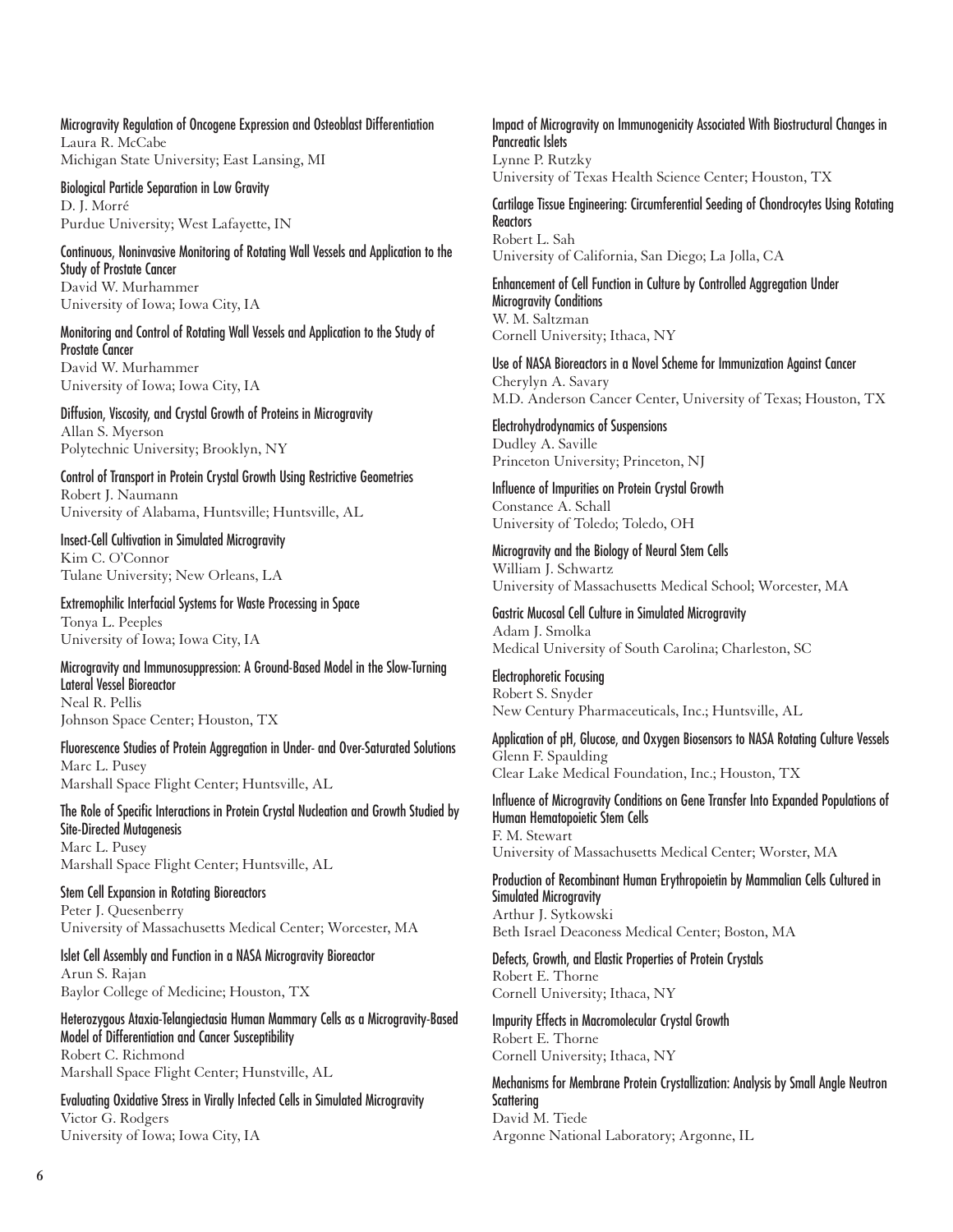Preparation and Analysis of RNA Crystals Paul Todd University of Colorado; Boulder, CO

Development of Microflow Biochemical Sensors for Space Biotechnology

Bruce C. Towe Arizona State University; Tempe, AZ

Self-Renewal Replication of Hematopoietic Stem Cells in Microgravity Christie M. Traycoff Indiana Cancer Research Institute; Indianapolis, IN

#### Experimental Studies of Protein Crystal Growth Under Simulated Low-Gravity **Conditions**

Eugene H. Trinh National Aeronautics and Space Administration; Washington, DC

#### Protein Precipitant–Specific Criteria for the Impact of Reduced Gravity on Crystal **Perfection** Peter G. Vekilov

University of Alabama, Huntsville; Huntsville, AL

#### Two-Dimensional Protein Crystallization at Interfaces Viola Vogel

University of Washington; Seattle, WA

#### Two-Dimensional Crystal Growth in Microgravity Theodore G. Wensel

Baylor College of Medicine; Houston, TX

#### Rejuvenation of Spent Media via Supported Emulsion Liquid Membranes John M. Wiencek

University of Iowa; Iowa City, IA

#### Thermodynamics of Protein Crystallization and Links to Crystal Quality John M. Wiencek University of Iowa; Iowa City, IA

#### Membrane Protein Crystallization Screens Based Upon Fundamental Phenomenology of Detergent and Protein-Detergent Solutions Michael C. Wiener

University of Virginia Health Sciences Center; Charlottesville, VA

#### Metastable Solution Structure and Optimization Strategies in Protein Crystal Growth Lori J. Wilson East Tennessee State University; Johnson City, TN

A Rational Approach for Predicting Protein Crystallization

### W. W. Wilson Mississippi State University; Mississippi State, MS

#### Novel Approaches Regarding Protein Solubility W. W. Wilson Mississippi State University; Mississippi State, MS

#### Novel Microgravity Optical Technique for Molecularly Engineering Electrophoretic Media Denis Wirtz

Johns Hopkins University; Baltimore, MD

## The Effects of Microgravity/Low Shear on Glycosylation and Eukaryotic DNA Virus Replication

H. A. Wood Cornell University; Ithaca, NY Ex-Vivo Hemopoieses in a Three-Dimensional Human Bone Marrow Culture Under Simulated Microgravity J. H. David Wu University of Rochester; Rochester, NY

Freely Suspended Liquid Films and Their Applications in Biological Research Xiao-lun Wu University of Pittsburgh; Pittsburgh, PA

Liver Tissue Engineering in Microgravity Environment Boris Yoffe Baylor College of Medicine; Houston, TX

Particle Interaction Potentials and Protein Crystal Quality Charles F. Zukoski University of Illinois, Urbana-Champaign; Urbana, IL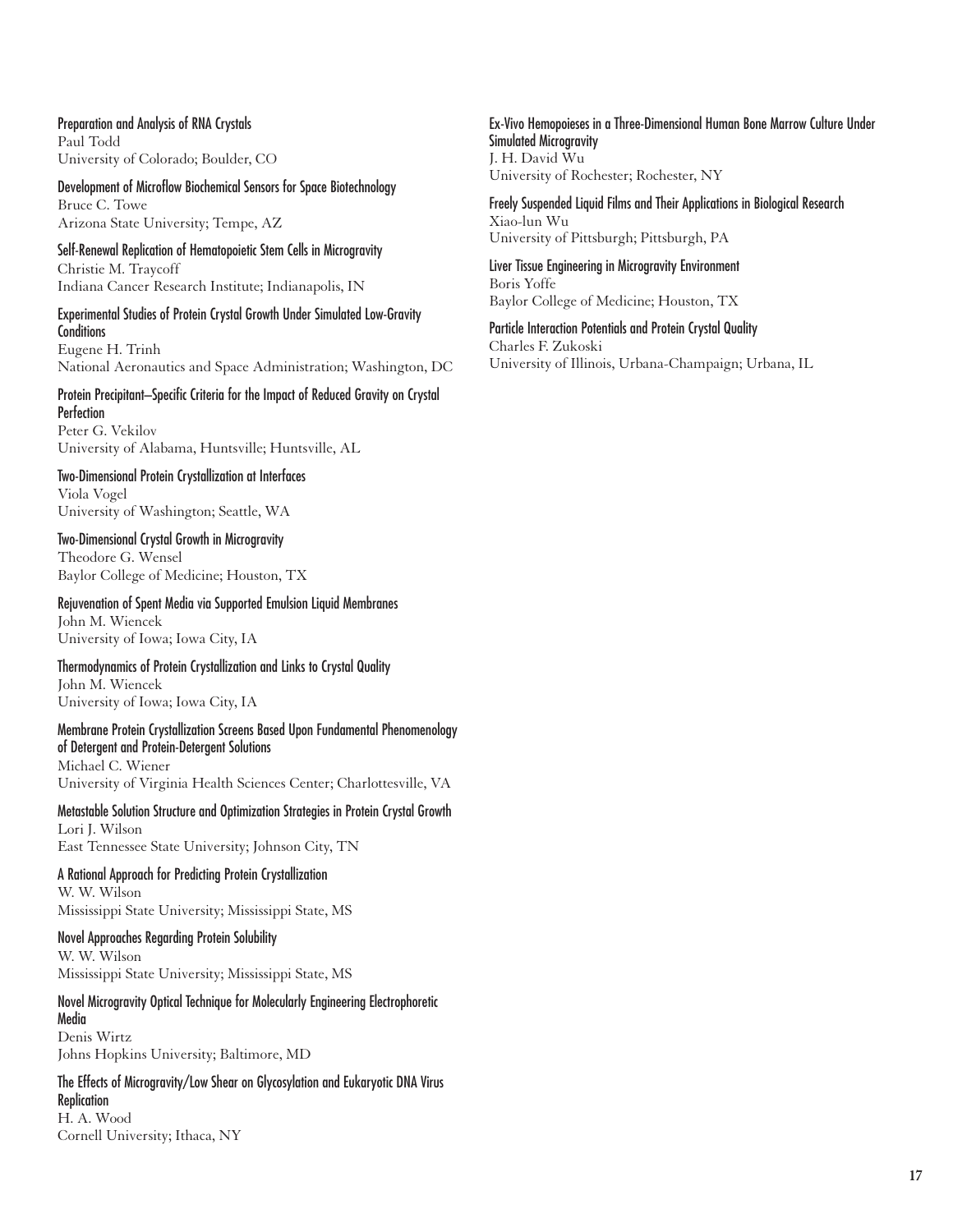# **Combustion Science**

Combustion and the results of combustion processes affect each of us every day. The majority of the world's electric power production, home heating, and ground and air transportation are made possible by combustion. Unfortunately, combustion by-products are major contributors to air pollution and global warming. Additionally, unintentional fires claim thousands of lives and cost billions of dollars in property damage. Improved control of combustion would be of great benefit to society, yet beneficial control of combustion is impeded by a lack of fundamental understanding of combustion processes. Combustion research is hampered more than other areas of science by the effects of gravitational forces on Earth, since combustion intrinsically involves the production of high-temperature gases in which low densities trigger buoyant flows. These flows cause the reaction zone to collapse into very thin, sheet-like regions that are impenetrable by current or anticipated instrumentation. Conducting experiments in microgravity eliminates buoyancy and expands the reaction zone, thereby improving the measurement resolution. The resulting data are used to verify combustion theory, validate numerical models, and develop fresh insight into elemental phenomena, all of which can be applied to Earth-based combustion processes. Specific potential benefits that may ensue, in part, from microgravity combustion research include the following:

- Increased conversion efficiency of chemical energy stored in fuels to useful heat and work in combustion devices, leading to economic savings, reduced dissipation of scarce fuel reserves, and lower greenhouse gas emissions.
- Reduction of combustion-related effluents that pollute the atmosphere.
- Reduction of fire and explosion hazards.
- Improved hazardous waste incineration processes.
- Development of improved materials via combustion synthesis for use in widely diverse applications such as bone replacement, electrical components, and engines.

The microgravity combustion science program, in conjunction with the combustion science discipline working group, has defined the following high-priority areas for microgravity research and is supporting research in each area:

**Combustion-turbulence interactions** — The majority of practical combustion devices involve turbulent flows. Microgravity uniquely limits the range of turbulent length and time scales to those large enough to be tractable experimentally.

**Soot processes** — Soot is a critical element in many combustion systems because it can have a strong effect on combustor lifetime, efficiency, peak power output, and pollution generation. The lack of buoyancy-induced flow acceleration in a microgravity environment results in longer periods of time in which primary soot formation, soot clustering, cluster-cluster agglomeration, and oxidation can be investigated.

**Diagnostics** — Investment in technological improvements in measurement capabilities is of high priority due to the payoff in scientific data return from space experiments. Historically, spinoff opportunities have also resulted from successful development of combustion diagnostics.

**Pressure effects** — High pressure and/or supercritical operation of combustors yields improved thermodynamic efficiency at the expense of increased generation of pollutants. Conventional diesel engines operate at 50 atmospheres (atm), but most research has been conducted at near-ambient conditions (1 atm). Research at higher pressure levels is important because the influence of buoyancy on combustion processes increases with pressure.

**Benchmark data on laminar flames** — Flames in practical devices, although highly turbulent, operate in the "laminar flamelet" regime; that is, their flames are typically smooth and steady like butane lighters and gas stoves. Advances in understanding laminar flame structure and associated characteristics will have a direct impact on the modeling of turbulent flames.

**Spray and aerosol cloud combustion** — This type of combustion, typical of the way cars burn fuel, accounts for 25 percent of the world's energy use yet remains poorly understood from both fundamental and practical perspectives. Microgravity not only offers a quiescent, nonbuoyant environment for the study of spray and cloud combustion, it also overcomes the problem of droplet settling in a 1 g environment.

**Combustion synthesis** — Flame-synthesized products include valuable vapors (e.g., acetylene), ultrafine particles (e.g., fullerenes, silicon oxides, and titanium oxides), coatings (e.g., diamonds), and monolithic solids (e.g., boron carbide and titanium boride). These materials are rapidly expanding in breadth of use and value, but their production remains very much an art, rather than a science. Sedimentation and buoyant plumes lead to short residence times and interfere with investigation into the mechanisms of material production. Current research is geared toward interpreting the differences between normal- and low-gravity processing and toward improving the products.

**Surface flame spread** — Large-scale fires and fire spread on Earth are complicated by buoyancy-fed turbulent processes and thermal radiative interactions with surrounding materials, terrain, and building structures. Current models of flame spread generally omit thermal radiation because of the limited understanding of this transport mechanism. Laboratory-scale experiments in microgravity have begun to elucidate the importance of thermal radiation and indicate that these results might be utilized in modeling large-scale fires.

**Transient processes in gaseous flames** — Microgravity experimentation can provide insights into flame instabilities, such as ignition, extinction, and imposed perturbations that are often masked by buoyancy in normal gravity.

**Spacecraft fire safety** — Models used to study spacecraft fire safety are still considered "primitive." Further research is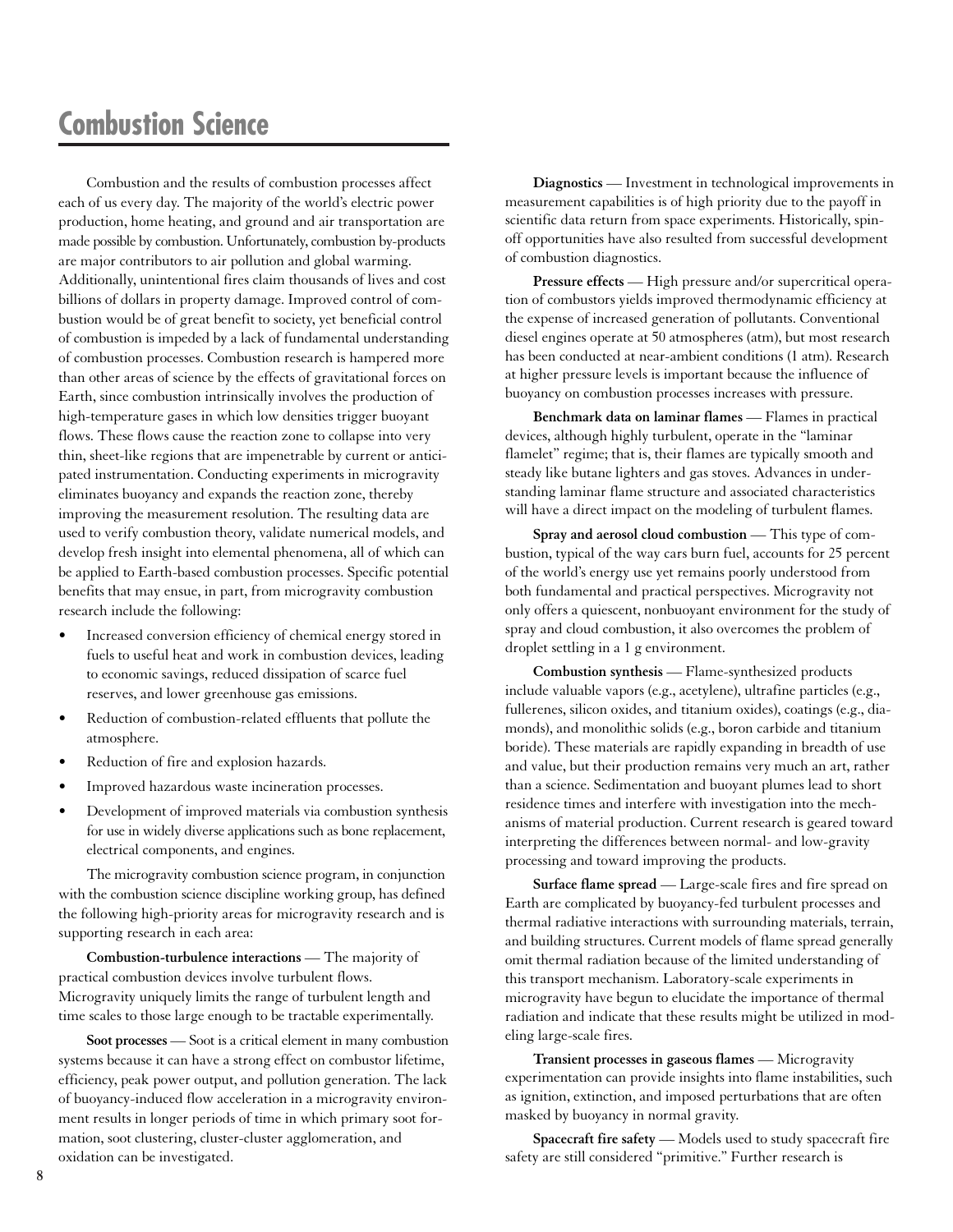required in the areas of microgravity flammability, fire spread, fire and smoke detection, fire suppression, and postfire cleanup.

To aid in disseminating results to date and to engage in discussion of potentially new investigation areas, the Fifth Microgravity Combustion Workshop was held in Cleveland, Ohio, May 18–20, 1999, and was attended by 280 scientists and engineers from around the world. The workshop briefed potential investigators on the opportunity to respond to the 1999 NASA Research Announcement for combustion science (99-HEDS-04) and focused on research opportunities that will soon be enabled by the International Space Station (ISS). Current ground-based and flight investigators presented research results to date in 16 sessions during the three-day workshop. The proceedings of this workshop are available online at

*http://www.ncmr.org/events/combustion1999.html*.

## **Meetings, Awards, and Publications**

Merrill King, of NASA Headquarters, and Jose Torero, of the University of Maryland, chaired two microgravity combustion sessions of the 37th Aerospace Sciences Meeting in Reno, Nevada, in January 1999. Sixteen papers on combustion science research were presented.

Howard Ross, of Glenn Research Center (GRC), and Frank Schowengerdt, of the Center for Commercial Applications of Combustion in Space, chaired the microgravity combustion session of the 1999 Space Technology and Applications International Forum in Albuquerque, New Mexico, in January 1999. Five papers on combustion science research and hardware capabilities were presented.

A special issue of *Combustion and Flame* was devoted to microgravity combustion research. The issue included results from the first Microgravity Science Laboratory (MSL–1) mission, flown in April and July 1997; from a Get Away Special Canister experiment on smoldering; and from ground-based facilities.

The cover of the January 1999 issue of *Physics Today* highlighted a picture of "fingering" in combustion. The image was followed by a two-page article. The article prominently referenced research conducted by Takashi Kashiwagi, of the National Institute of Standards and Technology (NIST), and Sandra Olson, of GRC, in the Radiative Ignition and Transition to Flame Spread Investigation. In addition, modeling work on flame front cellularity and development of instabilities in combustion in porous media by Bernard Matkowsky, of Northwestern University, was referenced and discussed. This work was also funded by the microgravity combustion science program.

In a White House ceremony, Howard Pearlman, a resident researcher in the GRC Microgravity Science Division and assistant professor at the University of Southern California, was awarded a Presidential Early Career Award for Scientists and Engineers (PECASE) in recognition of his research on the combustion of

fuel-oxidizer mixtures under near-limit conditions and his research in the area of cool flames leading to the development of cleaner, more efficient engines. In his work, Pearlman discovered the first evidence of a gas-phase diffusive thermal oscillation behavior in a premixed fuel-oxidizer mixture. The PECASE, the highest honor bestowed by the U.S. government to scientists and engineers, was created to recognize exceptional potential for leadership at the frontiers of scientific knowledge.

## **Flight Experiments**

Nineteen flight investigations were funded in fiscal year (FY) 1999. Additionally, a number of flight system designs were initiated in an effort to work toward achieving research goals aboard the ISS.

**Experimental verification of material flammability in space research** was conducted as an international cooperative project aboard the Russian space station, *Mir*. The flammability of selected U.S.–supplied plastic materials was tested under microgravity in a Russia-supplied combustion tunnel operated on the space station. Reference testing of the flammability, heat release, thermal properties, and combustion products of identical materials was conducted in ground laboratories at both the Russian Keldysh Research Center and at Johnson Space Center's White Sands Test Facility. The *Mir* tests were conducted on samples of three different materials: Delrin (polyacetal), PMMA (polymethyl methacrylate), and high-density polyethylene. Postflight ground tests were performed at Keldysh and at White Sands using on-orbit atmospheric oxygen levels as comparative data points. All three materials showed a limiting velocity, defined as the minimum velocity below which flame propagation is not possible. Polyethylene burned rapidly and smoothly. Combustion of Delrin and PMMA samples was less steady, with melting and particle ejection. All samples showed a limiting air velocity for flame propagation on the order of 0.3 to 0.5 cm/s. These data and their corrections for the variable *Mir* oxygen concentrations have been reported by the Keldysh investigators.

FY 1999 signaled the transition from space research conducted on short-duration microgravity platforms to planning for research to be conducted aboard the permanently inhabited ISS. Preparations for conducting combustion research on the station were complemented by the readying of the Combustion Module-2 hardware for launch aboard a shuttle SPACEHAB mission in early 2001. The **Combustion Integrated Rack (CIR)**, the first of three racks that will make up the Fluids and Combustion Facility on the ISS, continued to undergo design and development towards its 2003 launch. To effectively utilize the capabilities of the CIR, two insert apparatus devices are also progressing through the flight system design phase.

One of these devices, the **Multiuser Droplet Combustion Apparatus (MDCA)**, will be the first research payload in the CIR. The MDCA, which is capable of supporting four investigations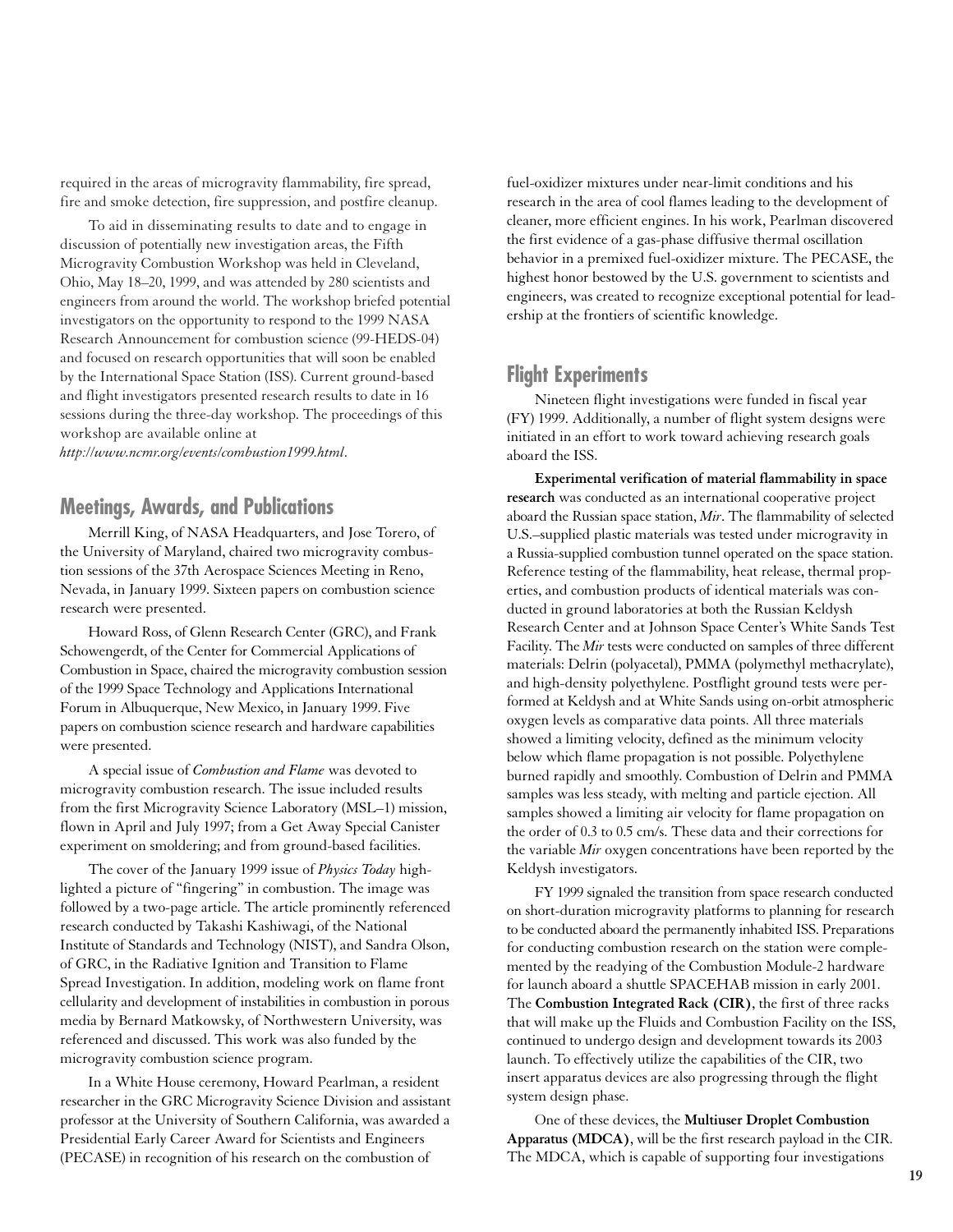simultaneously, entered its preliminary design stage in FY 1999. Multiuser hardware such as the MDCA allows more effective resource utilization of the ISS and the CIR; this hardware will remain available for use with new investigations that may be proposed in the future. The following four investigations have been identified as the initial set of research experiments to use the combined capabilities of the CIR and MDCA systems:

- The goals of the **Droplet Combustion Experiment-2 (DCE-2)**, conceived by Forman Williams, of the University of California, San Diego, and Frederick Dryer, of Princeton University, are to study combustion kinetics relevant to droplet combustion, controlling mechanisms in droplet burning (transient and quasisteady), radiative heat loss, and extinction phenomena.
- The **Bi-Component Droplet Combustion Experiment (BCDCE)**, conceived by Benjamin Shaw, of the University of California, Davis, will study bi-component fuel droplets where spherical symmetry is approached in the gas and liquid phases. BCDCE will result in a better understanding of transient behaviors between liquid and gas interfaces in droplets that are composed of two components with different boiling and capillary properties.
- The **Sooting and Radiation Effects in Droplet Combustion Experiment**, conceived by Mun Choi, of Drexel University, is designed to study the effects of sooting and radiation influences on the overall burning behavior of droplets by means of optical and intrusive techniques. Investigation results will improve our understanding of soot processes, thermophoresis, and radiative feedback from the flame to the fuel surface.
- The **Dynamics of Droplet Combustion and Extinction Experiment (DDCE)**, conceived by Vedha Nayagam, of the National Center for Microgravity Research on Fluids and Combustion, will study the effects of small convective flows on burning droplets and better define the effects of flow on the burning and extinction process. DDCE is relevant to practical combustors in which droplets are always injected with nonzero velocities.

Work on the preliminary design for the second insert for the CIR, the **Flow Enclosure Accommodating Novel Investigations in Combustion of Solids (FEANICS)** apparatus, has been initiated and will result in a platform well-suited to the study of ignition and flammability limits of thin and thick solid materials. These investigations have direct applicability to terrestrial and spacecraft fire safety and will be focused on the phenomena of combustion of solid materials. Such investigations are highly relevant to the understanding of ignition, flammability, and the extinction of fires over real materials and are crucial to the increased understanding of terrestrial and spacecraft fire safety activities. The following five investigations are currently under consideration for selection for the initial research experiments in the FEANICS:

• The **Solid Inflammability Boundary at Low Speed (SIBAL)** investigation, by James T'ien, of Case Western Reserve University, is a study of flame spread under conditions of

very low induced air velocity. SIBAL will determine the spread rate dependence and limiting conditions for spread.

- The **Transition From Ignition to Flame Growth Under External Radiation in Three Dimensions (TIGER-3D)** investigation is led by Takashi Kashiwagi, of NIST. TIGER-3D is a study of the transition from momentary ignition to flame spread. By studying radiatively ignited fuels, the conditions that control the onset of flame spread or extinction will be determined.
- The **Flammability Diagrams of Combustible Materials in Microgravity (FIST)** investigation, guided by Carlos Fernandez-Pello, of the University of California, Berkeley, is a study of the ignitability of practical materials. FIST will extend NASA's current pass/fail acceptance program for spacecraft materials to the consideration of the limiting conditions for ignitability of materials.
- The **Radiative Enhancement Effects on Flame Spread (REEFS)** investigation is headed by Paul Ronney, of the University of Southern California. REEFS is a study of the radiative participation of combustion product gases in flame spread. The hot gas above the flame can participate in the flame spread, depending upon the radiative properties of the gases. This research is relevant for spacecraft fire safety, since carbon dioxide, which is used to extinguish fires, is a strong absorber and emitter in the infrared.
- The **Investigation of Diffusion Flame Tip Thermo-Diffusive and Hydrodynamic Instability Under Microgravity Conditions** experiment, led by Indrek Wichman, of Michigan State University, studies flame spread at the limits of breakup of the flame tip into smaller flamelets. Existence of these flamelets represents the limiting conditions for flame spread.

The FY 1999 ground and flight tasks for combustion science are listed in **Table 6**. Further details on these tasks may be found in the complementary document *Microgravity Science and Applications Program Tasks and Bibliography for FY 1999*, available online at *http://microgravity.hq.nasa.gov/research.htm*.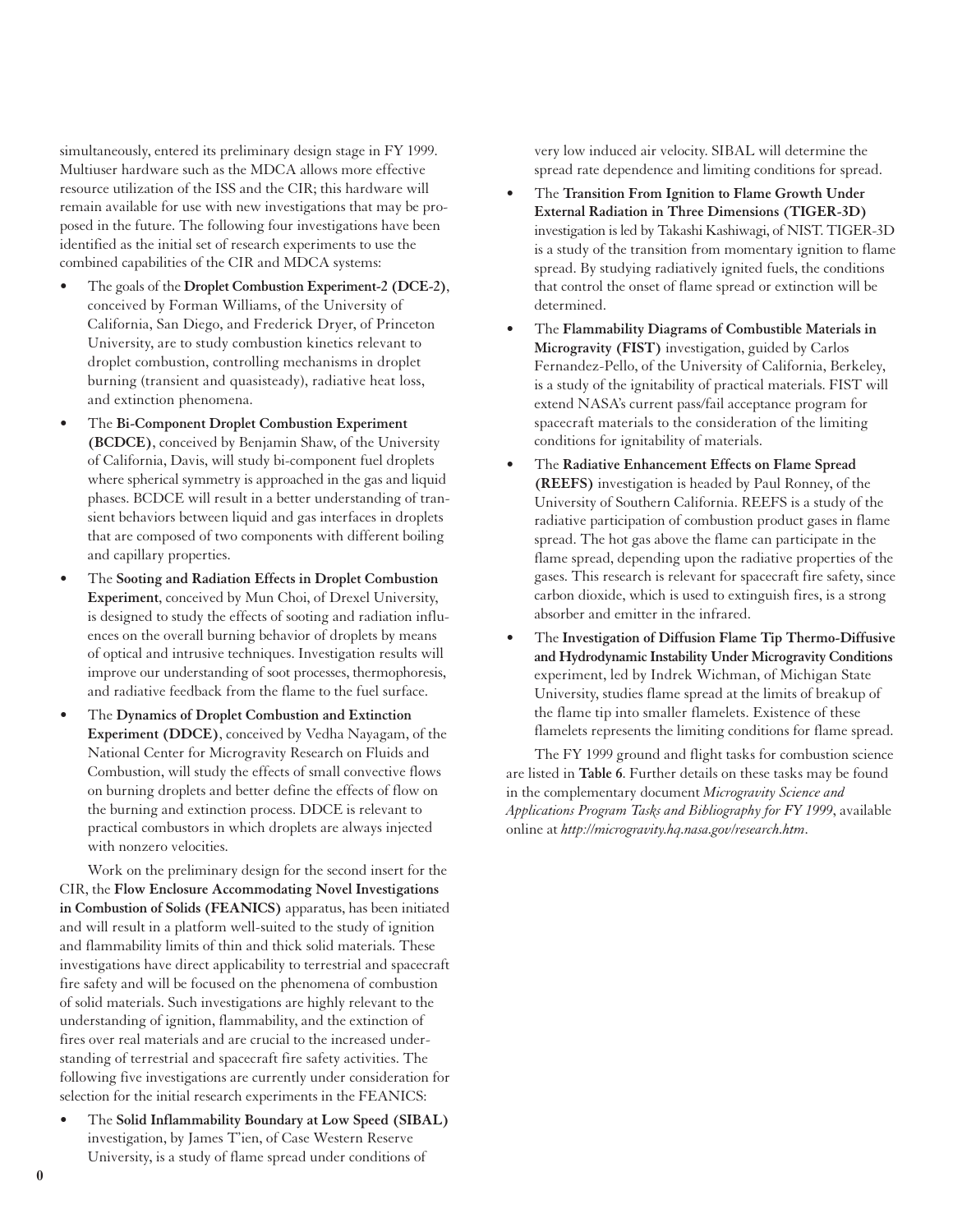## **Table 6 Combustion Science Tasks Funded by the Microgravity Research Division in FY 1999**

*(includes some continuing projects at no additional cost)*

## **Flight Experiments**

Flame Design — A Novel Approach to Clean, Efficient Diffusion Flames Richard L. Axelbaum Washington University; St. Louis, MO

Gravitational Effects on Laminar, Transitional, and Turbulent Gas Jet Diffusion **Flames** 

M. Y. Bahadori Science and Technology Development Corporation Los Angeles, CA

Experiments and Model Development for Investigation of Sooting and Radiation Effects in Microgravity Droplet Combustion Mun Y. Choi University of Illinois; Chicago, IL

Candle Flames in Microgravity Daniel L. Dietrich Glenn Research Center; Cleveland, OH

Investigation of Laminar Jet Diffusion Flames in Microgravity: A Paradigm for Soot Processes in Turbulent Flames Gerard M. Faeth

University of Michigan; Ann Arbor, MI

Flammability Diagrams of Combustible Materials in Microgravity A. Carlos Fernandez-Pello University of California, Berkeley; Berkeley, CA

Fundamental Study of Smoldering Combustion in Microgravity A. Carlos Fernandez-Pello University of California, Berkeley; Berkeley, CA

Combustion Characteristics of Fully Modulated, Turbulent Diffusion Flames in Reduced Gravity James C. Hermanson

Worcester Polytechnic Institute; Worcester, MA

Ignition and the Subsequent Transition to Flame Spread in Microgravity Takashi Kashiwagi National Institute of Standards and Technology; Gaithersburg, MD

Structure and Response of Spherical Diffusion Flames Chung K. Law Princeton University; Princeton, NJ

Dynamics of Droplet Extinction in Slow Convective Flows Vedha Nayagam National Center for Microgravity Research on Fluids and Combustion; Cleveland, OH

The High–Lewis Number Diffusive-Thermal Instability in Premixed Gas Combustion and Low-Temperature Hydrocarbon Oxidation and Cool Flames Howard G. Pearlman Glenn Research Center; Cleveland, OH

Studies of Premixed Laminar and Turbulent Flames at Microgravity Paul D. Ronney University of Southern California; Los Angeles, CA

#### Transport and Chemical Effects on Concurrent- and Opposed-Flow Flame Spread at Microgravity

Paul D. Ronney University of Southern California; Los Angeles, CA

Ignition and Flame Spread of Liquid Fuel Pools Howard D. Ross Glenn Research Center; Cleveland, OH

Combustion Experiments in Reduced Gravity With Two-Component Miscible Droplets Benjamin D. Shaw University of California, Davis; Davis, CA

Combustion of Solid Fuel in Very Low-Speed Oxygen Streams James S. T'ien Case Western Reserve University; Cleveland, OH

Investigation of Diffusion Flame Tip Instability in Microgravity Indrek S. Wichman Michigan State University; East Lansing, MI

Droplet Combustion Experiment Forman A. Williams University of California, San Diego; La Jolla, CA

## **Ground-Based Experiments**

Effects of Energy Release on Near-Field Flow Structure of Gas Jets Ajay K. Agrawal University of Oklahoma; Norman, OK

Formation of Carbon Nanotubes in a Microgravity Environment John M. Alford TDA Research, Inc.; Wheat Ridge, CO

Radiant Extinction of Gaseous Diffusion Flames Arvind Atreya University of Michigan; Ann Arbor, MI

High-Pressure Combustion of an Unsupported, Sooting Fuel Droplet in Microgravity C. T. Avedisian Cornell University; Ithaca, NY

Multicomponent Droplet Combustion in Microgravity: Soot Formation, Emulsions, Metal-Based Additives, and the Effect of Initial Droplet Diameter

C. T. Avedisian Cornell University; Ithaca, NY

Gas-Phase Combustion Synthesis of Metal and Ceramic Nanoparticles Richard L. Axelbaum Washington University; St. Louis, MO

Carbon Monoxide and Soot Formation in Inverse Diffusion Flames Linda G. Blevins National Institute of Standards and Technology; Gaithersburg, MD

Combustion of Metals in Reduced-Gravity and Extraterrestrial Environments Melvyn C. Branch University of Colorado, Boulder; Boulder, CO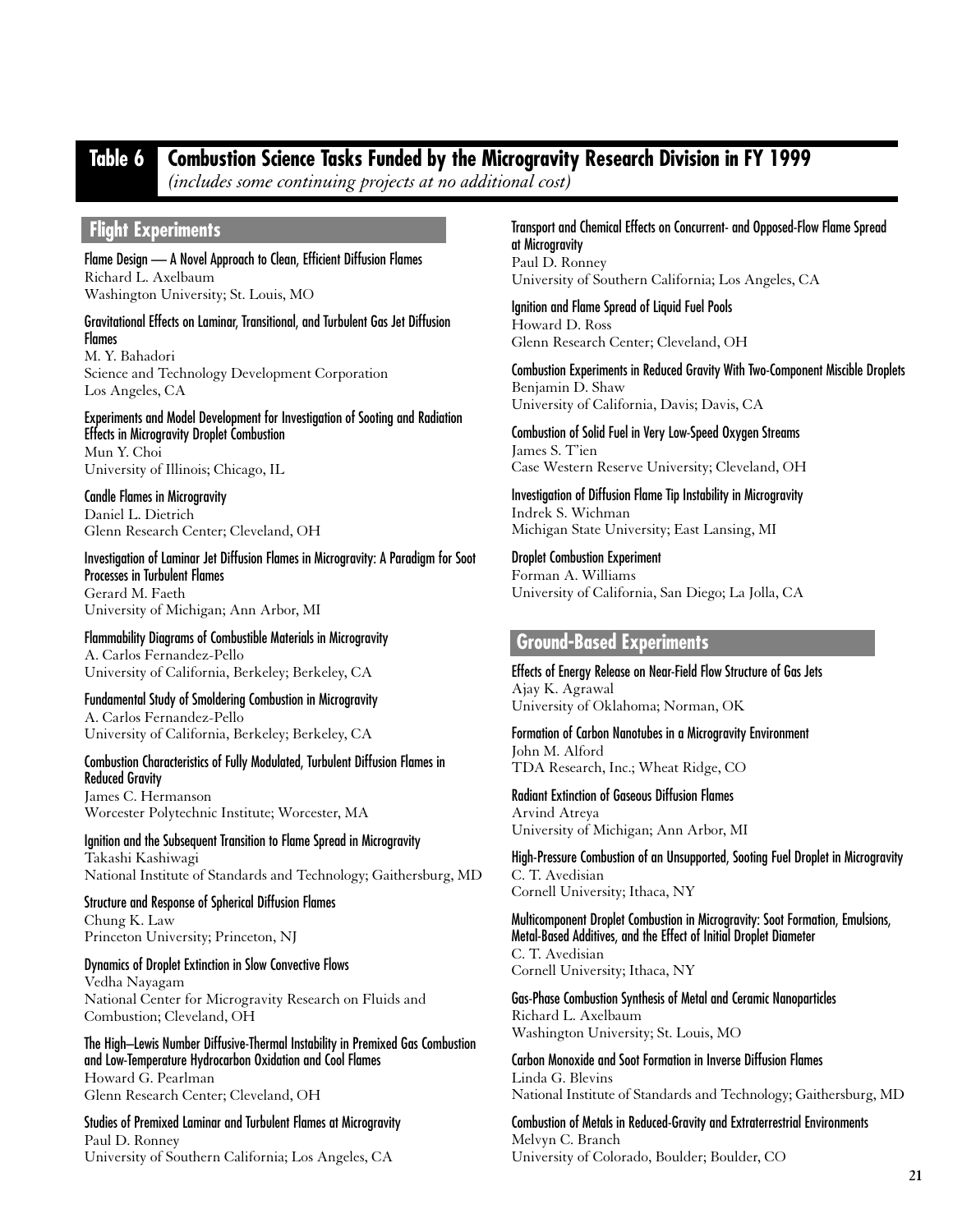#### Ignition and Combustion of Bulk Metals in Microgravity

Melvyn C. Branch University of Colorado, Boulder; Boulder, CO

A Numerical Model for Combustion of Bubbling Thermoplastic Materials in **Microgravity** Kathryn M. Butler National Institute of Standards and Technology; Gaithersburg, MD

Heterogeneous Combustion of Porous Solid Fuel Particles Under Microgravity: A Comprehensive Theoretical and Experimental Study

Harsha K. Chelliah University of Virginia; Charlottesville, VA

Numerical Study of Buoyancy and Differential Diffusion Effects on the Structure and Dynamics of Triple Flames Jyh-Yuan Chen University of California, Berkeley; Berkeley, CA

Buoyancy Effects on the Structure and Stability of Burke-Schumann Diffusion Flames L.- D. Chen University of Iowa; Iowa City, IA

Reflight of Enclosed Laminar Flames Investigation L.- D. Chen University of Iowa; Iowa City, IA

Gravitational Effects on Premixed Turbulent Flames: Microgravity Flame Structures Robert K. Cheng Lawrence Berkeley National Laboratory; Berkeley, CA

Investigation of Strain/Vorticity and Large-Scale Flow Structure in Turbulent, Nonpremixed Jet Flames Noel T. Clemens University of Texas; Austin, TX

Turbulent Flame Processes via Vortex Ring–Diffusion Flame Interaction Werner J. Dahm University of Michigan; Ann Arbor, MI

Combustion of Interacting Droplet Arrays in a Microgravity Environment Daniel L. Dietrich Glenn Research Center; Cleveland, OH

Interaction of Burning Metal Particles Edward L. Dreizin New Jersey Institute of Technology; Newark, NJ

Flame Vortex Interactions in Microgravity to Assess the Theory of Flame Stretch James F. Driscoll University of Michigan; Ann Arbor, MI

Applications of Electric Field in Microgravity Combustion Derek Dunn-Rankin University of California, Irvine; Irvine, CA

Aerodynamic, Unsteady, Kinetic, and Heat Loss Effects on the Dynamics and Structure of Weakly Burning Flames in Microgravity Fokion N. Egolfopoulos University of Southern California; Los Angeles, CA

Detailed Studies on the Structure and Dynamics of Reacting Dusty Flows at Normal and Microgravity Fokion N. Egolfopoulos

University of Southern California; Los Angeles, CA

Quantitative Studies on the Propagation and Extinction of Near-Limit Flames Under Normal and Microgravity Fokion N. Egolfopoulos University of Southern California; Los Angeles, CA

Effects of Gravity on Sheared and Nonsheared Turbulent, Nonpremixed Flames Said E. Elghobashi University of California, Irvine; Irvine, CA

Flow/Soot Formation in Nonbuoyant, Laminar Diffusion Flames Gerard M. Faeth University of Michigan; Ann Arbor, MI

Soot Processes in Freely Propagating, Laminar Premixed Flames Gerard M. Faeth University of Michigan; Ann Arbor, MI

Thickness Effects on Fuel Flammability Paul Ferkul National Center for Microgravity Research on Fluids and Combustion; Cleveland, OH

Large Eddy Simulation of Gravitational Effects on Transitional and Turbulent Gas Jet Diffusion Flames Peyman Givi

State University of New York; Buffalo, NY

Studies on the Behavior of Highly Preheated Air Flames in Microgravity Ashwani K. Gupta University of Maryland, College Park; College Park, MD

The Extinction of Low–Strain Rate Diffusion Flames by an Agent in Microgravity Anthony Hamins National Institute of Standards and Technology; Gaithersburg, MD

Characteristics of Nonpremixed Turbulent Flames in Microgravity Uday Hegde National Center for Microgravity Research on Fluids and Combustion; Cleveland, OH

Combustion Synthesis of Fullerenes and Fullerenic Nanostructures in Microgravity Jack B. Howard Massachusetts Institute of Technology; Cambridge, MA

Quantitative Interpretation of Optical Emission Sensors for Microgravity Experiments Jay B. Jeffries SRI International; Menlo Park, CA

Real-Time, Quantitative, Three-Dimensional Imaging of Diffusion Flame Species Daniel J. Kane Southwest Sciences, Inc.; Santa Fe, NM

The Impact of Buoyancy and Flame Structure on Soot, Radiation, and NOx Emissions From a Turbulent Diffusion Flame Ian M. Kennedy University of California, Davis; Davis, CA

Aerodynamics and Chemical Kinetics of Premixed Flames at High Pressures Chung K. Law Princeton University; Princeton, NJ

Computational and Experimental Study of Laminar Diffusion Flames in a Microgravity Environment Marshall B. Long Yale University; New Haven, CT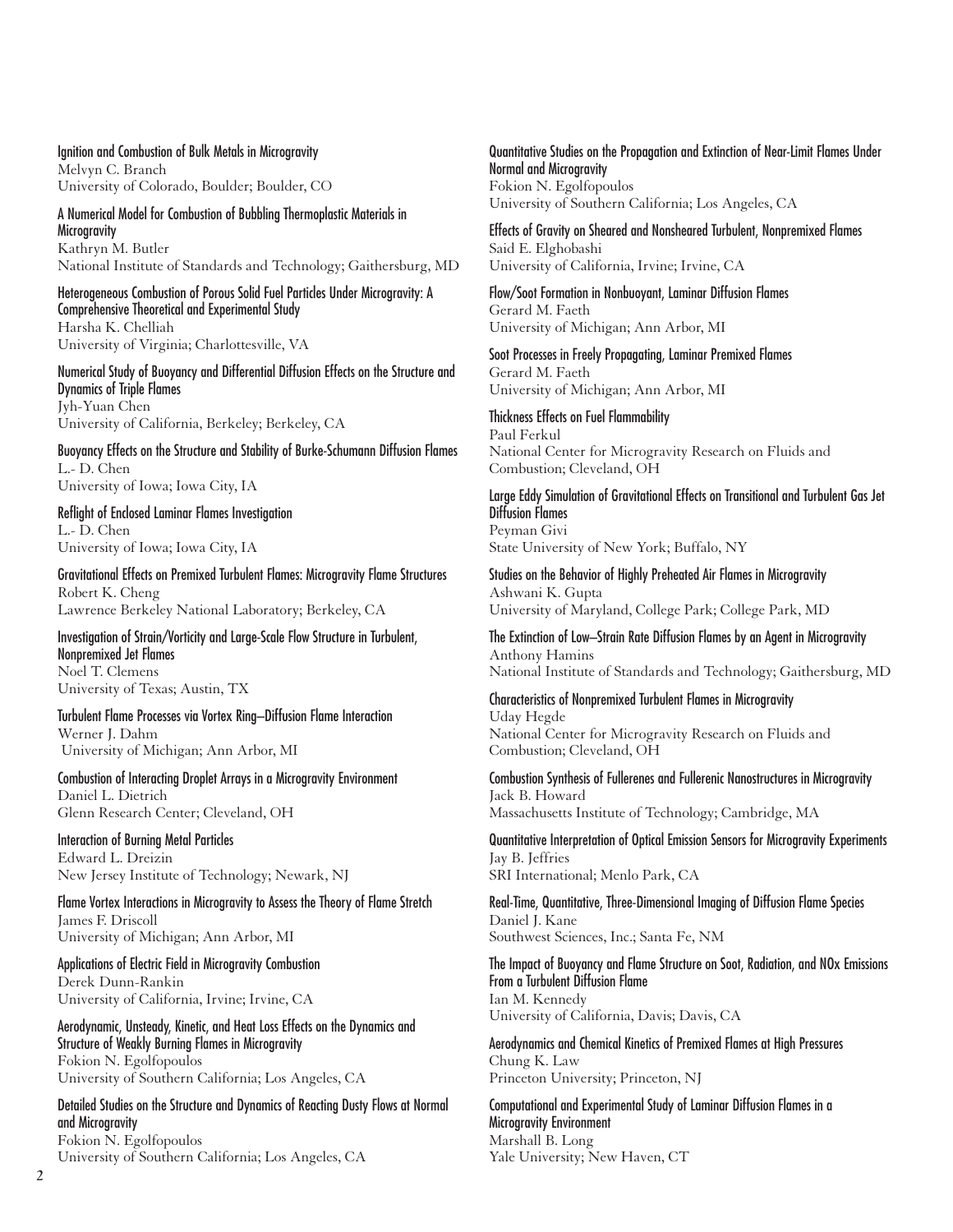Dynamics of Liquid Propellant Combustion at Reduced Gravity Stephen B. Margolis Sandia National Laboratories; Livermore, CA

Filtration Combustion for Microgravity Applications: (1) Smoldering, (2) Combustion Synthesis of Advanced Materials — PHASE 2 Bernard J. Matkowsky Northwestern University; Evanston, IL

Simulation of Combustion Systems With Realistic G-Jitter William E. Mell National Institute of Standards and Technology; Gaithersburg, MD

#### Gravitational Influences on Flame Propagation Through Nonuniform, Premixed Gas Systems (Layers)

Fletcher J. Miller National Center for Microgravity Research on Fluids and Combustion; Cleveland, OH

A Fundamental Study of the Combustion Synthesis of Ceramic-Metal Composite Materials Under Microgravity Conditions — Phase III: Effect of Gravity on the Combustion Synthesis of Advanced, Engineered, Porous Materials John J. Moore

Colorado School of Mines; Golden, CO

Kinetics and Structure of Superagglomerates Produced by Silane and Acetylene George Mulholland National Institute of Standards and Technology; Gaithersburg, MD

## Stretched Diffusion Flames in Von Karman Swirling Flows

Vedha Nayagam National Center for Microgravity Research on Fluids and Combustion; Cleveland, OH

Low-Stretch Diffusion Flames Over a Solid Fuel Sandra L. Olson Glenn Research Center; Cleveland, OH

Gravitational Effects on Partially Premixed Flames Ishwar K. Puri University of Illinois; Chicago, IL

#### Hyperspectral Imaging of Flame Spread Over Solid Fuel Surfaces Using Adaptive Fabry-Perot Filters

W. T. Rawlins Physical Sciences, Inc.; Andover, MA

Development of Methods for Producing and Utilizing Alternate Fuel/Oxidizer Combinations Associated With Mars to Support ISRU-Based Propulsion and Power Systems Eric E. Rice

Orbital Technologies Corporation; Madison, WI

Combustion of Individual Bubbles and Submerged Gas Jets in Liquid Fuels Daniel E. Rosner Yale University; New Haven, CT

Combustion of Unconfined Droplet Clusters in Microgravity Gary A. Ruff Drexel University; Philadelphia, PA

Flame Spreading and Extinction in Partial-Gravity Environments Kurt R. Sacksteder Glenn Research Center; Cleveland, OH

Combustion of Han-Based Monopropellant Droplets in Reduced Gravity Benjamin D. Shaw University of California, Davis; Davis, CA

Quantitative Species Measurements in Microgravity Combustion Flames Joel A. Silver Southwest Sciences, Inc.; Santa Fe, NM

Acoustically Forced, Condensed-Phase Fuel Combustion Under Microgravity Conditions Owen I. Smith University of California, Los Angeles; Los Angeles, CA

Computational and Experimental Study of Energetic Materials in a Counterflow Microgravity Environment Mitchell D. Smooke Yale University; New Haven, CT

Combustion of Rotating, Spherical, Premixed, and Diffusion Flames in Microgravity Siavash H. Sohrab Northwestern University; Evanston, IL

Investigation of Velocity and Temperature in Microgravity Laminar Jet Diffusion **Flames** Peter B. Sunderland National Center for Microgravity Research on Fluids and Combustion; Cleveland, OH

#### Reaction Kernel Structure and Diffusion Flame Stabilization

Fumiaki Takahashi University of Dayton Research Center; Dayton, OH

Diffusion Flame Structure, Shape, and Extinction: Geometrical Considerations Jose L. Torero University of Maryland, College Park; College Park, MD

#### The Synthesis of Graphite-Encapsulated Metal Nanoparticles and Metal Catalytic Nanotubes

Randall L. Vander Wal Glenn Research Center; Cleveland, OH

Laser Velocimeter for Studies of Microgravity Combustion Flowfields Philip Varghese University of Texas, Austin; Austin, TX

Mechanistic Studies of Combustion and Structure Formation During Synthesis of Advanced Materials Arvind Varma

University of Notre Dame; Notre Dame, IN

#### High-Pressure Combustion of Binary Fuel Sprays

Forman A. Williams University of California, San Diego; La Jolla, CA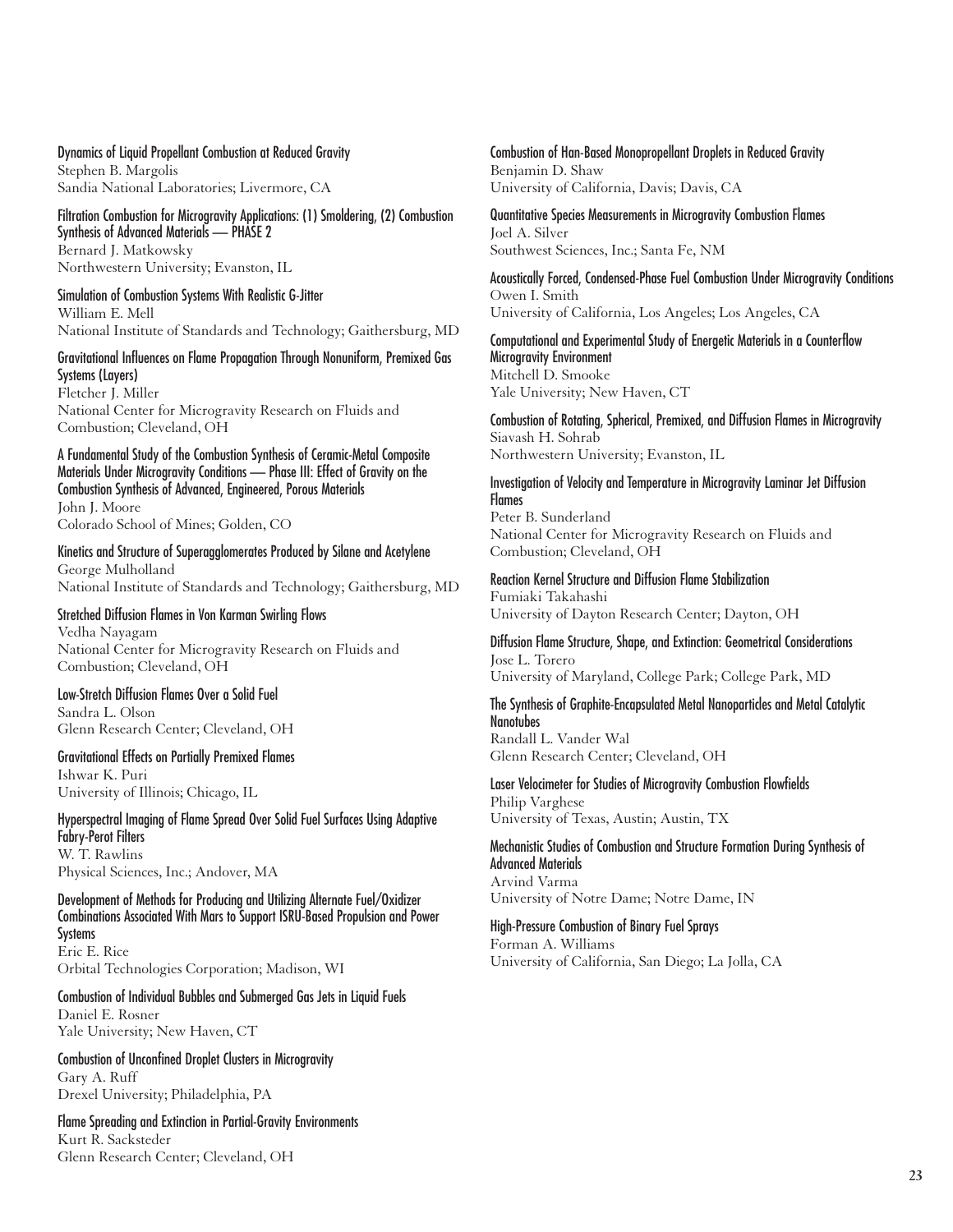# **Fluid Physics**

Fluid physics is the study of the motion of fluids and the effects of such motion. Since of the four states of matter, three (gas, liquid, and plasma) are fluid, and even the fourth (solid) behaves like a fluid under many conditions, fluid physics encompasses a wide spectrum of industrial and natural processes and phenomena. Fluid motion is responsible for most of the transport and mixing that take place in the environment, in industrial processes, in vehicles, and in living organisms. The ultimate goal of research in fluid physics is to improve our ability to predict and control the behavior of fluids in all of the above instances so as to improve our ability to design devices and operate them. Fluid motion, in most situations, is strongly influenced by gravity. The low-gravity environment of space offers a powerful research tool for the study of fluid physics, enabling the observation and control of fluid phenomena in ways not possible on Earth. Experiments conducted in this environment have clearly demonstrated the value of microgravity by revealing results that are either completely unexpected or unobservable in Earth's gravitational field. These results are providing new insight into the behavior of fluids in terrestrial environments.

The microgravity fluid physics program currently has four major research areas: complex fluids, interfacial phenomena, dynamics and instabilities, and multiphase flows and phase change. There are 90 ground-based and 21 flight/flight-definition principal investigators (PIs) conducting experimental research and developing the theoretical framework for understanding the effects of gravity on processes involving fluids. Work in complex fluids covers colloids, foams, granular media, rheology of non-Newtonian fluids, and emulsions and suspensions. Interfacial phenomena include liquid-vapor interface configurations, contact line dynamics, capillary-driven flows, and the shape stability and breakup of liquid bridges and drops. Dynamics and instabilities include thermocapillary and thermosolutal flows, biofluid mechanics, geological fluid flows, pattern formation, and electrokinetics and electrochemistry. Multiphase flows and phase change include flow patterns in liquid-vapor/gas flows in microgravity, nucleate boiling and its control using acoustic and electric fields in microgravity, and flows of gas-solid and liquid-solid mixtures in microgravity.

A total of 297 proposals were received in response to the NASA Research Announcement for microgravity fluid physics (98-HEDS-03) that was released in November 1998. The proposals are undergoing peer review, and selections are to be made in early fiscal year (FY) 2000. A listing of all of the fluid physics grants, along with the PIs who received them, is provided in **Table 7**.

NASA is in the process of defining a strategy for exploring Mars and other planets in the "better, faster, and cheaper" framework. These missions pose considerable challenges, in that they require humans and associated life support systems to be subjected to prolonged exposure to microgravity during the interplanetary transit phase, and to reduced gravity while on the planet's surface. As one might expect, fluid physics and transport phenomena play

a major role in many of the research and technology development needs identified for exploration of Mars. The Microgravity Research Division (MRD) has developed specific performance goals that support these needs. The performance goals, which represent new opportunities for the microgravity fluid physics and transport phenomena community, are listed below:

- 1. Advance the state of knowledge sufficiently to enable dust control technologies and bulk material handling for extraterrestrial habitats and/or in-situ resource utilization.
- 2. Advance the state of knowledge sufficiently to allow development of reliable and efficient heat transfer technologies for space and extraterrestrial operations.
- 3. Advance the state of knowledge sufficiently to allow development of effective fluid management technology for space and extraterrestrial and industrial applications.
- 4. Establish the knowledge base required to design chemical process systems for exploration missions.

Some of the highlights of microgravity fluid physics research conducted in space as well as on Earth in FY 1999 are included below.

- *Physics Today*, the monthly magazine of the American Institute of Physics, featured as its cover story an article authored by microgravity fluid physics PIs Alice Gast, of Stanford University, and William Russel, of Princeton University. The article appeared in the December 1998 issue. Titled "Simple Ordering in Complex Fluids: Colloidal Particles Suspended in Solution Provide Intriguing Models for Studying Phase Transitions," the article reports findings of spaceflight experiments as well as ground-based work sponsored by the microgravity fluid physics program. Results from the Colloidal Disorder-Order Transition glovebox investigation and the Physics of Hard Spheres Experiment were prominently cited, and photographs of colloidal crystals formed in space were included.
- Bruce Ackerson, of Oklahoma State University, has filed a patent application titled "A Fiber-Optic Multiple Scattering Suppression Device." The patent is based on work performed under an MRD-funded grant. The invention provides a method and apparatus for estimating single scattering functions, particularly in concentrated solutions. The instant method utilizes two light detectors that are spatially and/or angularly separated which simultaneously record the speckle pattern from a single sample. The recorded patterns from two detectors are then cross-correlated at zero-lag to produce one point on a composite single/multiple scattering function curve. By collecting and analyzing cross-correlation measurements that have been taken at a plurality of different spatial/angular positions, the signal representative of single scattering may be differentiated from the signal representative of multiple scattering, and a near-optimum detector angle for use in taking future measurements can be determined.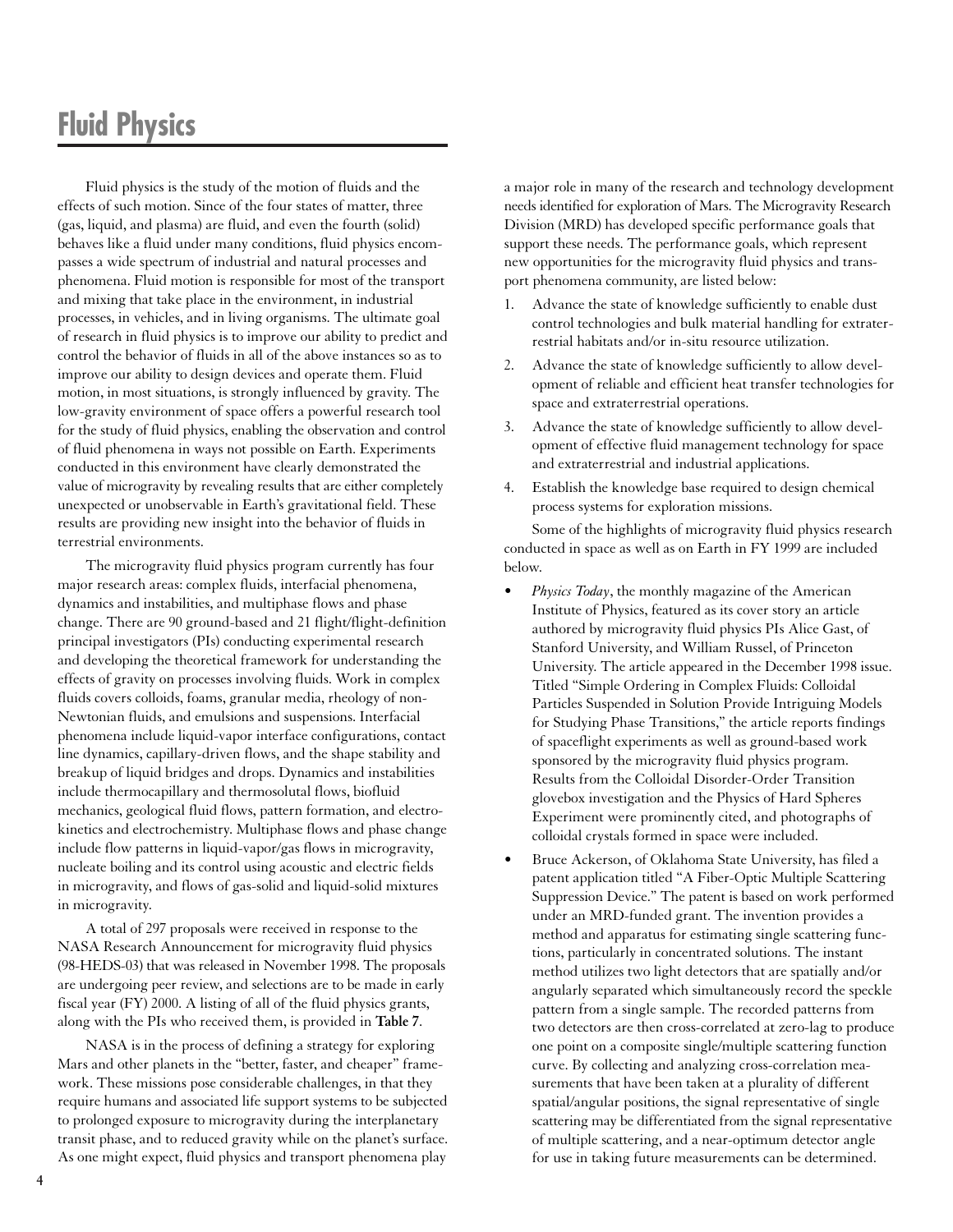The technique is used for measuring colloid particle size in concentrated solutions, where multiple scattering confounds measurements.

- K.R. Sridhar, of the University of Arizona, is developing solid oxide electrolysis (zirconia cells), which is one of the leading concepts for producing oxygen from the Mars atmosphere for propulsion and life support needs. A proofof-concept experiment investigating this process is manifested to fly on the Mars 2001 lander as part of an in-situ resource utilization demonstration experiment. In this process, the predominantly carbon dioxide atmosphere of Mars is used as a feed gas to produce oxygen and carbon monoxide. The oxygen produced is separated as a 100 percent pure product by the zirconia electrolyte, using solid state ionic conduction. A laser texturing method was adopted to increase the surface area of the cells and to control the dimensions of the valleys and peaks. Tests show a marked improvement in the performance of cells using a laser-textured surface.
- John Goree, of the University of Iowa, and German colleagues led by Gregor Morfill, at the Max Planck Institute Für Extraterrestrische Physik, discovered a new phenomenon: mach cones in a dusty plasma. Dusty plasma consists of highly charged monodisperse microspheres levitated in a charge-neutral laboratory plasma. The researchers are using this system as a physical model to study the microscopic structure and dynamics during the melting transition between crystalline and liquid phases in two-dimensional ground-based experiments and three-dimensional microgravity experiments. The newly discovered mach cones are shock waves produced by an object moving faster than the speed of sound through the dusty plasma. They are like the V-shaped shock cones produced in gas dynamics by a supersonic aircraft. In this case, the relevant sound speed is the speed of compressional waves in the suspension of 'dust,' or particulates. The spacing between particles is compressed by the shock wave, and the charge on the dust particles, due to exposure to a plasma, provides an interparticle repulsion, which leads to a sound propagation at a very low velocity of typically a few centimeters per second.
- Harry Swinney, of the University of Texas Center for Nonlinear Dynamics, authored a chapter titled "Emergence and Evolution of Patterns" in the book *Critical Problems in Physics*. Swinney reports on findings from his work funded by a NASA microgravity fluid physics grant on "Surface Tension–Driven Convection" in this book.
- Van Carey, of the University of California, Berkeley, has successfully demonstrated the effectiveness of using Marangoni effects to enhance pool boiling using binary liquid mixtures. The data obtained in this investigation imply that the Marangoni effects arising from the surface tension gradients due to concentration gradients are an active mechanism in the boiling of binary mixtures such as 2-propanol/water. At a

molar concentration of 0.015 of 2-propanol in water, where the surface tension gradient is highest among the concentrations tested, the critical heat flux is a factor of three greater than that of pure water for similar conditions under normal gravity. Models of pool boiling heat transfer and the critical heat flux condition for binary mixtures are tested to correlate the data. Comparison of boiling curves and critical heat flux obtained at different orientations of the heater surface indicates that there is a strong gravity-independent mechanism of boiling heat transfer in these mixtures. This finding makes binary mixtures attractive for microgravity applications. Carey is continuing work to develop an improved understanding of this phenomenon at a microscale level.

- Mark McDowell and Thomas Glasgow, both of Glenn Research Center (GRC), have been awarded a U.S. patent for the Stereo Imaging Velocimetry technique developed under the Advanced Technology Development (ATD) program. The technique provides a full-field, quantitative, three-dimensional map of any optically transparent fluid that is seeded with tracer particles. This technique has been applied to track the motion of the flame balls in the Structure of Flame Balls at Low Lewis Number experiment, which flew on the first Microgravity Science Laboratory mission (MSL–1).
- A patent application for "Microfluidic Controller and Microvalve" has been filed by Alice Gast, of Stanford University, and her research team. The patent represents a method for synthesizing permanently linked monodisperse paramagnetic chains by both covalently linking surfacefunctionalized polystyrene particles and physically linking electrostatically stabilized paramagnetic emulsion droplets. These anisotropic magnetoresponsive materials should be of interest for their unique rheological, optical, electronic, and micromechanical properties. Stanford has elected to retain the title for this invention.
- Robert Behringer, of Duke University, reported a key finding: the existence of a well-defined strengthening/softening transition in the dynamic behavior of two-dimensional granular systems. Experiments on a slowly sheared two-dimensional granular material show a continuous transition as the packing fraction passes through a critical value of 0.776. The mean stress plays the role of an order parameter. As the packing fraction approaches this critical value from above, (1) the compressibility becomes large, (2) a slowing down of the mean velocity occurs, (3) the force distributions change, and (4) the network of stress chains changes from intermittent long radial chains near the critical packing fraction to a tangled, dense network for larger packing fractions. This finding has potential for significant impact in understanding the spatial character of stress chains in granular media.
- The August 1999 issue of *Notices of the American Mathematical Society* includes the feature article "Capillary Surface Interfaces" by Robert Finn, of Stanford University, a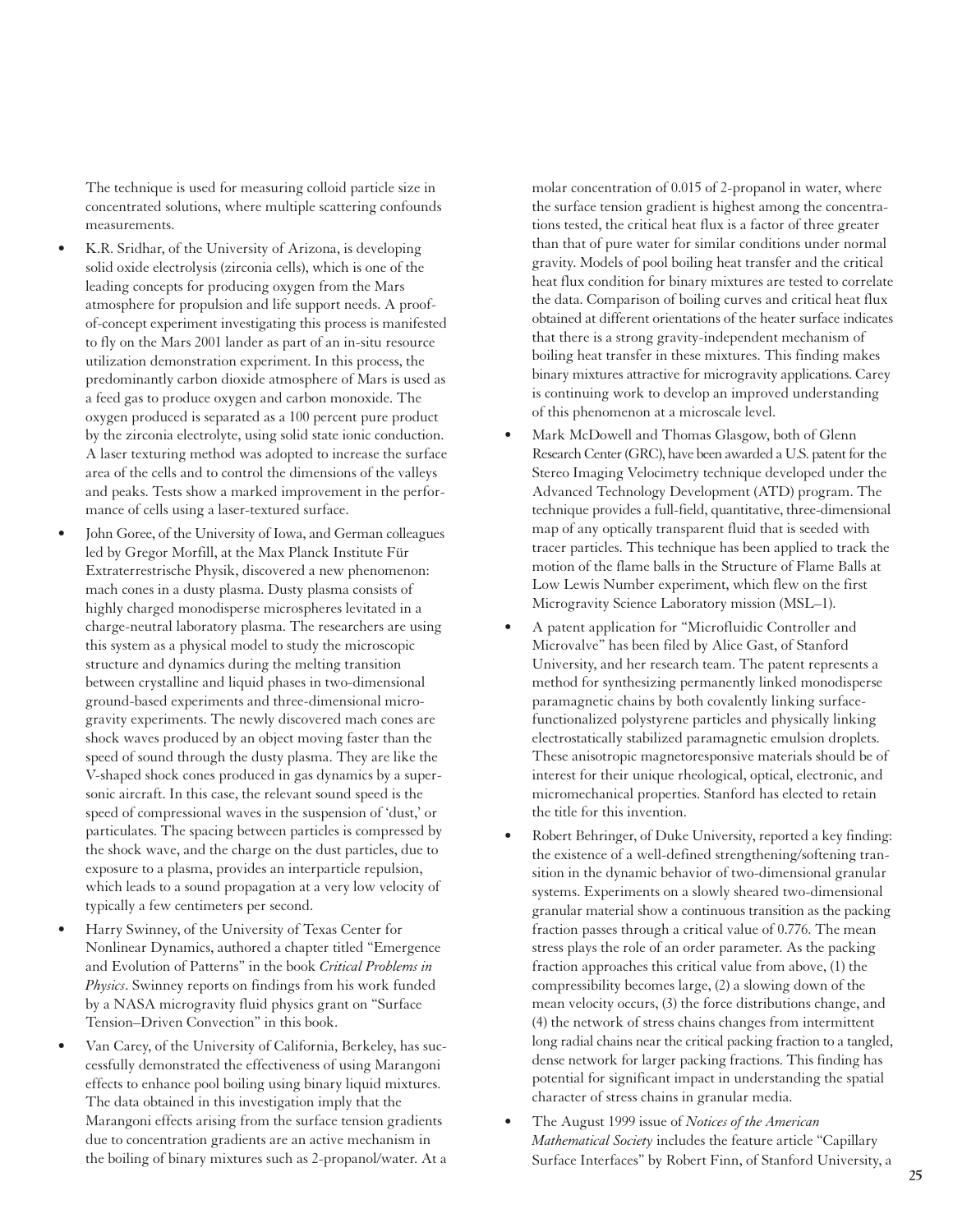co-investigator funded by the Microgravity Research Program. The colorful images on the front cover show results from the Interfacial Configuration Experiment glovebox investigation, conducted on the second United States Microgravity Laboratory (USML–2) mission and on the Russian space station, *Mir*, along with data obtained from the GRC drop tower. Capillary action is governed by highly nonlinear equations. Some recently discovered formal consequences of these equations are at variance with predictions from formal expansions, and experiments were conducted on NASA and *Mir* flights to determine what actually occurs. The article sketches the history of the problems, some of the current theory, and relevant experimental results. Paul Concus, of the University of California, Berkeley, is the PI for this project, and Mark Weislogel, formerly of GRC, was also a co-investigator for these investigations.

Research conducted by Noel Clark, of the University of Colorado, was featured on the cover of the June 1999 *Journal of Materials Chemistry*, published by the Royal Society of Chemistry. The accompanying article is titled "The Case of Thresholdless Antiferroelectricity: Polarization-Stabilized Twisted Smc\* Liquid Crystals Give V-Shaped Electro-Optic Response."

## **Meetings, Awards, and Publications**

The 1998 Annual Meeting of the American Institute of Chemical Engineers featured a special session titled "Fundamental Research Fluid Mechanics II." The session honored the 70th birthday of microgravity fluid physics PI Andrea Acrivos, of the City College of the City University of New York, on November 18, 1998. This special session was chaired by Gary Leal, of the University of California, Santa Barbara, and Robert Davis, of the University of Colorado, both fluid physics PIs.

Harry Swinney, of the University of Texas Center for Nonlinear Dynamics, was elected fellow of the American Association for the Advancement of Science in January 1999. Swinney is also a member of the microgravity fluid physics discipline advisory group.

Nancy Hall, of GRC, was selected to receive the 1999 National Society of Black Engineers Pre-College Community Service Award. The award was presented during the second annual Golden Torch Awards Ceremony on March 26, 1999, in Kansas City, Missouri. The Golden Torch Award Ceremony is the premier award and recognition program for African-American engineers, scientists, and technologists. The primary goal of the award is to recognize excellence among African-American technical professionals; corporate, government, and academic leaders; and university and pre-college students. Hall's extensive commitment and dedicated service to the pre-college student and teaching communities through numerous educational outreach activities were the basis for her nomination for this award.

The first international workshop on "Scientific Research Against Sand Encroachment" was held in Medenine, Tunisia, April 19–24, 1999. The meeting gathered American, Danish, French, German, Icelandic, Mauritanian, Moroccan, and Tunisian scientists from disciplines ranging from geology to engineering and physics. Funding for the non-African participants was provided by CNRS (France's national research organization), NASA, and the National Science Foundation. The organization of the meeting was shared by CNRS and Tunisia's Institute des Regions Arides (Institute of Arid Regions). Fluid physics PI James Jenkins, of Cornell University, led a scientific contingent from the United States. The present understanding of dune formation and migration was reviewed, and several phenomena critical to the problems of sand encroachment and desertification were identified as requiring improved understanding, including grain transport in extremely high winds, the onset and run-out of intermittent avalanches, and the percolation and evaporation of water in sand. A second conference is planned for 2001 in Mauritania. Fluid physics PI Michel Louge, of Cornell University, also participated and presented a paper.

A conference titled "Interfaces for the Twenty-First Century: New Research Directions in Fluid Mechanics and Materials Science" was held August 16–18, 1999, in Monterey, California. Many fluid physics PIs played key roles in the conference. This conference was also an opportunity to highlight and celebrate the contributions to interface research in fluid mechanics and materials science made by Stephen Davis, of Northwestern University, on the occasion of his 60th birthday. Davis is a fluid physics PI and past chair of the microgravity fluid physics discipline working group.

Rafat Ansari, of the National Center for Microgravity Research on Fluids and Combustion (NCMRFC) at GRC, was awarded the NASA Public Service Medal on September 13, 1999, at the NASA Honor Award ceremony at GRC. Ansari was honored for "pioneering work in the use of a compact, fiber optic–based, laser light–scattering probe for the detection and prevention of eye diseases." The basis for this compact fiber-optic probe technology was developed for spaceflight experiments under the ATD program. This probe is currently being used at the National Institutes of Health for human clinical trials for the treatment of cataracts and at the Federal Drug Administration on animal models for diabetes research.

John Brady, professor of chemical engineering and executive officer for chemical engineering at the California Institute of Technology, was elected to the National Academy of Engineering (NAE). NAE membership is one of the highest professional distinctions accorded engineers, honoring those who have made "important contributions to engineering theory and practice, including significant contributions to the literature of engineering theory and practice" and those who have demonstrated "unusual accomplishments in the pioneering of new and developing fields of technology."

Peter Wayner, of Rensselaer Polytechnic Institute, was awarded the American Institute of Chemical Engineers' Heat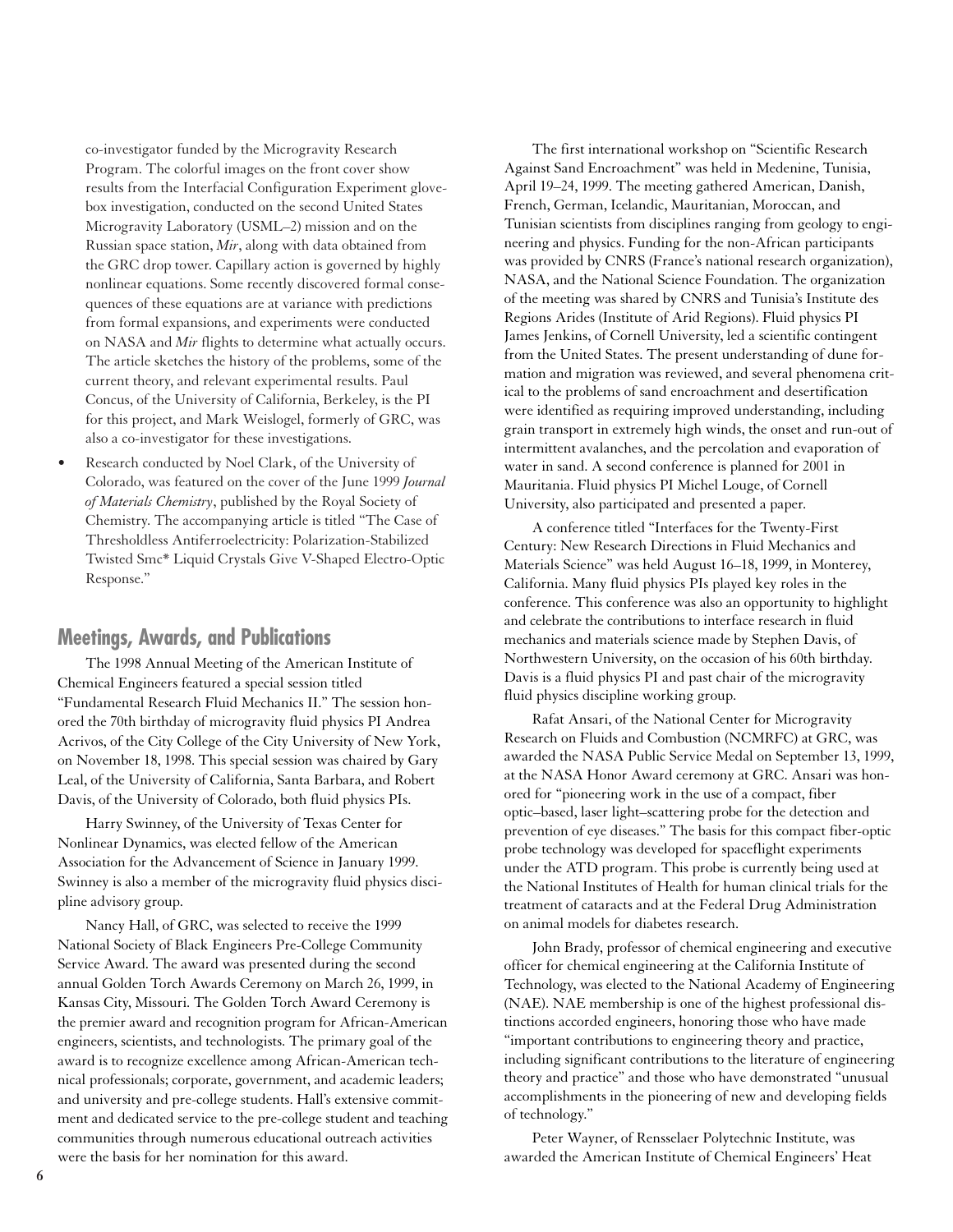Transfer and Energy Conversion Division Award at the November 1998 meeting in Miami, Florida. The award recognizes an individual's outstanding chemical engineering contributions and achievement in heat transfer or energy conversion.

Andrea Prosperetti, of Johns Hopkins University, was appointed associate editor of the *International Journal of Multiphase Flow* and to the editorial board of the *Physics of Fluids* journal.

A paper in the area of fluid physics has been selected for the 1998 GRC Distinguished Publication Award. The paper is titled "Equilibration Near the Liquid-Vapor Critical Point in Microgravity." The authors are Allen Wilkinson, of GRC; Gregory Zimmerli, of NCMRFC; Michael Moldover and Robert Berg, both of the National Institute of Standards and Technology; William Johnson, of Westminster College; and Hong Hao, Richard Ferrell, and Robert Gammon, all of the University of Maryland. The paper reports the results of a spaceflight experiment that was the first to measure and verify the hypothesized density changes associated with late-stage thermal equilibration near the liquid-vapor critical point. The results are the closest ever to the critical point by nearly two orders of magnitude and approach within 1.4 millikelvins. The experiment was performed on the first International Microgravity Laboratory (IML–1) mission in January 1992.

Jeffrey Allen, of NCMRFC, was awarded the 1998 Manuel Luan Jr. Student Paper Award at the Space Technology and Applications International Forum in Albuquerque, New Mexico. The award recognized his paper titled "A Study of the Fundamental Operation of a Capillary-Driven Heat Transfer Device in Both Normal and Low Gravity, Part I: Liquid Slug Formation in Low Gravity." His co-author and academic adviser is Kevin Hallinan, of the University of Dayton. The paper is based on results obtained from the Capillary Heat Transfer glovebox investigation, which was carried out on MSL–1 in April and June 1997. The experiments were performed by Payload Specialist Roger Crouch, of NASA headquarters.

Simon Ostrach, director of NCMRFC, organized and hosted the first meeting of the Industry Liaison Board, which was chaired by William Ballhaus Jr., vice president of science and engineering at Lockheed Martin. The membership of the Industry Liaison Board consists of 12 vice president–level representatives of a number of leading U.S. corporations. The board was briefed on the technical content of the microgravity combustion science and fluid physics programs and asked to provide feedback on how these programs can better benefit industry. The board was "pleasantly surprised at the breadth, depth, and quality of microgravity science." They also made a number of recommendations to strengthen ties with industry.

NCMRFC has organized a lecture series on fluid physics and transport phenomena. The lectures will address topics of increasing importance to microgravity and industrial research, and are intended to broaden the perspective of attendees and provide a basis for further work on these more modern aspects of fluid mechanics. Information and online registration are available

at the NCMRFC web site, *http://www.ncmr.org/events/fluid-annc.html*.

Microgravity fluid physics PIs published numerous papers in prestigious journals, such as *Science*, *Nature*, the *Journal of Fluid Mechanics*, *Physical Review Letters*, *Physical Review*, *Langmuir*, *Physics of Fluids*, *International Journal of Heat and Mass Transfer*, and the *Journal of Colloids and Interface Science*.

The following meetings and conferences of note also took place during FY 1999:

| <b>Meeting/Conference</b>                                                                                                      | Date             |
|--------------------------------------------------------------------------------------------------------------------------------|------------------|
| American Society of Mechanical<br><b>Engineers' Fluids Engineering Conference</b>                                              | <b>June 1998</b> |
| <b>National Heat Transfer Conference</b>                                                                                       | August 1998      |
| 11th International Heat Transfer Conference                                                                                    | August 1998      |
| American Physical Society's Fluid<br><b>Dynamics Meeting</b>                                                                   | November 1998    |
| American Institute of Chemical<br><b>Engineers' Annual Meeting</b>                                                             | November 1998    |
| American Society of Mechanical<br>Engineers' International Mechanical<br><b>Engineering Congress and Exhibition</b>            | November 1998    |
| <b>American Institute of Aeronautics</b><br>and Astronautics' Microgravity Science and<br><b>Space Processing Meeting</b>      | January 1999     |
| Space Technology and Applications<br>International Forum - First Conference on<br>Application of Thermophysics in Microgravity | January 1999     |
| Interfaces for the Twenty-First Century,<br><b>New Research Directions in Fluid Mechanics</b><br>and Materials Science         | August 1999      |
| Microgravity Fluid Physics and Heat Transfer Meeting                                                                           | September 1999   |

## **Flight Experiments**

The **Internal Flow in a Free Drop (IFFD)** glovebox investigation was conducted on STS-95 in October 1998. The crew was successful in deploying and manipulating the acoustically positioned drops. Good video images with optimal resolution of the internal tracer particles will allow the accurate measurement of the internal motion of the liquid. The first demonstration of noncontact fissioning of a single drop into two parts was obtained with a static sound field. In addition, the new technique for accurate, acoustically assisted drop deployment in microgravity has been verified together with the feasibility of quiescently positioning a partially wetted drop at the end of a sting. A preliminary review of the flight tapes indicated that thermocapillary flows were clearly observed within a free drop in microgravity. Clear evidence of an increase in the internal circulation in the drop has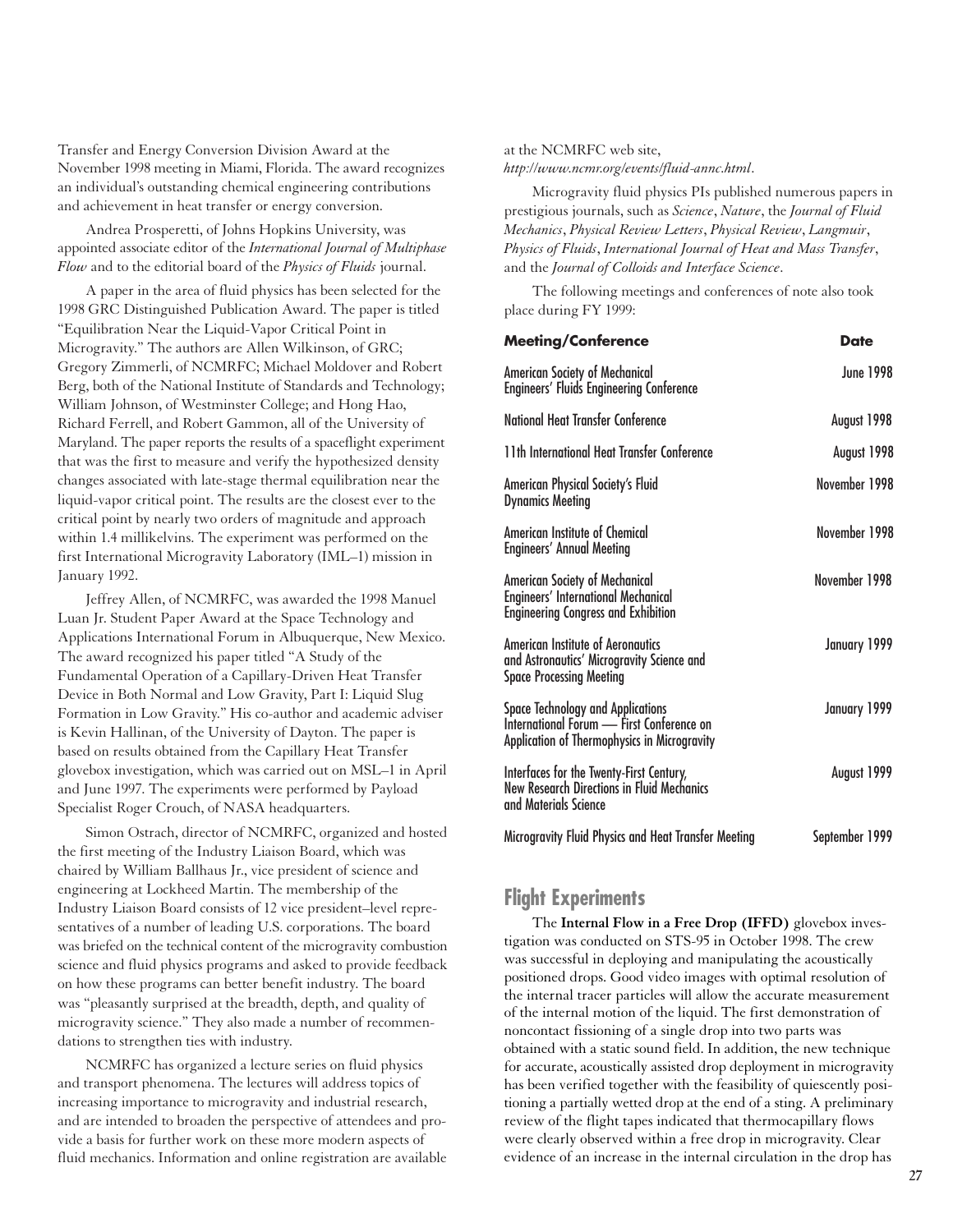been detected as the sting heater was activated in the vicinity of the drop. Further analysis of the data is continuing. The PI for IFFD is Satwindar Sadhal, of the University of Southern California, and the co-investigator is Eugene Trinh, formerly of the Jet Propulsion Laboratory.

The **Growth and Morphology of Supercritical Fluids (GMSF)** experiment, also known as Growth and Morphology, Boiling, and Critical Fluctuations in Phase-Separating Supercritical Fluids, is a collaborative experiment between the United States and France that was run in the French Alice-II facility on the Russian space station, *Mir*, from 1998 to 1999. The American PI is John Hegseth, of the University of New Orleans. The French co-investigators are Daniel Beysens, of the French Atomic Energy Commission in Grenoble, France, and Yves Garrabos, of the University of Bordeaux. GMSF consists of three experiments. One experiment distinguished two growth rate laws that depend on the density deviation from the critical point standard state and the size of the temperature step in going from a one-phase fluid to a two-phase fluid. A second experiment examined rapid interface dynamics when going from a two-phase state to a one-phase state (supercritical boiling) using the same fluid as the first experiment. The third experiment sought to quantify the randomness of density fluctuation structures that are smaller than the "correlation length" very close to the liquid-vapor critical density and temperature. This experiment was conducted over a 20-day period. The first experiment was successful and is under analysis. The second experiment revealed differences from previous low-gravity experiments, and results are being published. The third experiment failed due to a hardware malfunction.

The **Extensional Rheology Experiment (ERE)**, designed by Gareth McKinley, of the Massachusetts Institute of Technology, is intended to provide the first unambiguous quantitative measurements of the transient uniaxial extensional viscosity for a viscoelastic polymer solution and to examine the relaxation behavior following extensional deformation. The test fluid selected for ERE is a Boger fluid composed of 0.025 weight percent of high molecular weight monodisperse polystyrene dissolved in oligometric polystyrene. The complete test matrix involves eight non-Newtonian tests on the Boger fluid covering the Deborah number range of 0.10 to 10.0, and two Newtonian tests using the oligometric polystyrene only. The experiments will be conducted on a Terrier Black-Brant sounding rocket with an MK70 booster. A total of five flights are needed to complete the 10-test matrix (two tests per flight). Assembly of the ERE flight hardware was complete in 1999. Design changes to the force measurement system and optics systems (flow-induced birefringence and digital particle image velocimetry) were implemented, and system functional testing was completed. The ERE payload completed flight acceptance vibration testing in November 1999. Payload thermal testing was started in 1999 and completed in early 2000. Delays encountered during testing resulted in the first sounding rocket launch schedule slip to July 2000.

The **Physics of Colloids in Space (PCS)** experiment, designed by David Weitz, of Harvard University, and Peter Pusey, of the University of Edinburgh, is slated to become the first fluid physics

experiment to be carried out on the International Space Station (ISS). This experiment will be conducted in the Expedite Processing of Experiments to Space Station (EXPRESS) rack, located in the U.S. Laboratory Module. The scientific goals of this experiment are to study fundamental colloid physics questions, colloid engineering (using colloids as precursors for the fabrication of novel materials), and the properties of new materials and their precursors. Weitz and Pusey plan to conduct tests on eight colloid samples of selected binary colloidal crystals, colloid/polymer mixtures (gels and crystals), and fractal colloidal gels. The flight experiment hardware has been assembled, and system verification testing has been initiated. All the science diagnostic operations, which include fiber dynamic and static light scattering, Bragg imaging, and low-angle imaging dynamic and static light scattering, have been performed with the flight system and on the flight samples. The experiment is completing the final verifications and preparations for shipment to Kennedy Space Center for rack integration and integrated rack testing. PCS is scheduled to be launched on ISS assembly flight 6A.

Preparation is under way for the third flight of the **Mechanics of Granular Materials (MGM-III)** experiment. The PI is Stein Sture, of the University of Colorado, Boulder. A total of nine very successful triaxial compression experiments were performed on dry sand specimens during the STS-79 (September 1996) and STS-89 (January 1998) missions. The results have generated great interest in related scientific and engineering communities. In October 1999, MGM received the authority to proceed for another flight after successfully completing an investigation continuation review in October 1998. MGM-III experiments will be conducted aboard the space shuttle during the STS-107 mission and will investigate the constitutive and stability behavior of water-saturated sand specimens in microgravity, where the science team will employ a new specimen-reforming technique that enables recycling the same specimen for additional experiments. The experiments are expected to provide the first-ever measurements of sand strength and stiffness modulus properties and induced pore water pressures during cyclic loading similar to strong ground motion observed during earthquakes. The newly devised specimenreforming technique will be of great importance for future space station–based research, as it enables the reuse and retesting of the same sample many times under controlled initial conditions. The Office of Life and Microgravity Sciences and Applications has ranked MGM one of its top discoveries and accomplishments in 1999.

**Collisions Into Dust Experiment-2 (COLLIDE-2)** is a Complex Autonomous Payload experiment that studies the effects of particle collisions on the formation of planetary rings and protoplanetary disks. The PI is Joshua Colwell, of the University of Colorado. In the experiment, data are obtained on the outcome of low-velocity collisions into a fine volcanic powder that simulates regolith, the dust and small particles that coat the surfaces of most bodies in the Solar System, such as asteroids, ring particles, and the Moon. COLLIDE-2 continues the study that began with COLLIDE, a Get Away Special payload that flew on STS-90 in April 1998. Results from that experiment showed an absence of any significant dust ejecta in the impact energy regime studies.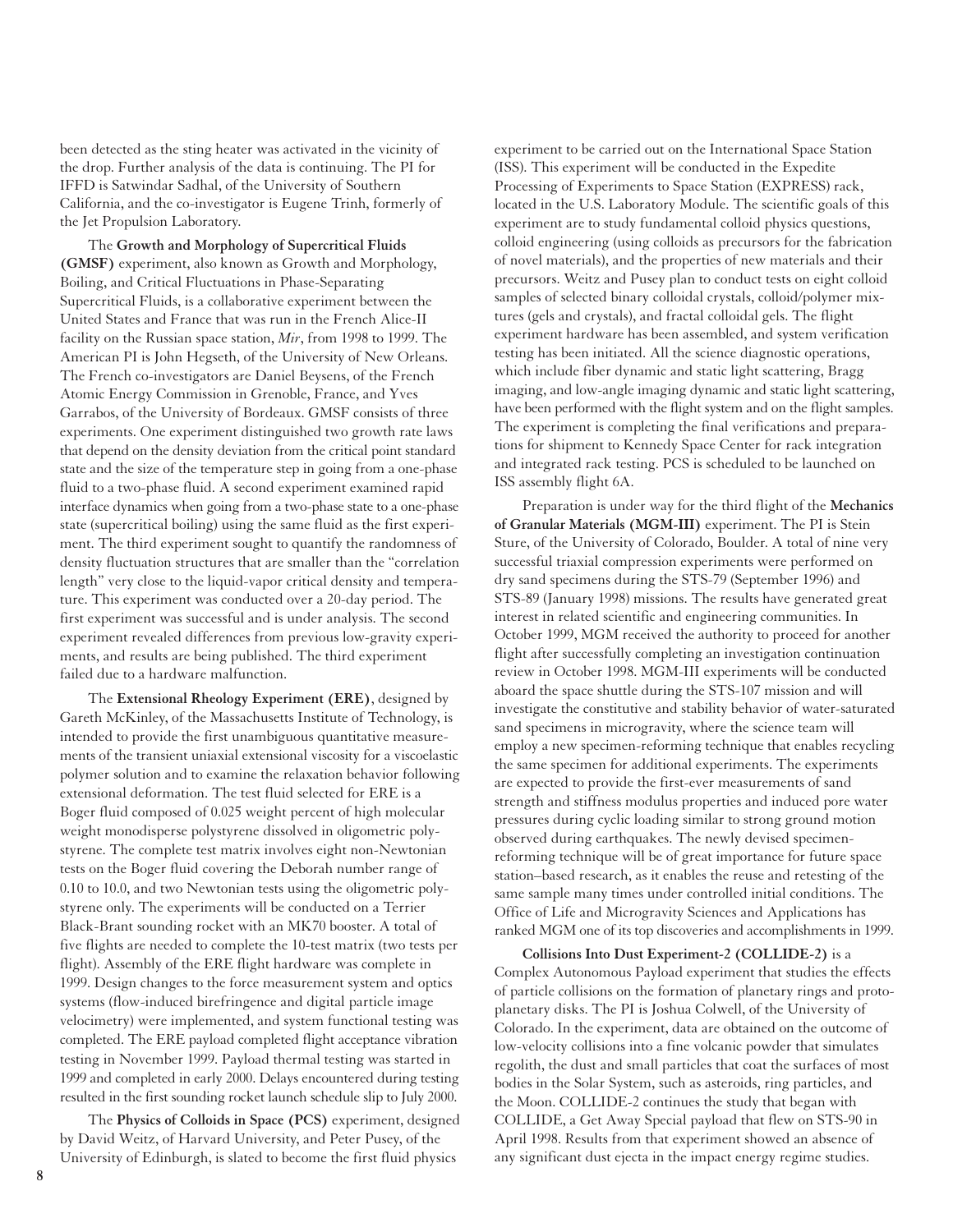COLLIDE-2 will expand the experimental parameter space in order to find the transition from purely accretional impacts to those with some dust ejecta and to characterize the amount and velocity of ejecta as a function of impact velocity and energy. COLLIDE-2 is being designed and built at the Laboratory for Atmospheric and Space Physics in Boulder, Colorado, with a significant amount of student involvement. Hardware design modifications have been completed, and the flight hardware is in the process of being built and tested. The launcher mechanisms were

successfully tested on the KC-135 aircraft to verify the projectile launch velocities as a function of launcher settings. The flight battery boxes have been fabricated, and camera container boxes have been fabricated and pressure tested.

The FY 1999 ground and flight tasks for fluid physics are listed in **Table 7**. Further details regarding these tasks may be found in the complementary document *Microgravity Research Division Program Tasks and Bibliography for FY 1999*, available online at *http://microgravity.hq.nasa.gov/research.htm*.

## **Table 7 Fluid Physics Tasks Funded by the Microgravity Research Division in FY 1999**

*(includes some continuing projects at no additional cost)*

## **Flight Experiments**

The Dynamics of Disorder-Order Transitions in Hard Sphere Colloidal Dispersions Paul M. Chaikin Princeton University; Princeton, NJ

Collisions Into Dust Experiment-2 Joshua E. Colwell University of Colorado, Boulder; Boulder, CO

Investigations of Mechanisms Associated With Nucleate Boiling Under Microgravity Conditions Vijay K. Dhir University of California, Los Angeles; Los Angeles, CA

The Melting of Aqueous Foams — Foam Optics and Mechanics Douglas J. Durian University of California, Los Angeles; Los Angeles, CA

Microscale Hydrodynamics Near Moving Contact Lines Stephen Garoff Carnegie Mellon University; Pittsburgh, PA

Growth and Morphology, Boiling, and Critical Fluctuations of Phase Separating Supercritical Fluids John J. Hegseth University of New Orleans; New Orleans, LA

An Experimental Study of Richtmyer-Meshkov Instability in Low Gravity Jeffrey W. Jacobs University of Arizona, Tucson; Tucson, AZ

Particle Segregation in Collisional Shearing Flows James T. Jenkins Cornell University; Ithaca, NY

Magnetorheological Fluids: Rheology and Nonequilibrium Pattern Formation Jing Liu California State University; Long Beach, CA

Studies of Gas – Particle Interactions in a Microgravity Flow Cell Michel Y. Louge Cornell University; Ithaca, NY

Microgravity Experiments to Evaluate Electrostatic Forces in Controlling Cohesion and Adhesion of Granular Materials John R. Marshall Ames Research Center; Moffett Field, CA

The Dynamics of Miscible Interfaces: A Space Flight Experiment Tony Maxworthy University of Southern California; Los Angeles, CA

Extensional Rheology Experiment Gareth H. McKinley Massachusetts Institute of Technology; Cambridge, MA

Industrial Processes Influenced by Gravity Simon Ostrach Case Western Reserve University; Cleveland, OH

Diffusing Light Photography of Containerless Ripple Turbulence Seth J. Putterman University of California, Los Angeles; Los Angeles, CA

Behavior of Rapidly Sheared Bubbly Suspensions Ashok S. Sangani Syracuse University; Syracuse, NY

Studies in Electrohydrodynamics Dudley A. Saville Princeton University; Princeton, NJ

Thermal Control and Enhancement of Heat Transport Capacity of Cryogenic Capillary-Pumped Loops and Heat Pipes With Electrohydrodynamics Jamal Seyed-Yagoobi Texas A&M University; College Station, TX

Mechanics of Granular Materials Stein Sture University of Colorado, Boulder; Boulder, CO

A Study of the Constrained Vapor Bubble Heat Exchanger Peter C. Wayner Jr. Rensselaer Polytechnic Institute; Troy, NY

Physics of Colloids in Space David A. Weitz Harvard University; Cambridge, MA

Colloidal Assembly in Entropically Driven, Low Volume–Fraction Binary Particle **Suspensions** Arjun G. Yodh University of Pennsylvania; Philadelphia, PA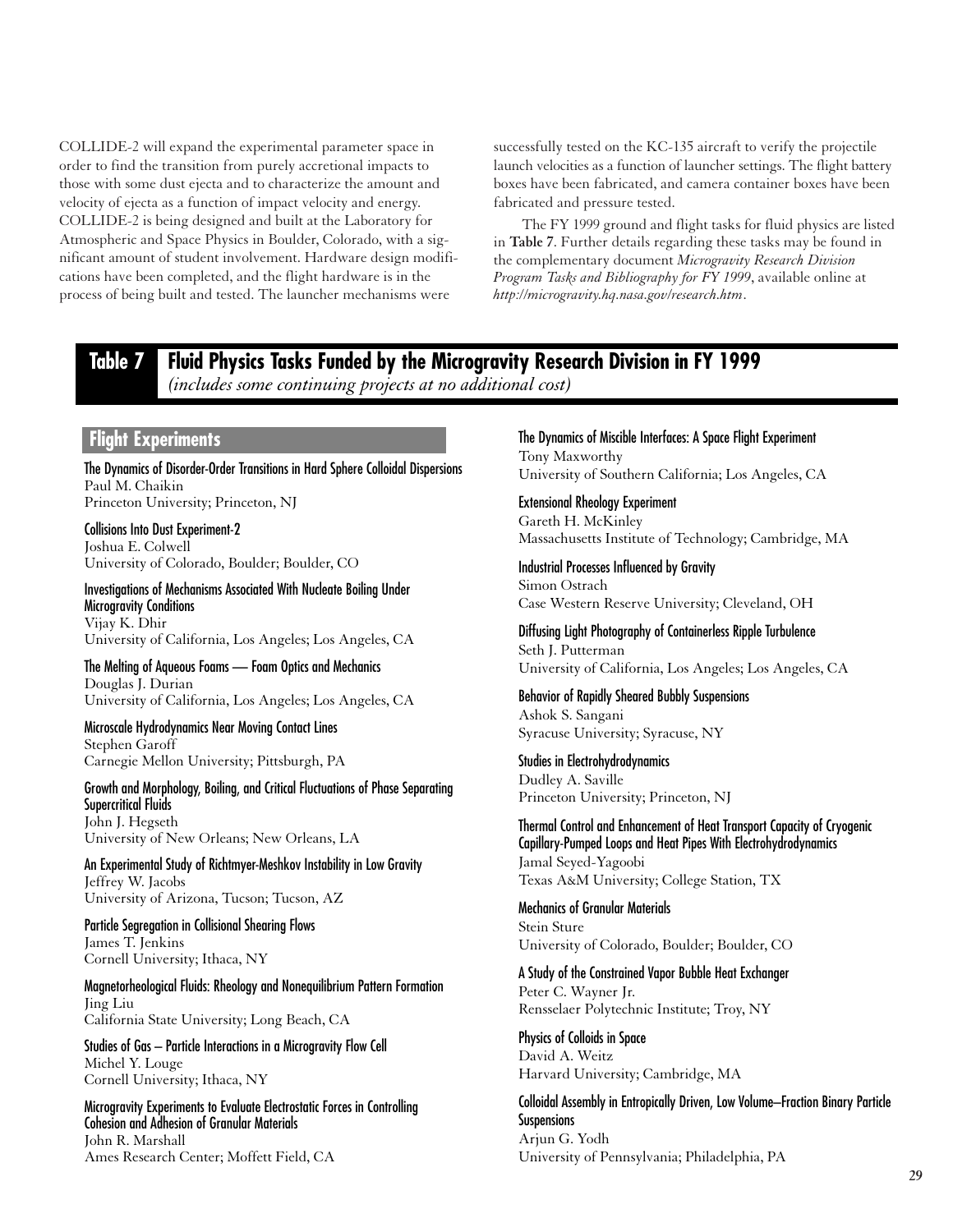## **Ground-Based Experiments**

#### Experimental and Analytical Study of Two-Phase Flow Parameters in Microgravity Davood Abdollahian

S. Levy Inc.; Campbell, CA

#### The Synergism of Electrorheological Response, Dielectrophoresis, and Shear-Induced Diffusion in Flowing Suspensions

Andreas Acrivos City College of the City University of New York; New York, NY

#### Dynamics and Statics of Nonaxisymmetric Liquid Bridges J. Iwan D. Alexander National Center for Microgravity Research on Fluids and Combustion Case Western Reserve University; Cleveland, OH

#### Ultrasonic Thermal Field Imaging of Opaque Fluids

C. D. Andereck Ohio State University; Columbus, OH

Scientific Studies and Technological Potential of Acousto-Electrically Generated Drop or Particle Clusters and Arrays Robert E. Apfel Yale University; New Haven, CT

Fluid Physics of Foam Evolution and Flow Hassan Aref University of Illinois, Urbana-Champaign; Urbana, IL

Marangoni Instability–Induced Convection in Evaporating Liquid Droplets V. S. Arpaci University of Michigan; Ann Arbor, MI

Two-Phase Gas-Liquid Flows in Microgravity: Experimental and Theoretical Investigation of the Annular Flow Vemuri Balakotaiah

University of Houston; Houston, TX

#### Numerical Simulation of Electrochemical Transport Processes in Microgravity **Environments**

Sanjoy Banerjee University of California, Santa Barbara; Santa Barbara, CA

Control of Flowing Liquid Films by Electrostatic Fields in Space S. G. Bankoff Northwestern University; Evanston, IL

Forced Oscillation of Pendant and Sessile Drops Osman A. Basaran Purdue University; West Lafayette, IN

Dynamics of Granular Materials Robert P. Behringer Duke University; Durham, NC

Investigation of Drop Formation by a Vortex Ring in Microgravity Luis P. Bernal University of Michigan; Ann Arbor, MI

Dynamic Modeling of the Microgravity Flow Jeremiah U. Brackbill Los Alamos National Laboratory; Los Alamos, NM

Inertial Effects in Suspension Dynamics John F. Brady California Institute of Technology; Pasadena, CA

#### Marangoni Effects on Near-Bubble Microscale Transport During Boiling of Binary Fluid Mixtures Van P. Carey

University of California, Berkeley; Berkeley, CA

#### Structure, Hydrodynamics, and Phase Transitions of Freely Suspended Liquid **Crystals** Noel A. Clark University of Colorado, Boulder; Boulder, CO

Dusty Plasma Dynamics Near Surfaces in Space Joshua E. Colwell University of Colorado, Boulder; Boulder, CO

Interface Morphology During Crystal Growth: Effects of Anisotropy and Fluid Flow Sam R. Coriell National Institute of Standards and Technology; Gaithersburg, MD

Scaling of Multiphase Flow Regimes and Interfacial Behavior at Microgravity Christopher J. Crowley Creare Inc.; Hanover, NH

Phoretic and Radiometric Force Measurements on Microparticles Under Microgravity Conditions E. J. Davis University of Washington; Seattle, WA

Cell and Particle Interactions and Aggregation During Electrophoretic Motion Robert H. Davis University of Colorado, Boulder; Boulder, CO

Thermocapillary-Induced Phase Separation of Dispersed Systems With Coalescence Robert H. Davis University of Colorado, Boulder; Boulder, CO

Theory of Solidification Stephen H. Davis Northwestern University; Evanston, IL

Spectral-Element Simulations of Thermal Convection in a Rotating, Hemispherical Shell With Radial Gravity and Comparison With Space-Laboratory Experiments Anil Deane University of Maryland, College Park; College Park, MD

Attenuation of Gas Turbulence by a Nearly Stationary Dispersion of Fine Particles John K. Eaton Stanford University; Stanford, CA

Effects of Gravity on Sheared Turbulence Laden With Bubbles or Droplets Said E. Elghobashi University of California, Irvine; Irvine, CA

Evaporation, Boiling, and Condensation on/in Capillary Structures of High Heat Flux, Two-Phase Devices Amir Faghri University of Connecticut; Storrs, CT

The Influence of Gravity on Colloidal Crystallization and Field-Induced Aggregation Alice P. Gast Stanford University; Stanford, CA

Definition of Dust Aggregation and Concentration System for the Microgravity Space Environment Frank J. Giovane Naval Research Laboratory; Washington, DC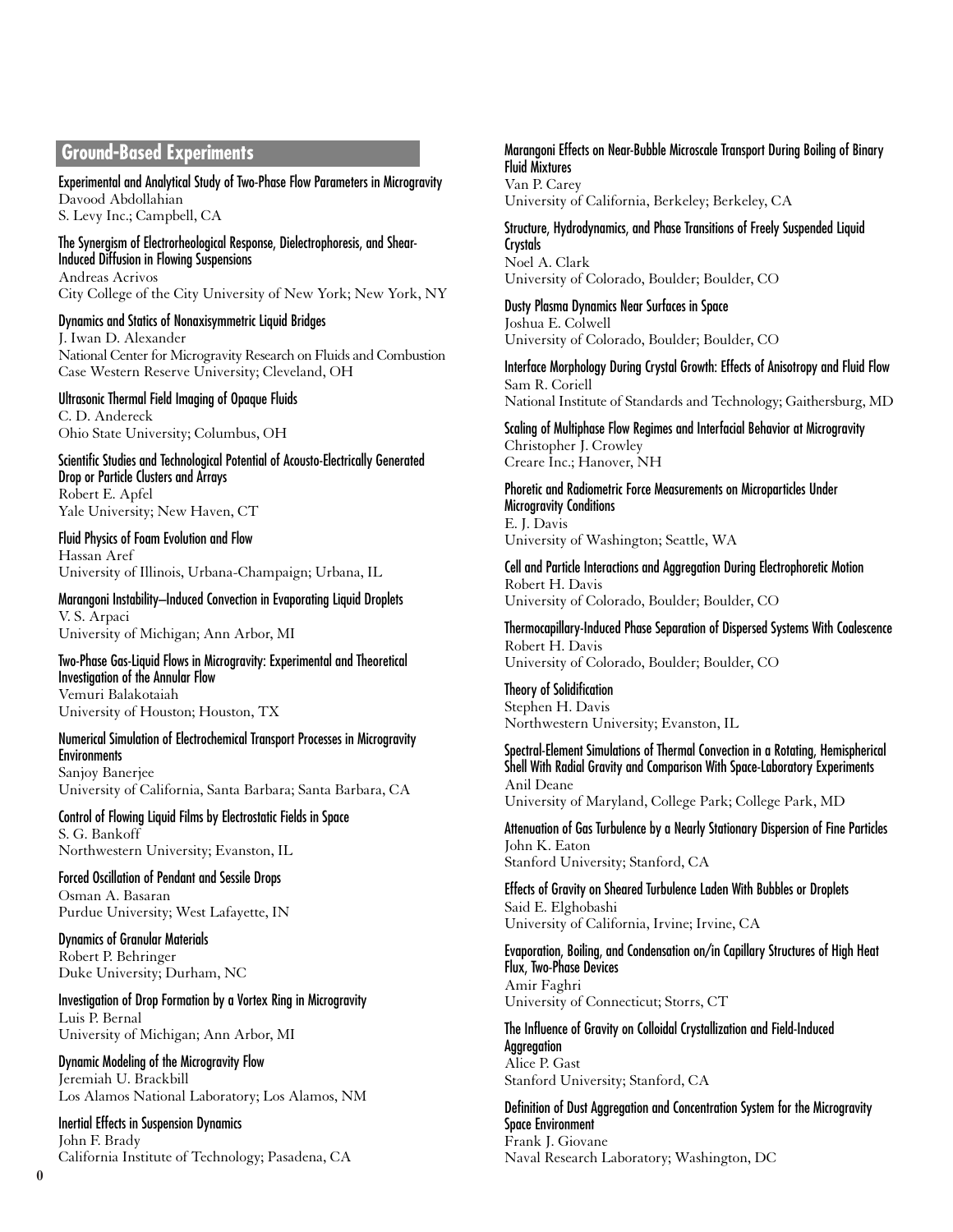Material Instabilities in Particulate Systems Joe D. Goddard University of California, San Diego; La Jolla, CA

Thermoacoustic Effects at a Solid-Fluid Boundary: The Role of a Second-Order Thermal Expansion Coefficient Ashok Gopinath Naval Postgraduate School; Monterey, CA

Plasma Dust Crystallization John A. Goree University of Iowa; Iowa City, IA

Capillary-Elastic Instabilities in Microgravity James B. Grotberg University of Michigan; Ann Arbor, MI

Determination of the Accommodation Coefficient Using Vapor/Gas Bubble Dynamics in an Acoustic Field in Microgravity Conditions Nail A. Gumerov Dynaflow, Inc.; Fulton, MD

Instability Mechanisms in Thermally Driven Interfacial Flows in Liquid-Encapsulated Crystal Growth Hossein Haj-Hariri University of Virginia; Charlottesville, VA

A Study of the Microscale Fluid Physics in the Near–Contact Line Region of an Evaporating Capillary Meniscus Kevin P. Hallinan University of Dayton; Dayton, OH

Engineering of Novel Biocolloidal Suspensions Daniel A. Hammer University of Pennsylvania; Philadelphia, PA

A Geophysical Flow Experiment in a Compressible Critical Fluid John J. Hegseth University of New Orleans; New Orleans, LA

Experimental Investigation of Pool Boiling Heat Transfer Enhancement in Microgravity in the Presence of Electric Fields Cila Herman Johns Hopkins University; Baltimore, MD

Rheology of Foam Near the Order-Disorder Transition R. G. Holt Boston University; Boston, MA

Sonoluminescence in Space: The Critical Role of Buoyancy in Stability and Emission Mechanisms R. G. Holt Boston University; Boston, MA

Problems in Microgravity Fluid Mechanics: Thermocapillary Instabilities and G-Jitter Convection George M. Homsy Stanford University; Stanford, CA

Surfactant-Based Critical Phenomena in Microgravity Eric W. Kaler University of Delaware; Newark, DE

Bubble Generation in a Flowing Liquid Medium and Resulting Two-Phase Flow in Microgravity Yasuhiro Kamotani Case Western Reserve University; Cleveland, OH

Bubble Dynamics on a Heated Surface

Mohammad Kassemi National Center for Microgravity Research on Fluids and Combustion; Cleveland, OH

Studies in Thermocapillary Convection of the Marangoni-Bénard Type Robert E. Kelly University of California, Los Angeles; Los Angeles, CA

Two-Phase Annular Flow in Helical Coil Flow Channels in a Reduced-Gravity Environment Edward G. Keshock Cleveland State University; Cleveland, OH

Investigation of Pool Boiling Heat Transfer Mechanisms in Microgravity Using an Array of Surface-Mounted Heat Flux Sensors Jungho Kim University of Maryland, College Park; College Park, MD

Weakly Nonlinear Description of Parametric Instabilities in Vibrating Flows Edgar Knobloch University of California, Berkeley; Berkeley, CA

Molecular Dynamics of Fluid-Solid Systems Joel Koplik City College of the City University of New York; New York, NY

Thermocapillary Convection in Low Pr Materials Under Simulated Reduced-Gravity **Conditions** Sindo Kou University of Wisconsin; Madison, WI

Electric Field–Induced Interfacial Instabilities Robert E. Kusner Glenn Research Center; Cleveland, OH

Microscopic Visualization of Fluid Flow in Evaporating Droplets and Electro-Osmotic **Flows** Ronald Larson University of Michigan; Ann Arbor, MI

Interaction Forces and the Flow-Induced Coalescence of Drops and Bubbles L. G. Leal University of California, Santa Barbara; Santa Barbara, CA

The Micromechanics of the Moving Contact Line Seth Lichter Northwestern University; Evanston, IL

Absolute and Convective Instability and Splitting of a Liquid Jet at Microgravity Sung P. Lin Clarkson University; Potsdam, NY

Rheology of Concentrated Emulsions Michael Loewenberg Yale University; New Haven, CT

The Dissolution of an Interface Between Miscible Liquids James V. Maher University of Pittsburgh; Pittsburgh, PA

Using Surfactants to Enhance Thermocapillary Migration Bubbles and Drops and Facilitate Drop Spreading to Hydrophobic Surfaces Charles Maldarelli City College of New York; New York, NY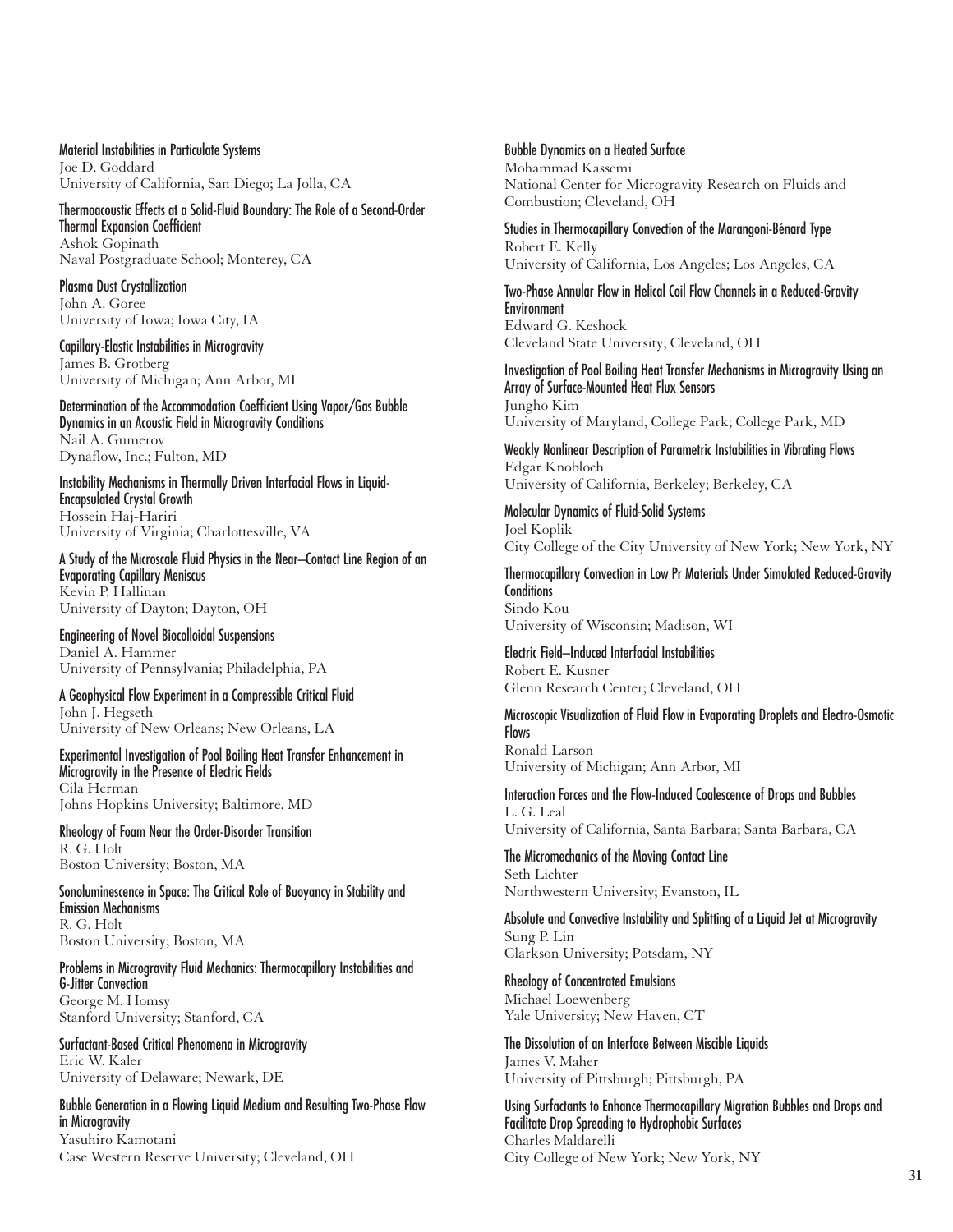Passive or Active Radiation Stress Stabilization of (and Coupling to) Liquid Bridges and Bridge Networks

Philip L. Marston Washington State University; Pullman, WA

Single Bubble Sonoluminescence in Low Gravity and Optical Radiation Pressure Positioning of the Bubble Philip L. Marston Washington State University; Pullman, WA

Fundamental Processes of Atomization in Fluid-Fluid Flows Mark J. McCready University of Notre Dame; Notre Dame, IN

An Interferometric Investigation of Contact Line Dynamics in Spreading Polymer Melts and Solutions Gareth H. McKinley Massachusetts Institute of Technology; Cambridge, MA

Study of Two-Phase Gas-Liquid Flow Behavior at Reduced-Gravity Conditions John McQuillen Glenn Research Center; Cleveland, OH

Fluid Dynamics and Solidification of Molten Solder Droplets Impacting on a Substrate in Microgravity Constantine M. Megaridis

University of Illinois; Chicago, IL Determination of Interfacial Rheological Properties Through Microgravity Oscillations of Bubbles and Drops

Ali Nadim Boston University; Boston, MA

NMRI Measurements and Granular Dynamics Simulations of Segregation of Granular Mixtures Masami Nakagawa Colorado School of Mines; Golden, CO

Noncoalescence Effects in Microgravity G. P. Neitzel Georgia Institute of Technology; Atlanta, GA

Production and Removal of Gas Bubbles in Microgravity Hasan N. Oguz Johns Hopkins University; Baltimore, MD

Waves in Radial Gravity Using Magnetic Fluid Daniel R. Ohlsen University of Colorado, Boulder; Boulder, CO

On the Boundary Conditions at an Oscillating Contact Line: A Physical/Numerical Experimental Program Marc Perlin University of Michigan; Ann Arbor, MI

Experimental Studies of Multiphase Materials Using Nuclear Magnetic Resonance (NMR) and NMR Imaging Robert L. Powell University of California, Davis; Davis, CA

Dynamics of Accelerated Interfaces: Parametric Excitation and Fluid Sloshing in Closed Containers and Open Tanks Constantine Pozrikidis University of California, San Diego; La Jolla, CA

Acoustic Bubble Removal From Boiling Surfaces Andrea Prosperetti Johns Hopkins University; Baltimore, MD

Containerless Ripple Turbulence Seth J. Putterman University of California, Los Angeles; Los Angeles, CA

Complex Dynamics in Marangoni Convection With Rotation Hermann Riecke Northwestern University; Evanston, IL

Decoupling the Role of Inertia and Gravity on Particle Dispersion Chris B. Rogers Tufts University; Medford, MA

Design/Interpretation of Microgravity Experiments to Obtain Fluid/Solid Boundary Conditions in Nonisothermal Systems Daniel E. Rosner Yale University; New Haven, CT

Ground-Based Studies of Internal Flows in Levitated, Laser-Heated Drops Satwindar S. Sadhal University of Southern California; Los Angeles, CA

Terrestrial Experiments on G-Jitter Effects on Transport and Pattern Formation Michael F. Schatz Georgia Institute of Technology; Atlanta, GA

Free-Surface and Contact-Line Motion of Liquids in a Microgravity Environment Leonard W. Schwartz University of Delaware; Newark, DE

Drop Breakup in Flow Through Fixed Beds as Model Stochastic Strong Flows Eric S. Shaqfeh Stanford University; Stanford, CA

Lateral Motion of Particles and Bubbles Caused by Phoretic Flows Near a Solid Interface Paul J. Sides Carnegie Mellon University; Pittsburgh, PA

Fluid Physics and Transport Phenomena Research Support Bhim Singh Glenn Research Center; Cleveland, OH

The Development of Novel, High-Flux, Heat Transfer Cells for Thermal Control in **Microgravity** Marc K. Smith Georgia Institute of Technology; Atlanta, GA

Dynamics of the Molten Contact Line Ain A. Sonin Massachusetts Institute of Technology; Cambridge, MA

Modeling of Transport Processes in a Solid Oxide Electrolyzer Generating Oxygen on Mars K. R. Sridhar University of Arizona, Tucson; Tucson, AZ

Marangoni Effects on Drop Deformation and Breakup in an Extensional Flow: The Role of Surfactant Physical Chemistry Kathleen J. Stebe Johns Hopkins University; Baltimore, MD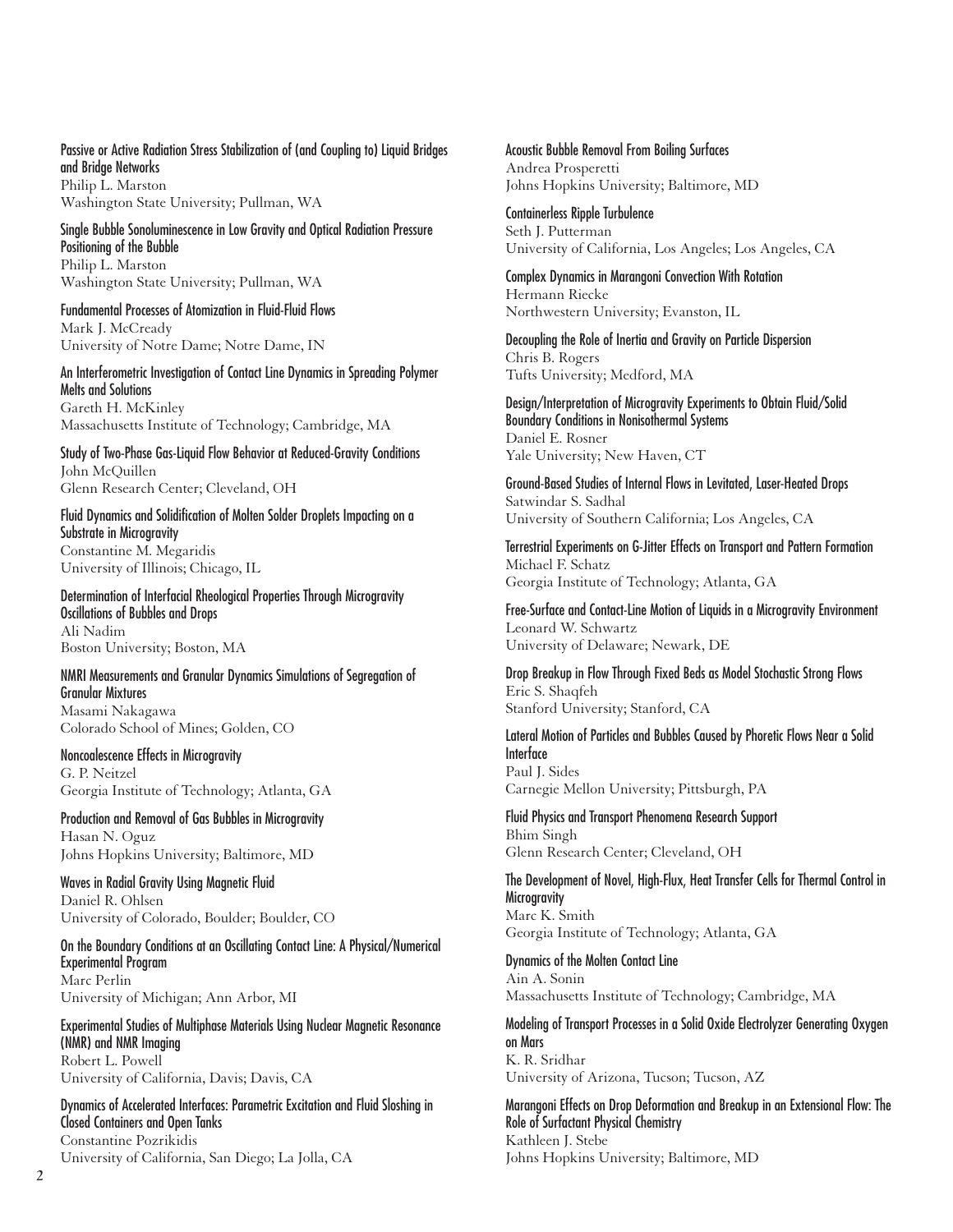### Stability of Shapes Held by Surface Tension and Subjected to Flow

Paul H. Steen Cornell University; Ithaca, NY

#### Instabilities in Surface Tension–Driven Convection Harry L. Swinney University of Texas, Austin; Austin, TX

# Crystal Growth and Fluid Mechanics Problems in Directional Solidification Saleh Tanveer

Ohio State University; Columbus, OH

Microgravity Effects on Transendothelial Transport John M. Tarbell Pennsylvania State University; University Park, PA

The Pool Boiling Crisis From Flat Plates: Mechanism(s) and Enhancement Theofanis G. Theofanous University of California, Santa Barbara; Santa Barbara, CA

Studies of Particle Sedimentation by Novel Scattering Techniques Penger Tong Oklahoma State University; Stillwater, OK

Acoustic Streaming in Microgravity: Flow Stability and Heat Transfer Enhancement Eugene H. Trinh National Aeronautics and Space Administration; Washington, DC

Computations of Boiling in Microgravity Gretar Tryggvason University of Michigan; Ann Arbor, MI

### Fluid Physics in a Stochastic Acceleration Environment

Jorge Viñals Florida State University; Tallahassee, FL

## Enhanced Boiling on Microconfigured Composite Surfaces Under Microgravity **Conditions**

Nengli Zhang Ohio Aerospace Institute; Cleveland, OH

#### The Small-Scale Structure of Turbulence

Gregory Zimmerli National Center for Microgravity Research on Fluids and Combustion; Cleveland, OH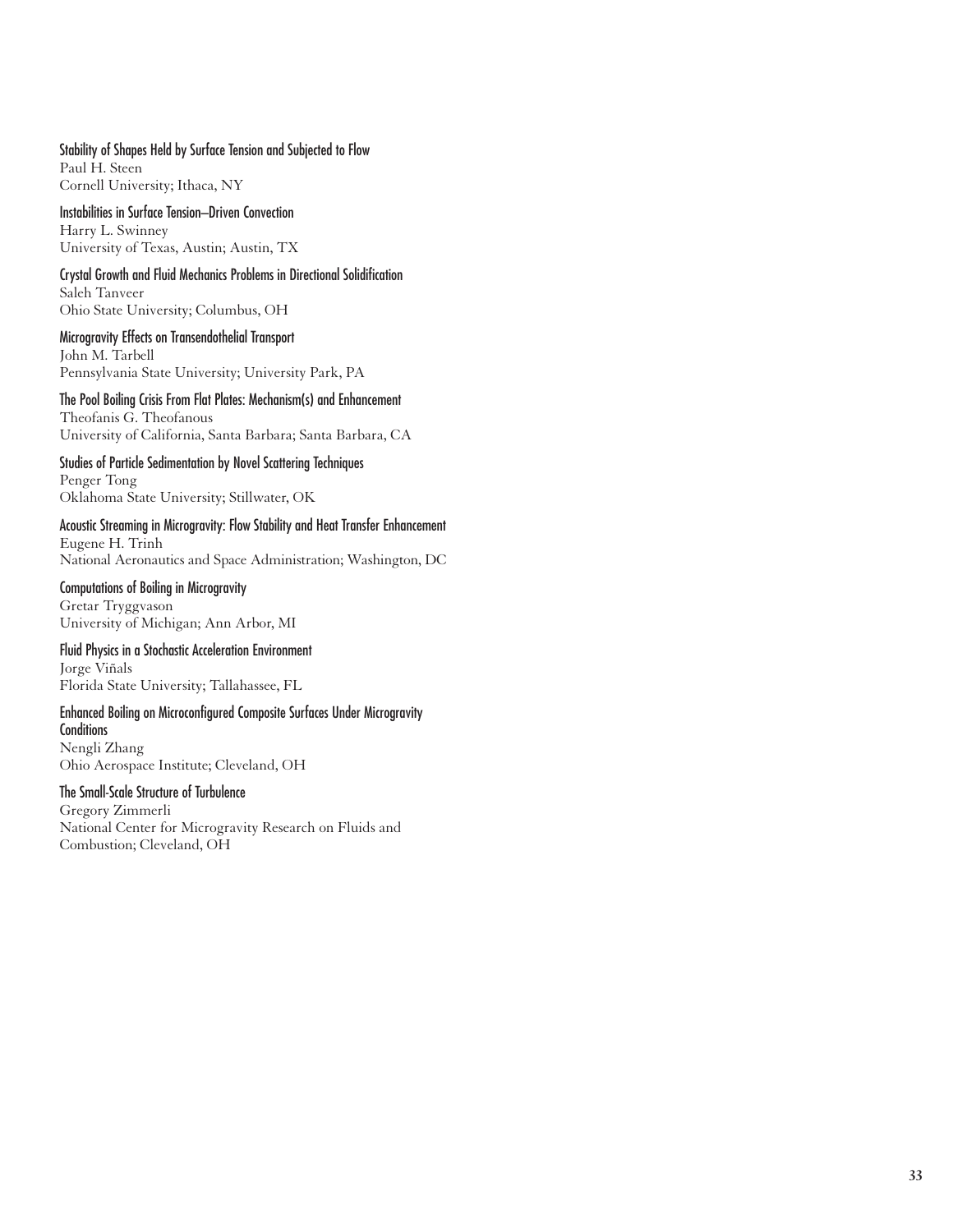# **Fundamental Physics**

Science is driven by human curiosity about nature. In the study of fundamental physics, scientists wish to uncover and understand the basic underlying principles that govern the behavior of the world around us. Fundamental physics, therefore, establishes a foundation for many other branches of science and provides the intellectual underpinning needed to maintain and further develop our highly technological society. Researchers in the discipline have two quests that motivate laboratory studies and experiments in space. First, they seek to explore and understand the fundamental physical laws governing matter, space, and time. Deep examination of the smallest and largest building blocks that make up the universe will yield a better understanding of the basic ideas, or theories, that describe the world. The space environment provides access to different space-time coordinates and frees experimenters from the disturbing effects caused by gravity on Earth. Second, researchers seek to discover and understand the organizing principles of nature from which structure and complexity emerge. While the basic laws of nature may be simple, the universe that has arisen under these laws is amazingly complex and diverse. By studying nature apart from Earth's gravity, we can better understand how the universe developed and how best to employ these principles in service to humanity.

The pursuit of these quests will greatly benefit society over the long run. For example, the study of physical laws and natural principles with unprecedented precision requires advances in instrumentation that provide the foundation for tomorrow's breakthrough technologies. These advances contribute to the competitiveness of American industry and further support and enhance the presence of humans in space. The pursuit of knowledge also serves to educate tomorrow's scientists and technologists and to fulfill the innate human desire to understand our place in the universe. Humankind's concept of the universe is changing rapidly as the tools that NASA places in space, such as the Hubble Space Telescope, detect new astronomical objects and novel events; the understanding of the details of these phenomena depends strongly on our understanding of fundamental forces such as gravity.

To address the two long-term quests discussed above, research is currently being pursued in three areas: gravitational and relativistic physics, laser cooling and atomic physics, and low-temperature and condensed matter physics. There is significant synergy across the three research areas in terms of both scientific overlap and overlap in experimental techniques. It is anticipated that research in other areas, such as biological physics and highenergy physics, may be pursued in the future.

Gravitational and relativistic physics is perhaps the most fundamental area of physics. Physicists have determined that there are four kinds of forces that operate on matter: gravity, electromagnetism, and the "strong" and "weak" forces within atomic nuclei. Gravity is the weakest of these forces, yet paradoxically the most dominant, as it can act over very great distances. In fact, the entire history of the universe illustrates the struggle to counteract the gravitational force with the predictable eventuality that all matter will succumb to it. In this regard, the gravitational force is the most fundamental of all forces in nature. Every bit of matter in the universe is under the influence, even if infinitesimally so, of every other bit of matter. Relativity theories propose that gravitational forces apply equally to all bodies. Furthermore, Einstein's Theory of General Relativity puts gravity at the heart of the structure of the universe, proposing that even the orderly space-time structure of the universe can be "warped" near a body of large mass, such as the Sun or Earth. This warp would even affect clocks. While these changes to the very fabric of space and time near a large body are dramatic in their importance, they are very subtle and difficult to measure accurately. Still, they are large enough that they must be taken into account in even routine astronomy observations and in measuring the position of satellites and planets. Advanced technologies must be used to detect and characterize these minute changes so that the corrections due to relativistic phenomena can be precise. The fundamental physics program currently is sponsoring the development of several experiments designed to improve accuracy in the measurements of these effects and to test the basic foundations for Einstein's theory.

While studies in gravitational and relativistic physics examine the most fundamental laws describing the universe on a large scale, it is equally important to look at the tiny building blocks of matter and how they manifest the same fundamental laws. Laser cooling and atomic physics examines this area. Atoms are the smallest systems in which we can study the basic principles of the universe. New techniques allow the use of laser light to cool and probe individual atoms as a starting point for exploration. Careful study of individual atoms bridges the gap between the actions of the smallest pieces of matter and the complex behavior of large systems. Conducting these experiments in space allows researchers to remove the influence of gravity and manipulate matter freely, without having to counteract "falling" of the specimens within the instruments. The ability to observe the behavior of atoms while they are completely under the experimenter's control promises novel results and new insights previously hidden from view in Earth-bound laboratories. The NASA microgravity fundamental physics program is developing space experiments to study clouds of atoms cooled by laser light to very near absolute zero, yet freely floating without the forces that would be needed to contain them on Earth. These novel conditions allow longer observation times and measurements of higher precision. These techniques are also employed to develop improved clocks, both for testing basic theories of nature and for use in technological applications in space.

Like laser cooling and atomic physics, low-temperature and condensed matter physics is the study of fundamental laws of nature on a small scale, at the atomic level. Condensed matter physicists examine the properties of solids and liquids, the states of matter in which atoms are condensed, or packed closely together. Of particular interest to physicists is the behavior of matter near a critical point, or conditions of pressure and temperature at which the properties of two different phases become similar. For example, a substance at the liquid-vapor critical point exhibits no distinction between the liquid phase and the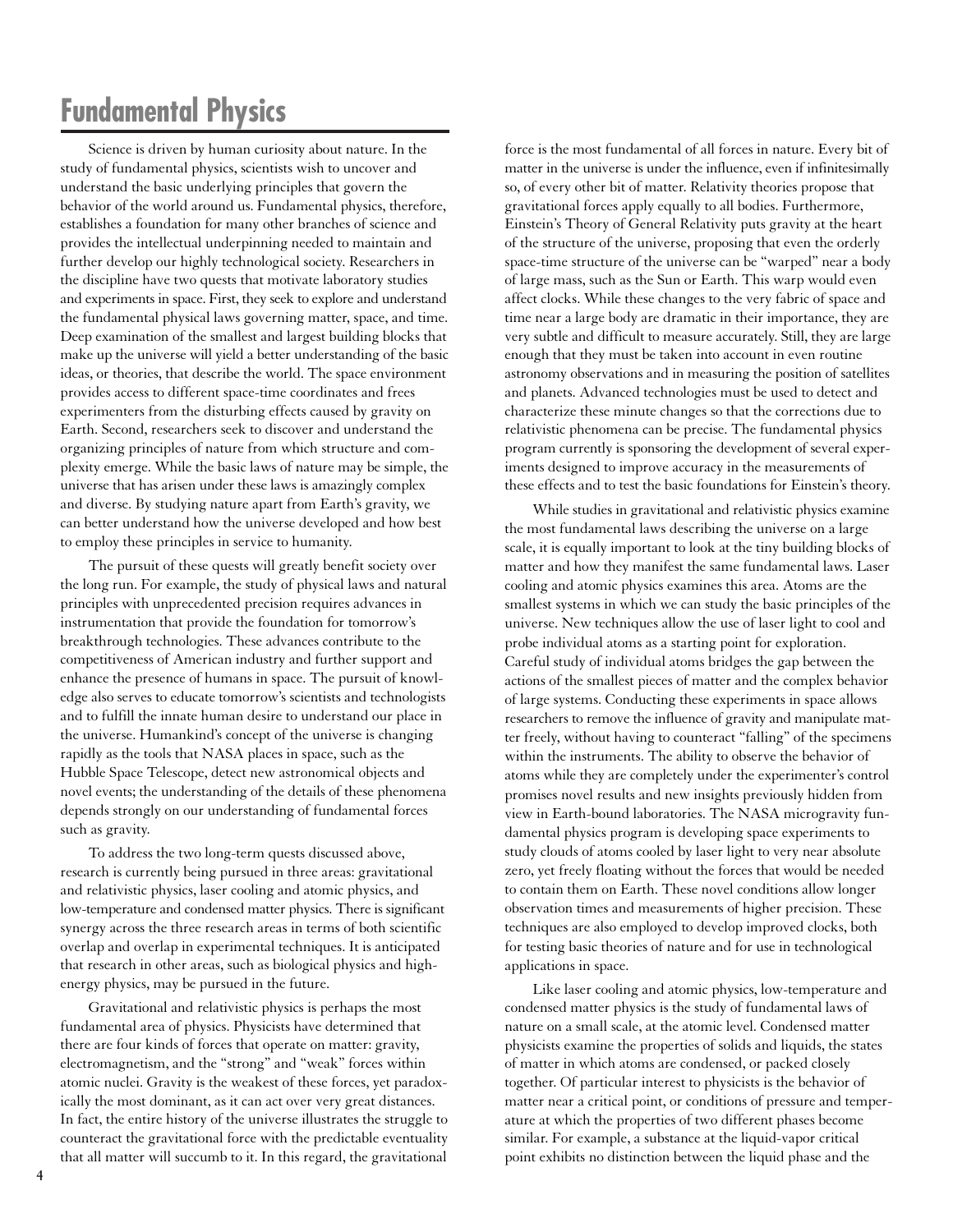vapor phase. Properties of a substance often display anomalies at a critical point. Many of the unusual phenomena exhibited at critical points can best be studied at low temperatures, where thermal noise (heat-induced vibration) is much reduced. By understanding the complex critical behavior of low-temperature materials, such as liquid helium, we will learn more about the critical properties of many systems, such as metallic alloys, magnetic materials, and groups of fundamental particles, and even learn about larger-scale phenomena, such as the percolation of water or the movement of weather patterns, all of which exhibit critical point behavior. Because critical point behavior is a function not only of temperature but also of pressure, the pressure must be uniform throughout the sample under observation. Earth's gravity causes pressure differences in a sample, so critical point phenomena on the ground can only be observed in a very small region. If an experiment is conducted in microgravity, the pressure can be uniform across the sample, and much more comprehensive measurements can be made. Furthermore, in microgravity, a drop of sample material can be freely suspended without the interference of a container. This freedom from external constraints is not possible in an Earthbound laboratory.

Ongoing investigations sponsored by the fundamental physics program study critical point behavior in mixtures and in confined media and test the universality of critical phase transitions and the scaling laws at such points. In addition, the dynamic behavior of materials at critical points is studied to detect predicted nonlinear responses to driving forces, and the effects of finite size and of boundaries are studied near critical points. For example, studies of large-scale quantum systems are being performed to learn the hydrodynamics of such systems and of the melting and freezing of quantum crystals.

Again this year, the list of discoveries and first observations of new phenomena for the fundamental physics investigators is impressive. Research discoveries have been published in the most prestigious journals, such as *Nature*, *Science*, and *Physical Review Letters*. Following are highlights of the microgravity fundamental physics program in fiscal year (FY) 1999:

- Robert Berg, of the National Institute of Standards and Technology (NIST), demonstrated in the Critical Viscosity of Xenon experiment aboard the space shuttle that a nonpolymer fluid could be viscoelastic. The key to observing xenon's viscoelasticity was to bring the sample very close to the critical point state, which is only possible in a freefall environment.
- John Hall, of the University of Colorado, has filed two patents that relate to his group's work developing stable oscillators employing laser-cooled atoms.
- Daniel Heinzen, of the University of Texas, generated ultracold molecules using a Bose-Einstein condensate of a dilute atomic gas.
- Jason Ho, of Ohio State University, developed a theoretical model for the superfluid state of optically trapped fermions.
- Randy Hulet, of Rice University, and his group have successfully demonstrated their "atom skimmer" for loading 'Li atoms into a magneto-optical trap. This process allows for the atomic beam source to be physically separated from the trapping region so that ultrahigh vacuum conditions can be maintained in the trap.
- Juha Javanainen, of the University of Connecticut, has demonstrated theoretically that, by simply sweeping the frequency of a photo-associating laser, a condensate of atoms can be converted into a condensate of molecules. This discovery may prove to be a key to establishing a molecular condensate.
- Mark Kasevich, of Yale University, demonstrated the highest sensitivity reported thus far for a gravity gradiometer, with an instrument based on atom interferometry.
- Wolfgang Ketterle, of the Massachusetts Institute of Technology (MIT), observed excitation of standing and rotating surface modes and domains of different spin orientations in a Bose-Einstein condensate. The structure of these domains is established by applied magnetic fields and by orientation-dependent interactions between the atoms. The MIT researchers also measured "zero-point motion" in a sodium Bose-Einstein condensate for the first time.
- John Lipa, of Stanford University, and his team have completed their data analysis of the Confined Helium Experiment flight results and data from different confinement sizes. The results agree qualitatively with theoretical models describing the nature of confinement effects.
- Lipa and his team report a tenfold improvement from previous measurements in searching for the existence of a new force acting in the 0.3 mm range. So far, the experiment has been a null result.
- Horst Meyer, of Duke University, and his group directly observed for the first time the predicted "adiabatic temperature gradient" effect in <sup>3</sup>He in a ground-based experiment.
- Richard Packard, of the University of California, Berkeley, and his group have observed Shapiro steps in superfluid weak links and have discovered an exotic current-phase relation in superfluid weak links.
- William Phillips, of NIST, made the first observation of four-wave mixing with atom waves resulting from the collision of three Bose-Einstein condensates to form a fourth one.
- Alvin Sanders, of the University of Tennessee, has been awarded two patents related to his Satellite Energy Exchange project.

# **Meetings, Awards, and Publications**

The American Physical Society held its centennial meeting in Atlanta, Georgia, March 20–26, 1999. With 11,400 physicists from more than 60 countries in attendance, this was the largest physics meeting in history. Most of the microgravity fundamental physics investigators participated in the meeting. Among the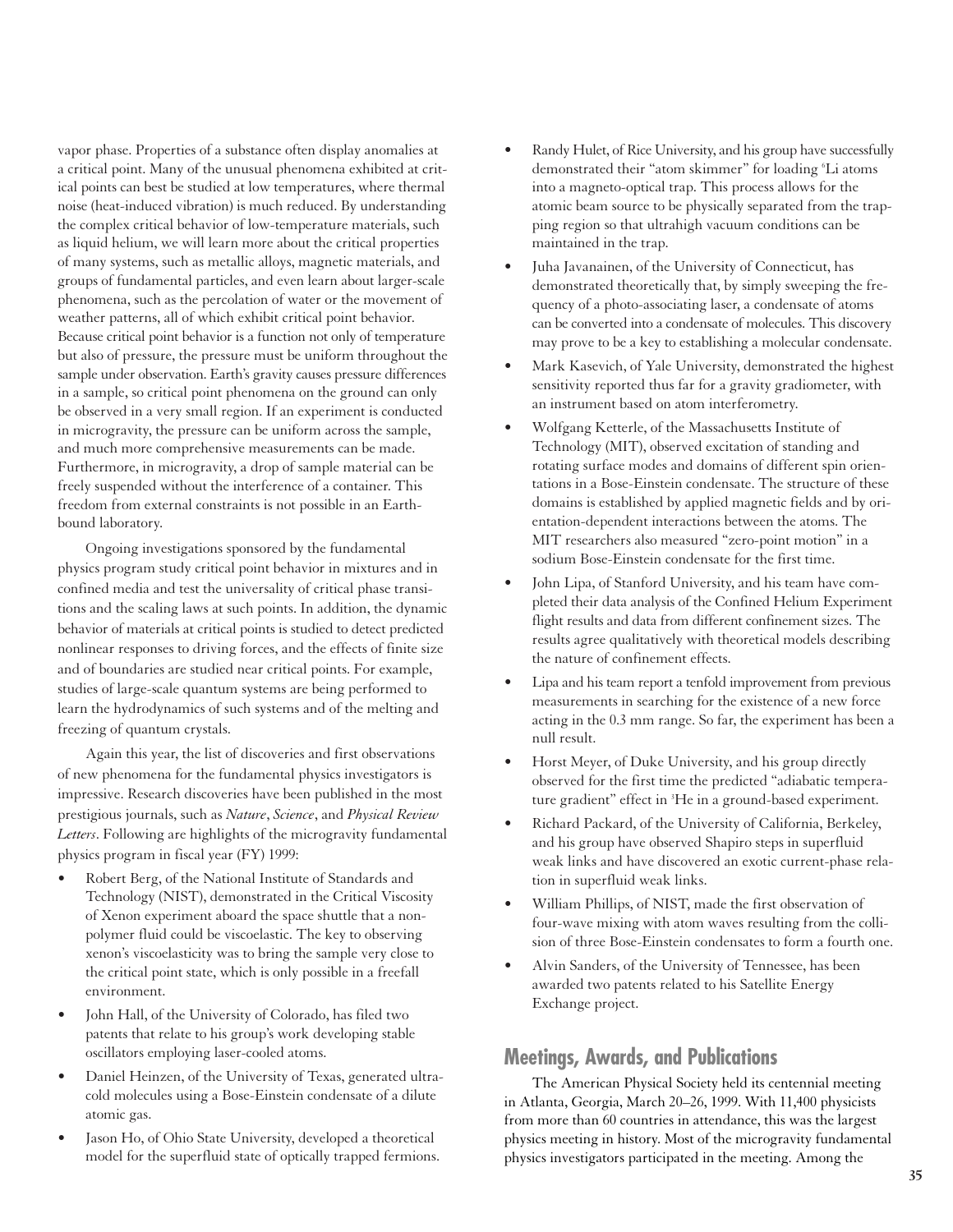exhibits that accompanied the meeting was a booth presenting an overview of microgravity research to be performed aboard the International Space Station. A tutorial titled "The Physics of Cold Atoms at Millikelvin, Microkelvin and Nanokelvin Temperatures" was organized by Wolfgang Ketterle at the meeting.

The 1999 Frequency Control Symposium was held jointly with the European Frequency and Time Forum in Besançon, France, April 13–16, 1999. Laser cooling flight project team members attended the conference, which featured sessions on space clocks, laser-cooled frequency standards, and time-transfer techniques.

A mini-workshop discussing recent advances in studies of 4 He in a heat current near the superfluid transition, organized by Robert Duncan, of the University of New Mexico, was held in Washington, D.C., on April 28, 1999.

The 1999 NASA/Jet Propulsion Laboratory (JPL) International Conference on Fundamental Physics in Space was held April 29–May 1 in Washington, D.C. One hundred thirty scientists representing all subdiscipline areas participated in the meeting, which consisted of 38 oral presentations and 47 poster presentations. A special opening session saw Congressman Vernon Ehlers, R-Mich., reporting on the House Science Committee's work on updating our outdated National Science Policy. Arnauld Nicogossian, of NASA headquarters; William Phillips, of NIST; Kip Thorne, of the California Institute of Technology; and Humphrey Maris, of Brown University, gave keynote speeches. Maurice Jacobs, the European Space Agency (ESA) Fundamental Physics Advisory Group chair, gave the banquet speech. A breakfast meeting with Congressmen Ehlers; Congressman Alan Mollohan, D-W.Va.; and Congressman Rush Holt, D-N.J.; congressional aides Lee Alman and Richard Oberman; Office of Management and Budget Representative Douglas Comstock; and Office of Science and Technology Policy Representative Colleen Hartman was sponsored by Stanford University and held during the first day of the conference.

The 1999 Conference on Lasers and Electro-Optics and the 1999 Quantum Electronics Laser Science Conference were held jointly May 23–28, 1999, in Baltimore, Maryland. Several investigators in the low-temperature and condensed matter physics area attended and presented papers at the conference, which featured a wide selection of topics in atomic and optical physics.

The Inner Space/Outer Space conference was held at the Fermi National Accelerator Laboratory May 26–29, 1999. NASA Code S and the Department of Energy jointly organized this conference. Discussions were held with participants regarding Code UG collaborations in the high-energy physics area.

Approximately 10 investigators participated in the Second International Conference on Low-Temperature Physics held in Chernogolovka, Russia, July 28–August 2, 1999.

Fundamental physics investigators presented more than 25 papers at the 22nd International Conference on Low-Temperature Physics held in Helsinki, Finland, August 4–11, 1999. A number of fundamental physics investigators were invited speakers at the conference.

Jason Ho and Mark Kasevich organized a workshop on Bose-Einstein condensation, held at the Aspen Center for Physics June 14–July 4, 1999. The workshop gathered more than 40 participants from all over the world to discuss the latest developments in the field.

The number of presentations and publications by fundamental physics investigators increased by 30 percent over last year. The 250 publications during 1999 comprised 114 journal articles, 53 presentations, 66 proceedings articles, 4 patents, 12 NASA New Technology Reports, and 1 book.

Fundamental physics investigators garnered several awards during FY 1999:

- John Dick, of JPL, received the 1999 European Time and Frequency Award. The award, granted every two years by the French Society of Microtechnology and Chronometry, recognizes exceptional contributions in fundamental advances for present or future applications.
- Robert Duncan was elected vice chair of the American Physical Society's (APS') Topical Group on Instrumentation and Measurement.
- Shin Inouye, a graduate student in Wolfgang Ketterle's laboratory, won the 1999 Deutsch Award for Excellence in Experimental Physics. The Deutsch Award is given every other year to one graduate student at MIT.
- Ketterle was awarded the very prestigious Fritz London Prize in Low-Temperature Physics at the 22nd International Conference on Low-Temperature Physics in Helsinki, Finland.
- Daniel Stamper-Kurn, a graduate student working in Ketterle's laboratory, won the 1998 New Focus Student Award of the Optical Society of America.
- William Phillips, of NIST, was awarded the 1998 APS Arthur L. Schawlow Prize in Laser Science for his work in developing methods for magnetic trapping of laser-cooled atoms.

# **Flight Experiments**

The data analysis phase for the **Confined Helium Experiment (CHeX)**, which had a successful flight as part of the fourth United States Microgravity Payload (USMP–4) mission November 19–December 5, 1997, has been completed. Principal Investigator John Lipa's results demonstrate good agreement with theories of finite size effect and with finite size scaling. A manuscript summarizing the findings has been accepted for publication in *Physical Review Letters*. A successful investigation continuation review was held with a recommendation for a CHeX reflight to study confinement in cylindrical pores with a diameter roughly equal to the two-dimensional spacing from the first flight. Unfortunately, the program has been unable to generate the required funds and flight opportunity to implement the reflight.

The objective of the **Critical Viscosity of Xenon-2 (CVX-2)** experiment, designed by Robert Berg, builds on the original CVX experiment, launched on August 7, 1997, which met all scientific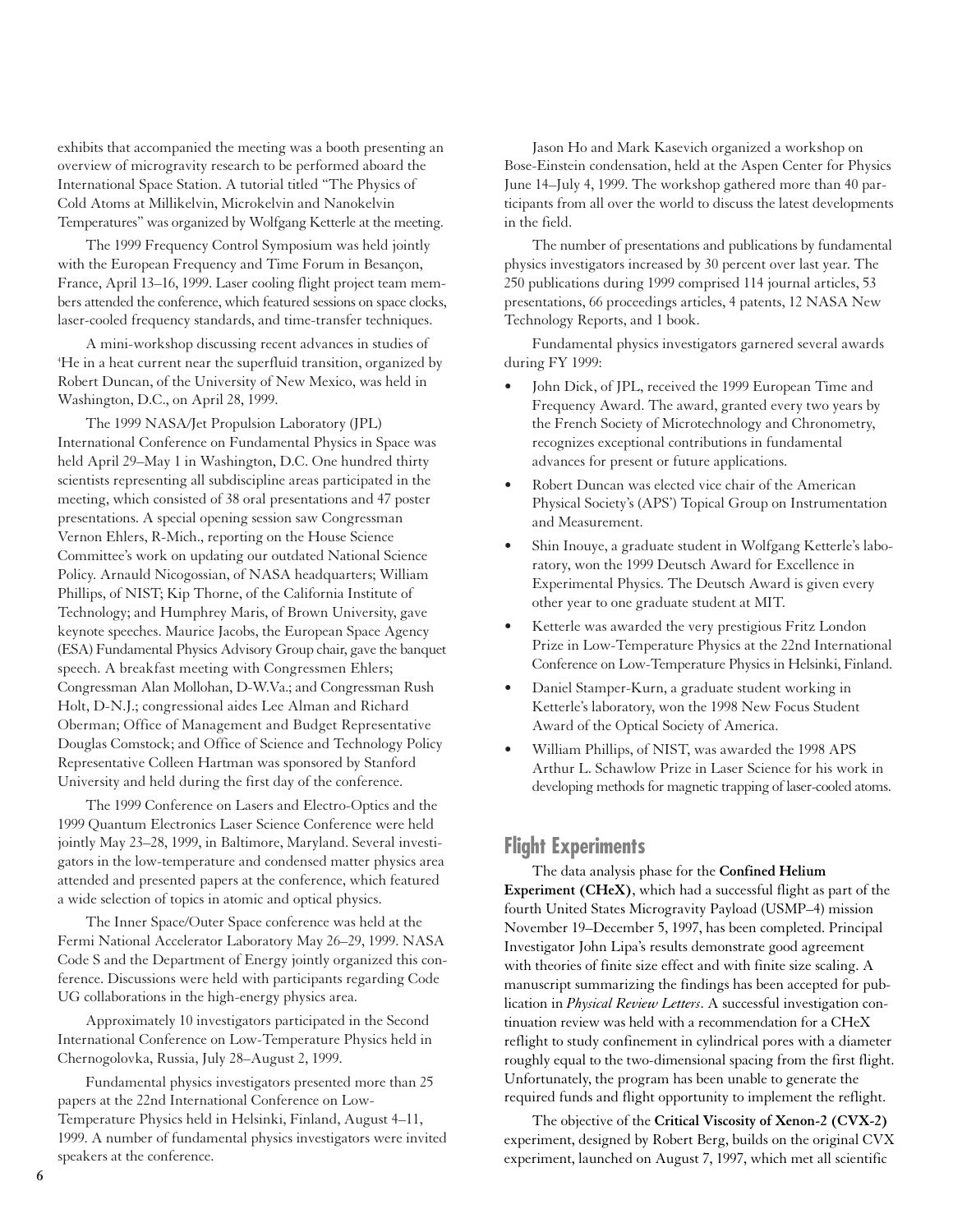objectives. Raw data converted to values of viscosity yielded accurate results to test viscoelasticity theory. The principal investigator submitted a paper titled "Viscoelasticity of Xenon Near the Critical Point," which was accepted by *Physical Review Letters*. Based on results from CVX, Berg proposed a follow-on experiment to measure shear thinning predicted to occur near the critical point of a pure fluid. CVX-2 uses the CVX flight hardware, with some modifications, to achieve the viscometer precision and temperature stability required. The flight hardware has been completed, and all modifications have been tested. The same sample cell used for CVX will also be used for CVX-2. The flight timeline includes three passes through the critical temperature. CVX-2 was modified to accommodate programmable viscometer frequencies and amplitudes, and also to allow the principal investigator to make timeline changes in real time. The first action of the experiment is to locate the critical point to within 3 millikelvins while taking a series of viscometer measurements. Primary viscosity data are acquired during a series of measurements at a single viscometer operating frequency and four different amplitudes. A third data set will repeat the measurements at two different viscometer frequencies. A flight has not been identified for CVX-2, and the hardware is currently in storage.

The six candidate experiments for the **Low-Temperature Microgravity Physics Experiments Project** made significant progress in their flight-definition activities. The Microgravity Scaling Theory Experiment (MISTE) and the Superfluid Universality Experiment (SUE) held successful science concept reviews (SCRs) in December 1998. A nonadvocate science panel and a nonadvocate engineering/programmatic panel reviewed the experiments' science significance, needs for microgravity, preliminary science requirements, and preliminary experiment implementation plans. MISTE, SUE, and the Critical Dynamics in Microgravity experiment will compete for the two experiment slots on the first mission (M1) of the Low-Temperature Microgravity Physics Facility at their requirements definition reviews (RDRs), planned for November 1999. The other three experiments, Boundary Effects on the Superfluid Transition, Experiments Along Coexistence near Tricriticality, and Superconducting Microwave Oscillator, are working towards their SCRs, which are planned for February 2000. Two of these experiments will be selected for the M2 mission.

The multinational **Satellite Test of the Equivalence Principle (STEP)** project completed the definition of science requirements and put them under configuration control. Based on the maturity of the project definition, the experiment's SCR and RDR were completed. STEP also defined the spacecraft and payload interface requirements, allowing ESA to select Martra Marconi Space, of the United Kingdom, to perform the spacecraft service module study with a completion date of April 2000. STEP is currently focusing its efforts on retiring key technical risks in the science instrument by prototyping.

Once onboard the International Space Station (ISS), the **Primary Atomic Reference Clock in Space (PARCS)** project will measure various predictions of Einstein's Theory of General

Relativity, including gravitational frequency shift and local position invariance, on the rate of clocks. PARCS will also achieve a realization of the "second" (the fundamental unit of time tied to the energy difference between two atomic levels in cesium) at an order of magnitude better than is achievable on Earth and will disseminate this accuracy to laboratories across the globe. The PARCS SCR was successfully held in January 1999.

Utilizing the microgravity environment aboard the ISS, the **Rubidium Atomic Clock Experiment (RACE)** will interrogate rubidium (87Rb) atoms with precision one to two orders of magnitude better than Earth-based systems, achieving frequency uncertainties in the 10-16 to 10-17 range. RACE will improve clock tests of general relativity, advance clock limitations, and distribute accurate time and frequency from the ISS. The RACE SCR has been scheduled for June 2000.

The FY 1999 ground and flight tasks for fundamental physics are listed in **Table 8**. Further details regarding these tasks may be found in the complementary document *Microgravity Research Division Program Tasks and Bibliography for FY 1999*, available online at *http://microgravity.hq.nasa.gov/research.htm*.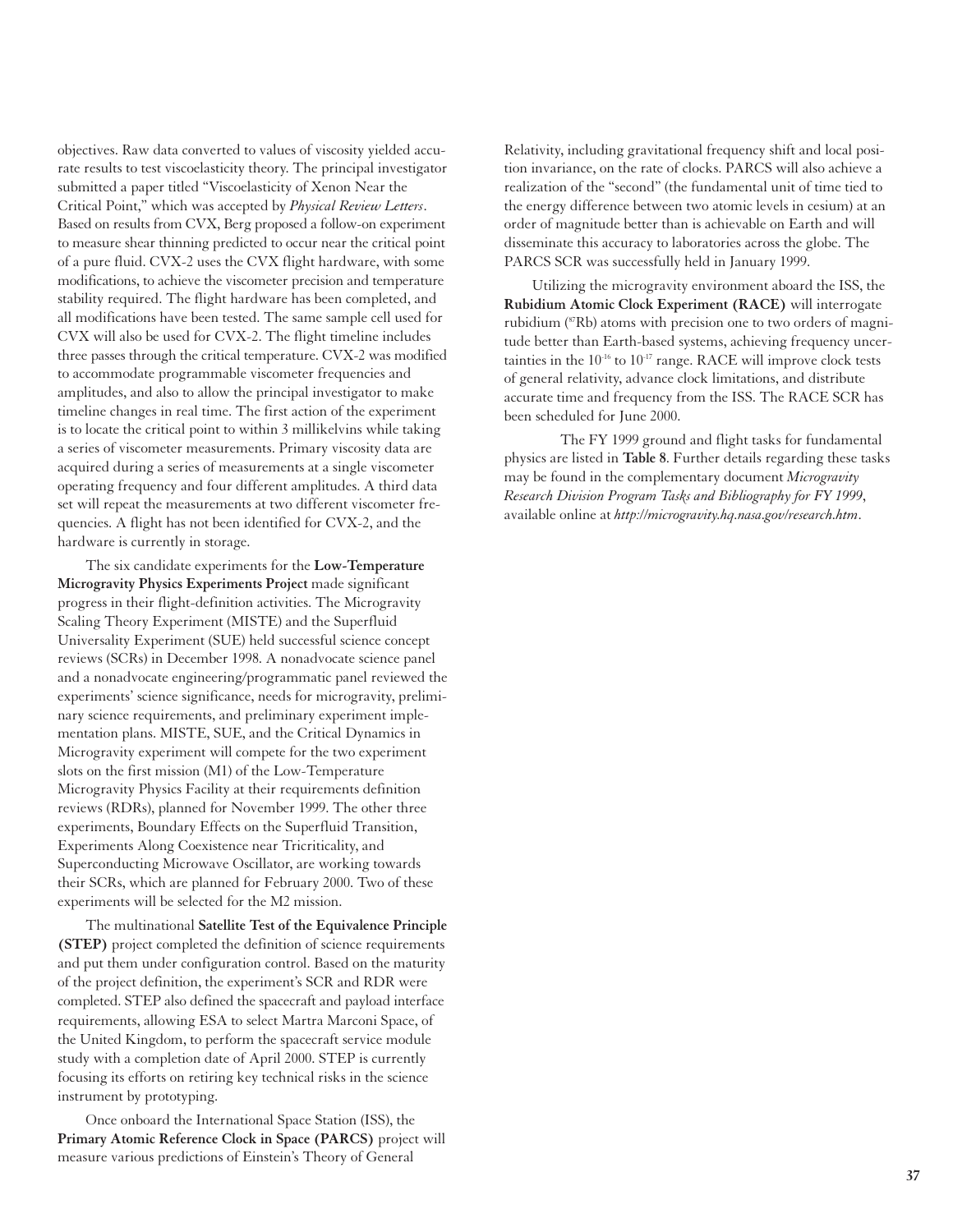# **Table 8 Fundamental Physics Tasks Funded by the Microgravity Research Division in FY 1999**

*(includes some continuing projects at no additional cost)*

### **Flight Experiments**

Boundary Effects on Transport Properties and Dynamic Finite-Size Scaling Near the Superfluid Transition Line of 4 He Guenter Ahlers University of California, Santa Barbara; Santa Barbara, CA

Microgravity Test of Universality and Scaling Predictions Near the Liquid-Gas Critical Point of 3 He Martin B. Barmatz

Jet Propulsion Laboratory; Pasadena, CA

Critical Viscosity of Xenon-2 Robert F. Berg National Institute of Standards and Technology; Gaithersburg, MD

Critical Dynamics in Microgravity Robert V. Duncan University of New Mexico; Albuquerque, NM

Investigation of Future Microgravity Atomic Clocks Kurt Gibble Yale University; New Haven, CT

Experiments Along Coexistence Near Tricriticality Melora E. Larson Jet Propulsion Laboratory; Pasadena, CA

A New Test of Critical Point Universality by Measuring the Superfluid Density Near the Lambda Line of Helium John A. Lipa Standford University; Stanford, CA

Confined Helium Experiment John A. Lipa Stanford University; Stanford, CA

Fundamental Physics Experiments With Superconducting Cavity–Stabilized Oscillators on Space Station John A. Lipa Stanford University; Stanford, CA

Primary Atomic Reference Clock in Space Donald Sullivan National Institute of Standards and Technology; Boulder, CO

### **Ground-Based Experiments**

The Superfluid Transition of 4 He Under Unusual Conditions Guenter Ahlers University of California, Santa Barbara; Santa Barbara, CA

New Phenomena in Strongly Counterflowing He-II near T<sub>1</sub> Stephen T. Boyd University of New Mexico; Albuquerque, NM

Prediction of Macroscopic Properties of Liquid Helium From Computer Simulation David M. Ceperley University of Illinois, Urbana-Champaign; Urbana, IL

Droplets of 3 He-4 He Mixtures Siu-Tat Chui University of Delaware; Newark, DE

The Lambda Transition Under Superfluid Flow Conditions Talso C. Chui Jet Propulsion Laboratory; Pasadena, CA

Nucleation of Quantized Vortices From Rotating Superfluid Drops Russell J. Donnelly University of Oregon; Eugene, OR

Kinetic and Thermodynamic Studies of Melting-Freezing of Helium in Microgravity Charles Elbaum Brown University; Providence, RI

Satellite Test of the Equivalence Principle C. W. F. Everitt Stanford University; Stanford, CA

Critical Dynamics of Ambient-Temperature and Low-Temperature Phase Transitions Richard A. Ferrell University of Maryland, College Park; College Park, MD

Fundamental Physics Using Frequency-Stabilized Lasers as Optical "Atomic Clocks" John L. Hall University of Colorado, Boulder; Boulder, CO

Precision Measurements With Trapped Laser-Cooled Atoms in a Microgravity Environment Daniel J. Heinzen University of Texas, Austin; Austin, TX

Gravitational Effects in Bose-Einstein Condensate of Atomic Gases Tin-Lun Ho Ohio State University; Columbus, OH

A Quantum Degenerate Fermi Gas of 'Li Atoms Randall G. Hulet Rice University; Houston, TX

Dynamic Measurements Along the Lambda Line of Helium in a Low-Gravity Simulator on the Ground Ulf E. Israelsson Jet Propulsion Laboratory; Pasadena, CA

Turbidity and Universality Around a Liquid-Liquid Critical Point Donald T. Jacobs The College of Wooster; Wooster, OH

Bose-Einstein Condensate and Atom Laser: Coherence and Optical Properties Juha Javanainen University of Connecticut; Storrs, CT

Atom Interferometry in a Microgravity Environment Mark A. Kasevich Yale University; New Haven, CT

Towards Precision Experiments With Bose-Einstein Condensates Wolfgang Ketterle Massachusetts Institute of Technology; Cambridge, MA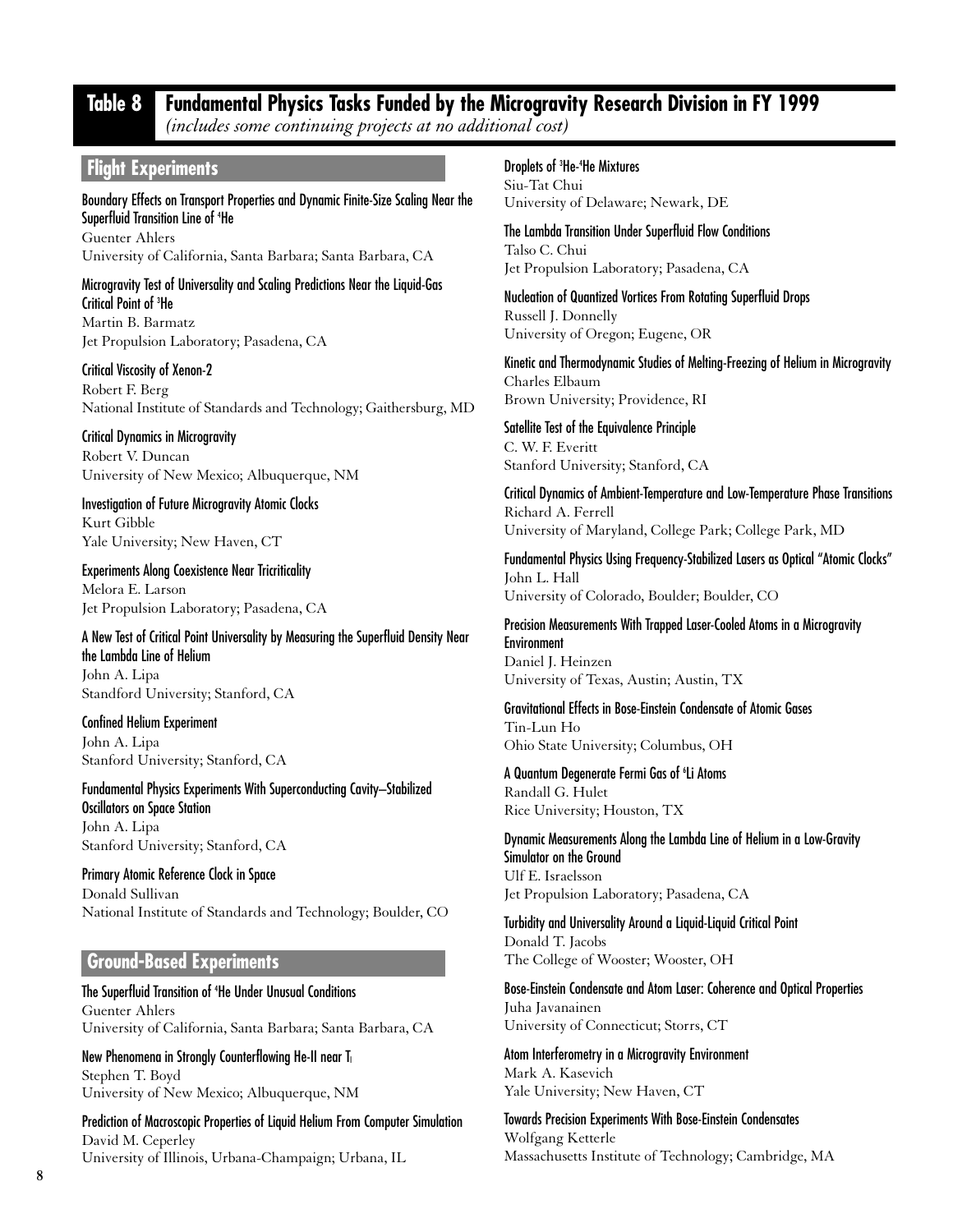Second Sound Measurements Near the Tricritical Point in 3 He - 4 He Mixtures Melora E. Larson

Jet Propulsion Laboratory; Pasadena, CA

Static Properties of 4 He in the Presence of a Heat Current in a Low-Gravity Simulator Melora E. Larson Jet Propulsion Laboratory; Pasadena, CA

Studies of Atomic Free Radicals Stored in a Cryogenic Environment David M. Lee Cornell University; Ithaca, NY

A Renewal Proposal to Study the Effect of Confinement on Transport Properties by Making Use of Helium Along the Lambda Line John A. Lipa Stanford University; Stanford, CA

A Test of Supersymmetry Theory by Searching for Anomalous Short-Range Forces John A. Lipa Stanford University; Stanford, CA

High-Resolution Study of the Critical Region of Oxygen Using Magnetic Levitation John A. Lipa Stanford University; Stanford, CA

Theoretical Studies of Liquid 4 He Near the Superfluid Transition Efstratios Manousakis Florida State University; Tallahassee, FL

Density Equilibration in Fluids Near the Liquid-Vapor Critical Point Horst Meyer Duke University; Durham, NC

Indium Mono-Ion Oscillator II Warren Nagourney University of Washington; Seattle, WA

Superfluid Gyroscopes for Space Richard E. Packard University of California, Berkeley; Berkeley, CA

Search for Spin-Mass Interaction With A Superconducting Differential Angular Accelerometer Ho Jung Paik University of Maryland, College Park; College Park, MD

The Effect of Thermal History, Temperature Gradients, and Gravity on Capillary Condensation of Phase-Separated Liquid 3 He-4 He Mixtures in Aerogel Jeevak M. Parpia Cornell University; Ithaca, NY

Nonlinear Relaxation and Fluctuations in a Nonequilibrium, Near-Critical Liquid With a Temperature Gradient Alexander Z. Patashinski

Northwestern University; Evanston, IL

Evaporative Cooling and Bose Condensates in Microgravity: Picokelvin Atoms in Space William D. Phillips National Institute of Standards and Technology; Gaithersburg, MD A Microgravity Helium Dilution Cooler Pat R. Roach Ames Research Center; Moffett Field, CA

Finite Size Effects Near the Liquid-Gas Critical Point of 3 He Joseph Rudnick University of California, Los Angeles; Los Angeles, CA

Research and Analysis in Support of Project Satellite Energy Exchange: Test of the Equivalence Principle and Measurement of Gravitational Interaction Parameters in an Ultra-Precise Microgravity Environment Alvin J. Sanders University of Tennessee; Knoxville, TN

Dynamics and Morphology of Superfluid Helium Drops in a Microgravity Environment George M. Seidel Brown University; Providence, RI

Precise Measurements of the Density and Critical Phenomena of Helium Near Phase **Transitions** Donald M. Strayer Jet Propulsion Laboratory; Pasadena, CA

3 He-4 He Mixtures and Droplets Stabilized in Cesiated Containers Peter Taborek University of California, Irvine; Irvine, CA

Ground-Based Investigations With the Cryogenic Hydrogen Maser Ronald L. Walsworth Smithsonian Institution; Cambridge, MA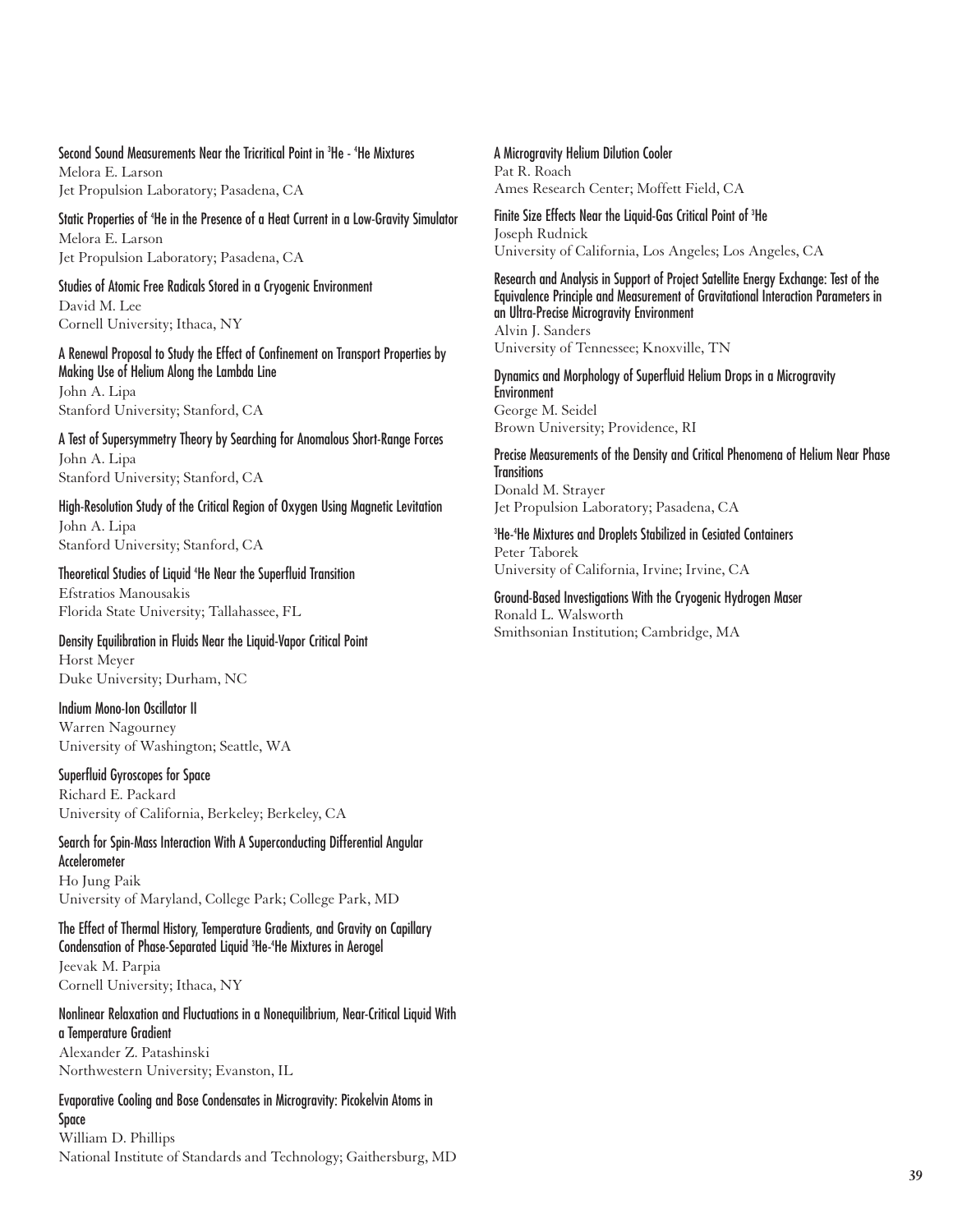# **Materials Science**

The goal of the microgravity materials science research program is to establish and improve the quantitative and predictive relationships among the structure, processing, and properties of materials. Production processes for most materials include steps that are very heavily influenced by the force of gravity. Typical gravity-related effects on materials science research include buoyancy-driven convection, sedimentation, and hydrostatic pressure. The opportunity to observe, monitor, and study material production in low gravity promises to increase our fundamental understanding of production processes and their effects on the properties of the materials produced. Through careful modeling and experimentation, the mechanisms by which materials are formed can be better understood and can result in improved processing controls. In this way, materials scientists can design and manufacture new metal alloys, semiconductors, ceramics, glasses, and polymers with better properties, such as increased strength and durability. These new materials can be used to improve the performance of a wide range of products, including complex computers.

In fiscal year (FY) 1999, the materials science program continued work on projects in support of the Human Exploration and Development of Space Enterprise Strategic Plan. The plan includes goals, performance measurements, and metrics. The current status of efforts put forth toward meeting these goals was presented to the associate administrator for life and microgravity sciences and applications as part of the materials science program's annual assessment. In addition, the materials science office at Marshall Space Flight Center (MSFC) was restructured under a single department to enable better communications and organizational efficiency among the science, systems engineering, and the projects implementing the program.

To ensure that investigations get approved for flight, the materials science program has placed emphasis on providing NASA resources to the principal investigator teams in the flightdefinition phase to help investigators through the science concept review (SCR) and the requirements definition review (RDR) processes in a timely manner. Multiple project science and engineering teams were established to assist the PI teams with experiment concept development, technology identification, modeling, breadboarding, and hardware prototyping. Additionally, support for building apparatus for KC-135 aircraft, drop tube, and electrostatic levitator operation was provided.

Due to the agency's emphasis on initial hardware assembly for the International Space Station (ISS) and the dedication of space shuttle flights to build the station, no materials science research missions or individual flight experiments were conducted this year. Our flight researchers from prior space shuttle and Spacelab flights concluded their analyses and published final postflight results.

Development of the Materials Science Research Facility continued in FY 1999. This development effort includes independent racks and components comprising experiment and insert modules that can be interchanged and replaced on orbit. The inserts include both low- and high-temperature instruments and diagnostics

devices that accommodate a wide range of applications. An envelope of potential experiment requirements for both current and future investigations is being developed for Materials Science Research Racks (MSRRs) #2 and #3 for the facility. These data will be used for architectural system trade studies.

MSRR #1 completed its project definition review in June 1999 with the rack subsystems and the Quench Module Insert. Activities have begun for the integrated design review, which will be conducted in mid-2000. Currently the first rack is scheduled for launch on the third Utilization Flight (UF-3) to the ISS. Work continued with the European Space Agency (ESA) on finalizing the scope of the Materials Science Laboratory module. These efforts produced a significant step forward in establishing design interfaces with our international partner engineering team.

Implementation of apparatus for two glovebox investigations, Pore Formation and Mobility, and Solidification Using a Baffle in Sealed Ampoules, was initiated. The two experiments are scheduled for flight on UF-1. Flight hardware delivery is expected in mid-2001.

All SCRs for experiments selected from the 1994 NASA Research Announcement (NRA) for microgravity materials science were completed in FY 1999. Requirements definition for these investigations will continue throughout FY 2000. During this year, some project formulation support activities for the RDR milestones were adjusted due to reduced levels of station funding and delays in obtaining flight opportunities. An investigation continuation review (ICR) for the Coarsening in Solid-Liquid Mixtures investigation was conducted. A delta ICR to address certain specific engineering changes will be held in early FY 2000.

Work continued on the investigation definition for the 10 experiments selected from the 1996 NRA for materials science. SCRs for these investigations will be held in FY 2000.

The evaluation of proposals in response to the 1998 NRA for microgravity materials science (98-HEDS-05) was completed, and award letters will be issued by the end of calendar year 2000. It is anticipated that the total number of grants awarded will increase slightly over prior annual cycles.

The Electrostatic Levitator (ESL) became fully operational at MSFC this year. The ESL is a state-of-the-art containerless processing tool used by multiple materials science investigators. With this new capability, MSFC can provide critical resources to the materials science community to continue and enhance ground-based research in support of the development of experiments during the transition to ISS flight opportunities. Processing levitated materials represents an important area of research that allows access to the metastable state of undercooled melts. By levitating materials so that they are free from contact with the container wall, a high-purity environment can be obtained for the study of reactive, high-temperature materials for experiments on refractory solids and melts. William Johnson, of the California Institute of Technology, uses data obtained from the ESL to develop alloy systems for an exciting new class of materials, bulk metallic glasses. FY 1999 highlights from research conducted in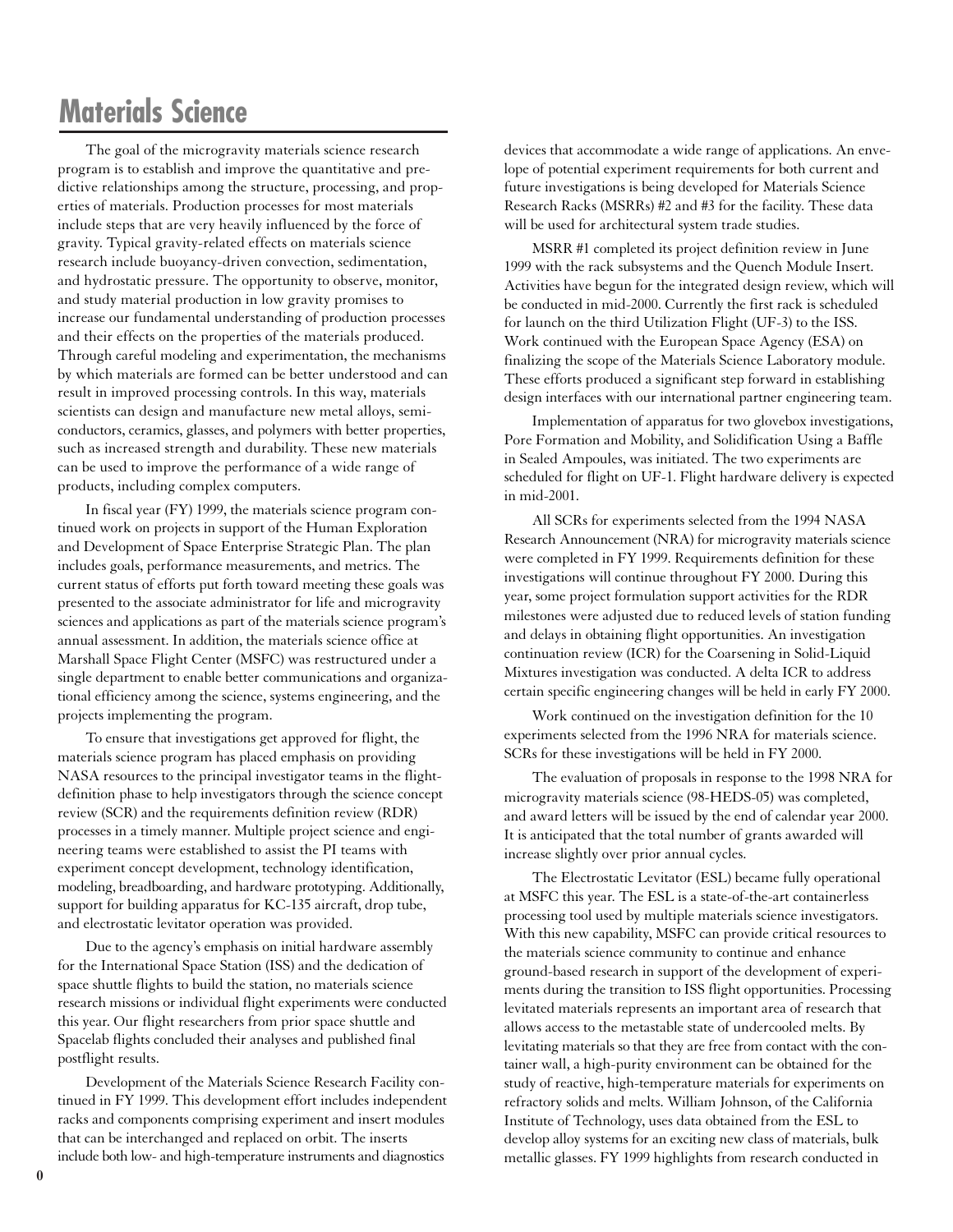the ESL include the extension of processing capabilities to oxide glasses, such as Pyrex. Several facility upgrades contributed to this success. Of these upgrades, the most critical were improvements to the sample positioning and control system and an improved ultraviolet charging system. These upgrades continue to enhance ESL processing capabilities for metals and alloys.

The developmental dendrite growth hardware, installed in the Microgravity Development Laboratory last year, continues to provide an important test platform for materials science investigations and engineering breadboarding. Data were provided to evaluate transient and time-dependent dendritic growth by employing the relatively large Clapeyron pressure/melting temperature effect in succinonitrile. Preliminary tests of the feasibility of this idea confirmed the basic scientific concept. Significant achievements also have been made in meeting imaging diagnostics requirements, including the challenge of tracking the dendrite tip radii. In parallel, both conventional optics and holography are being developed and tested as a means of achieving the stringent optics requirements of materials science investigations.

The prototype furnace for the Bridgman Unidirectional Dendrite in a Liquid Experiment (BUNDLE) is being utilized to investigate the fundamentals of unidirectional solidification of metal alloy samples. Unique to the furnace design is an in-situ quench capability that ensures freezing without disturbing the interfacial sample morphology. Increased throughput is achievable by "bundling" multiple furnace cores together. An extensive test program was initiated for a wide range of thermal parameters. The BUNDLE furnace has successfully processed various samples and sample configurations for more than 225 hours and 45 heat-up cycles, at temperatures up to 1,100° C. The sharp delineation between the growing dendrites and the eutectic structure in the interfacial region proved the efficacy of the in-situ quench method.

Some notable scientific achievements during FY 1999 are listed below:

- While conducting preparatory research for his Frontal Polymerization in Microgravity investigation, John Pojman, of the University of Southern Mississippi, was able to produce in the tensiometer an interface between a monomer and its polymer. This may be the first time an interface of this type between miscible liquids has been stabilized and examined.
- Delbert Day, of the University of Missouri, and his team have developed a new experimental method for determining the nucleation rate, crystal growth rate, and concentration of quenched-in nuclei in glasses using differential thermal analysis. This new method is about 10 times faster and requires only one-tenth the sample size while yielding comparable accuracy, allowing otherwise unusable, damaged samples to be successfully analyzed.
- Richard Weber, of Containerless Research, Inc., reported several significant accomplishments in FY 1999, including the discovery of a method for controlling phase separation in rare earth aluminate glasses, measuring the first X-ray-weighted structure factor and radial distribution function for a deeply

undercooled rare earth aluminate liquid, and establishing conditions for synthesizing bulk orthosilicate glass (forsterite,  $Mg_2SiO_4$ ).

• Randall German, of Pennsylvania State University, has begun identification of the sequence of events that occur during sintering in normal gravity, showing that densification and distortion take place in series. Improved understanding of the sintering process will allow the production of high-performance sintered materials with improved dimensional control.

# **Meetings, Awards, and Publications**

Richard Weber presented the invited keynote paper on the investigation of liquid oxides under extreme conditions at the American Ceramic Society Meeting in Cocoa Beach, Florida, in January 1999.

The 37th American Institute of Aeronautics and Astronautics' Aerospace Sciences Meeting and Exhibit was held January 11–14, 1999, in Reno, Nevada. This meeting highlighted 21 areas dealing with aeronautical, astronautical, and educational aspects of materials science, including sessions on microgravity and space processing. The meeting brought together scientists and engineers to discuss fundamental science issues, technological challenges, and basic research associated with aerospace engineering. Carlos Coimbra, of Drexel University, and Roger Rangel, of the University of California, Irvine, won the best paper award for their work titled "Spherical Particle Motion in Unsteady Viscous Flows." The paper is based on work being done to support the Spaceflight Holography Investigation in a Virtual Apparatus project, headed by James Trolinger, of MetroLaser, Inc.

The Martin E. Glicksman Symposium on Solidification and Crystal Growth of the Minerals, Metals, and Materials Society's (TMS') Annual Meeting was held in San Diego, California, March 3, 1999. A workshop on containerless processing was also conducted as part of the conference.

The Pittsburgh Conference '99, an annual major conference and trade show on analytical chemistry and applied spectroscopy, was held in Orlando, Florida, March 8–11, 1999. Donald Gillies, of MSFC, gave an invited talk titled "Materials Science on Space Station" as part of the symposium "Analytical Chemistry on the Space Station and Beyond." Approximately 30,000 people attended the conference.

During the Powder Metallurgy and Particulate Materials conference held in Vancouver, Canada, June 20–24, 1999, three presentations based on results obtained from the Gravitational Effects on Distortion in Sintering experiment were given by a Pennsylvania State University research team led by Randall German. Although focusing on different material systems, all three presentations concerned the role of porosity while sintering in the presence of a liquid phase.

The Society for Photo-Optical Instrumentation Engineers' International Symposium on Optical Science and Instrumentation took place in Denver, Colorado, July 18–23,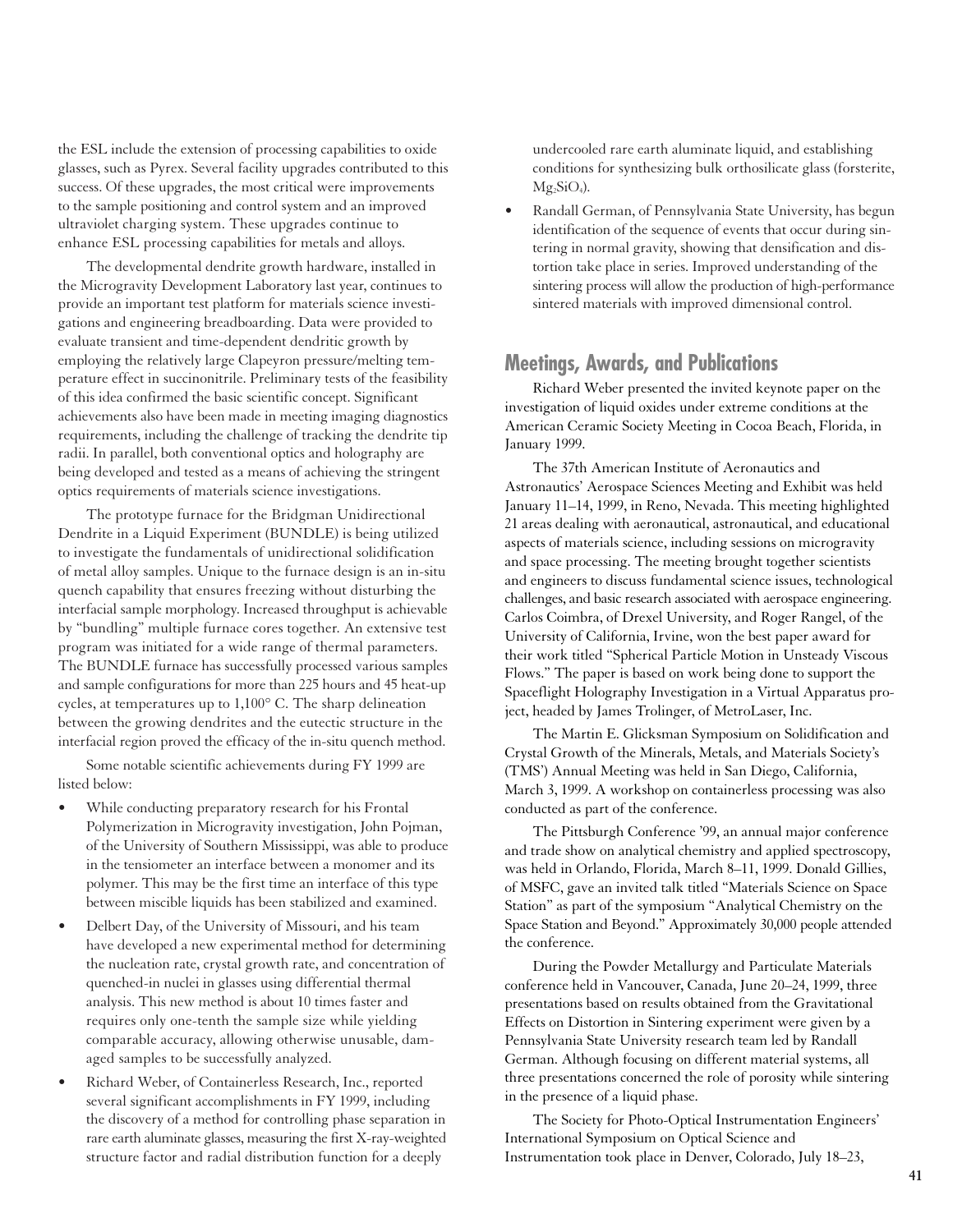1999. The meeting featured a three-day conference on materials research in low gravity, chaired by Narayanan Ramachandran, of the Universities Space Research Association (USRA). The conference emphasized the use of external fields in materials processing. Separate sessions were devoted to glasses, alloys, and melts; in-situ monitoring and diagnostics; and analysis and modeling.

Doru Stefanescu, of the University of Alabama, was the plenary speaker at the Fourth Pacific Rim International Conference on Modeling of Casting and Solidification, held in Seoul, South Korea, September 4–8, 1999. Stephanescu's talk was titled "An Interface Tracking Numerical Model for Solidification of Pure Metals and Alloys," and was co-authored by Adrian Catalina, of USRA. In this paper, the investigators proposed a two-dimensional numerical model able to accurately track sharp solid/liquid interfaces during the solidification of pure metals and alloys.

Two principal investigators from the materials science program were installed as Fellows of the American Society for Metals (ASM) at its annual meeting in Cincinnati, Ohio, November 1, 1999. Arun Gokhale, of the Georgia Institute of Technology, was recognized "for outstanding contributions to the field of stereology and its applications to quantitative microstructural characterization." Jogender Singh, head of the Electron Beam–Physical Vapor Deposition Coating Center at Pennsylvania State University, was honored "for exceptional contributions in the applications of laser beam processing to the synthesis of nanoparticles, coatings, surface modifications, thin welds, welding, and cutting."

Randall German received numerous awards, including the 1999 Outstanding Paper Award by the Metal Powder Industries Federation; the Sauver Award by ASM International, Boston Section; and the Lectureship Award by the Japan Institute for Materials Technology. German gave an invited keynote presentation on "Innovations in Sintering" at the National Institute for Standards and Technology's Advanced Technology Program in November 1999 and was named the first Nanyang Professor by the Nanyang Technological University in Singapore. German was also awarded the Jubilee Tesla Medal for outstanding contribution to the field of natural science.

The 1999 Space Technology and Applications International Forum was held in Albuquerque, New Mexico, in October. Sharon Cobb, of MSFC, presented a paper titled "Preliminary Concepts for the Materials Science Research Facility." The materials science session included presentations on planned payloads and experiments for the ISS, as well as updates on the predicted microgravity environment and the Active Rack Isolation System.

Rohit Trevidi, of Iowa State University, who is the principal investigator (PI) for the Interface Pattern Selection Criteria for Cellular Structures in Directional Solidification project, was honored with the David R. Boylan Eminent Faculty Award for Research, given by the College of Engineering at Iowa State University. Trevidi was also named Consultant Professor by Northwestern Polytechnical University in Xian, China.

TMS presented several awards to researchers active in the materials science research program. Reza Abbaschian, of the University of Florida, was cited as the Structural Materials Division

Distinguished Scientist/Engineer for his outstanding scientific and technical contributions in the solidification and processing of composites, leadership in materials science and engineering education activities, and service to TMS. Abbaschian was also the recipient of the 1999 Leadership Award for outstanding academic leadership and contributions to the materials profession through TMS-sponsored and national activities.

TMS' Educator Award for 1999 was awarded to Merton Flemings, of the Massachusetts Institute of Technology. Flemings was cited for outstanding contributions to the unification of the fields of materials science and engineering and for disseminating information on the contributions of leaders in materials processing and solidification.

# **Flight Experiments**

The **Coarsening in Solid-Liquid Mixtures-2 (CSLM-2)** investigation is designed to investigate the factors controlling the morphology of solid-liquid mixtures during Ostwald ripening, or coarsening. Coarsening occurs in a wide variety of two-phase mixtures, ranging from multiphase solids to multiphase liquids, and has a significant impact on the high-temperature stability of many technologically important materials. The objectives of the experiment are (1) to produce coarsening data that for the first time can be compared directly to theory with no adjustable parameters, and (2) to support the development and accuracy of theoretical models of the process. This investigation, which will fly aboard the ISS in 2001, is a modified reflight of the CSLM experiment, which flew on STS-83 and STS-94 in April and July 1997, respectively. In particular, experiments with longer coarsening times will be carried out to eliminate possible transient effects. An improved furnace will provide minimal gradients (less than 0.02° C/cm) in order to control grain formation over longer processing periods necessary for correlation theory. The experiment will be carried out in the ISS Microgravity Science Glovebox. The PI, Peter Voorhees, of Northwestern University, has tested the new furnace and has found it greatly improved over the previous design. The PI and engineering team are preparing to conduct an investigation continuation review, after which an authorityto-proceed review will be scheduled.

The **Coupled Growth in Hypermonotectics (CGH)** experiment uses microgravity to establish and improve quantitative and predictive relationships among the structure, processing, and properties of materials. Engineering alloys typically consist of a mixture of two or more metals that are melted together to form a mixture with enhanced properties. However, there is a large group of alloys that do not mix when melted. Instead, these immiscible, or hypermonotectic, alloys form two separate liquids, resulting in a situation similar to that seen when oil is added to water. When hypermonotectic alloys are melted and solidified on Earth, the heavier of the two liquids sinks to the bottom and limits the usefulness of the alloy. Low-gravity conditions can prevent the heavier liquid from sinking and allow the formation of internal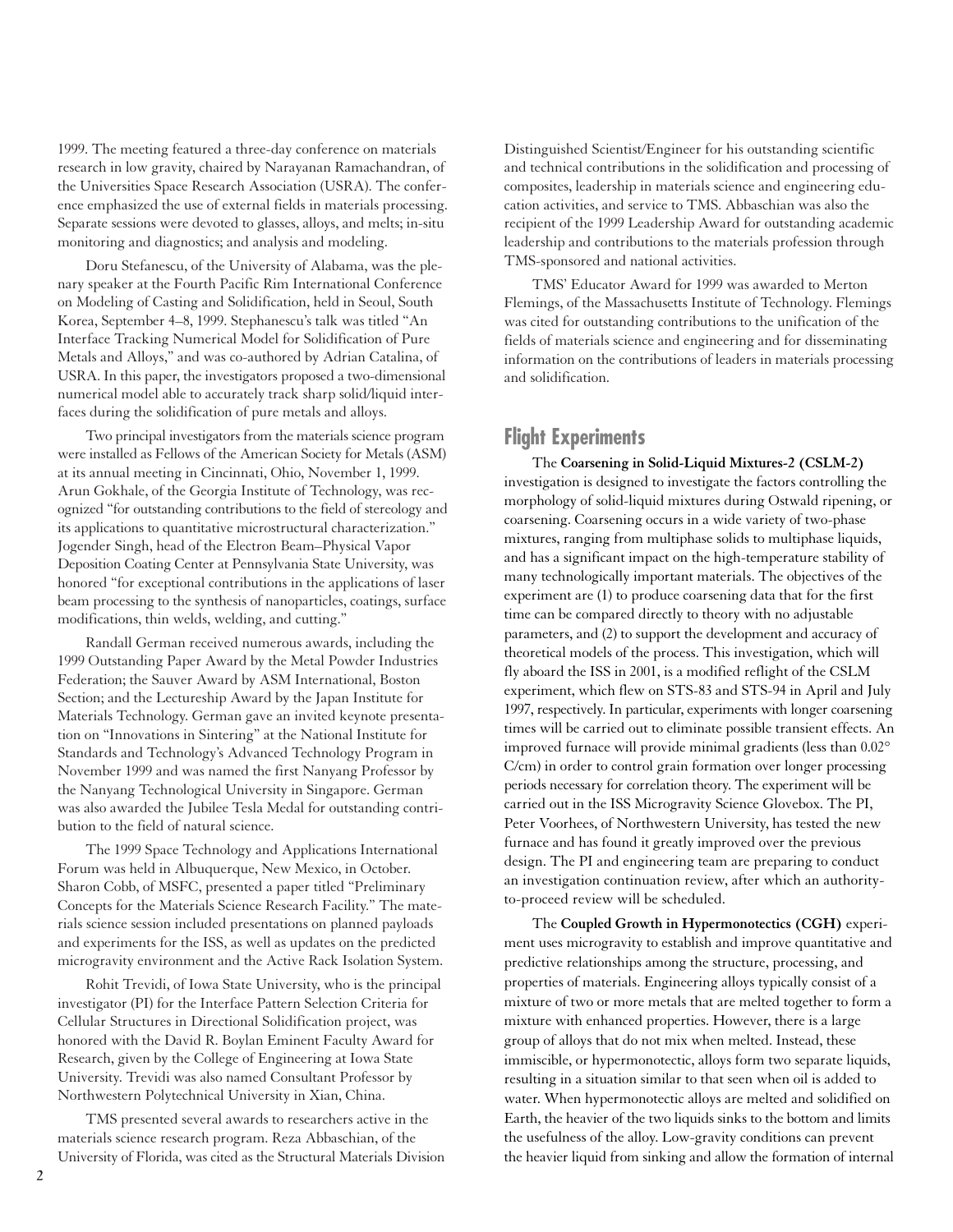microstructures ideal for many engineering applications. The CGH project uses low-gravity conditions to enhance our understanding of these intriguing and potentially beneficial alloys in an attempt to improve the ability to produce the desired structures on Earth. Immiscible alloys have potential beneficial characteristics for use in superconductors, catalysts, bearings, electrical contacts, magnetic materials, and microelectronic circuits. Barry Andrews, of the University of Alabama, Birmingham, and his team are preparing CGH for operations aboard the ISS in 2003. This experiment is projected for processing in the Quench and High-Gradient Directional Solidification Furnace module insert of the Materials Science Research Facility.

The primary objective of the **Particle Engulfment and Pushing by a Solid/Liquid Interface (PEP)** experiment is to develop the understanding of the pushing and engulfment of particles by planar liquid/solid interfaces during the solidification of metallic alloys. Composite materials, mixtures of two or more materials which, when combined, provide specific, desired properties, are developed to make new, superior materials that take advantage of the properties of each component material. Ground-based investigations have been inconclusive in accurately

understanding the physics of the problem due to convection and sedimentation occurring in the liquid metal under terrestrial gravity. Metal matrix composites, which consist of combinations of metallic and ceramic components, have widespread applications in the automotive and aerospace industries. To optimize properties, it is essential to process the composite materials in such a way that they produce a uniform dispersion of ceramic particles within the metal matrix. During processing, the particles are either pushed or engulfed. New understanding will also help in other fields that see particles pushed by solidifying interfaces. The investigation team, led by Doru Stefanescu, is preparing to conduct flight investigations on the ISS in 2003. Findings from this investigation may improve techniques for processing metal alloys on Earth, resulting in stronger, lighter materials for use in industry. PEP may also provide an understanding of how and why potholes form on road surfaces and how to prevent them.

The FY 1999 ground and flight tasks for materials science are listed in **Table 9**. Further details regarding these tasks may be found in the complementary document *Microgravity Research Division Program Tasks and Bibliography for FY 1999*, available online at *http://microgravity.hq.nasa.gov/research.htm*.

## **Table 9 Materials Science Tasks Funded by the Microgravity Research Division in FY 1999** *(includes some continuing projects at no additional cost)*

#### **Flight Experiments**

In-Situ Monitoring of Crystal Growth Using MEPHISTO Reza Abbaschian University of Florida; Gainesville, FL

Coupled Growth in Hypermonotectics J. B. Andrews University of Alabama, Birmingham; Birmingham, AL

Fundamental Aspects of Vapor Deposition and Etching Under Diffusion-Controlled Transport Conditions Klaus J. Bachmann North Carolina State University; Raleigh, NC

# Self-Diffusion in Liquid Elements

R. M. Banish University of Alabama, Huntsville; Huntsville, AL

### Thermophysical Property Measurements of Te-Based II-VI Semiconductor **Compounds**

R. M. Banish University of Alabama, Huntsville; Huntsville, AL

Investigation of the Relationship Between Undercooling and Solidification Velocity Robert J. Bayuzick Vanderbilt University; Nashville, TN

Equiaxed Dendritic Solidification Experiment Christoph Beckermann University of Iowa; Iowa City, IA

Kinetics of Nucleation and Crystal Growth in Glass-Forming Melts in Microgravity Delbert E. Day University of Missouri; Rolla, MO

Measurement of the Viscosity and Surface Tension of Undercooled Melts Under Microgravity Conditions and Supporting Magnetohydrodynamic Calculations Merton C. Flemings Massachusetts Institute of Technology; Cambridge, MA

Microgravity Growth of PbSnTe Archibald L. Fripp Langley Research Center; Hampton, VA

Gravitational Effects on Distortion in Sintering Randall M. German Pennsylvania State University; University Park, PA

Isothermal Dendritic Growth Experiment Martin E. Glicksman Rensselaer Polytechnic Institute; Troy, NY

Evolution of Local Microstructures: Spatial Instabilities of Coarsening Clusters Martin E. Glicksman Rensselaer Polytechnic Institute; Troy, NY

Physical Properties and Processing of Undercooled, Metallic, Glass-Forming Melts William L. Johnson California Institute of Technology; Pasadena, CA

Thermophysical Properties of Metallic Glasses and Undercooled Liquids William L. Johnson California Institute of Technology; Pasadena, CA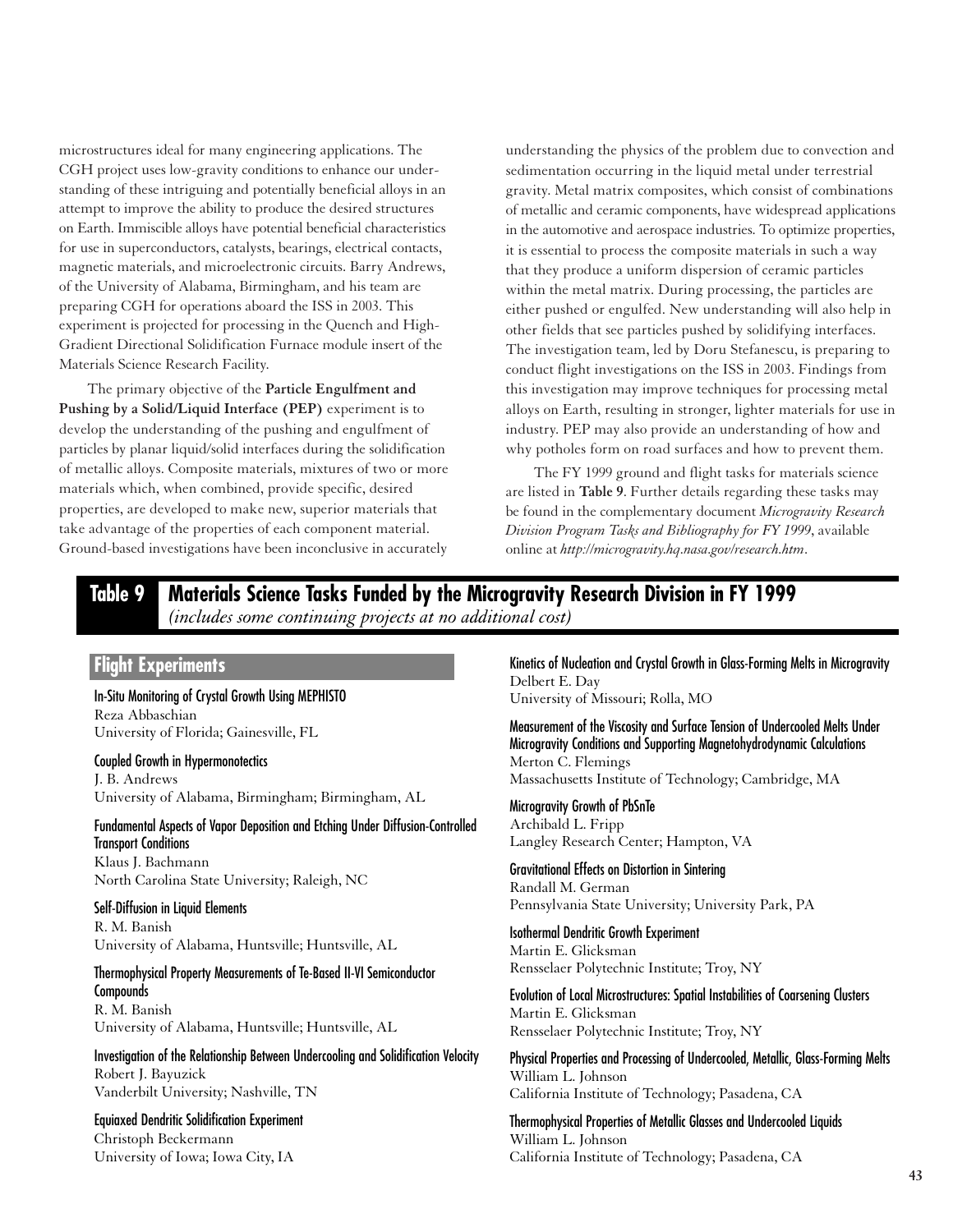#### Transient Dendritic Solidification Experiment Matthew B. Koss Rensselaer Polytechic Institute; Troy, NY

Orbital Processing of Eutectic Rod-Like Arrays David J. Larson Jr. State University of New York; Stony Brook, NY

Crystal Growth of II-VI Semiconducting Alloys by Directional Solidification Sandor L. Lehoczky Marshall Space Flight Center; Huntsville, AL

Growth of Solid-Solution, Single Crystals Sandor L. Lehoczky Marshall Space Flight Center; Huntsville, AL

Diffusion Processes in Molten Semiconductors David H. Matthiesen Case West Reserve University; Cleveland, OH

Space- and Ground-Based Crystal Growth Using a Baffle Aleksandar G. Ostrogorsky University of Alabama, Huntsville; Huntsville, AL

Comparison of Structure and Segregation in Alloys Directionally Solidified in Terrestrial and Microgravity Environments David R. Poirier

University of Arizona, Tucson; Tucson, AZ

Frontal Polymerization in Microgravity John A. Pojman University of Southern Mississippi; Hattiesburg, MS

Particle Engulfment and Pushing by Solidifying Interfaces Doru M. Stefanescu University of Alabama, Tuscaloosa; Tuscaloosa, AL

Crystal Growth of ZnSe and Related Ternary Compound Semiconductors by Vapor **Transport** Ching-Hua Su

Marshall Space Flight Center; Huntsville, AL

Reduction of Defects in Germanium-Silicon Frank R. Szofran Marshall Space Flight Center; Huntsville, AL

Interface Pattern Selection Criterion for Cellular Structures in Direction Solidification Rohit K. Trivedi Iowa State University; Ames, IA

Spaceflight Holography Investigation in a Virtual Apparatus James D. Trolinger MetroLaser, Inc.; Irvine, CA

Coarsening in Solid-Liquid Mixtures-2 Peter W. Voorhees Northwestern University; Evanston, IL

Microgravity Studies of Liquid-Liquid Phase Transitions in Undercooled Alumina-Yttria Melts Richard Weber Containerless Research, Inc.; Evanston, IL

Identification and Control of Gravity-Related Defect Formation During Melt Growth of Electro-Optic Single Crystals: Sillenites (Bi<sub>12</sub>SiO<sub>20</sub>), BSO August F. Witt

Massachusetts Institute of Technology; Cambridge, MA

## **Ground-Based Experiments**

Microgravity Impregnation of Fiber Preforms M. C. Altan University of Oklahoma; Norman, OK

An Electrochemical Method to Visualize Flow and Measure Diffusivity in Liquid Metals Timothy J. Anderson University of Florida; Gainesville, FL

The Effect of Convection on Morphological Stability During Coupled Growth in Immiscible Systems J. B. Andrews University of Alabama, Birmingham; Birmingham, AL

Nucleation and Growth Mechanisms Underlying the Microstructure of Polymer Foams Produced by Dynamic Decompression and Cooling Robert E. Apfel Yale University; New Haven, CT

Growth and Properties of Carbon Nanotubes Jerry Bernholc North Carolina State University; Raleigh, NC

Dispersion Microstructure and Rheology in Ceramics Processing John F. Brady California Institute of Technology; Pasadena, CA

Combustion Synthesis of Materials in Microgravity Kenneth Brezinsky University of Illinois; Chicago, IL

Application of Parallel Computing for Two- and Three-Dimensional Modeling of Bulk Crystal Growth and Microstructure Formation Robert A. Brown Massachusetts Institute of Technology; Cambridge, MA

Study of Development of Polymer Structure in Microgravity Using Ellipsometry Peggy Cebe Tufts University; Medford, MA

Three-Dimensional Velocity Field Characterization in a Bridgman Apparatus: Technique Development and Effect Analysis Soyoung S. Cha University of Illinois; Chicago, IL

Morphological Stability of Stepped Interfaces Growing From Solution Alexander A. Chernov Universities Space Research Association, Marshall Space Flight Center; Huntsville, AL

Dynamic Reduction and the Creation of Fine-Grained Ceramics From Inviscid Oxide/Silicate Melts Reid F. Cooper

University of Wisconsin; Madison, WI

Gravity-Induced Settling in Interconnected Liquid-Solid Systems Thomas H. Courtney Michigan Technological University; Houghton, MI

Improved Radiation Transport Code and Nuclear Database for Evaluation of Spacecraft Shielding Francis A. Cucinotta Johnson Space Center; Houston, TX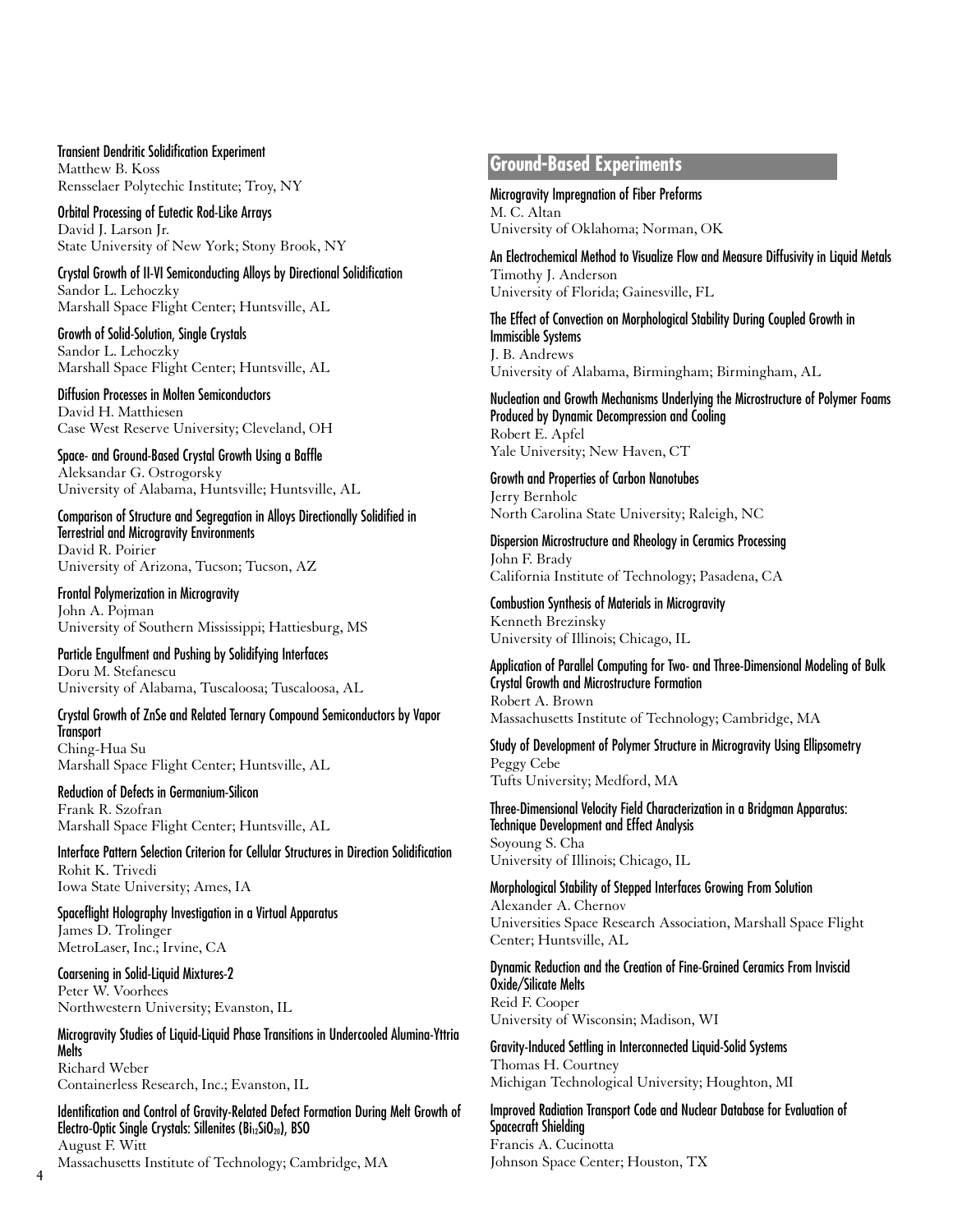Fundamental Studies of Solidification in Microgravity Using Real-Time X-Ray Microscopy Peter A. Curreri Marshall Space Flight Center; Huntsville, AL

Adaptive-Grid Methods for Phase-Field Models of Microstructure Development Jonathan A. Dantzig University of Illinois, Urbana-Champaign; Urbana, IL

Atomistic Simulations of Cadmium Telluride: Toward Understanding the Benefits of Microgravity Crystal Growth Jeffrey J. Derby University of Minnesota; Minneapolis, MN

Theoretical Analysis of Three-Dimensional, Transient Convection and Segregation in Microgravity Bridgman Crystal Growth Jeffrey J. Derby University of Minnesota; Minneapolis, MN

Surface Transformation of Reactive Glass in a Microgravity Environment Paul Ducheyne University of Pennsylvania; Philadelphia, PA

White Beam X-Ray Topography and High-Resolution Triple Axis X-Ray Diffraction **Characterization** Michael Dudley State University of New York; Stony Brook, NY

Reverse Micelle-Based Synthesis of Microporous Materials in Microgravity Prabir K. Dutta Ohio State University; Columbus, OH

Gas Phase Polymerization and Nucleation Experiments in Microgravity M. S. El-Shall Virginia Commonwealth University; Richmond, VA

Studies on Nucleation, Polymerization, and Nanoparticle Composites in Supersaturated Vapors Under Microgravity Conditions M. S. El-Shall Virginia Commonwealth University; Richmond, VA

Exploiting the Temperature Dependence of Magnetic Susceptibility to Control Convection in Fundamental Studies of Solidification Phenomena James W. Evans

University of California, Berkeley; Berkeley, CA Theoretical and Experimental Investigation of Vibrational Control of the Bridgman Crystal Growth Technique

Alexandre I. Fedoseyev University of Alabama, Huntsville; Huntsville, AL

Investigation of the Crystal Growth of Dielectric Materials by the Bridgman Technique Using Vibrational Control Robert S. Feigelson Stanford University; Stanford, CA

Development of Anionic Polyelectrolytes for Solid-State Battery Applications Andrienne C. Friedli Middle Tennessee University; Murfreesboro, TN

Melt Stabilization of PbSnTe in a Magnetic Field Archibald L. Fripp Langley Research Center; Hampton, VA Solidification of II-VI Compounds in a Rotating Magnetic Field Donald C. Gillies Marshall Space Flight Center; Huntsville, AL

Effect of Gravity on the Evolution of Spatial Arrangement of Features in Microstructure: A Quantitative Approach Arun M. Gokhale Georgia Institute of Technology; Atlanta, GA

Influence of Solutocapillary Convection on Macrovoid Defect Formation in Polymeric **Membranes** Alan R. Greenberg University of Colorado, Boulder; Boulder, CO

Novel Directional Solidification Processing of Hypermonotectic Alloys Richard N. Grugel Marshall Space Flight Center; Huntsville, AL

Utilizing Controlled Vibrations in a Microgravity Environment to Understand and Promote Microstructural Homogeneity During Floating-Zone Crystal Growth Richard N. Grugel Marshall Space Flight Center; Huntsville, AL

Interdiffusion in the Presence of Free Convection Prabhat K. Gupta Ohio State University; Columbus, OH

Metal Nanoshell Functionalization and Materials Assembly: Effects of Microgravity **Conditions** Naomi J. Halas Rice University; Houston, TX

Radiation-Transmission Properties of In-Situ Materials Lawrence H. Heilbronn Lawrence Berkeley National Laboratory; Berkeley, CA

Microgravity Processing of Oxide Superconductors William H. Hofmeister Vanderbilt University; Nashville, TN

Dimensional Stability of Supermatrix Semiconductors Douglas E. Holmes Electronic Materials Engineering; Camarillo, CA

Porosity and Variations in Microgravity Aerogel Nanostructures Arlon Hunt Lawrence Berkeley National Laboratory; Berkeley, CA

Nonequilibrium Phase Transformations

Kenneth A. Jackson University of Arizona, Tucson; Tucson, AZ

The Role of Dynamic Nucleation at Moving Boundaries in Phase and Microstructure **Selection** 

Alain S. Karma Northeastern University; Boston, MA

Determination of Gravity-Related Effects in Crystal Growth From Melts With an Immiscibility Gap Mohammad Kassemi

National Center for Microgravity Research on Fluids and Combustion; Cleveland, OH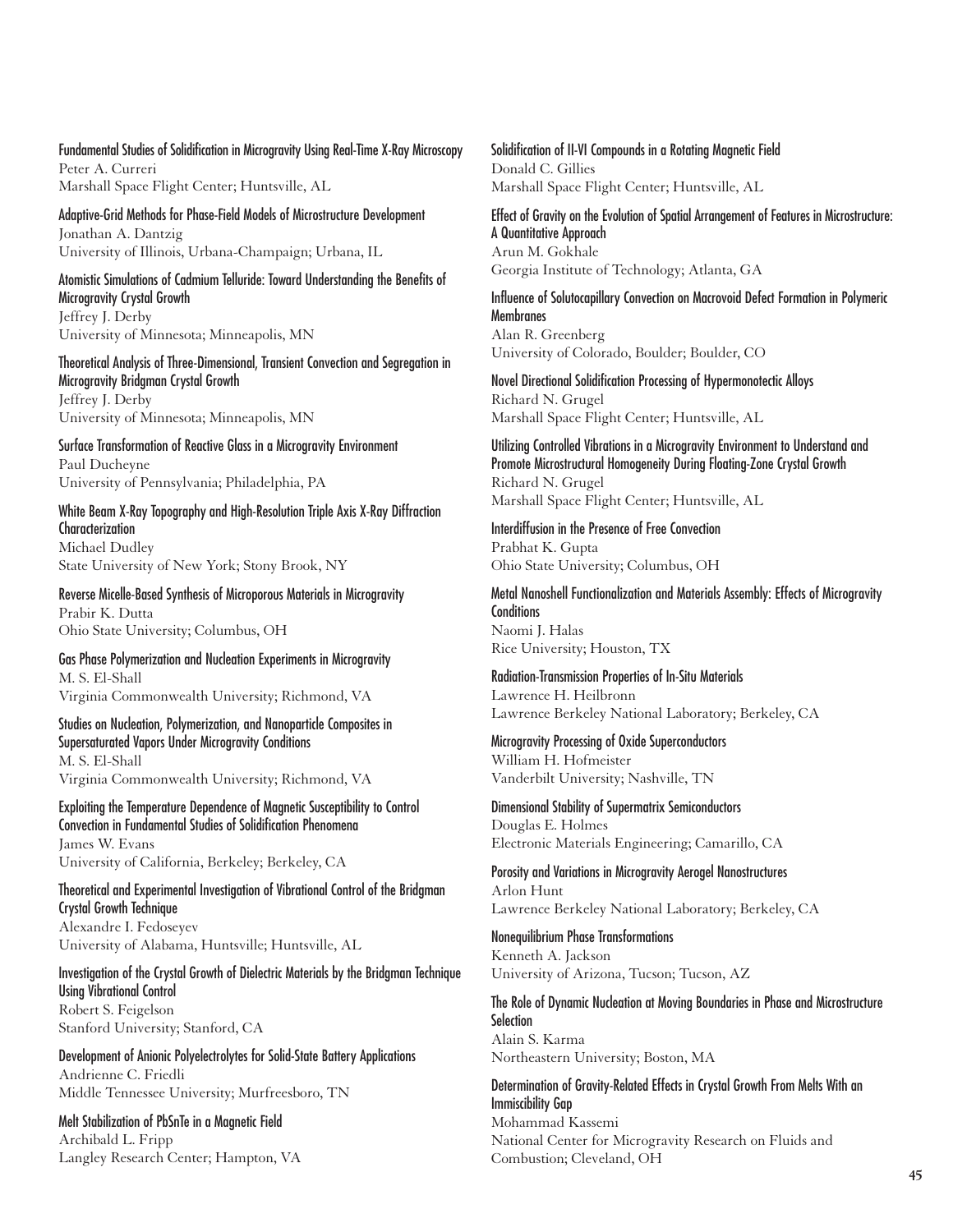#### Effect of Marangoni Convection Generated by Voids on Segregation During Low-Gravity and Normal-Gravity Solidification

Mohammad Kassemi National Center for Microgravity Research on Fluids and Combustion; Cleveland, OH

Measurement of Liquid-to-Solid Nucleation Rates in Undercooled Metallic Melts Joseph L. Katz Johns Hopkins University; Baltimore, MD

Phase Formation and Stability: Sample Size Effects Kenneth F. Kelton Washington University; St. Louis, MO

Physical Simulation of Marangoni Convection in Weld Pools Sindo Kou University of Wisconsin; Madison, WI

Colloidal Stability in Complex Fluids Jennifer A. Lewis University of Illinois, Urbana-Champaign; Urbana, IL

A Comparative Modeling Study of Magnetic and Electrostatic Levitation in **Microgravity** Ben Q. Li Washington State University; Pullman, WA

Study of Magnetic Damping Effect on Convection and Solidification Under G-Jitter **Conditions** Ben Q. Li Washington State University; Pullman, WA

Influence of Natural Convection and Thermal Radiation on Multicomponent Transport and Chemistry in MOCVD Reactors Samuel A. Lowry CFD Research Corporation; Huntsville, AL

Numerical and Laboratory Experiments on the Interactive Dynamics of Convection, Flow, and Directional Solidification Tony Maxworthy

University of Southern California; Los Angeles, CA

A Phase-Field/Fluid Motion Model of Solidification: Investigation of Flow Effects During Directional Solidification and Dendritic Growth Geoffrey B. McFadden National Institute of Standards and Technology; Gaithersburg, MD

Microgravity Investigation on the Formation of Oxides and Adsorbed Oxygen Films in Solder Jetting Applications Pertinent to the Electronics Manufacturing Industry Constantine M. Megaridis University of Illinois; Chicago, IL

Thermodynamic and Spectroscopic Studies of Secondary Nucleation in Microgravity Allan S. Myerson Polytechnic University; Brooklyn, NY

Reduction of Convection in Closed-Tube Vapor Growth Experiments Robert J. Naumann University of Alabama, Huntsville; Huntsville, AL

Gravitational Effects on the Morphology and Kinetics of Photodeposition of Polydiacetylene Films From Monomer Solutions

Mark S. Paley Universities Space Research Association, Marshall Space Flight Center; Huntsville, AL

Investigation of Convective Effects in Crystal Growth by Physical Vapor Transport Witold Palosz Universities Space Research Association, Marshall Space Flight Center; Huntsville, AL

Analysis of Containerless Processing and Undercooled Solidification Microstructures John H. Perepezko University of Wisconsin; Madison, WI

Improved Crystal Quality by Detached Solidification in Microgravity Liya L. Regel Clarkson University; Potsdam, NY

Thermophysical Property Measurement of Molten Semiconductors in Normal-Gravity and Reduced-Gravity Conditions Won-Kyu Rhim Jet Propulsion Laboratory; Pasadena, CA

Undercooling Limits and Thermophysical Properties in Glass-Forming Alloys Won-Kyu Rhim Jet Propulsion Laboratory; Pasadena, CA

Carbon-Based Reduction of Lunar Regolith Eric E. Rice Orbital Technologies Corporation; Madison, WI

A Study of the Undercooling Behavior of Immiscible Metal Alloys in the Absence of Crucible-Induced Nucleation Michael B. Robinson Marshall Space Flight Center; Huntsville, AL

Determination of the Surface Energy of Liquid Crystals From the Shape Anisotropy of Freely Suspended Droplets Charles S. Rosenblatt Case Western Reserve University; Cleveland, OH

Modeling of Macroscopic/Microscopic Transport and Growth Phenomena in Zeolite Crystal Solutions Under Microgravity Albert Sacco Jr. Northeastern University; Boston, MA

Thermophysical Properties of High-Temperature Liquid Metals and Alloys Robert J. Schaefer National Institute of Standards and Technology; Gaithersburg, MD

Gravitational Effect on the Development of Laser Weld–Pool and Solidification **Microstructure** Jogender Singh

Pennsylvania State University; University Park, PA

Flight Experiment to Study Double Diffusive Instabilities in Silver-Doped Lead Bromide Crystals N. B. Singh

Northrop-Grumman Corporation; Baltimore, MD

Kinetics of Nucleation and Growth From Undercooled Melts

Frans A. Spaepen Harvard University; Cambridge, MA

Development of Superior Materials for Layered, Solid Oxide Electrolyzers Based on Mechanical and Thermal Failure Testing and Analysis K. R. Sridhar University of Arizona, Tucson; Tucson, AZ

Magnetic Damping of Solid-Solution Semiconductor Alloys Frank R. Szofran Marshall Space Flight Center; Huntsville, AL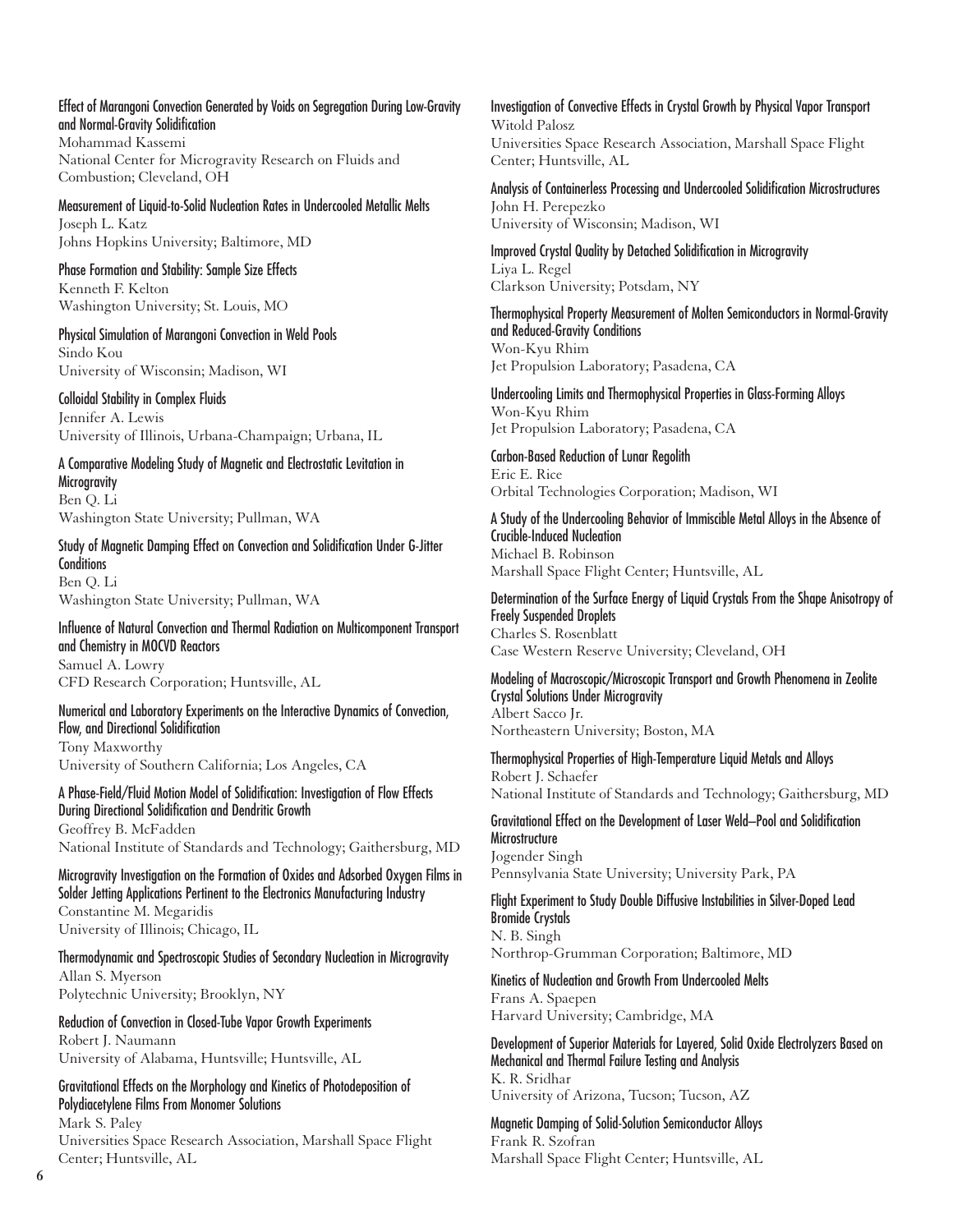The Features of Self-Assembling, Organic Bilayers Important to the Formation of Anisotropic, Inorganic Materials in Microgravity Conditions Daniel R. Talham University of Florida; Gainesville, FL

Dynamically Induced Nucleation of Deeply Supercooled Melts and Measurement of Surface Tension and Viscosity Eugene H. Trinh National Aeronautics and Space Administration; Washington, DC

### Investigate the Influence of Microgravity on Transport Mechanisms in a Virtual Spaceflight Chamber

James D. Trolinger MetroLaser Inc.; Irvine, CA

#### Models of Magnetic Damping for Bridgman Semiconductor Crystal Growth in **Microgravity**

John S. Walker University of Illinois, Urbana-Champaign; Urbana, IL

#### Process-Property-Structure Relationships in Complex Oxide Melts

Richard Weber Containerless Research Inc.; Evanston, IL

#### Use of Microgravity to Control the Microstructure of Eutectics William R. Wilcox

Clarkson University; Potsdam, NY

# Improved Spacecraft Materials for Radiation Shielding

John Wilson Langley Research Center; Hampton, VA

# Ground-Based Experiments in Support of Microgravity Research Results — Vapor

Growth of Organic, Nonlinear Optical Thin Film Maria I. Zugrav University of Alabama, Huntsville; Huntsville, AL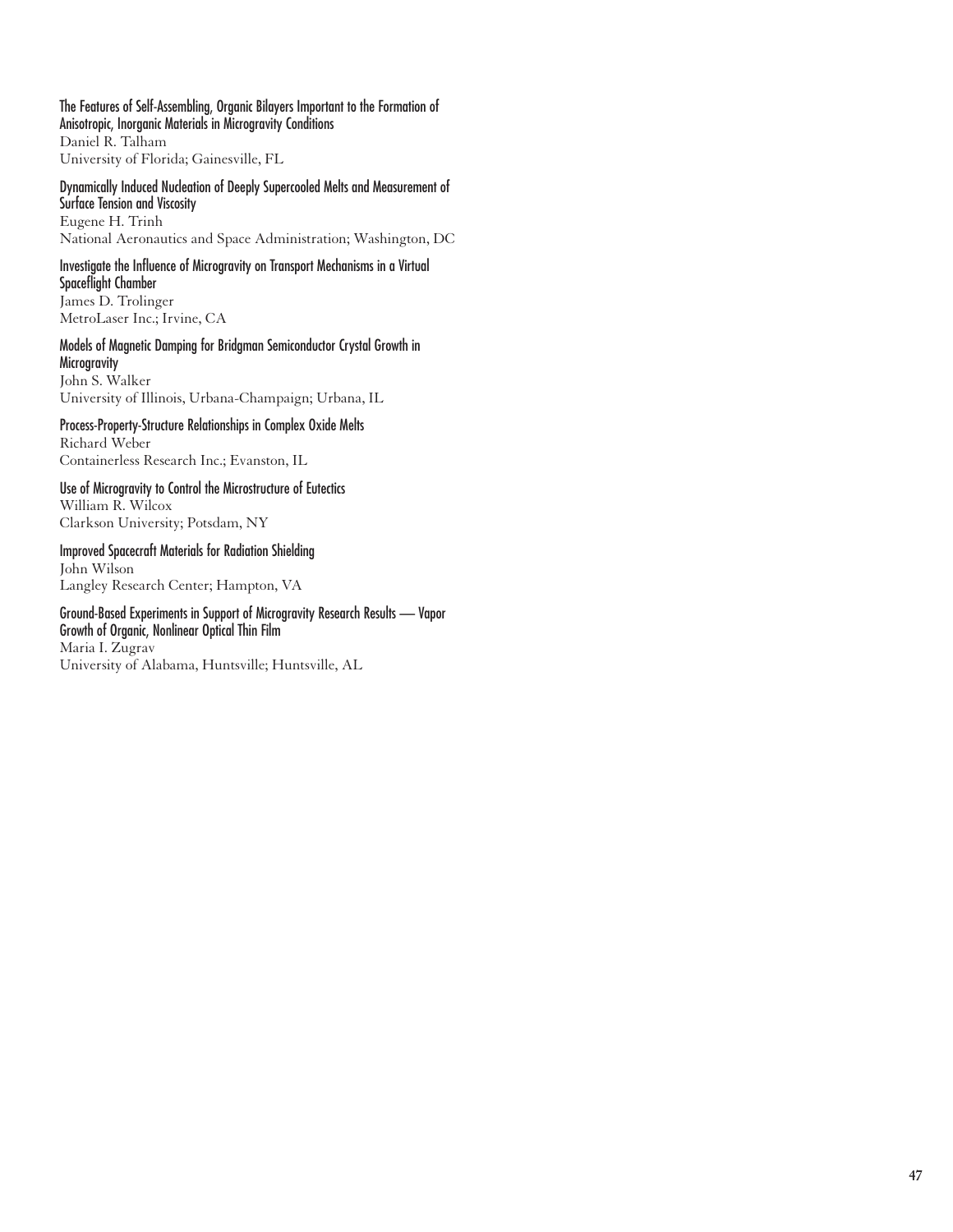# **4 Acceleration Measurement**

Acceleration measurement is the process by which data that describe the quality of a microgravity environment are acquired, processed, analyzed, and passed on to microgravity principal investigators (PIs). Because accelerations (commonly referred to as vibrations) cause disturbances such as convection, sedimentation, and mixing within microgravity science experiments — effects that researchers experimenting in microgravity conditions wish to avoid — information about accelerations is critical to the interpretation of science experiment results.

Experiments are usually conducted in microgravity to avoid fluid flow as much as possible; however, accelerations can strongly influence fluid motion. For example, in materials science experiments, heavier elements such as mercury tend to settle out of solution when subjected to steady accelerations. Such settling can also damage protein crystals grown in biotechnology experiments. Convection due to low-frequency accelerations tends to cause hot gases in combustion experiments to move. In some fluids experiments, fluid movement due to accelerations may mask fluid characteristics, such as surface tension, that the experimenter wishes to observe. Mechanical vibrations over a wide range of frequencies may cause drastic temperature changes in low-temperature physics experiments, where the samples are at temperatures close to absolute zero. Accurately measuring the microgravity conditions of a microgravity science experiment is crucial. PIs use acceleration data to determine the influence of accelerations on their experiments and thus gain a more accurate picture of the phenomena under observation. The primary objective of the acceleration measurement program is to characterize the reduced-gravity environment of the various experiment carriers, such as the space shuttle, Russia's Space Station *Mir*, sounding rockets, parabolic flight aircraft, and the International Space Station (ISS).

The device most frequently used to measure the quality of a microgravity environment on the space shuttle has been the Space Acceleration Measurement System (SAMS), which flew on 20 missions from its first flight on STS-40 in June 1991 until the landing of its last flight on STS-87 in December 1997. The seven SAMS units recorded high-frequency accelerations and have flown in support of microgravity science experiments in the shuttle middeck, in the Spacelab module, on the Spacelab Mission Peculiar Experiment Support Structure, and in the SPACEHAB module. SAMS units on the space shuttle have supported experiments from all of the microgravity science disciplines (biotechnology, combustion science, fluid physics, fundamental physics, and materials science). After flying on two shuttle missions, SAMS unit E was installed on *Mir* in 1994, where it was operated intermittently as required to support U.S. and Russian microgravity science and mechanical structure experiments. Having traveled in orbit for three years and 10 months (approximately 532 million miles), the unit was returned to Earth on STS-91 in June 1998. The unit, along with its data disks, crew log books, summary reports, photographs, and drawings, was donated to the National Air and Space Museum in Washington, D.C. Originally designed for 14-day shuttle flights, the success of the unit for nearly four years of on-orbit operations amazed its engineers. The seven SAMS units have been retired from active use on shuttle missions, but critical components, such as acceleration

sensors, are being recycled for use with the SAMS-II and SAMS for Free Flyers (SAMS-FF) systems. The last spaceflight for a SAMS unit was the return of unit E from *Mir*. The last mission of a SAMS unit was in August 1999, when unit A flew on the KC-135 parabolic flight aircraft.

SAMS-FF, a new acceleration measurement device, is a compact system consisting of a small triaxial sensor head connected to a portable computer. The instrument supports microgravity measurements on a variety of space platforms. The flexible modular design and the integration of commercial, off-the-shelf parts has dramatically reduced the cost and size of the unit and increased the performance of the system. The hardware can be easily adapted to the requirements of each individual experiment. Presently the system is manifested for flights on the KC-135, sounding rockets, the space shuttle, and the ISS. The system is also capable of performing ground characterizations of a wide range of environments.

The microgravity program also uses an instrument called the Orbital Acceleration Research Experiment (OARE) to measure very low–frequency accelerations in support of microgravity research. The OARE has flown on 10 missions since its first flight on STS-40.

The Principal Investigator Microgravity Services (PIMS) project works with other Microgravity Research Program participants, such as vibration isolation programs, to lend assistance with data processing, interpretation, and analysis. The information collected and produced by the acceleration measurement program is made available through the PIMS project in mission summary reports, data files on CD-ROM and on Internet file servers, and specialized analysis reports for scientists. Some of the highlights of the fiscal year (FY) 1999 acceleration measurement program are discussed below.

## **Sounding Rockets**

The SAMS-FF team supported the launch of the first Terrier-Orion sounding rocket microgravity mission on December 17, 1999. The SAMS-FF system collected microgravity data in support of the University of Maryland Microscale Heaters payload and characterized the environment for future microgravity science experiments. The rocket was launched at Wallops Flight Facility in Virginia. This flight served as the initial demonstration of a lowercost sounding rocket for microgravity payloads and was the first of 10 planned flights. The flight offered approximately 3.5 minutes of high-quality microgravity. This amount of time is adequate for a number of payloads, including many combustion experiments.

Successful operation of the SAMS-FF system was verified in real time by the telemetry downlink. The sensor data was also recorded onboard the sounding rocket by the Control and Data Acquisition Unit, which controlled the operation of the SAMS-FF system. The system passed postmission testing and calibration and was placed in storage for the next flight opportunity. The data were analyzed and are presently available to interested parties. The data indicated that this sounding rocket platform offers high-quality microgravity for payloads requiring a very low–acceleration environment.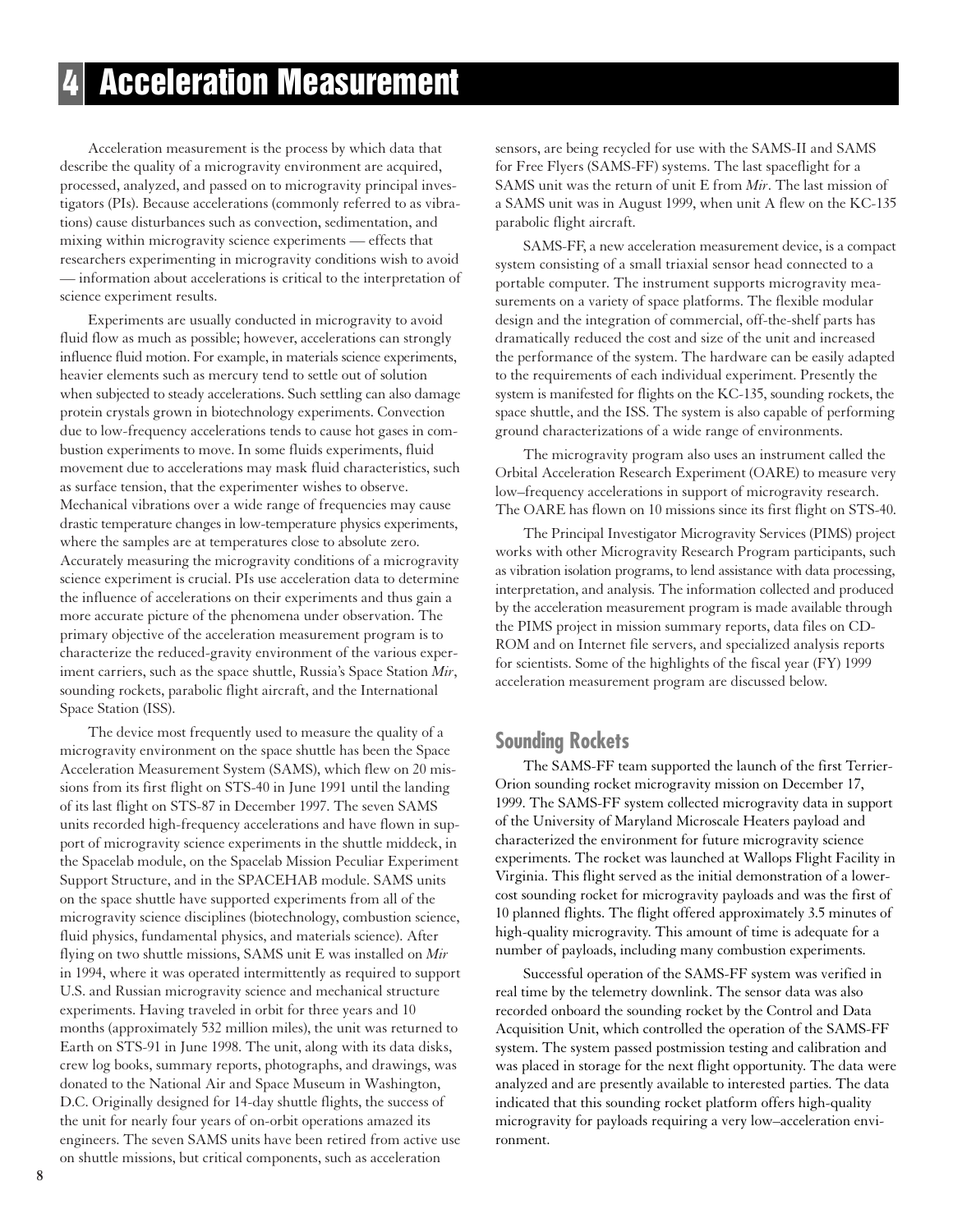## **KC-135**

During FY 1999, several SAMS units provided support for KC-135 flights. SAMS unit A, which has been retired from spaceflight after five successful shuttle missions, was used during three weeks of flight for microgravity experiments on NASA's newest KC-135 aircraft. SAMS unit A mapped the low-gravity environment of the parabolic flight aircraft and provided payload-specific support on the KC-135 aircraft. Presently, software is being developed by the SAMS-FF project to rate each parabola in the KC-135's flight path in terms of quality and duration. Immediately after the flight, the software will produce a concise table summarizing data on each parabola. This information will help experimenters to consider with more efficiency the impact of the microgravity environment on their experiments.

### **USMP–4**

A mission summary report for the fourth United States Microgravity Payload (USMP–4) mission, STS-87, was issued by the PIMS team in January 1999. The report describes the microgravity environment for the STS-87 mission, which included a SPARTAN satellite deployment and various experiments conducted in the shuttle middeck. The accelerometers for this mission were the SAMS units F and G, and the OARE.

### **STS-89**

The PIMS mission summary report for STS-89 was released in June 1999. This report describes the microgravity environment for the STS-89 mission, which included nearly five days during which the space shuttle was docked with the *Mir* space station. Accelerometers involved with this mission were the SAMS unit mounted in the SPACEHAB module in the shuttle cargo bay and the SAMS unit on *Mir*. The SAMS unit in the SPACEHAB module successfully supported the Mechanics of Granular Materials experiment during the mission.

### **STS-95**

Data from the SAMS-FF operations on STS-95 were analyzed to support the Hubble Space Telescope Orbital Systems Test (HOST) payload and to characterize the acceleration environment for the mission. The STS-95 mission was the first space shuttle mission supported by the SAMS-FF acceleration measurement system. A total of 43 measurement sessions were conducted during the HOST mission, corresponding to various operating cycles of the HOST cryocooler. The SAMS-FF data were analyzed by PIMS and provided to the HOST team. These data have been invaluable in determining the cryocooler's potential effect on the precise alignment capabilities of the Hubble telescope. The data indicated that vibrations caused by the cryocooler were not a problem, and the decision was made to install the cryocooler on the telescope during the third servicing mission.

#### **ISS**

Development of SAMS-II, a system for conducting acceleration measurements on the ISS, continued this year and moved into the deployment phase. Flight designs and buildup of the Interim Control Unit (ICU) and Remote Triaxial Sensor (RTS) drawers were completed. The flight ICU and RTS drawers are undergoing verification testing and will be completed in early 2000. Operational activities continued for interfacing SAMS-II with the ISS. Plans for acceleration data handling were developed by the PIMS project team and the Telescience Support Center. Successful tests were performed with the SAMS-II and PIMS teams to demonstrate the data handling and analysis interfaces.

SAMS successfully supported the Active Rack Isolation System Initial Capability Experiment on the ISS by supplying SAMS-II engineering hardware. A capability test with the flight hardware is planned for 2000. SAMS has a draft agreement with the Physics of Colloids in Space experiment to provide a Remote Triaxial Sensor Enclosure. SAMS is also working with the Microgravity Science Glovebox and Fluids and Combustion Facility projects to create similar agreements.

The Microgravity Acceleration Measurement System (MAMS) was instituted to verify that the ISS produces a microgravity environment in accordance with ISS program requirements. MAMS has independent high-frequency and quasi-steady (lowfrequency) sensor subsystems. MAMS low-frequency data will be used to support microgravity science payloads. In FY 1999, the MAMS flight unit was completed and verification testing was initiated. MAMS flight software interfaces were verified using the Suitcase Test Environment for Payloads provided by the ISS program. Crew activation procedures have been developed, and ground operations planning has been completed. MAMS will be delivered to Kennedy Space Center (KSC) in FY 2000 for integration into the ISS Expedite Processing of Experiments to Space Station (EXPRESS) Rack #1 and launch on ISS assembly flight 6A.

The acceleration measurement discipline scientist served as a co-chair for the Microgravity Constraints Tiger Team, which was formed in July 1999 and continues to meet weekly. The team comprises representatives for all ISS payloads, including payloads from all of the NASA divisions and those from the international partners. The team worked to develop an acceptable set of acceleration level requirements applicable to all ISS payloads.

# **Meetings and Conferences**

The second annual Microgravity Environment Interpretation Tutorial was presented at Glenn Research Center (GRC) in September 1998 to a select group of scientists and microgravity personnel. The response from the participants was very positive. Excellent suggestions were also received for the third tutorial, which was conducted in December 1999. Discipline project scientists from GRC, the Jet Propulsion Laboratory (JPL), and Marshall Space Flight Center (MSFC), as well as some PIs and other Microgravity Research Program (MRP) representatives,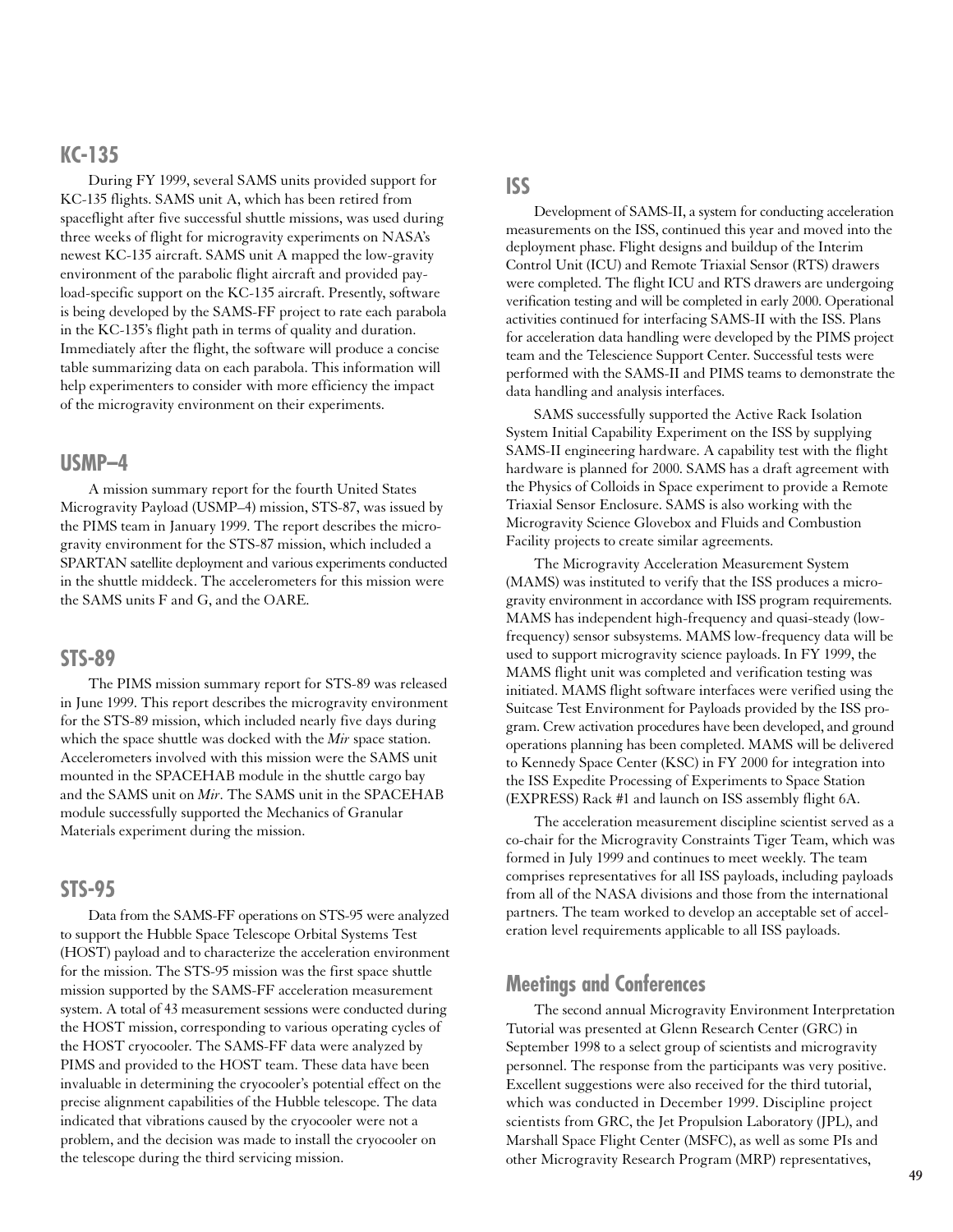participated in the sessions. The tutorials were held over twoand-a-half days and covered the following topics: definitions and accelerometer instrumentation, data collection and analysis techniques, the measured environment of microgravity platforms, and implications for microgravity experimenters. A 500-page reference book was given to each participant. This tutorial will continue in future years to reach MRP PIs through the program's project scientists.

Papers titled "Experiment-to-Experiment Disturbance of Microgravity Environment" and "Principal Investigator Microgravity Services Role in the ISS Acceleration Data Distribution" were presented at the American Institute of Aeronautics and Astronautics' 37th Aerospace Sciences Meeting and Exhibit in Reno, Nevada, in January 1999. The acceleration measurement discipline scientist coordinated and chaired the "Microgravity Environment" session, which included eight papers on various aspects of the shuttle and *Mir* microgravity environments and the expected environment of the ISS. Coordination of a similar session was completed in preparation for the 38th meeting, scheduled for January 2000.

The inaugural "Microgravity Environment Familiarization Briefing" was presented in April 1999 to the 25 members of the 1998 astronaut class as part of their tour of GRC. This briefing introduced class members to the concepts of the microgravity environment on the ISS and the effect the crew may have on that environment. Class members got a chance for hands-on demonstrations of functioning SAMS-II and SAMS-FF engineering hardware. A briefing similar to this will be presented to each astronaut class to familiarize future ISS crew members with the impact of their activities on the microgravity environment in an effort to improve the quality of the environment during microgravity science operations.

Papers titled "Comparison Tools for Assessing the Microgravity Environment of Orbital Missions, Carriers, and Conditions" and "SAMS-II — Microgravity Instrumentation for the International Space Station Research Community" were presented at the 19th Institute of Electrical and Electronics Engineers' (IEEE's) Instrumentation and Measurement Technology Conference, held May 24–26, 1999, in Venice, Italy. Acceleration measurement discipline personnel served as chairs for two sessions at the conference. Before the IEEE conference, the acceleration measurement discipline scientist presented two seminars at the Microgravity Advanced Research and Support Center of the Universita Degli Studi di Napoli Federico II in Napoli, Italy.

The 18th Microgravity Measurements Group meeting was conducted in June 1999 in Cocoa Beach, Florida. Approximately 40 attendees from various disciplines within the international microgravity community heard talks on a variety of microgravity environment topics, including the ISS, acceleration measurement and analysis results, science effects from microgravity accelerations, vibration isolation, free-flyer satellites, and parabolic flight aircraft. A 540-page summary of the meeting presentations was prepared and mailed to all participants after the meeting.

The series of talks at the meeting provided a forum for exchanging information and ideas about the microgravity environment and microgravity acceleration research in the MRP. Investigators in all areas of microgravity research, including PIs, project scientists, numerical modelers, instrumentation developers, and acceleration data analysts, participated. The attendees included representatives from NASA headquarters; GRC; JPL; Johnson Space Center; KSC; MSFC; the Canadian Space Agency (CSA); the French space agency (CNES); the German space agency (DLR); the Japanese space agency (NASDA); universities in Germany, Italy, Russia, and the United States; and commercial companies in Germany, Russia, and the United States. A tour of the Space Station Processing Facility (SSPF) at KSC was a feature of the meeting. In the near future, participants at this meeting will be characterizing the acceleration environment of the flight hardware seen in the SSPF.

A poster titled "Impacts of the Microgravity Environment on Experiments (and Vice Versa), Case Studies from the NASA STS and Shuttle/*Mir* Programs" was presented at the Gordon Research Conference on Gravitational Effects on Physico-Chemical Systems, at New England College in Henniker, New Hampshire. The conference was held June 27–July 2, 1999.

A paper titled "Effects of Exercise Equipment on the Microgravity Environment" was published in the November 1999 issue of *Advances in Space Research*. This paper had been presented at the 32nd COSPAR Scientific Assembly, which was held July 12-19, 1998. COSPAR is the Committee on Space Research of the International Council of Scientific Unions.

A paper titled "Measurement and Data Distribution for Microgravity Acceleration on the International Space Station" was presented at the 50th International Astronautical Congress, held October 4–8, 1999, in Amsterdam, the Netherlands. The paper was presented as part of the sessions on microgravity engineering sciences.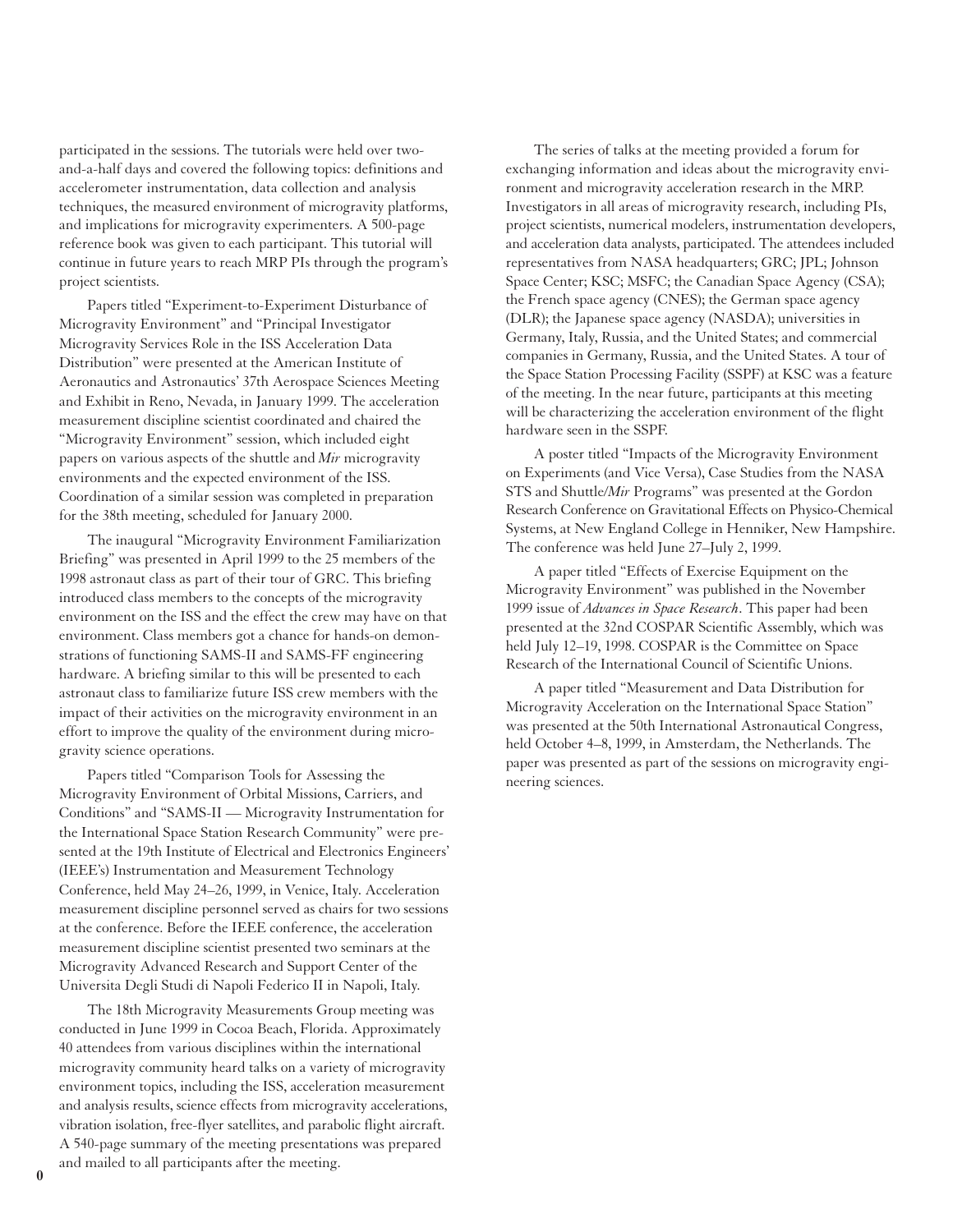# **Technology**

# **Advanced Technology Development Program**

The Advanced Technology Development (ATD) Program was developed in response to the challenges researchers face when defining microgravity experiment requirements and designing associated hardware. Technology development projects addressed both focused and broad-based scientific concerns. Focused development projects ensured the availability of technologies to satisfy the science requirements of specific microgravity flight- or ground-based programs. Broad-based development projects encompassed a long-term, proactive approach to meeting the needs of future projects and missions within the Human Exploration and Development of Space Enterprise. In fiscal year (FY) 1999, the ATD Program was canceled due to budgetary constraints; however, ATD projects already in progress were permitted to continue until their originally scheduled completion dates. A plan for the Microgravity Integrated Technology Program, leveraging other NASA and non-NASA technology programs, is under development.

Historically, ATD projects have encompassed a broad range of activities. Funded projects included the development of diagnostic instrumentation and measurement techniques, observational instrumentation and data recording methods, acceleration characterization and control techniques, and advanced methodologies associated with hardware design technology.

In FY 1999, five NASA centers were involved in the Microgravity Research Program–sponsored ATD Program: Glenn Research Center (GRC), Goddard Space Flight Center (GSFC), the Jet Propulsion Laboratory (JPL), Johnson Space Center (JSC), and Marshall Space Flight Center (MSFC). The FY 1999 projects, listed in **Table 10**, illustrate the breadth of technologies covered by the ATD Program.

# **Table 10 FY 1999 ATD Projects**

#### Magnetostrictive Cryogenic Actuators

Jennifer Dooley, JPL

The objective of this ATD project is to use the unique "giant" magnetostrictive properties of terbium-dysprosium polycrystalline alloys as the prime mover in a series of actuators and mechanisms that include low-temperature valves, heat switches, precision positioners, and lead screwdrivers. These materials and a family of devices are being developed for low-temperature use based on their unique properties of long stroke and high power with negligible energy dissipation. This work is centered at JPL and the California Institute of Technology in collaboration with researchers at GSFC, the American Superconducting Corporation, and the Naval Surface Warfare Center. The success of this work has been demonstrated through two U.S. patent applications filed by the investigators and JPL for the production of the magnetostrictive polycrystalline terbium-dysprosium materials by deformation processes and the use of these materials in several cryogenic devices. Eleven New Technology Awards have been issued for this work. A recent development in this work is the possibility of using magnetostrictive polycrystalline materials in passive cryogenic dampers. A primary focus of the continued efforts will be on damping vibrations in low-temperature space structures such as telescopes and large antennas.

#### Hydrofocusing Bioreactor

Steve Gonda, JSC

The goal of this project is to develop a space bioreactor that provides the capability to maintain a low-shear culture environment on-orbit while simultaneously removing air bubbles from the

bioreactor vessel. This technology will enable the removal of ubiquitous air bubbles formed in the culture fluid during on-orbit operation, without degrading the delicate three-dimensional tissue assemblies.

#### Space Bioreactor Bioproduct Recovery System

Steve Gonda, JSC

The purpose of this ATD effort is to develop a Bioproduct Recovery System (BRS) that allows the selective removal of molecules of interest from space bioreactors, thus enhancing the productivity of those bioreactors. The BRS will be miniaturized to meet volume and power constraints, and will be designed to operate in microgravity.

#### Space Bioreactor Media Reclamation System

Steve Gonda, JSC

The overall goal of this project is to develop a media reclamation system (MRS) that will enhance and extend the utility of space bioreactors for long-duration, on-orbit operation while concommitantly reducing on-orbit resources. The MRS will integrate online into the space bioreactor perfusion loop and provide continuous real-time conditioning and revitalization of culture medium by supplementing specific media components and removing specific toxic molecules.

#### Advanced Diagnostics for Combustion

Paul Greenberg, GRC

The goal of this ATD project is to develop a series of more sophisticated measurement techniques applicable to the general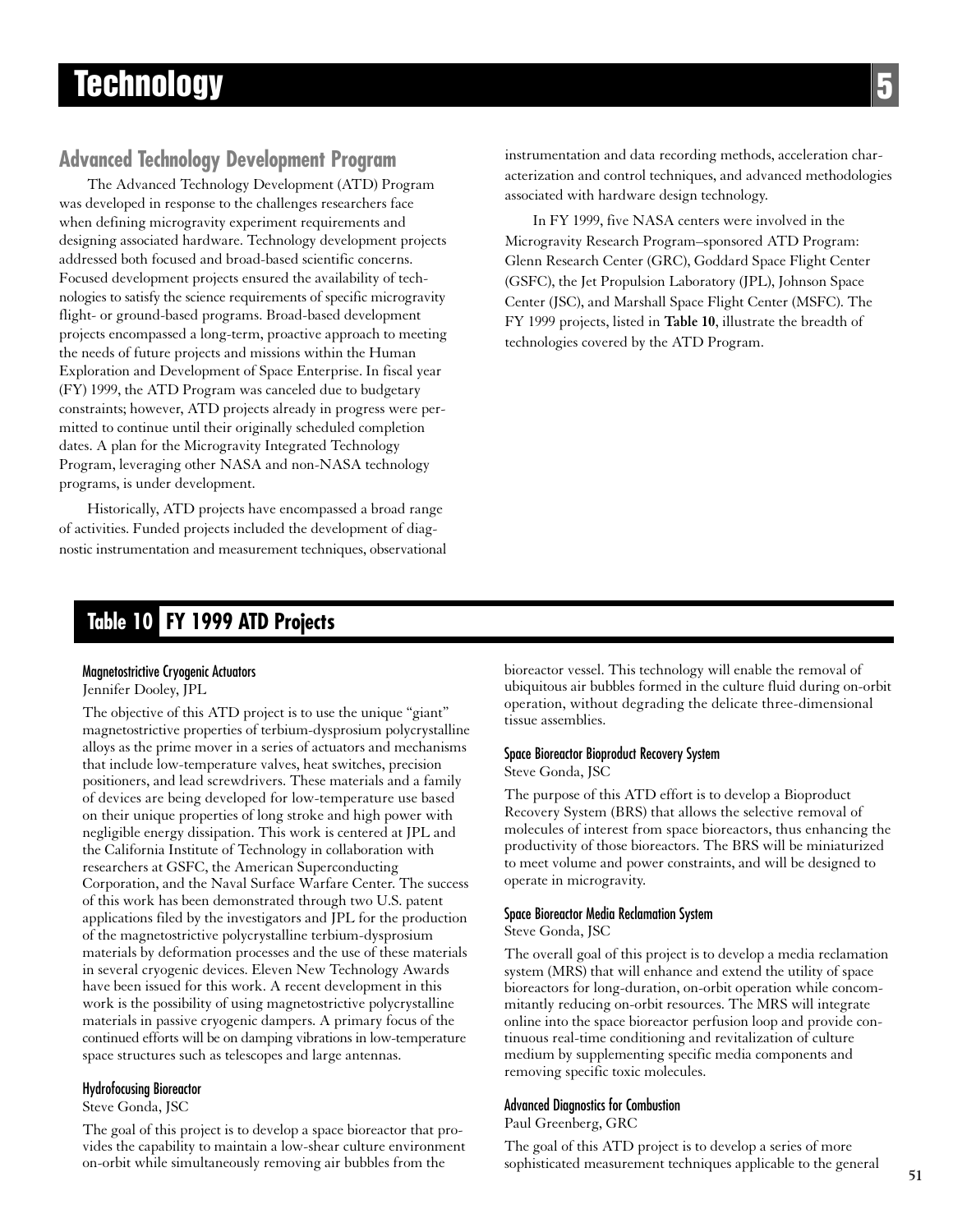area of microgravity combustion science in order to improve the accuracy and spatial/temporal yield of the data acquired and to extend the range of applicability and access to the relevant parameters presently inaccessible through current methods.

#### Small High-Resolution Thermometer

#### Inseob Hahn, JPL

Smaller and lighter high-resolution thermometers (HRTs) have been developed under this ATD project for lambda point experiments. In the Low-Temperature Microgravity Physics Facility on the International Space Station (ISS), multiple experiments will be performed within the same instrument package to reduce the average cost per experiment; the new, smaller HRTs will benefit these experiments.

#### Multiple Scattering Concerns in Dynamic Light Scattering

William Meyer, National Center for Microgravity Research on Fluids and Combustion (NCMRFC), GRC Maryjo Meyer, GRC

This ATD project provides a simple and novel optical scheme that overcomes multiple scattering effects in turbid media. In addition, ways to experimentally measure and provide a full analytical solution for double, triple, and higher-order scattering are being developed.

#### A Robust Magnetic Resonant Imager for Ground- and Flight-Based Measurements of Fluid Phenomena

Benjamin Ovryn, Department of Mechanical and Aerospace Engineering, Case Western Reserve University, NCMRFC, GRC

One of the primary factors that has limited the use of magnetic resonance imaging for measurement has been the lack of a userfriendly, versatile, inexpensive nuclear magnetic resonance (NMR) machine that could be utilized by members of the scientific community who have little or no knowledge of NMR. To rectify this situation, a user-friendly NMR imager will be developed under this ATD project for use with myriad projects of relevance to NASA's scientific community. Ultimately, this type of machine should be suitable for use on the ISS.

#### Solid-Liquid Interface Characterization Hardware

Palmer Peters, MSFC

This ATD project focuses on the real-time characterization of temperature distributions within samples during directional solidification. Present technologies are limited for many applications, especially those having nonplanar interfaces, by the size of the thermocouples, when discrete thermocouples are used, and by interpretation of the Seebeck signal. To overcome these limitations, arrays of micron-sized thin film thermocouples, all deposited simultaneously with uniform properties and protective coatings, will be developed.

#### A Diffractometer for Reciprocal Space Mapping of Macromolecular Crystals Marc Pusey, MSFC

The primary objective of this ATD project is to develop technology both instrumentally and theoretically for routine use in macromolecular crystal studies in the research laboratory. This technology will enable the researcher to accurately and repeatably characterize macromolecular crystal quality through X-ray mosaicity

measurements, topography, reciprocal space mapping, and direct three-dimensional reciprocal lattice point measurements. The results can then be used to quantitatively examine the effects of microgravity and different growth regimes on protein crystal growth.

#### Application of Superconducting Cavities to Microgravity Research Don Strayer, JPL

This ATD project has two main objectives: (1) to use modern microwave electronics; high quality factor, low-temperature superconducting cavities; and high-resolution temperature control to develop an ultrastable oscillator system that will provide a comparison oscillator for the laser-cooled atomic oscillators now under development in the Microgravity Research Program; and (2) to develop high-temperature superconductor materials, high quality factor cavities, and electronics that can be integrated with a small cryocooler to provide an easy-to-use materials characterization system for use on the ISS.

#### Transient Torque Viscometer for Viscosity and Electrical Conductivity Measurements Ching-Hua Su, MSFC

Obtaining data on the thermophysical properties of electrically conducting melts is required for any meaningful investigation of metallurgical or semiconductor processing. The principal objective of this ATD project is to develop a novel technique that will allow for the simultaneous measurement of the viscosity and electrical conductivity of electrically conducting melts. An essential feature of this technique is the utilization of a rotating magnetic field.

#### A Pulsed Tunable Laser System for Combustion

Randall Vander Wal, NCMRFC, GRC Howard Ross, GRC

The objective of this ATD project is to design, construct, and demonstrate a pulsed solid state laser system in a microgravity environment. High peak intensities and multiple wavelength generation capabilities, characteristic of pulsed laser light, would enable fluorescence, incandescence, and scattering measurements in a wide range of combustion processes.

#### Vibration Isolation and Control System for Small Microgravity Payloads Mark Whorton, MSFC

This project will deliver an active isolation device to provide a quiescent acceleration environment required for investigations to be carried out on the ISS.

#### A New Ultrahigh-Resolution Near-Field Microscope for Observation of Protein Crystal Growth

William Witherow, MSFC

The primary objective of this ATD project is to build and test a new optical method for observing protein crystals as they nucleate and grow. The method is based on a tapered-fiber probe in a near-field scanning optical microscope.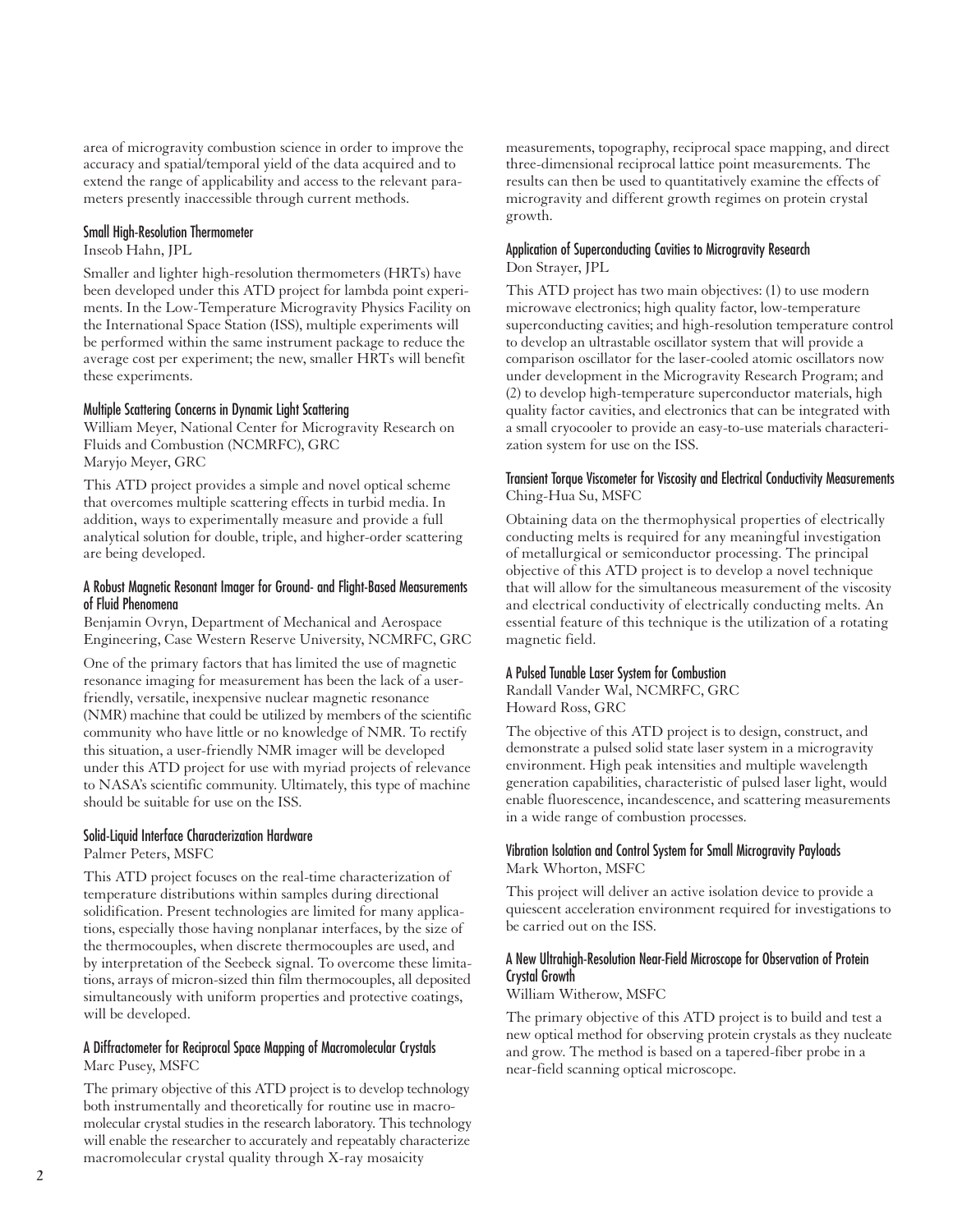# **Hardware 6**

# **Experiment Hardware Flown on Space Shuttle and Mir Flights**

The Microgravity Research Program Office has established itself as a leader in research with a history of highly successful flights onboard the space shuttle and Russian Space Station *Mir*. **Table 11** lists these flights in chronological order. Following this list are short descriptions of some of the investigations flown on these missions and of the flight experiment apparatus that supported these missions.

# **Table 11 Shuttle Missions With Major Microgravity Experiments Onboard, Chronologically by Launch Date April 1985 STS-51 SL–3** Spacelab–3 **Jan. 1986** Stephen STS-61C STS Superior Science Demonstrations **Jan. 1992 STS-41 IML–1** International Microgravity Laboratory–1 **June 1992 STS-50 USML–1** United States Microgravity Laboratory–1 **Oct. 1992** STS-52 USMP-1 United States Microgravity Payload–1 **March 1994 STS-62 USMP–2** United States Microgravity Payload–2 **July 1994 STS-65 IML–2** International Microgravity Laboratory–2 **June 1995 STS-71 Mir–1** Shuttle/Mir–1 **July 1995 STS-70** Shuttle **Sept. 1995 STS-69 \*** Wake Shield Facility, Shuttle Pointed Autonomous Research Tool for Astronomy (SPARTAN) **Oct. 1995 STS-73** STS-73 USML-2 United States Microgravity Laboratory-2 **Nov. 1995 STS-74 Mir–2** Shuttle/Mir–2 **Feb. 1996 STS-75 USMP-3** United States Microgravity Payload-3 **March 1996 STS-76 Mir–3** Shuttle/Mir–3 **June 1996 STS-78 LMS** Life and Microgravity Spacelab **Sept. 1996 STS-79 Mir–4** Shuttle/Mir–4 **Jan. 1997 STS-81 Mir–5** Shuttle/Mir–5 **April 1997 STS-83 MSL–1** Microgravity Science Laboratory–1 **May 1997 STS-84 Mir–6** Shuttle/Mir–6 **July 1997 STS-94 MSL–1R** Microgravity Science Laboratory–Reflight **Aug. 1997 STS-85** CRISTA–SPAS–2, Japanese Experiment Module Flight Demonstration **Sept. 1997 STS-86 Mir–7** Shuttle/Mir–7 **Nov. 1997 STS-87 Nov. 1997** STS-87 Nov. 1997 STS-87 USMP-4 United States Microgravity Payload–4 **Jan. 1998 STS-89 Mir–8** Shuttle/Mir–8 **March 1998 STS-90** Neurolab **Oct. 1998 STS-95** Shuttle **Launch Date Flight Mission Full Name**

*\* Middeck and Get Away Special (GAS) microgravity payloads only. GAS payloads also flew on STS-40, STS-41, STS-43, STS-45, STS-47, STS-54, STS-57, STS-60, STS-63, STS-64, STS-66, STS-72, and STS-77.*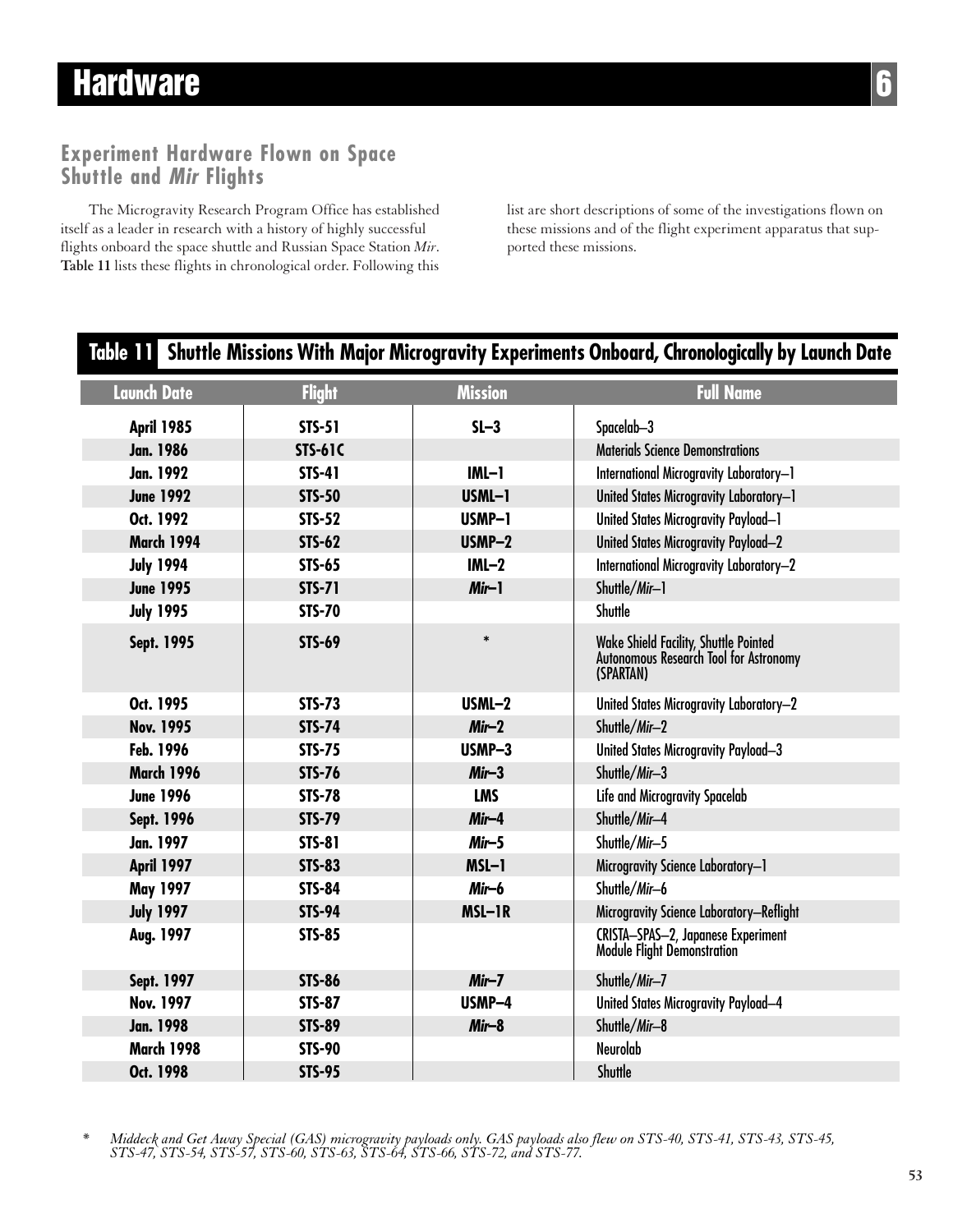**Advanced Automated Directional Solidification Furnace:** This instrument was a modified Bridgman-Stockbarger furnace for directional soldification and crystal growth. (USMP–2, USMP–3, USMP–4)

**Biotechnology Refrigerator (BTR):** The BTR had a refrigerated volume of 0.57 cubic feet for cold storage of culture medium, reagents, and specimens in support of biotechnology experiments. The BTR provided a temperature range of 4–12° C. (Shuttle/*Mir*–6, Shuttle/*Mir*–7, Neurolab)

**Biotechnology Specimen Temperature Controller (BSTC):** BSTC was a thermally controlled, single-locker module designed to incubate multiple small cell cultures. It had a single chamber capable of maintaining an internal temperature within the range of 36–40° C and the capability of monitoring carbon dioxide concentrations within the chamber in the range of 0–20 percent. BSTC was able to deliver custom-blended air/carbon dioxide gas mixtures, was programmable, and was able to be operated either independently or in conjunction with facility computers. (Shuttle/*Mir*–6, Neurolab)

**Biotechnology System:** This instrument was composed of a rotating wall vessel bioreactor, a control computer, a fluid supply system, a gas supply system, and a refrigerator for sample storage. (*Mir*)

**Combustion Module-1:** This module was developed to perform multiple combustion experiments in orbit. The first two experiments were the Laminar Soot Processes experiment and the Structure of Flame Balls at Low Lewis Number experiment. (MSL–1, MSL–1R)

**Comparative Soot Diagnostics:** This Middeck Glovebox investigation studied the combustion intermediates and products from an assortment of materials as measured by the space shuttle fire-detection system and the proposed International Space Station fire-detection system. Results of this work will be used in the design and operation of future spacecraft smoke-detection systems. (USMP–3)

**Confined Helium Experiment Apparatus:** This apparatus provided a thermometer resolution better than 100 picodegrees in measuring properties of helium samples confined to a two-dimensional state. It flew in the Low-Temperature Platform, where it was used to test finite size effects under controlled conditions to uncover underlying fundamental principles. (USMP–4)

**Critical Fluid Light Scattering Experiment Apparatus:** This apparatus provided a microkelvin-controlled thermal environment for performing dynamic light scattering and turbidity measurements of room-temperature critical fluids. (USMP–2, USMP–3)

**Critical Viscosity of Xenon Experiment Apparatus:** This apparatus provided a precision-controlled thermal environment (microkelvin) and an oscillating screen viscometer to perform viscosity measurements of room-temperature critical fluids. (STS-85)

**Crystal Growth Furnace:** This instrument was a modified Bridgman-Stockbarger furnace for crystal growth from a melt or vapor. (USML–1, USML–2)

**Diffusion-Controlled Crystallization Apparatus for Microgravity (DCAM):** The DCAM hardware, which was designed for longduration protein crystal growth, combined liquid-liquid diffusion and dialysis methods to effect protein crystal growth. Each DCAM tray assembly consisted of 27 DCAM experiment chambers containing precipitant solutions and protein sample solutions. (USML–2, five *Mir* flights)

**Drop Physics Module:** This apparatus was designed to investigate the surface properties of various suspended liquid drops, to study surface and internal features of drops that are being vibrated and rotated, and to test a new technique for measuring the surface tension between two immiscible fluids. (USML–1, USML–2)

**Enclosed Laminar Flames (ELF):** This Middeck Glovebox investigation was performed to improve the fundamental understanding of the effects of flow environment on flame stability. ELF investigated the effect of convective flows on the stability of laminar (nonturbulent) jet-diffusion flames in a ducted, co-flow environment. (USMP–4)

**Engineering Development Unit (EDU):** The EDU was a rotation cylinder bioreactor supported by subsystems that provided media perfusion and exchange; continuous measurement and control of nutrient media, pH, glucose, oxygen, and carbon dioxide; incubator temperature control; and data storage. It was useful for the investigation of cell science and tissue engineering. (STS-70, Shuttle/*Mir*–4, STS-85, Shuttle/*Mir*–8)

**Experiment Control Computer (ECC):** The ECC was designed to provide the computer control resources required for automated, long-duration cell science and tissue engineering investigations on orbit. The ECC provided interfaces for communication and control of experiment equipment, execution of experiment protocol, and recording and archiving of experiment data and equipment performance data. (STS-70, STS-85, Shuttle/*Mir*–7)

**Forced Flow Flame Spreading Test:** This Middeck Glovebox investigation studied the effects of low airspeed and bulk fuel temperature on flammability, ignition, flame growth, and flame spreading behavior on solid fuels in a microgravity environment. (USMP–3)

**Gas Supply Module (GSM):** The GSM delivered research-grade gases to the bioreactor and the ECC. This hardware housed and provided air, nitrogen, carbon dioxide, and other gases at required concentrations and pressures for long-duration, on-orbit cell culture and tissue engineering investigations. (Shuttle/*Mir*–4, Shuttle/*Mir*–8)

#### Gaseous Nitrogen (GN<sub>2</sub>) Dewar Protein Crystal Growth

**Experiment Apparatus:** The GN<sub>2</sub> dewar was a device capable of maintaining samples at cryogenic temperatures for about 13 days. Frozen liquid-liquid diffusion and batch protein crystal growth experiments were launched in the  $GN_2$  dewar and then allowed to thaw to initiate the crystallization process in a microgravity environment. The  $GN_2$  dewar housed a protein crystal growth insert that typically held approximately 200 protein samples. (*Mir*)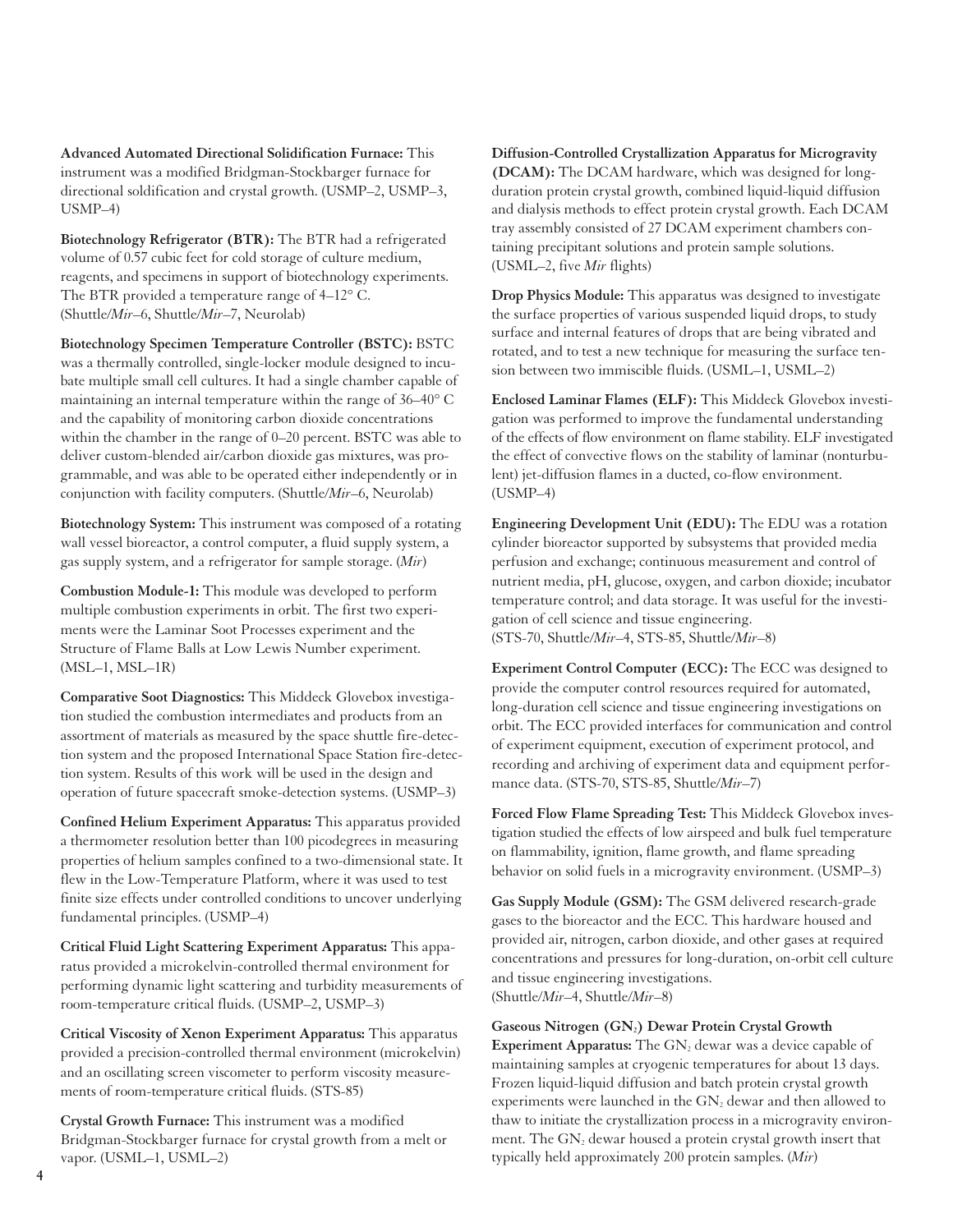**Geophysical Fluid Flow Cell:** This instrument used electrostatic forces to simulate gravity in a radially symmetric vector field, centrally directed toward the center of the cell. This allowed investigations to perform visualizations of thermal convection and other research-related topics in planetary atmospheres and stars. (Spacelab–3, USML–2)

**Interferometer for Protein Crystal Growth (IPCG):** The IPCG was an apparatus designed to operate in the Microgravity Glovebox to measure details of how protein molecules move through a fluid and then form crystals. The IPCG comprised three major systems designed to produce images showing density changes in a fluid as a crystal forms: an interferometer, six fluid assemblies, and a data system. (Shuttle/*Mir*–7)

**Isothermal Dendritic Growth Experiment Apparatus:** This apparatus was used to study the growth of dendritic crystals in transparent materials that simulate the solidification of some aspects of pure metals and metal alloy systems. (USMP–2, USMP–3, USMP–4)

**Lambda Point Experiment Apparatus:** This apparatus provided temperature control in the part-per-billion range of a bulk helium sample near the superfluid transition at 2 K for testing the theory of critical phenomena under well-controlled static conditions. It flew in the Low-Temperature Platform. (USMP–1)

**Mechanics of Granular Materials Experiment Apparatus:** This instrument used microgravity to gain a quantitative understanding of the mechanical behavior of cohesionless granular materials under very low confining pressures. (Shuttle/*Mir*–4, Shuttle/*Mir*–8)

**Microencapsulation Electrostatic Processing System:** This was an automated system that formed multilayered, liquid-filled microcapsules containing pharmaceuticals. The unit automatically controlled fluid flows, recorded video of fluid interfaces as the microcapsules were formed, harvested the capsules, and used electrostatic deposition to apply a thin coating of an ancillary polymer. The system was also used for select fluid physics experiments. (STS-95)

**Microgravity Glovebox:** This was a modified Middeck Glovebox designed for *Mir* that enabled the collection of scientific and technological data prior to major investments in the development of more sophisticated scientific instruments. (*Mir*)

**Microgravity Smoldering Combustion Apparatus:** This apparatus was used to determine the smoldering characteristics of combustible materials in microgravity environments. (STS-69)

**Middeck Glovebox:** This apparatus was a multidisciplinary facility used for small scientific and technological investigations. (USMP–3, USMP–4, STS-95)

**Orbital Acceleration Research Experiment Apparatus:** This instrument was developed to measure very low–frequency accelerations on orbit such as atmospheric drag and gravity gradient effects. (Multiple missions)

**Particle Engulfment and Pushing by a Solid-Liquid Interface:** This Middeck Glovebox investigation studied the solid-liquid (freezing) interface as it moved, either pushing ahead of or engulfing suspended particles into a solid material. (USMP–4)

**Physics of Hard Spheres Experiment Apparatus:** This hardware supported an investigation to study the processes associated with liquid-to-solid and crystalline-to-glassy phase transitions. (MSL–1)

**Pool Boiling Experiment Apparatus:** This apparatus was capable of autonomous operation for initiating, observing, and recording nucleate pool boiling phenomena. (Multiple missions)

**Protein Crystallization Apparatus for Microgravity (PCAM):** PCAM was used to evaluate the effects of gravity on vapor-diffusion protein crystal growth and to produce improved protein crystals in microgravity for the determination of molecular structures. Each PCAM cylinder contained nine crystallization trays, each with seven sample chambers, for a total of 63 chambers per cylinder. The total number of samples that could be flown in a Single-Locker Thermal Enclosure System (STES) unit was 378. (Seven shuttle flights)

**Radiative Ignition and Transition to Spread Investigation:** This Middeck Glovebox investigation studied the processes involved in the transition to fire growth with a particular kind of ignition source — radiative heating. The microgravity flame behavior was compared with predictions from three-dimensional numerical computations. (USMP–3)

**Second-Generation Vapor-Diffusion Apparatus (VDA-2):** The VDA-2 trays were protein crystal growth devices based on a syringe assembly design to provide mixing of protein and precipitant solutions in microgravity. A mixing chamber (third barrel) was added to the original double-barreled VDA syringes to improve mixing during activation of vapor-diffusion protein crystal growth flight experiments. An STES held four VDA-2 trays. Each VDA-2 tray had 20 sample chambers, for a total of 80 samples per STES. (Five shuttle flights)

**Single-Locker Thermal Enclosure System:** The STES replaced a single middeck locker and provided a controlled temperature environment within  $\pm 0.5^{\circ}$  C of a set point in the range of 4–40 $^{\circ}$  C. The STES housed a variety of protein crystal growth experiment apparatus, including DCAM, PCAM, and VDA-2. (10 shuttle flights)

**Solid Surface Combustion Experiment Apparatus:** This instrument was designed to determine the mechanism of gas-phase flame spread over solid fuel surfaces in the absence of buoyancy-induced or externally imposed gas-phase flow. (Multiple missions)

**Space Acceleration Measurement System:** This instrument measured and recorded the acceleration environment in the space shuttle middeck and cargo bay, in the Spacelab, in SPACEHAB, and on *Mir*. (Multiple missions)

**Surface Tension–Driven Convection Experiment Apparatus:** This apparatus was designed to provide fundamental knowledge of thermocapillary flows and fluid motion generated by surface tension and temperature gradients along a free surface. (USML–1, USML–2)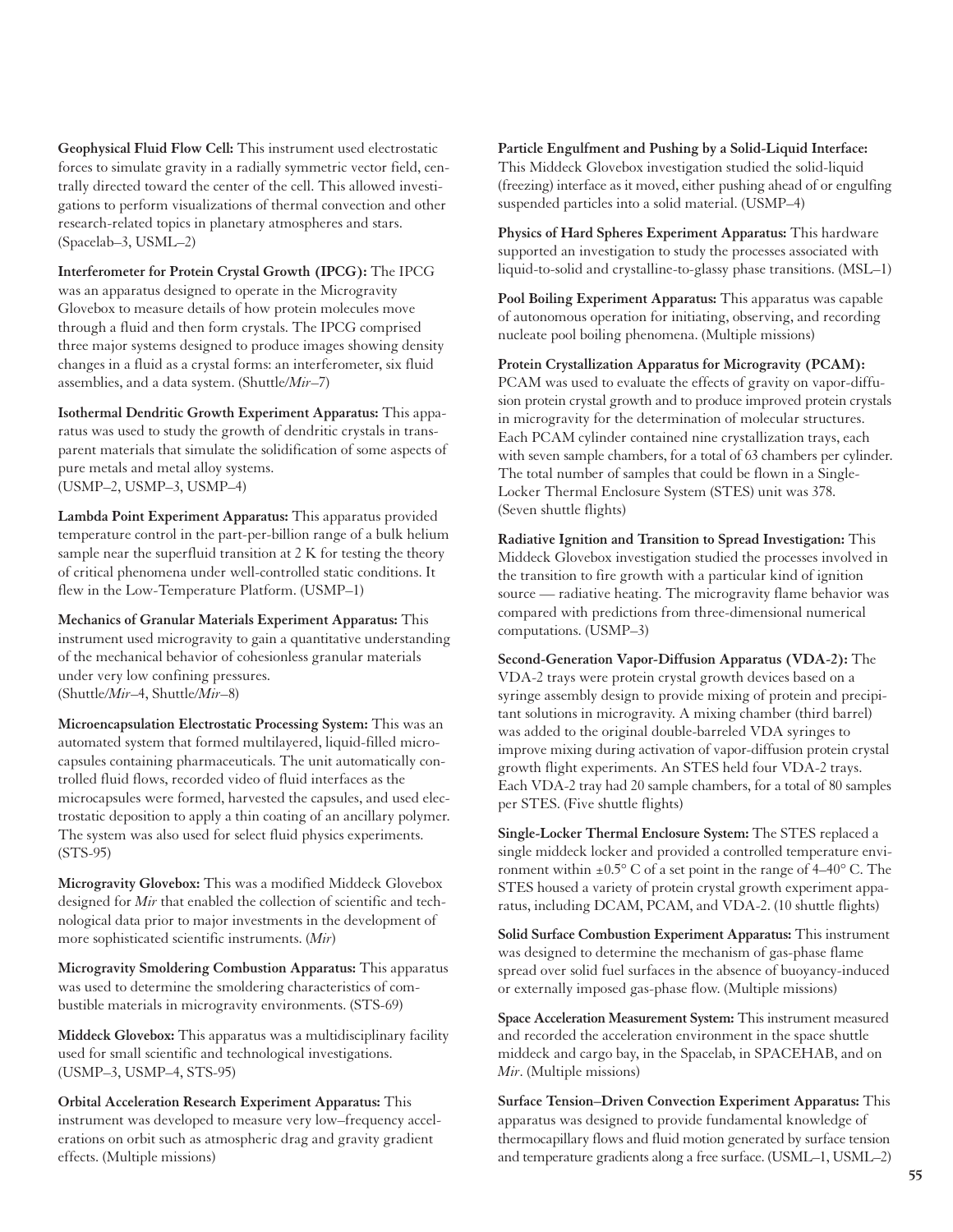#### **Transitional/Turbulent Gas Jet Diffusion Flames Experiment**

**Apparatus:** This instrument was used to study the role of largescale flame structures in microgravity transitional gas jet flames. (Get Away Special experiment)

**Wetting Characteristics of Immiscibles:** This Middeck Glovebox investigation studied the effects when two nonmixing alloys (immiscibles such as oil and water), which had been stirred and frozen in normal gravity, were melted and resolidified in microgravity. (USMP–4)

# **Experiment Hardware Flights to the International Space Station**

Below are two lists of selected payloads for the International Space Station (ISS) and the associated EXPRESS (Expedite Processing of Experiments to Space Station) racks and microgravity facilities in the order of their flight to the station. Early on, microgravity research is limited to EXPRESS payloads and Microgravity Science Glovebox investigations, as reflected in the first list, which includes investigations currently manifested. The second list comprises payloads in development that are candidates for later flights. Future flights to the ISS with major significance to microgravity science are listed chronologically by launch date in **Table 12**.

**Protein Crystal Growth — Enhanced Gases Nitrogen Dewar:** This apparatus is a  $GN_2$  dewar that can maintain samples at cryogenic temperature for about 10 days. Frozen liquid-liquid diffusion and batch protein crystal growth experiments are launched in a dewar and then allowed to thaw to initiate the crystallization process in a microgravity environment. The dewar houses a protein crystal growth insert typically holding approximately 200 protein samples. (First flight: 5A; proposed future flight: 2A.2b)

**Microgravity Acceleration Measurement System (MAMS):** MAMS provides quasi–steady state microgravity acceleration levels at low frequencies (0.01 to 2 Hz) with extreme accuracy. It is an enhanced version of the Orbital Acceleration Research Experiment space shuttle system. Using MAMS data, the microgravity level at any point in the U.S. Laboratory or on the ISS can be calculated using a transformation matrix and a known center of gravity for the station. (First flight: 6A)

**Space Acceleration Measurement System, Second Generation (SAMS-II):** The SAMS-II instrument will be an early addition to the ISS and will most likely remain onboard for the life of the station. SAMS-II will measure vibratory accelerations (transients) in support of a variety of microgravity science experiments. It will also characterize the ISS microgravity environment for future payloads. (First flight: 6A)

**Protein Crystal Growth — Single Thermal Enclosure System (PCG-STES):** The PCG-STES hardware is a single EXPRESS locker that provides a controlled temperature environment within  $\pm$  0.5 $\degree$  C of a set point in the range from 4–40 $\degree$  C. The PCG-STES houses a variety of protein crystal growth apparatus including VDA-2, DCAM, and PCAM. (First flight: 6A)

# **Protein Crystal Growth — Biotechnology Ambient Generic (PCG-BAG):** This apparatus flies PCAM, DCAM, or VDA-2

hardware as ambient stowage items within a middeck locker or Cargo Transfer Bag. (First flight: 7A)

#### **Vapor Diffusion Apparatus, Second Generation (VDA-2):**

VDA-2 uses the vapor diffusion method (hanging drop technique) for protein crystal growth in order to produce large, high-quality crystals of selected proteins. The 20 growth chambers need to be activated to start the process and deactivated to stop it. The PCG-STES holds four trays, the PCG-BAG holds six trays. (First flight: to be determined)

**Diffusion-Controlled Crystallization Apparatus for Microgravity (DCAM):** The DCAM system can use the liquid-liquid diffusion or dialysis method of protein crystal growth to produce high-quality single crystals of selected proteins. Three DCAM trays, each with 27 chambers, are flown per PCG-STES or PCG-BAG. (First flight: to be determined)

**Protein Crystallization Apparatus for Microgravity (PCAM):** PCAM uses the vapor-diffusion method to produce large, highquality crystals of selected proteins. Each PCAM is a cylindrical stack of nine trays, each with seven chambers, to provide 63 chambers for protein crystal growth. The PCG-STES holds six cylinders; the PCG-BAG holds eight. (First flight: to be determined)

**Physics of Colloids in Space (PCS):** The PCS experiment hardware supports investigations of the physical properties and dynamics of formation of colloidal superlattices and large-scale fractal aggregates using laser light scattering. PCS advances understanding of fabrication methods for producing new crystalline materials. (First flight: 6A)

#### **Dynamically Controlled Protein Crystal Growth (DCPCG):**

The DCPCG apparatus comprises three components: the control locker, the vapor locker, and the temperature locker. The command locker controls experiment processes in both the temperature and vapor lockers. It also collects data, performs telemetry functions, and is programmable from the ground. The vapor locker holds 40 protein samples; the temperature locker holds 50 protein samples. (First flight: 7A.1)

**Lab Support Equipment — Digital Thermometer:** This instrument is an off-the-shelf digital thermometer that will be used by ISS payloads to measure temperatures by utilizing a variety of thermocouple probes. (First flight: 7A.1)

**Biotechnology Specimen Temperature Controller (BSTC):** This apparatus will provide a platform for the study of basic cell-tocell interactions in a quiescent cell culture environment and the role of these interactions in the formation of functional cell aggregates and tissues. BSTC will operate primarily in the incubation mode. The Biotechnology Refrigerator (BTR), Biotechnology Cell Science Stowage (BCSS), and the Gas Supply Module (GSM) support BSTC research. (First flight: 7A.1)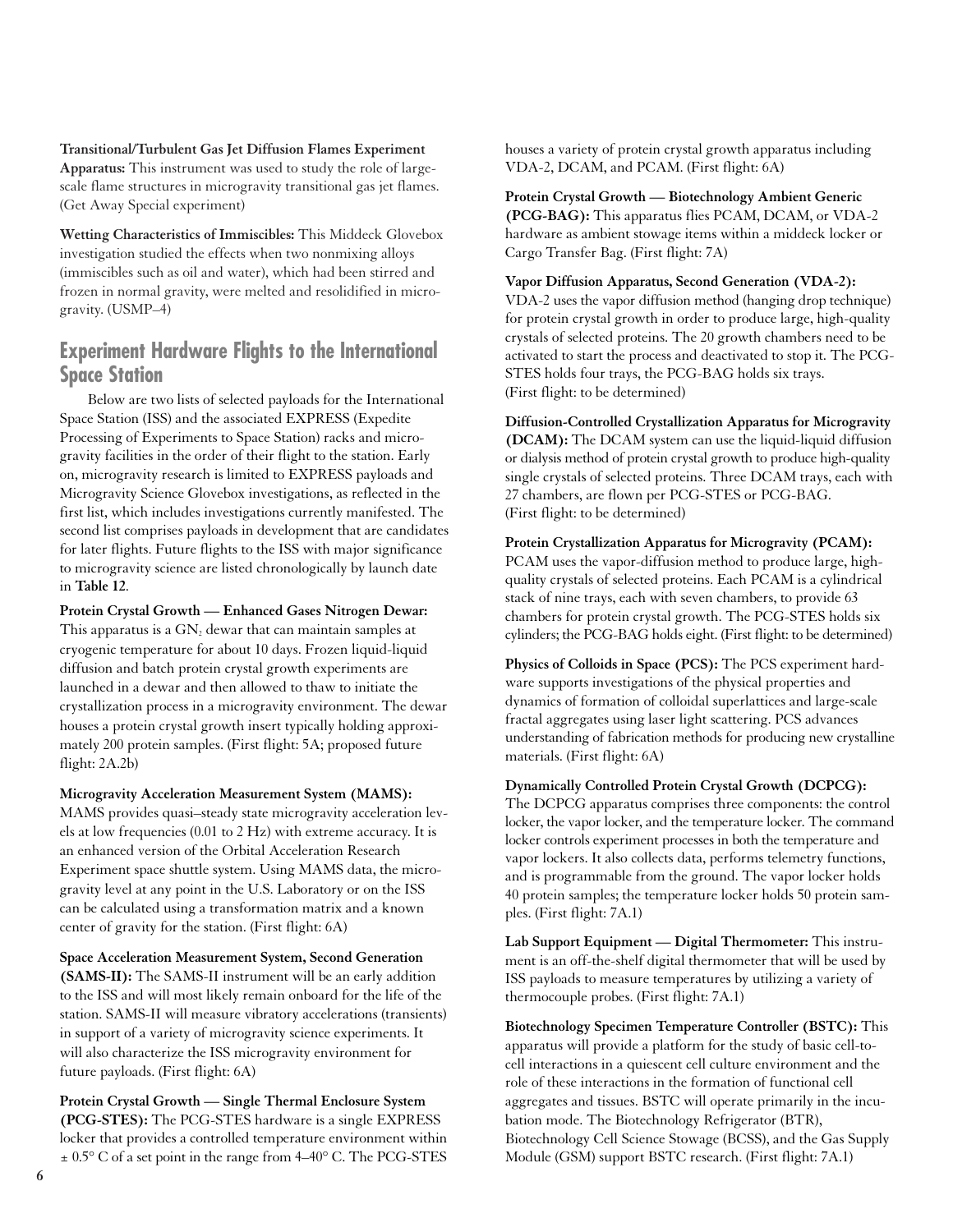**Pore Formation and Mobility:** This investigation promotes understanding of detrimental pore formation and mobility during controlled directional solidification processing in a microgravity environment. This Microgravity Science Glovebox (MSG) investigation will utilize a transparent material, succinonitrile, so that direct observation and recording of pore generation and mobility during controlled solidification can be made. (First flight: first Utilization Flight (UF-1))

**Glovebox Integrated Microgravity Isolation Technology (g-LIMIT):** The g-LIMIT hardware was developed to provide attenuation of unwanted accelerations within the MSG; to characterize the glovebox acceleration environment; and to demonstrate high-performance, robust control technology. (First flight: UF-1)

**Solidification Using a Baffle in Sealed Ampoules:** This investigation will test the performance of an automatically moving baffle in microgravity and determine the behavior and possible advantages of liquid encapsulation in microgravity conditions. This low-cost MSG experiment will resolve several key technological questions and lessen the risk and uncertainties of using a baffle and liquid encapsulation in future major materials science facilities. (First flight: UF-1)

**Rotating Wall Perfused System (RWPS):** The RWPS apparatus will use the microgravity environment to investigate, support, and enhance the formation of three-dimensional functional tissue equivalents in a continuously perfused environment for tissue engineering and cell culture. RWPS will also be used to study models of cellular systems in order to understand cellular processes and investigate cellular adaptation to the space environment. The BTR, BCSS, and GSM will support RWPS research. (First flight: UF-2)

**Interferometer for Protein Crystal Growth (IPCG):** The IPCG is an apparatus designed to operate in the MSG in order to measure details of how protein molecules move through a fluid and then form crystals. The IPCG comprises three major systems designed to produce images showing density change in fluid as a crystal forms: an interferometer, six fluid assemblies, and a data system. (First flight: UF-2)

**Investigating the Structure of Paramagnetic Aggregates From Colloidal Emulsions (InSPACE):** InSPACE hardware is being designed to be accommodated by the MSG. Observations of three-dimensional microscopic structures of magnetorheological fluids in a pulsed magnetic field will be made. (First flight: UF-2)

**Coarsening of Solid-Liquid Mixtures-2:** This MSG investigation is designed to obtain data on steady-state coarsening behavior of two-phase mixtures in microgravity. For the first time, coarsening data with no adjustable parameters will be collected and then directly compared with theory. This will allow a greater understanding of the factors controlling the morphology of solid-liquid mixtures during coarsening. (First flight: UF-2)

**Microencapsulation Electrostatic Processing System (MEPS):** Microencapsulation research in space has developed a new drug delivery system consisting of multilayered microcapsules. MEPS

is an automated system that forms multilayered, liquid-filled microcapsules containing pharmaceuticals. The unit will automatically control fluid flow, record video of fluid interfaces as the microcapsules are formed, and harvest the capsules. Electrostatic deposition is used to apply a thin coating on the microcapsules to make them less recognizable by immune cells in the blood stream. MEPS can also be used for select fluid physics experiments. (First flight: UF-1)

Payloads that are planned and/or in development that have not yet been manifested are listed below in alphabetical order.

**Colloidal Disorder-Order Transition-2 Apparatus:** This hardware fits in a glovebox and is used to photograph samples of dispersions of very fine particles as they form various crystalline or gel structures. This hardware was flown previously on USML–2 and STS-95.

**Dynamic Studies of Cellular and Dendritic Interface Pattern Formation:** This investigation is designed to provide a fundamental scientific understanding of cellular and dendritic microstructure formation under directional solidification conditions.

**Glovebox Laser-Cooled Atomic Clock Experiment (GLACE):** The GLACE investigation is designed to develop a laser-cooled cesium atomic space clock using a magneto-optic trap, highly stable lasers, vacuum systems, and a flywheel oscillator. GLACE will also measure the interaction properties of cesium at nanokelvin temperatures.

**Laser Microscopy Module (LMM):** The capabilities of this complex microscope will include video microscopy, white light illumination, image-analyzing interferometry, confocal microscopy, laser tweezers, and spectrophotometry. The first four experiments to use the LMM will be the Constrained Vapor Bubble experiment, the Physics of Hard Spheres-2 experiment, the Physics of Colloids in Space-2 experiment, and the Low–Volume Fraction Entropically Driven Colloidal Assembly experiment.

**Observable Protein Crystal Growth Apparatus (OPCGA):** The OPCGA flight investigation hardware comprises three major components: the mechanical system, the optical system, and the video data acquisition and control system. The OPCGA hardware also provides 96 individual experiment cells with the capability to collect optical data on 72 cells.

**Primary Atomic Reference Clock in Space (PARCS):** The PARCS investigation will measure various predictions of Einstein's Theory of General Relativity, including gravitational frequency shift and the local position invariance on the rate of clocks. PARCS will also achieve a realization of the second (the fundamental unit of time, which is tied to the energy difference between two atomic levels in cesium) at an order of magnitude better than that achievable on Earth.

**Rubidium Atomic Clock Experiment (RACE):** The RACE investigation will interrogate rubidium (87Rb) atoms one to two orders of magnitude more precisely than Earth-based systems, achieving frequency uncertainties in the  $10^{-16}$  to  $10^{-17}$  range. RACE will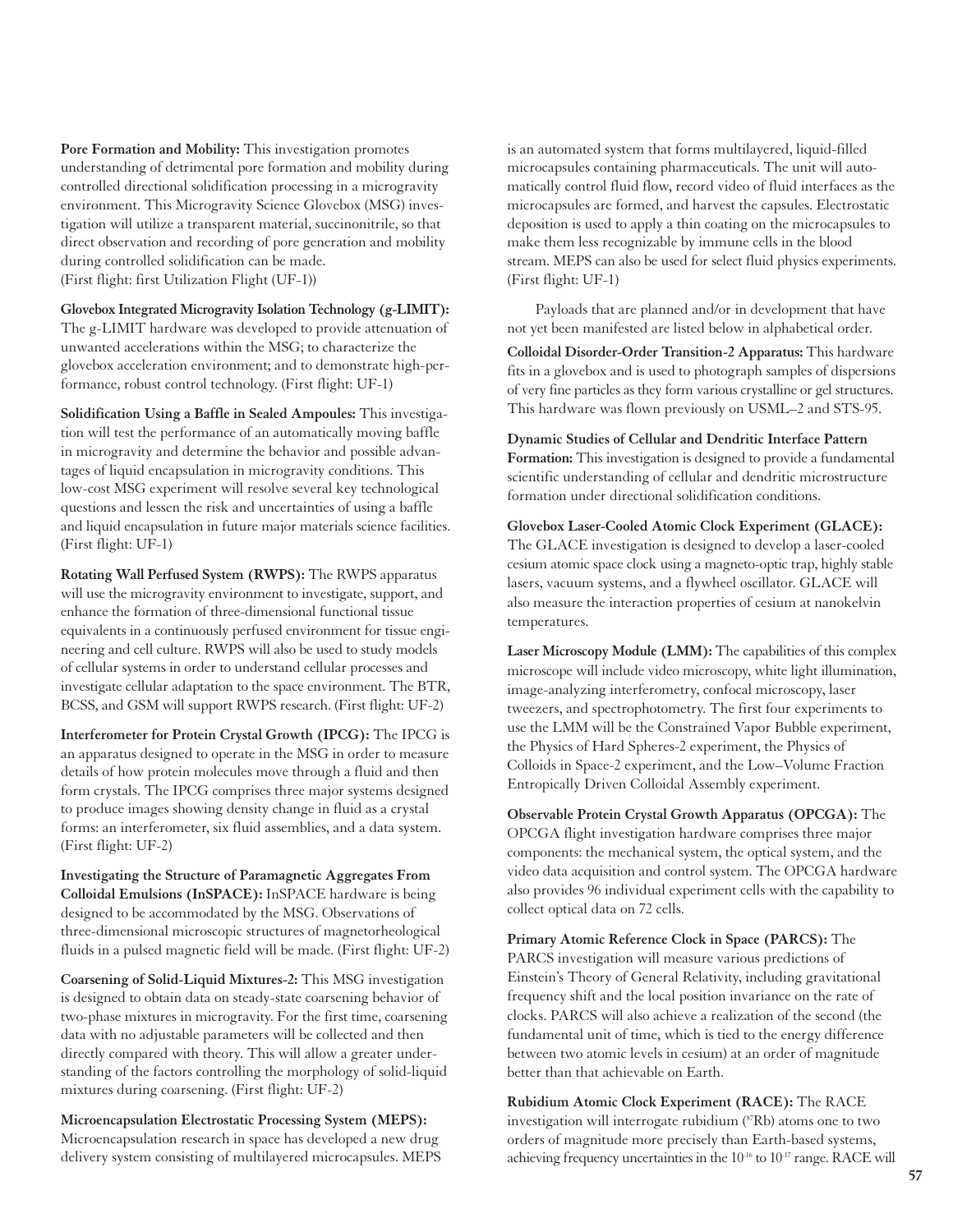improve clock tests of general relativity, advance clock limitation, and distribute accurate time and frequency from the ISS.

**Shear History Extensional Rheology Experiment (SHERE):**

SHERE hardware is being designed to be accommodated in the MSG. The experiment will measure the viscoelastic tensile shear stresses in monodisperse dilute polymer solutions while they are being rapidly stretched. An instrument called the Microfilament Extensional Rheometer will perform this measurement.

The following international payload is planned to be flown on the ISS.

**Facility for the Study of Crystal Growth and of Fluids Near the Critical Point (DECLIC):** The DECLIC facility is being developed by the French space agency (CNES) in cooperation with Glenn Research Center to provide an autonomous or teleoperated capability at middeck locker–scale to accommodate research on high-pressure samples of fluids near the critical point, transparent materials systems during solidification, and other fluids experiments that are compatible with available diagnostics. Through cooperative interagency agreements (negotiated but unsigned at the end of 1999), NASA will provide launch, integration, and resources for DECLIC and will share in the utilization of the facility.

| Launch Date*      | <b>Flight</b>  | <b>Vehicle</b> | <b>ISS Flight</b><br><b>Designation</b> | <b>Milestone</b>                                                                                                                                   |  |  |
|-------------------|----------------|----------------|-----------------------------------------|----------------------------------------------------------------------------------------------------------------------------------------------------|--|--|
| Oct. 2000         |                | <b>S204</b>    | 2R                                      | Soyuz Vehicle: Three-Person Permanent International<br>Human Presence Capability                                                                   |  |  |
| <b>Jan. 2001</b>  | <b>STS-98</b>  | <b>OV 104</b>  | <b>5A</b>                               | <b>U.S. Laboratory Delivery</b>                                                                                                                    |  |  |
| Feb. 2001         | <b>STS-102</b> | <b>OV 103</b>  | 5A.1                                    | U.S. Laboratory Outfitting - Delivery of International<br><b>Standard Payload Racks</b>                                                            |  |  |
| <b>April 2001</b> | <b>STS-100</b> | <b>OV 105</b>  | <b>6A</b>                               | First Two EXPRESS Racks, Microgravity Capability                                                                                                   |  |  |
| <b>May 2001</b>   | <b>STS-104</b> | <b>OV 104</b>  | <b>7A</b>                               | Phase 2 Complete - Delivery of Hyperbaric Airlock                                                                                                  |  |  |
| <b>June 2001</b>  | <b>STS-105</b> | <b>OV 103</b>  | 7A.1                                    | <b>U.S. Laboratory Outfitting, Two Additional</b><br><b>EXPRESS Racks</b>                                                                          |  |  |
| Aug. 2001         | <b>STS-106</b> | <b>OV 105</b>  | UF-1                                    | Utilization Flight - Continued U.S. Laboratory<br>Outfitting, MSG Rack                                                                             |  |  |
| <b>Jan. 2002</b>  | <b>STS-110</b> | <b>OV 105</b>  | $UF-2$                                  | Utilization Flight - Continued U.S. Laboratory<br>Outfitting, Fifth EXPRESS Rack                                                                   |  |  |
| Oct. 2002         | <b>STS-118</b> | <b>OV 104</b>  | 12A.1                                   | <b>Continued U.S. Laboratory Outfitting</b>                                                                                                        |  |  |
| Sept. 2003        | <b>STS-125</b> | <b>OV 103</b>  | $\mathbf{U}$                            | Japanese Experiment Module (JEM) Laboratory Delivery                                                                                               |  |  |
| Oct. 2003         | <b>STS-127</b> | <b>OV 104</b>  | $UF-3$                                  | Utilization Flight - External Payload Pallet Delivery,<br><b>Combustion Integrated Rack, and First Materials</b><br>Science Research Rack (MSRR-1) |  |  |
| <b>Jan. 2004</b>  | <b>STS-128</b> | <b>OV 103</b>  | $UF-4$                                  | Utilization Flight - External Payload and Added<br><b>External Payload Pallet Delivery</b>                                                         |  |  |
| Feb. 2004         | <b>STS-129</b> | <b>OV 105</b>  | 2J/A                                    | Delivery of the External Facility of the JEM                                                                                                       |  |  |
| <b>June 2004</b>  | <b>STS-132</b> | <b>OV 105</b>  | $UF-5$                                  | Utilization Flight - External Payload Pallet Delivery,<br>Fluids Integrated Rack, X-Ray Crystallography<br>Facility, and Sixth EXPRESS Rack        |  |  |
| Oct. 2004         | <b>STS-135</b> | <b>OV 105</b>  | 1E                                      | European Space Agency (ESA) Laboratory Delivery                                                                                                    |  |  |
| <b>Jan. 2005</b>  | <b>STS-136</b> | <b>OV 103</b>  | <b>17A</b>                              | Six-Person Life Support Capability, Seventh<br><b>EXPRESS Rack</b>                                                                                 |  |  |
| <b>March 2005</b> | <b>STS-138</b> | <b>OV 104</b>  | 19A                                     | Transition to Six-Person Crew, Eighth and Final<br><b>EXPRESS Rack</b>                                                                             |  |  |

# **Table 12 ISS Flights With Major Significance to Microgravity Science, Chronologically by Launch Date**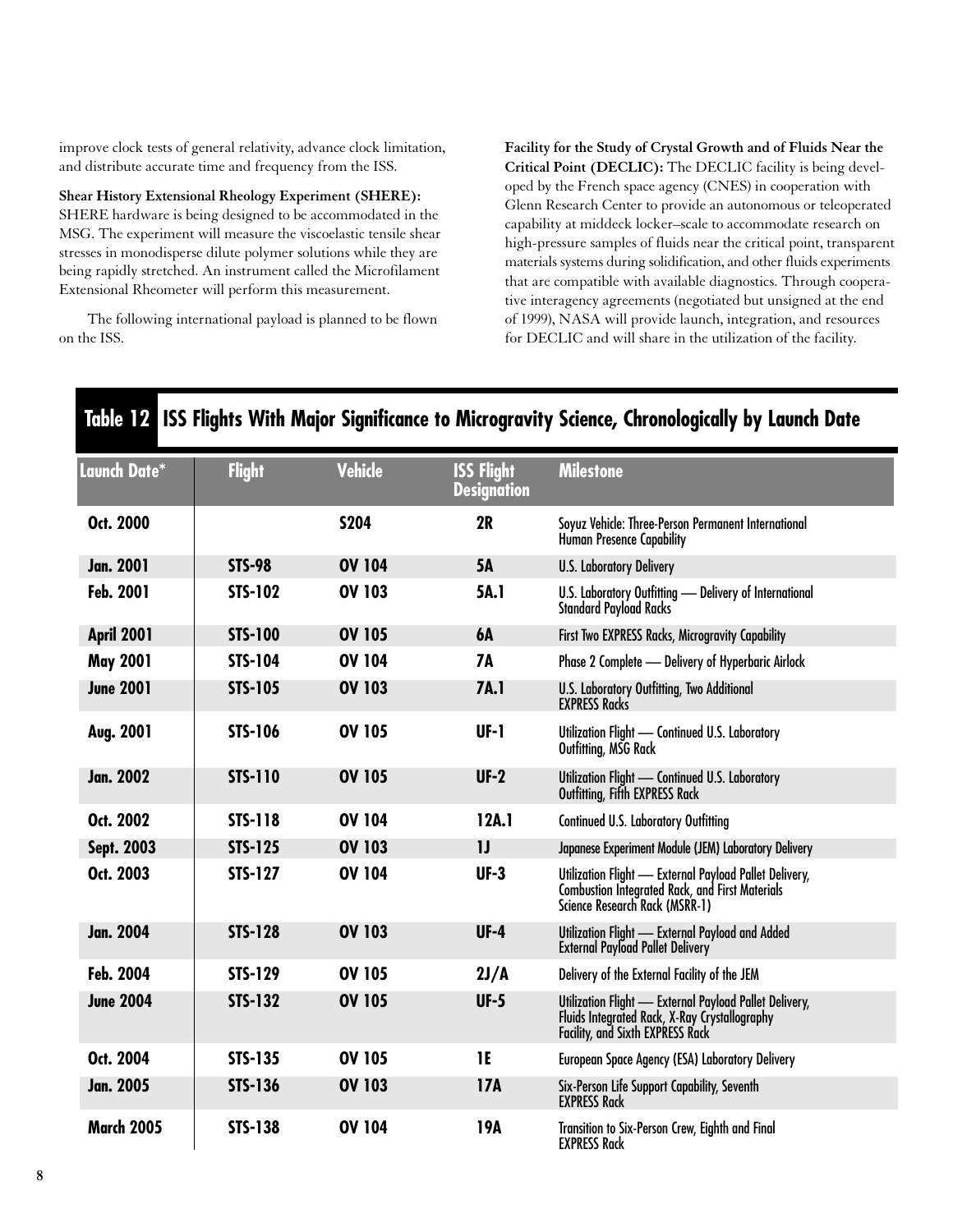| <b>June 2005</b> | <b>STS-140</b> | <b>OV 105</b> | $UF-7$      | Utilization Flight - Centrifuge Accommodations<br><b>Module Delivery</b>                                                                                                                      |
|------------------|----------------|---------------|-------------|-----------------------------------------------------------------------------------------------------------------------------------------------------------------------------------------------|
| <b>July 2005</b> | <b>STS-141</b> | <b>OV 104</b> | <b>UF-6</b> | Utilization Flight - Laboratory Outfitting                                                                                                                                                    |
| Sept. 2005       | <b>STS-142</b> | <b>OV 103</b> | 16A         | Delivery of Crew Habitation Module; Seven-Person<br>Permanent Crew Capability; Biotechnology Facility;<br><b>Fluids and Combustion Facility Shared Accommodations</b><br>Rack; MSRR-2; MSRR-3 |

*\*Dates based on International Space Station Revision E DCN04 Interim Assembly Sequence*

# **Space Station Facilities for Microgravity Research**

The Microgravity Research Program (MRP) continues to develop several multiuser facilities specifically designed for longduration scientific research aboard the ISS. To obtain an optimal balance between science capabilities, costs, and risks, facility requirements definitions have been aligned with evolving space station capabilities. In total, the MRP has defined requirements for five multiuser facilities for the ISS: the Biotechnology Facility (BTF), the Fluids and Combustion Facility (FCF), the Low-Temperature Microgravity Physics Facility (LTMPF), the Materials Science Research Facility (MSRF), and the Microgravity Science Glovebox (MSG).

#### **BTF**

The BTF, in the planning stages at Johnson Space Center, is designed to meet the requirements of the science community for conducting low-gravity, long-duration biotechnology experiments. The facility is intended to serve the community of biotechnologists from academic, governmental, and industrial venues in the pursuit of basic and applied research. Changing science priorities and advances in technology are easily accommodated by the BTF's modular design, allowing experiments in cell culture, tissue engineering, and fundamental biotechnology to be supported by this facility.

The BTF, which will be operated continuously on the ISS, is a single-rack facility with several separate experiment modules that can be integrated and exchanged with each space shuttle flight to the ISS. The facility provides each experiment module with power, gases, thermal cooling, computational capability for payload operation and data archiving, and video signal handling capabilities. Capable of processing 3,000 to 5,000 specimens a year, the BTF will provide sufficient experimental data to meet demands for objective analysis and publication of results in relevant journals. Careful design of experiments can result in the publication of two to five primary articles per year. Validation of BTF concepts and operations were successfully completed onboard *Mir* using the Biotechnology System (BTS). The BTS served as an important risk mitigation effort for the BTF, demonstrating the technology and systems that will support biotechnology investigations for long-duration operations.

Biotechnology research during the early phases of the ISS will be conducted using a modular accommodations rack system known as the Expedite Processing of Experiments to Space

Station (EXPRESS) rack. The EXPRESS rack requires individual payloads to develop additional capabilities and involves science implementation trade-offs. The EXPRESS rack will hold currently existing equipment previously flown on the space shuttle and on *Mir*. It will also accommodate the first generation of equipment built specifically to meet space station requirements. The BTF is targeted to be operational in 2005.

#### **FCF**

The FCF is a modular, multiuser facility that will be permanently located in the U.S. Laboratory Module of the ISS to accommodate sustained, systematic microgravity experimentation in both the fluid physics and combustion science disciplines. The FCF flight segment consists of three powered racks and up to one rack of on-orbit stowage in the ISS. The powered racks are called the Combustion Integrated Rack (CIR), the Fluids Integrated Rack (FIR), and the Shared Accommodations Rack (SAR). These FCF racks will be incrementally deployed to the ISS, then fully integrated into the FCF system upon the arrival of the SAR. The three racks will operate together with payload experiment equipment, ground-based operations facilities, and the FCF ground segment to perform at least five fluids physics experiments and five combustion science experiments per year with available FCF and ISS resources. Owing to the modularity, capability, and flexibility of the FCF system, experiments from science disciplines outside of fluids and combustion, as well as commercial and international payloads, can also be supported by the FCF.

The FCF is being developed at Glenn Research Center (GRC). GRC in-house definition of the FCF concluded in fiscal year (FY) 1999, culminating in a successful preliminary design review of the CIR (the first FCF rack that will be deployed to the ISS) and a baseline of the science requirements envelope document. A request for industry proposals was released and proposals were evaluated by GRC in FY 1999 for the selection of a prime contractor to develop the FCF and its initial fluids and combustion payloads for the ISS. This Microgravity Research Development and Operations Contract will also support integration, operations, and fluids/combustion payload developments after the deployment of the FCF to the ISS and during steady-state operations.

Common design of CIR, FIR, and SAR subsystems was enhanced in FY 1999 to improve the performance and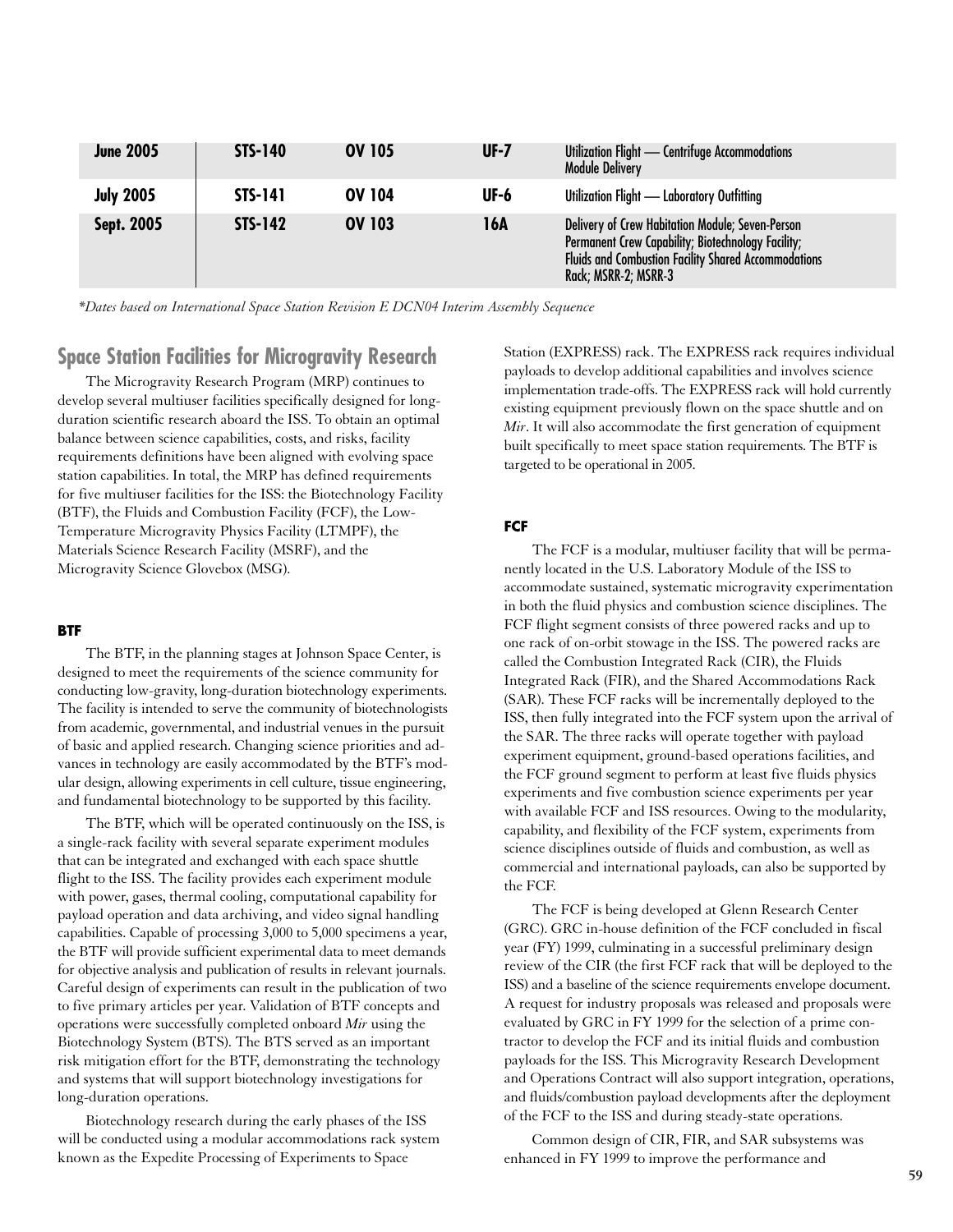cost-effectiveness of the FCF system and to facilitate shared use of facility capabilities by the fluids and combustion science disciplines. FCF science diagnostics were modularized to permit on-orbit reconfiguration, replacement, and shared use of FCF advanced imaging capabilities. These and other innovative solutions implemented in the FCF design resulted in the nomination of the FCF for NASA's Continuous Improvement Award in FY 1999. GRC also received a Federal Laboratories Technology Transfer Award in FY 1999 for successfully transferring to industry the FCF embedded web software, which was recognized as NASA Software of the Year in 1998.

Significant progress was also made in the definition of initial fluids and combustion payloads for the FCF in FY 1999. Payload developments were redirected toward multiuser apparatus that customize the FCF for experimentation in a given fluids or combustion subdiscipline. This approach lowers the cost of experiments and makes more efficient use of ISS resources by facilitating reuse of payload hardware for multiple experiments. A Multiuser Droplet Combustion Apparatus and Light Microscopy Module are currently on parallel development paths with the CIR and FIR, respectively, to accommodate a number of the initial combustion and fluids experiments planned for the FCF.

#### **LTMPF**

The LTMPF project saw a very busy year during which the facility's requirements definition review (RDR) was completed successfully and the authority to proceed was granted. The science requirements envelope document, the preliminary project plan, the project implementation plan, and the functional requirements document were all completed as was required to support the RDR. Trade studies have been ongoing in FY 1999 to further define the best facility configuration given cost, mass, and schedule constraints.

The current facility configuration is a single helium dewar with one probe insert that can support two or more experiments during each flight. An engineering model of the probe was developed and characterized. Shake tests of the probe with flight-like components from three candidate experiments have been scheduled for early next year.

A preliminary software requirements document has been completed and a prime candidate single-board computer and Ethernet interface circuit boards have been selected. These components will be radiation tested early next year. To maximize the program-wide benefits, the LTMPF project and the FCF project are jointly performing these radiation tests. This joint effort is resulting in large savings to both projects, greater investment from vendors supplying the test articles, and potential savings to many more ISS payload projects in the future.

A number of modifications to the ISS manifest in FY 1999 have resulted in a proposed launch delay for the first LTMPF mission from July 2003 to June 2004.

#### **MSRF**

The MSRF is being developed to provide a flexible, permanent platform in the U.S. Laboratory for conducting experiments in materials science. The modularity of the MSRF will satisfy the requirements of the majority of materials science investigations and will enable the development of experiment modules specifically suited for individual classes of materials, thereby avoiding the development and deployment of redundant supporting systems. The MSRF will also incorporate technology improvements through phased rack and hardware deployment and will employ common designs in the follow-on racks and experiment modules in order to optimize flexibility and accommodation of the various multidiscipline and materials science themes, along with new initiatives in development in the NASA microgravity program. The MSRF is being developed to promote international cooperation and provide the most cost-effective and productive near-term and long-range approaches to performing science investigations in the microgravity environment on the ISS.

The modular facility comprises autonomous Materials Science Research Racks (MSRRs). The initial MSRF concept consists of three MSRRs (MSRR-1, MSRR-2, and MSRR-3), which will be developed for phased deployment beginning on the third Utilization Flight (UF-3). Each MSRR will be composed of either on-orbit replaceable experiment modules; module inserts; investigation-unique apparatus; and/or multiuser, generic processing apparatus. The ISS Active Rack Isolation System will be employed in the MSRRs to reduce the detrimental effects of vibrations on the station. The MSRRs will support a wide range of materials science themes, allowing the MSRF to support investigations in basic and applied research in the fields of solidification of metals and alloys, thermophysical properties, polymers, crystal growth of semiconductor materials, and ceramics and glasses, as well as new multidiscipline initiatives planned by NASA.

The first experiment module planned for MSRR-1 is currently being developed collaboratively by NASA and ESA. This module, called the Materials Science Laboratory (MSL), will incorporate several processing devices, or module inserts. This first materials science payload will be integrated into an International Standard Payload Rack, which will initially be shared with a NASA Commerical Payload, the Space Experiment Facility (SEF) experiment module. Following completion of its on-orbit research activities, the SEF will be replaced with a follow-on materials science experiment module.

NASA is currently developing the Quench Module Insert (QMI) and the Diffusion Module Insert (DMI) for the MSL. The QMI is a high-temperature Bridgman-type furnace with an actively cooled cold zone. The QMI is being designed to accommodate a rapid quenching capability. The DMI is a Bridgman-type furnace insert designed to accommodate processing temperatures up to 1,600° C. The requirements for this insert include precise control and the ability to operate in a mode with high isothermality. ESA is currently developing the Low Gradient Furnace (LGF)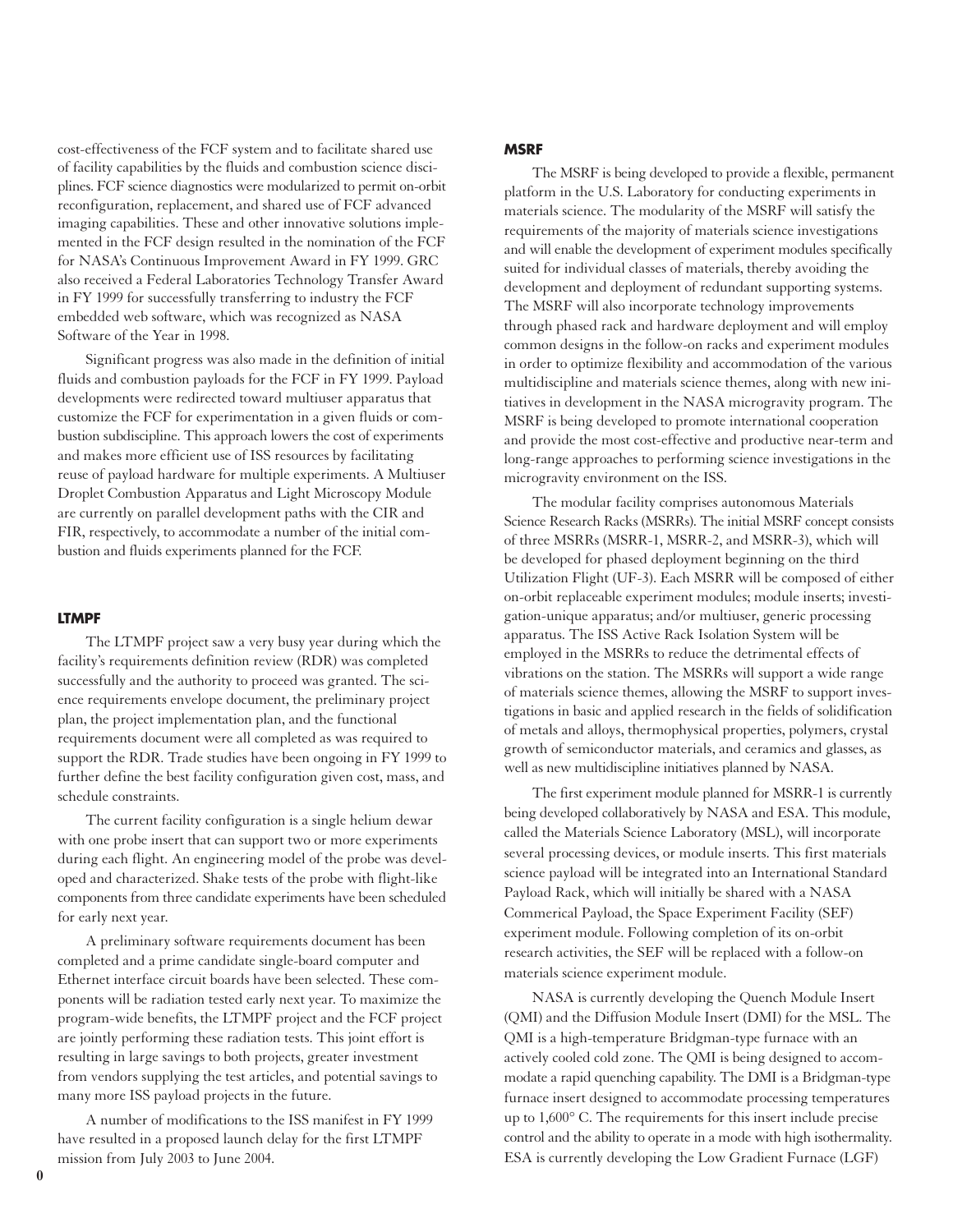and Solidification Quench Furnace (SQF) module inserts. The LGF is a Bridgman-Stockbarger furnace and is primarily intended for crystal growth experiments, providing for directional solidification processing with precise temperature and translation control. The SQF is being optimized for metallurgical experiments requiring large thermal gradients and rapid quenching of samples. Both of the ESA module inserts can accommodate processing temperatures up to 1,600° C. Additional module inserts can be developed and utilized over the lifetime of the MSL.

MSRR-2 and MSRR-3 rack configurations will be consistent with ongoing Reference Experiment Studies and Rack Architectural Studies currently being conducted at Marshall Space Flight Center. These racks will have optimum flexibility for on-orbit maintenance and change-out of key components. They will be designed to accommodate the cadre of current materials science investigations and future NASA Research Announcement selections through the use of a variety of on-orbit, replaceable, investigation-unique experiment modules. The racks will also be capable of accommodating experiment modules developed by space station international partners in addition to apparatus supporting multidisciplinary research. MSRR-2 will support the first of the follow-on experiment modules and will incorporate new technology and enable automated operations. Its anticipated launch readiness date is mid-2005. MSRR-3's anticipated launch readiness date is in late 2007. Several experiment modules to accommodate science investigations on MSRR-2 and MSRR-3 are currently in concept definition.

#### **MSG**

The MSG is a multidisciplinary facility for small, low-cost, rapid-response scientific and technological investigations in the areas of biotechnology, combustion science, fluid physics, fundamental physics, and materials science. It allows preliminary data to be collected and analyzed prior to any major investment in sophisticated scientific and technological instrumentation. Additionally, its enclosed working volume offers a safe interface between investigations of potentially hazardous materials and space station crewmembers and the environment of the space station. NASA's previous successes with gloveboxes flown on the space shuttle and on *Mir* provided valuable experience in determining the requirements for the MSG.

The MSG is being developed through an international agreement between NASA and the European Space Agency (ESA). In exchange for developing the MSG, the agreement provides ESA with early utilization opportunities in the facility without any exchange of funds between the two agencies. ESA's prime contractor for the MSG is Astrium. In FY 1999, the MSG project completed its critical design review. The MSG ground unit was shipped to Marshall Space Flight Center in September 1999. The MSG flight unit is tentatively scheduled to launch to the ISS in October 2001.

#### **Ground-Based Microgravity Research Support Facilities**

In FY 1999, NASA continued to maintain very productive ground facilities for reduced-gravity research. These facilities included KC-135 parabolic flight aircraft, a drop tower, the Zero Gravity Facility, a drop tube, and several other facilities. The reduced-gravity facilities at Glenn Research Center (GRC), Johnson Space Center (JSC), and Marshall Space Flight Center (MSFC) have supported numerous investigations addressing various processes and phenomena in several research disciplines. A state of apparent weightlessness, also known as microgravity, can be created in these facilities by executing a freefall or semifreefall condition where the force of gravity on an object is offset by its linear acceleration during a "fall" (a drop in a tower or a parabolic maneuver by an aircraft). Even though ground-based facilities offer relatively short experiment times of up to 20 seconds, this available test time has been found to be sufficient to advance the scientific understanding of many phenomena. Also, many experiments scheduled to fly on the space shuttle and the International Space Station are tested and validated in the ground facilities prior to testing in space. Experimental studies in a low-gravity environment can enable new discoveries and advance the fundamental understanding of science. Many tests performed in NASA's ground-based microgravity facilities, particularly in the disciplines of combustion science and fluid physics, have resulted in exciting findings that are documented in a large body of literature.

JSC's **KC-135** is the primary aircraft for reduced-gravity research. The KC-135 can accommodate several experiments during a single flight. Low-gravity conditions can be obtained for approximately 20 seconds as the aircraft makes a parabolic trajectory. The trajectory begins with a shallow dive to increase air speed, followed by a rapid climb at up to a 50- to 55-degree angle. The low-gravity period begins with the pushover at the top of the climb and continues until the pullout is initiated when the aircraft reaches a 40-degree downward angle. During the parabola, an altitude change of approximately 6,000 feet is experienced. More than 50 parabolas can be performed in a single flight. In FY 1999, 42 experiments were performed during 2,401 trajectories over 134.2 flight hours.

The GRC **2.2-Second Drop Tower** offers a shorter test time than the KC-135, but its simple mode of operation and capability of performing several tests per day make it an attractive and highly utilized test facility, particularly for performing evaluation and feasibility tests. The drop tower is able to provide gravitational levels that range from 1 percent of Earth's gravitational acceleration to 0.01 percent. More than 18,995 tests have been performed in the drop tower to date. In FY 1999, as in the past several years, the number of drop tests conducted averaged more than 100 per month.

Reduced-gravity conditions in the drop towers are created by dropping an experiment in an enclosure known as a drag shield to isolate the test hardware from aerodynamic drag during a 24-meter freefall in an open environment. Seventeen experiments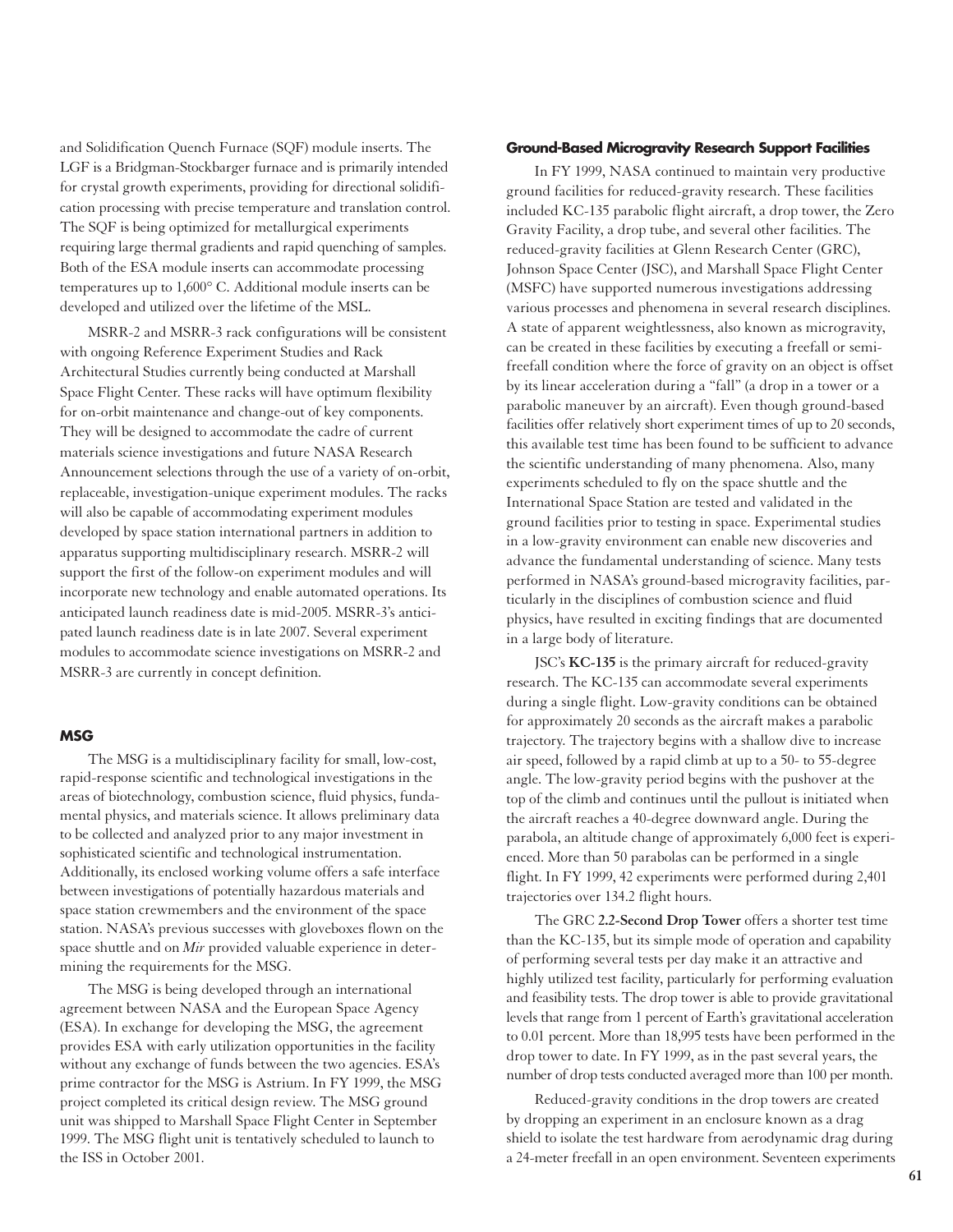were supported during the 1,355 drops performed in FY 1999. As in the past, several of these experiments were in support of the development of research that will be conducted in space. The steady utilization of the drop tower is expected to continue, as many new experiments are in the design and fabrication phases of development for the coming years.

The **Zero Gravity Research Facility** at GRC, a registered U.S. national landmark, provides a quiescent low-gravity environment for a test duration of 5.18 seconds as experiments are dropped in a vacuum chamber that goes 132 meters underground. Aerodynamic drag on the freely falling experiment is nearly eliminated by dropping in a vacuum. This procedure restricts drop tests to two per day, resulting in fewer projects supported in this facility than in the 2.2-Second Drop Tower. However, the relatively long test time and excellent low-gravity conditions more than compensate for the

lower test throughput rate. In FY 1999, five major projects were supported as 137 test drops were executed.

The **Drop Tube Facility**, located at MSFC, consists of sections of a stainless steel pipe with a 26-centimeter diameter vertically assembled into a tube 105 meters long. With air completely evacuated, the tube can produce freefall times of 4.6 seconds. Vacuum levels of less than a billionth of an atmosphere are achievable. The drop tube is especially useful for high-temperature material processing assays and experiments in droplet dynamics and engineering tests, such as the ones designed to yield results for the Tethered Satellite Mission. In FY 1999, two experiments were supported during 300 drops.

**Table 13** summarizes activities at ground-based microgravity research facilities in FY 1999.

# **Table 13 Use of Ground-Based Low-Gravity Facilities in FY 1999**

|                                    | $KC-135$ | 2.2-Second<br><b>Drop Tower</b> | <b>Zero Gravity</b><br><b>Facility</b> | Drop Tube<br>Facility |
|------------------------------------|----------|---------------------------------|----------------------------------------|-----------------------|
| Number of investigations supported | 42       | 17                              |                                        |                       |
| Number of drops or trajectories    | 2,401    | 1,355                           | 137                                    | 300                   |
| Number of flight hours             | 134.2    | N/A                             | N/A                                    | N/A                   |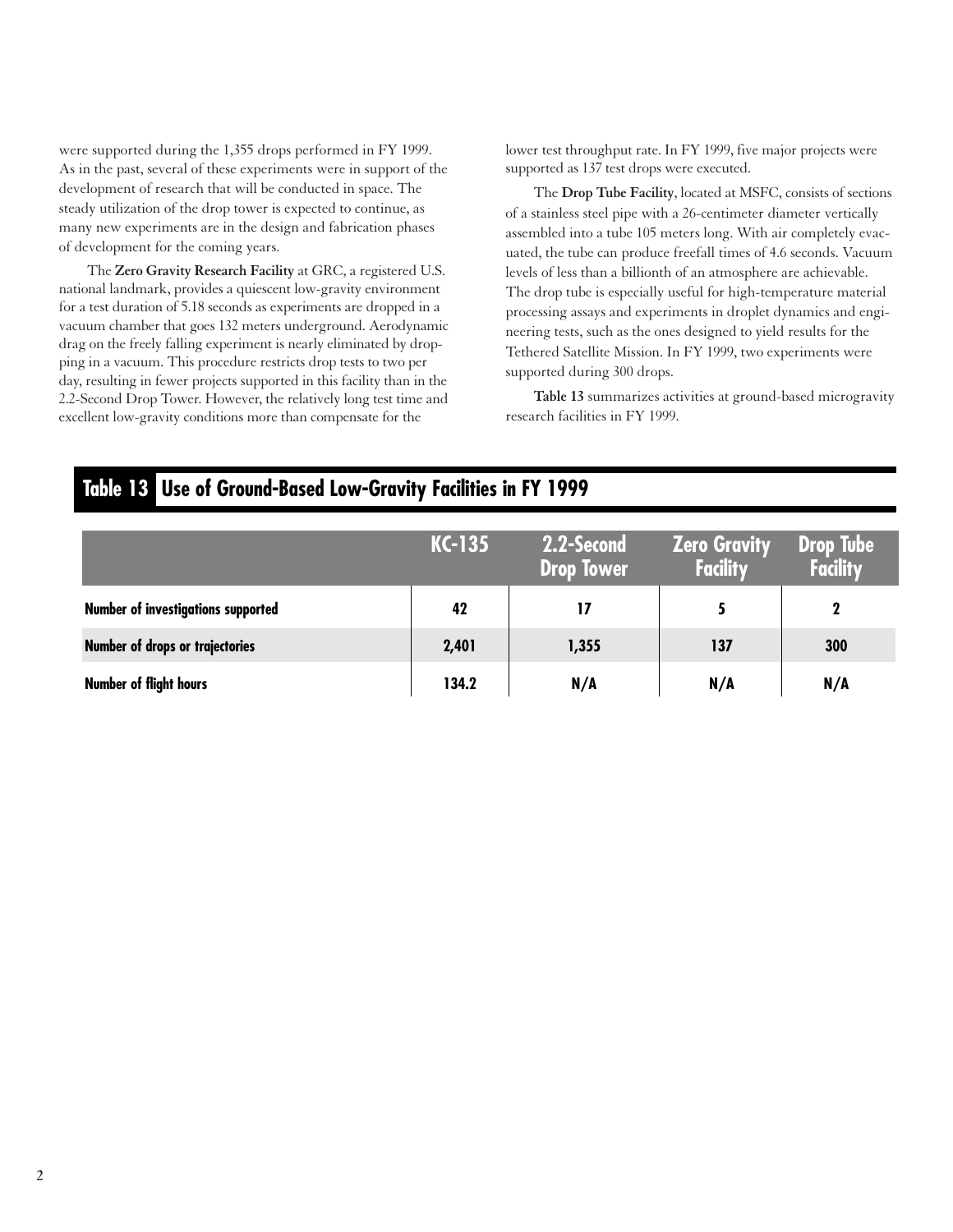Getting the word out about what microgravity researchers do and why they do it is crucial to maintaining the strength and relevance of the science program. The Microgravity Research Program's (MRP's) outreach efforts are aimed at a broad audience that includes researchers who have not yet considered the benefits of conducting experiments in microgravity, industrial engineers and scientists, students in all grade levels, instructors and administrators in a variety of educational settings, and the lay public. Methods for communicating with these groups are also broad. Microgravity researchers and support personnel are involved in a number of outreach activities that include visiting classrooms, staffing exhibits at national conferences, offering tours and open houses at microgravity science facilities, and sponsoring student researchers at NASA research centers. In addition, print and World Wide Web (WWW) publications highlighting specific research projects allow the MRP to reach a worldwide audience.

In fiscal year (FY) 1999, more than 44,700 elementary and secondary school teachers and administrators attended annual meetings of the National Science Teachers Association, the National Council of Teachers of Mathematics, the International Technology Education Association, and the National Association of Biology Teachers, all of which featured booths staffed by MRP personnel. These major national educator conferences give NASA the opportunity to demonstrate new ways to teach students about the importance of microgravity research. Microgravity science and mathematics posters, teacher's guides, mathematics briefs, microgravity demonstrator manuals, microgravity mission and science lithographs, and WWW microgravity site sheets were distributed to teachers at these conferences.

In addition to these efforts, several new microgravity education products were developed and made available to educators in FY 1999. Two new NASA educational briefs were developed: *Microgravity — Fall Into Mathematics* and the *NASA Protein Crystallography Cookbook*. Efforts were increased in FY 1999 to make educators aware of all the microgravity research education products that are available online through MRP WWW pages, NASA Spacelink, and the NASA CORE (Central Operation of Resources for Educators) education distribution system.

The MRP's quarterly newsletter, *Microgravity News*, continues to reach thousands of K–12 teachers, curriculum supervisors, science writers, university faculty, graduate students, scientists, principal investigators, and technology developers. *Microgravity News* features articles on experiment results, flight missions, science and technology developments, research funding opportunities, meetings, collaborations, and microgravity science researchers. Distribution for each newsletter has grown to 10,800 copies, an increase from the 10,300 copies distributed last year. A rise has been seen in the number of individuals requesting to be added to the mailing list via e-mail submission to the address *microgravitynews@msfc.nasa.gov*. In addition, distribution of *Microgravity News* to public and private associations, corporations, laboratories, and educator resource centers continues to grow. The newsletter can also be accessed on the WWW at *http://mgnews.msfc.nasa.gov/site/*.

The Microgravity Research Program Office's (MRPO's) WWW home page at *http://microgravity.msfc.nasa.gov* provides regular updates on microgravity news highlights, information about upcoming conferences, microgravity-related research announcements, enhanced links to microgravity research centers, educational links, and links to the microgravity image archive. The newly developed Research Results web site at *http://mgnews.msfc.nasa.gov/site/resindex.html* features reviews of several successful benchmark microgravity flight experiments. A list of important microgravity WWW sites is presented in **Table 14**.

The MRP was represented to more than 25,000 attendees at Rensselaer Polytechnic Institute's (RPI's) Space Week activities in Troy, New York, April 5–12, 1999. During the week-long celebration of space, the MRP's exhibit was on display in the Rensselaer field house exhibit area. NASA Administrator Daniel Goldin was the keynote speaker for the event marking the 175th anniversary of RPI, NASA's 40th anniversary, and the 30th anniversary of the *Apollo* moon landing. Other conferences in FY 1999 at which exhibits and materials developed by Microgravity Outreach and Education staff were used include the American Association for the Advancement of Science conference; the National Manufacturer's Association conference; Georgetown University's Lombardi Cancer Center Gala; the American Society for Gravitational and Space Biology meeting; the American Public Health Association's conference; the American Association of Pharmaceutical Scientists conference; the International Space Station Utilization conference; the Biophysical Society's annual meeting; the Minerals, Metals, and Materials Society conference; the NASA Spacelab Forum; the Materials Research Society conference; the Society for Biomaterials conference; the American Crystallographic Association conference; the American Society of Mechanical Engineers conference; and the Experimental Aircraft Association's AirVenture '99 airshow.

# **Outreach and Education Highlights**

Microgravity researchers and support personnel contributed their time and expertise to a number of successful outreach products and activities in FY 1999, including the following notable projects:

#### **Public Outreach**

NASA bioreactor demonstrations and poster presentations of biotechnology cell science research were on display at Johnson Space Center's (JSC's) annual in-house activities. These activities included the Open House, where the public was invited to tour JSC facilities, and Inspection '99, which was aimed at showcasing technologies for educators and for business and industry audiences. JSC also provided exhibits in support of the MRPO and NASA headquarters at the National Association of Biology Teachers' conference, the meeting of the American Association for the Advancement of Science, and the American Institute of Aeronautics and Astronautics conference. Microgravity program research scientists jointly developed presentations for public audiences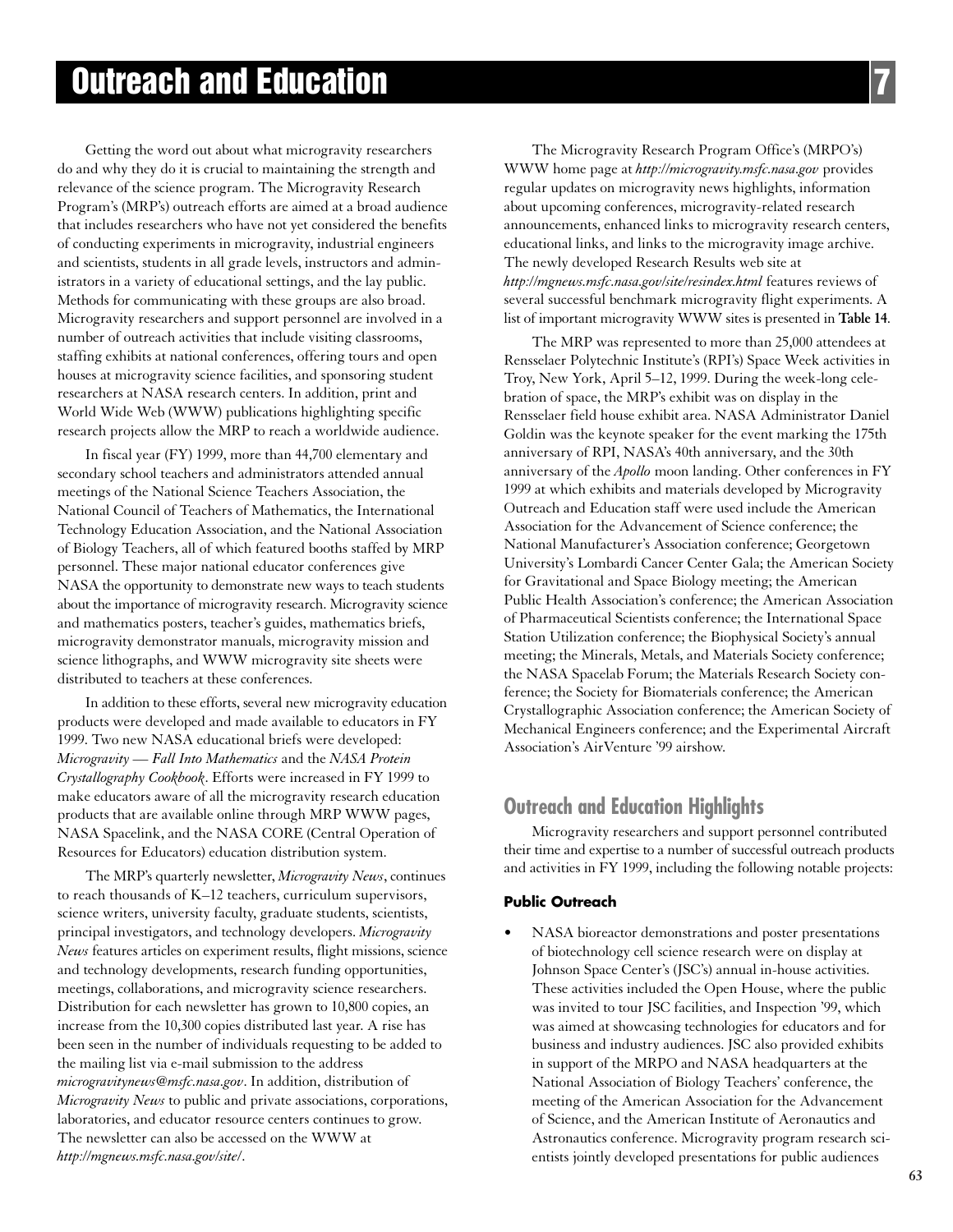on space life sciences in cooperation with Ames Research Center and a network of museums, planetariums, science and technology centers, and academic and commercial organizations. The Life Science Museum Partners Network was inaugurated and will cooperate with the Star Station One Foundation for similar presentations focused on the International Space Station (ISS).

- At the American Association for the Advancement of Science meeting in Anaheim, California, demonstrations of freefall, superconducting levitation, magnetostriction devices, a bioreactor, and atomic clocks highlighted the display representing the Office of Life and Microgravity Sciences and Applications' (OLMSA's) plans for scientific investigation on the ISS. Posters displayed the broad areas of science inquiry being carried out in the OLMSA program.
- Several microgravity scientists from the Jet Propulsion Laboratory (JPL) participated in the "Physics Is Fun Day" at Knott's Berry Farm in Buena Park, California. A drop tower display provided demonstrations on how fluids, flames, and mechanical devices perform differently when placed in freefall, intriguing the many students who visited the JPL display area.
- On October 10–11, 1998, Lewis Research Center (now Glenn Research Center [GRC]) held a public open house with 48,000 visitors in attendance. The MRP was represented in several ways. The Zero Gravity Facility housed a "Mission Specialist" activity for children; the Zero Gravity Facility, KC-135 parabolic aircraft, Telescience Support Center, ISS U.S. Laboratory module mock-up, and ISS Fluids and Combustion Facility racks were each open for tours; and several microgravity-related children's activities were included in DiscoveryFEST (Future Engineers and Scientists in Training) tents.
- The Microgravity Science Division was well-represented at the GRC name change ceremony in May 1999. The ceremony brought more than 200 children to the center. During their visit, the children used a variety of tools to investigate bubbles and soap films. The record "bubble on the table" had a diameter of 27 inches. Microgravity science mission lithographs, activity sheets, and lists of WWW sites (including bubble-related sites) were distributed to the children, teachers, and parents.
- The 1999 JPL Open House drew 55,000 visitors to the laboratory June 5–6, 1999. Volunteers from the microgravity fundamental physics program described the behavior of phenomena in microgravity using a mini drop tower; demonstrated methods used by investigators in the program, such as superconductor levitation, and described the process of developing flight apparatus and experiments for investigations in space.
- The cellular biotechnology program manager spoke to Discovery Channel viewers of the program *Science Live!* about some of the research that is being conducted with the NASA bioreactor. *Science Live!* highlights new developments

in various areas of science including space and spacecraft. The interview was conducted for the episode titled "*Science Live!* on Location at the Johnson Space Center," which aired November 3, 1999.

#### **Reaching Out to Students and Educators**

- Fourteen graduate students were selected to receive support for research to be performed during the 1999–2000 academic year through the Graduate Student Research Program (GSRP). The GSRP is a center-wide activity in which students from a national pool of applicants are selected to receive support for ground-based microgravity research. Graduate students also have the opportunity to conduct a portion of their research at a NASA facility. All selections were based on a competitive evaluation of academic qualifications, proposed research plans, and the student's projected use of NASA and/or other research facilities.
- The National Center for Microgravity Research on Fluids and Combustion (NCMRFC) has developed a brochure announcing up to three graduate assistantships per year that would provide full tuition at Case Western Reserve University (CWRU), a stipend for graduate study in the Department of Mechanical and Aerospace Engineering, and the opportunity to conduct research with NCMRFC scientists. Students may apply for an assistantship commencing in either the fall or spring semester. The brochure has been sent to a comprehensive list of engineering deans at universities across the United States and to a list of four-year historically black colleges and universities and other minority universities, and has been announced to Ohio's state-funded universities through a cooperative agreement with the Ohio Aerospace Institute. Three students are currently being supported at CWRU through this program.
- A number of educator workshops were conducted in FY 1999. A key feature of many of these workshops was the use of the Microgravity Demonstrator, a portable mini drop tower, to explain various aspects of microgravity research. The demonstrator has become a staple of the outreach program and continues to be frequently requested by educators. As an example of the effectiveness of the Microgravity Demonstrator as an outreach tool, in December 1998, GRC, in conjunction with NCMRFC, shipped a demonstrator unit to New York for the third annual Garcia Materials Research Science and Engineering Center Open House at Queens College. The demonstrator was seen by more than 300 students (mostly in grades 10 and 11) and 20 teachers during the open house. In addition, the demonstrator was used in several local high schools while out on loan. Proving that you're never too old to learn, GRC also used the Microgravity Demonstrator to explain microgravity research to residents of a local nursing home. Many high school physics teachers are using the Microgravity Demonstrator manual and videotape to build their own drop towers. The PDF version of the Microgravity Demonstrator manual, available through the NASA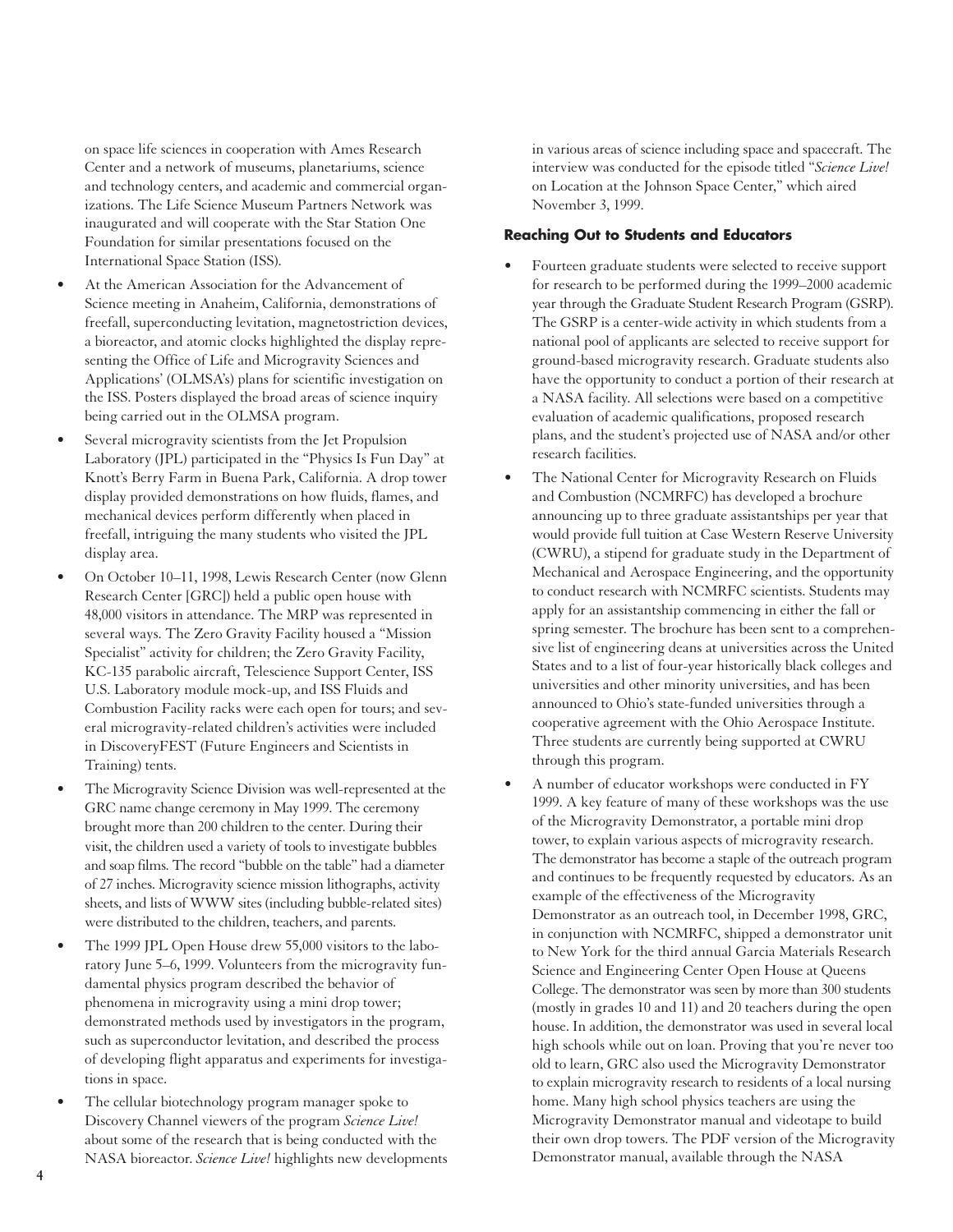Education Program's Spacelink web page at *http://spacelink.nasa.gov*, was downloaded by almost 1,000 users in FY 1999.

- Another key product of the MRP's K–12 education initiative is the *Microgravity Teacher's Guide*. This popular NASA educator's guide was downloaded from the Spacelink web site by over 159,000 users in FY 1999.
- Work was begun on a collaborative project between the NASA Microgravity Research Program and the International Technology Education Association (ITEA) to develop a microgravity technology curriculum guide. Representatives from ITEA and curriculum developers visited NASA's MRP field centers to gather ideas for the guide and to receive technical input on potential curriculum content. This effort represents NASA's first cooperative activity with ITEA and serves as a benchmark for other NASA Enterprise/ITEA cooperative activities. The curriculum guide is scheduled for completion in early FY 2000 and will be presented at the ITEA annual conference.
- Biotechnology research scientists volunteered their time to bring hands-on science activities to seven- to twelve-year-old children in JSC's "Sizzling Summer Camp" pilot program and at the annual "Bring Our Children to Work Day." Scientists also presented flight experiment photos and video to high school students and mentored NASA summer intern and co-op students. Two other scientists taught organic chemistry and space cell biology classes at local universities.
- A draft plan has been created for leveraging the resources of the Educator Resource Center (ERC) at JPL to train K–5 teachers in basic physics principles. That focus fills a critical need, as supplements for elementary-level curriculum and training support in physics and related mathematics are scarce.
- During the past year, JPL hosted three graduate students and 12 undergraduate students pursuing work in fundamental physics. JPL also contributed fundamental physics content to two NASA microgravity CD-ROMS.
- Through the California Institute of Technology Precollege Science Initiative (CAPSI), an inquiry-based curriculum unit on matter was developed for eighth-grade students. This curriculum unit is being tested in classrooms in Pasadena, California, to refine the subject matter and the teaching techniques. JPL is also beginning to work actively with the ERC and its Classroom of the Future.
- Especially popular with younger visitors to JPL in FY 1999 was a demonstration of a superconducting instrument called Mr. SQUID, in which a small hidden magnet swinging on a string was detected. Students, with the help of Mr. SQUID, were asked to guess which hand held the magnet.
- Student activities at JPL have resulted in numerous useful instructional devices, including a new stroboscopic apparatus to study drop collisions and a computer-interfaced compound pendulum for demonstrating deterministic chaos and showing the sensitivity of pendulum motions to initial conditions.
- A fall 1998 NCMRFC microgravity workshop for 19 middle school science and math teachers from Lakewood, Ohio, led to continuing involvement with several teachers. In May 1999, an NCMRFC K–12 representative visited Emerson Middle School and used the Microgravity Demonstrator and other tools to prepare teachers for their upcoming class trip to Cedar Point amusement park. NCMRFC staff then accompanied Emerson students on their field trip to the park to test microgravity amusement park physics materials. Lessons learned during the trip and pre-trip activities will be incorporated into the draft microgravity amusement park science guide.
- On November 21, 1998, 150 seventh- and eighth-grade girls and two teachers in the Stark County "EQUALS" workshop saw demonstrations that helped explain microgravity research. This event was designed to encourage middle school girls to stick with math and science by showing them positive role models.
- During National Chemistry Week in November 1998, representatives of the GRC Microgravity Science Division and NCMRFC provided demonstrations to high school students and members of the general public during a special weekend event at the Great Lakes Science Center. A variety of exhibits, including the Microgravity Demonstrator, were located in the atrium area of the science center so that visitors could participate in the demonstrations without having to pay museum admission. A presentation was made in the "Situation Room" about the STS-95 space shuttle mission following its landing earlier that day.
- Forty-five children toured the 2.2 Second Drop Tower during the 1999 "Bring Our Children to Work Day" at GRC. The children saw microgravity demonstrations and actual drops in the tower.
- A workshop to create a program for student involvement in a research flight experiment was conducted in February 1999 at the University of Alabama, Huntsville. Educators from across the United States, business representatives, and Marshall Space Flight Center representatives were in attendance. As a result of the meeting, science kits for growing the best possible crystals in space are being developed. Once the pilot program successfully demonstrates feasibility and incorporation of classroom lessons, it will be expanded to include all 50 states and other corporate sponsors. Twelve teacher workshops have been conducted to instruct educators on how to prepare and perform experiments in the classroom. Thirteen student/school visitations were conducted in which students prepared ground samples to be compared with future flight samples. The flight and ground samples will utilize the same crystallization conditions for a one-to-one comparison. Workshops were conducted in which high school students were certified to load flight samples using the flash-freezing technique of sample preparation. These students then prepared 123 flight samples.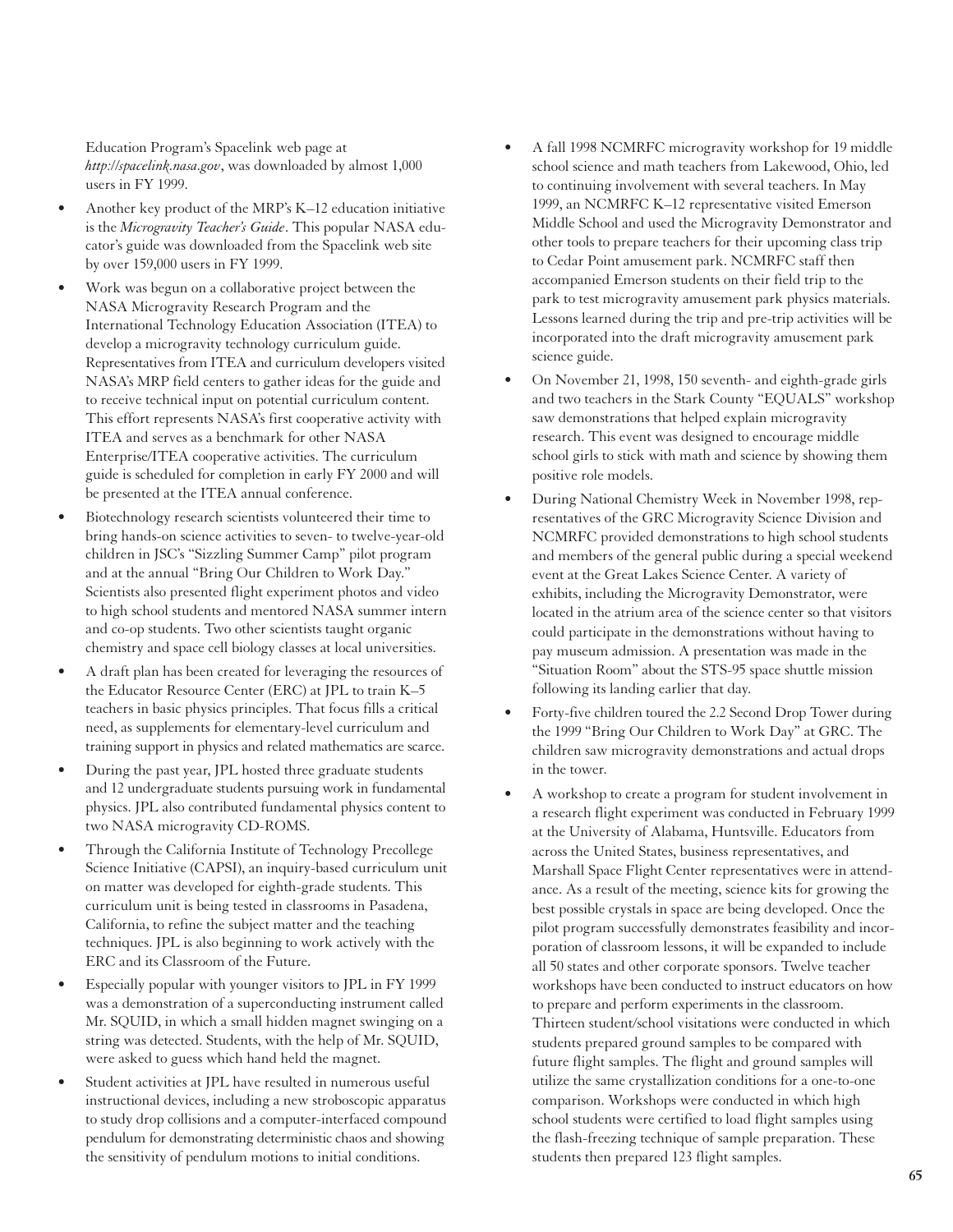- In March 1999, a set of seminars was presented to students at Andrews High School, a college preparatory school for girls in Willoughby, Ohio. Two teachers and 40 advanced placement physics and chemistry students from Andrews participated in a tour of GRC. At two of the four stops, the students were given a tour of the Zero Gravity Facility and learned about microgravity research while seeing the Microgravity Demonstrator in use.
- Three great minds of science Galileo, Newton, and Einstein — are the subjects of a new NASA educational brief titled *Microgravity: Fall Into Mathematics*. This publication, developed by the NCMRFC K–12 Educational Program, provides mathematical challenges and has descriptions of different types of microgravity research platforms. The brief was developed to coincide with the debut of a new microgravity educational exhibit conceived by the NCMRFC and created by MRPO support personnel. Artwork from the educational brief was used for the first time at the April 1999 National Council of Teachers of Mathematics convention. The exhibit artwork and educational brief text are being modified to fit a poster format and will be available in spring 2000 under document number EW-2000-01-001-GRC.
- In summer 1999, the GRC Office of Educational Programs sponsored two NASA education workshops for teachers. During each of the two-week-long workshops, 25 teachers were treated to a "Microgravity Day," which featured a gravity song, hands-on activities, and tours of facilities. NCMRFC summer teacher and student interns helped with Microgravity Day sessions and an associated egg drop competition. During the workshops, several teachers were mentored by microgravity personnel through day-long shadowing opportunities and full two-week guidance of urban school teams.
- NCMRFC received 27 applications to its Summer Internship Program. Twenty-one applicants were from Ohio, and the remainder were from Mississippi, New Jersey, New York, Puerto Rico, and West Virginia. NCMRFC also received 13 teacher applications: two from California, two from Indiana, one from Kansas, seven from Ohio, and one from South Carolina. The teacher applicants indicated their grade levels as follows: five high school teachers, six middle school teachers, one elementary school teacher, and one teacher doing postgraduate work. Selection of two students and one teacher was completed in April 1999. The two students spent half their time working in microgravity laboratories at GRC and the other half developing educational material that is available on the NCMRFC WWW site.
- In July 1999, six teachers from California, Maryland, Ohio, and South Carolina spent a week at the NCMRFC brainstorming ideas for a new K–4 microgravity activity guide. The teachers heard presentations about gravity and microgravity, crystal growth, fluids, combustion science, and sounding rockets. They participated in a live video tour of the ISS mock-up at JSC, toured and saw drops at the 2.2

Second Drop Tower and Zero Gravity Facility, saw the engineering model of the Combustion Integrated Rack, and participated in a number of hands-on activities. The teacher focus group developed a plethora of ideas for activities dealing with how microgravity conditions are created, density studies, crystal growth, how candles burn, buoyancy-driven convection, and other related topics. Some of the activities will be incorporated into elementary-level products under development at NCMRFC.

• On September 7, 1999, Kathy Higgins, of the Hudson, Ohio, school system, joined NCMRFC as the first teacher on sabbatical sponsored by the K–12 Educational Program. Higgins is an elementary school teacher who has taught first, second, and fifth grades. During her tenure at GRC, she will develop an early primary activity guide and help with educator workshops.

#### **Outreach to the Science Community**

- Almost 9,000 people visited NASA's biotechnology program exhibit at the following seven conferences in FY 1999: the meeting of the American Association of Pharmaceutical Scientists, the American Crystallographic Association meeting, the American Society for Biochemistry and Molecular Biology meeting, the meeting of the Society for Biomaterials, the Biophysical Society conference, the INTERPHEX conference, and the meeting of the Protein Society.
- Cell science research in the NASA bioreactor was presented to officials of the Republic of Costa Rica during their visit to JSC. Throughout the year, representatives from Congress and other visitors to JSC were given laboratory tours, hardware demonstrations, and research highlights from both space- and ground-based research using the NASA bioreactor.
- JPL scientists supported JSC in staffing a NASA outreach booth at the Centennial American Physical Society meeting in Atlanta, Georgia. Displays highlighted research planned for the ISS. More than 11,000 physicists attended the meeting, and those visiting the booth were provided information about NASA-sponsored research opportunities in all of the microgravity disciplines.
- From November 1998 to June 1999, GRC and NCMRFC presented nine talks on fluid physics and transport phenomena delivered by eminent lecturers from universities across the country. The series was marketed to the microgravity fluid physics research community and to area industries through a brochure and mailing campaign. A significant accomplishment of the lecture series was 14.8 percent participation by industry and organizations external to GRC.

#### **Industrial Outreach**

• NCMRFC identified and surveyed principal investigators within the fluids and combustion research programs regarding current interactions with industry. Within the fluids research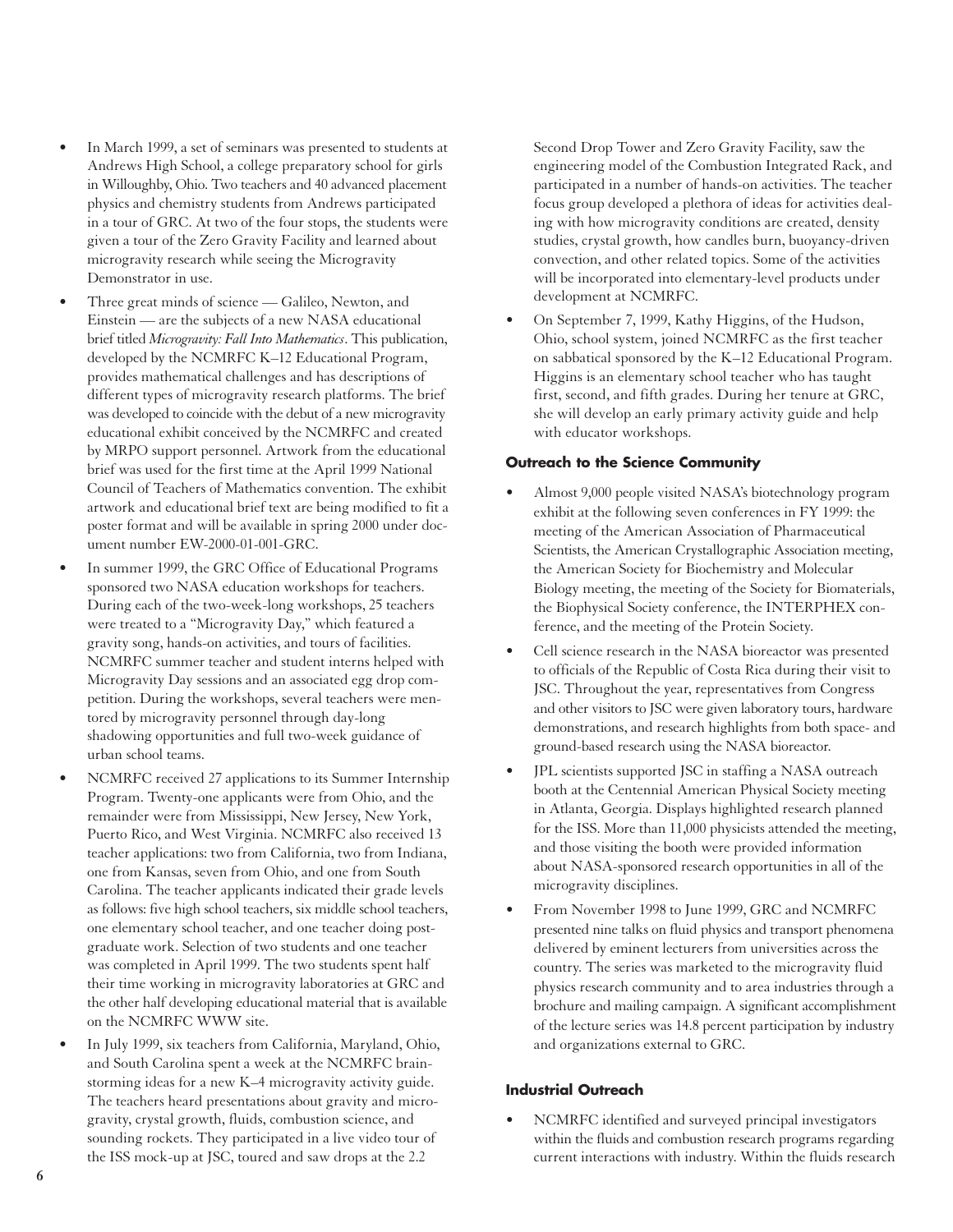program, interactions with 52 companies were identified, including five companies represented by current principal investigators (PIs) or co-investigators. Within the combustion research program, interactions with 56 companies were identified, including 11 companies represented by current PIs or co-investigators. The surveys helped identify promising applications areas for the program.

• NCMRFC formed an Industry Liaison Board as part of a major endeavor in its fundamental role of adding value to NASA's Microgravity Research Program in fluids and combustion. NCMRFC successfully recruited a 10-member board of key individuals (vice presidents of research and technology or their equivalents) across a broad spectrum of aerospace and nonaerospace organizations. The board is chaired by William Ballhaus Jr., vice president of science and engineering at Lockheed Martin Corporation. Companies represented on the board in FY 1999 were TRW, Inc.; the Eaton Corporation; the Cleveland Clinic Foundation; GE;

### **Table 14 Important Microgravity WWW Sites**

#### NASA Home Page

NASA current events and links to NASA Strategic Enterprise sites. *http://www.nasa.gov/*

#### Microgravity Research Division Home Page

NASA headquarters' Microgravity Research Division and microgravity sites with links to news, other programs, and NASA Research Announcements. *http://microgravity.hq.nasa.gov/*

#### Microgravity Research Program Home Page

Information about microgravity research activities with links to image archives and related science and technology web sites. *http://microgravity.msfc.nasa.gov/*

#### Microgravity News Home Page

Online issues of *Microgravity News*, a quarterly newsletter about the field of microgravity science. *http://mgnews.msfc.nasa.gov/site/newsindex.html*

#### Marshall Space Flight Center (MSFC) Home Page

Links to information about MSFC, the International Space Station, and research at MSFC's laboratories. *http://www1.msfc.nasa.gov/*

#### Glenn Research Center (GRC) Home Page

Information on GRC and links to descriptions of special facilities, such as the Wind Tunnel Complex, the Propulsion System Laboratory, and drop towers. *http://www.grc.nasa.gov/*

#### Jet Propulsion Laboratory (JPL) Homepage

Links to the latest news, status reports, and images from JPL's missions, as well as information about the laboratory at JPL. *http://www.jpl.nasa.gov/*

AlliedSignal, Inc.; Sandia National Laboratory; Sherwin Williams Company; Teledyne Continental Motors; and Ford Motor Company. The board is chartered to identify industry applications where microgravity fluids and combustion research is potentially relevant; evaluate current research for relevance to applications; and provide recommendations to enhance the program's value to industry.

• Ann Heyward, industrial outreach manager for NCMRFC, attended the American Society of Mechanical Engineers' (ASME's) Fluids Engineering Division Meeting July 19–22, 1999, in San Francisco, California, to participate in the meeting's Industry Exchange Program and the formation of the Coordinating Group for Industrial Technology (CGIT). This group is charged with developing ASME's Fluids Engineering Division's Industry Exchange Program for future meetings. Participation in the CGIT affords NASA the opportunity for additional industry contacts and exposure to industrial applications priorities in the fluids engineering arena.

#### Microgravity Combustion and Fluids Database

Information on microgravity combustion science, fluid physics, and acceleration measurement experiments and publications. *http://microgravity.grc.nasa.gov/fcarchive/index.html*

#### Microgravity International Distributed Experiment Archives (IDEA) Database

Information on microgravity science experiments. *http://mgravity.itsc.uah.edu/microgravity/idea/idea.stm*

#### European Space Agency (ESA) Microgravity Database

Experiment descriptions, results, diagrams, and video sequences. http://www.esrin.esa.it/htdocs/mgdb/mgdbhome.html

#### Zero Gravity Research Facility

Description and images of one of the GRC drop towers. *http://zeta.grc.nasa.gov/facility/zero.htm*

#### NASA Human Spaceflight

A comprehensive source for information on NASA's spaceflight programs that support the Human Exploration and Development of Space Enterprise. *http://spaceflight.nasa.gov/index-n.html*

#### Shuttle Flights

Information on the most recent mission with links to all shuttle flights to date. *http://spaceflight.nasa.gov/shuttle/index.html*

#### International Space Station

General and detailed information about the development of the International Space Station, including links to recent news, details of assembly, and images. *http://spaceflight.nasa.gov/station/index.html*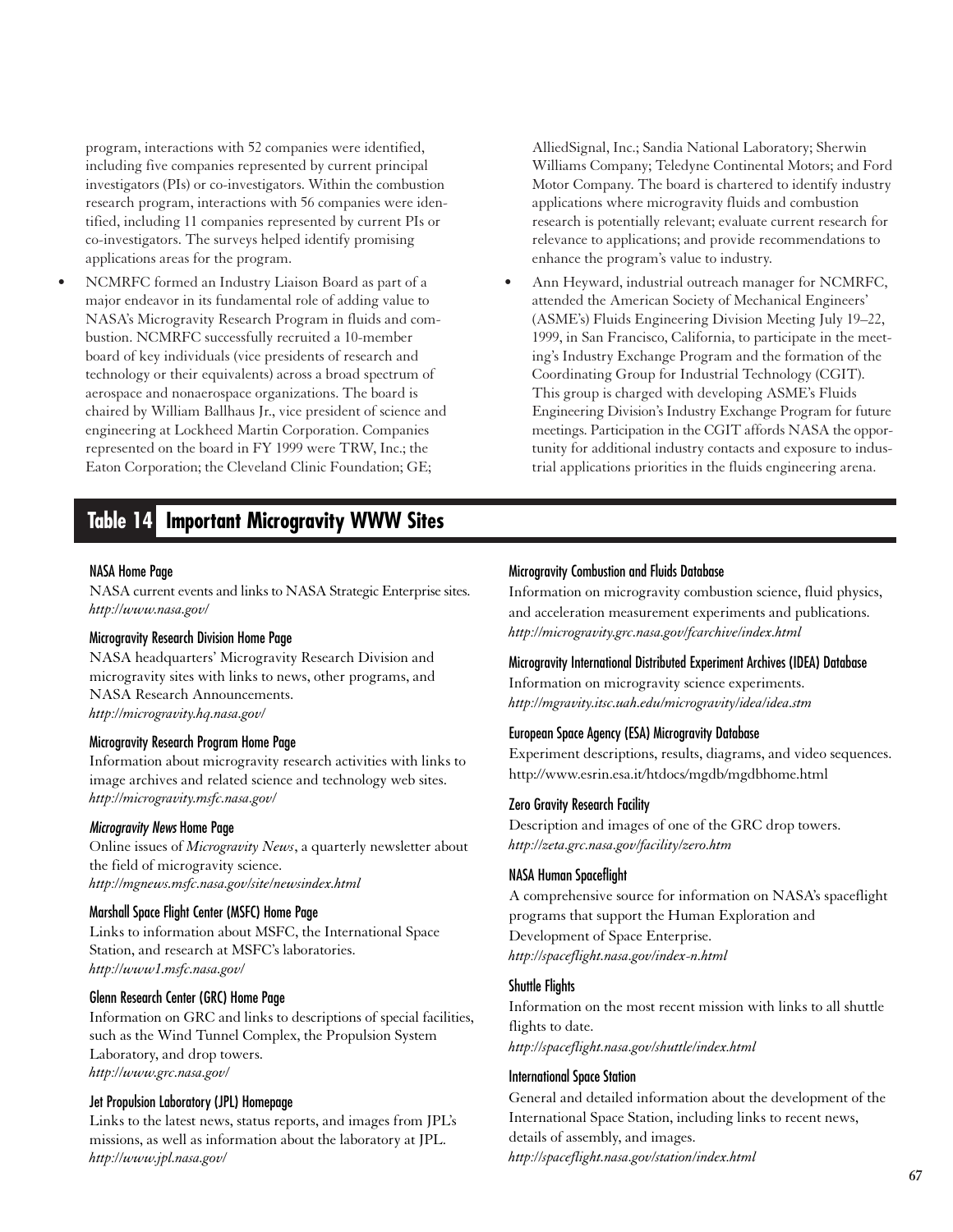#### Understanding Gravity and Microgravity

The definition of microgravity and how it is achieved, with links to microgravity science disciplines. *http://microgravity.msfc.nasa.gov/wimg.html*

#### NASA Spacelink: A Resource for Educators

NASA education information, materials, and services. *http://spacelink.nasa.gov/*

#### Spacelink: Microgravity Teacher's Guide

Microgravity Teacher's Guide with physical science activities for grades 6–12. *http://spacelink.nasa.gov/Instructional.Materials/NASA.Educational. Products/Microgravity/*

#### Spacelink: Mathematics of Microgravity

Mathematics of Microgravity Guide identifying the underlying mathematics and physics principles that apply to microgravity. *http://spacelink.nasa.gov/Instructional.Materials/Curriculum.Support/ Physical.Science/Microgravity/Mathematics.of.Microgravity/.index.html*

#### Spacelink: Microgravity-Fall Into Mathematics

The great minds of microgravity — Galileo, Newton, and Einstein — are the subjects of this NASA Educational Brief. *http://spacelink.nasa.gov/Instructional.Materials/Curriculum.Support/*

#### *Physical.Science/Microgravity/Microgravity-Fall.Into. Mathematics/.index.html*

#### Spacelink: Microgravity Demonstrator

The Microgravity Demonstrator is a tool designed by NASA engineers to demonstrate and teach principles of microgravity science and relationships to science and math. The manual provides instructions for building a microgravity demonstrator and includes classroom activities.

*http://spacelink.nasa.gov/Instructional.Materials/Curriculum.Support/ Physical.Science/Microgravity/Microgravity.Demonstrator/.index.html*

#### Spacelink: Microgravity Video Resource Guide

This video resource guide contains background material and classroom activities dealing with the five scientific disciplines in NASA's microgravity research program.

*http://spacelink.nasa.gov/Instructional.Materials/Curriculum. Support/Physical.Science/Microgravity/Microgravity.Video.Resource. Guide/.index.html*

#### Microgravity Meetings and Symposia

Bulletin board of meetings, conferences, and symposia and a list of societies and web sites of interest to the microgravity science community.

*http://zeta.grc.nasa.gov/ugml/ugml.htm*

## **8 For More Information**

NASA's goal is to improve the quality of life on Earth by using ground- and space-based research to promote new scientific and technological discoveries. The Microgravity Research Program plays a vital role in our nation's economic and general health by carefully selecting, funding, and supporting scientists across the country. It also serves as an important link in the international endeavors that are the hallmark of America's space program, which is conducting business better, cheaper, and faster through cooperative ventures and other streamlined practices.

By disseminating knowledge and transferring technology among private industries, universities, and other government agencies, NASA's Microgravity Research Program continues to build on a foundation of professional success, evidenced by the number of publications and conferences attended, while reaching out to encompass the populace at large. Educational outreach and technology transfer are among the program's top goals, making the benefits of NASA's research available to the American public. Space shuttle and *Mir* research missions, as well as experiments performed in short-duration microgravity facilities, are yielding new understanding about our world and the universe around us, while paving the way for long-duration microgravity science on the International Space Station.

For more information about NASA's Microgravity Research Program, use the following contact information:

#### **Microgravity Research Division**

NASA Headquarters 300 E Street, S.W. Washington, D.C. 20546-0001

Fax: (202) 358-3091 Phone: (202) 358-1490 World Wide Web address: *http://microgravity.hq.nasa.gov/ http://microgravity.msfc.nasa.gov/*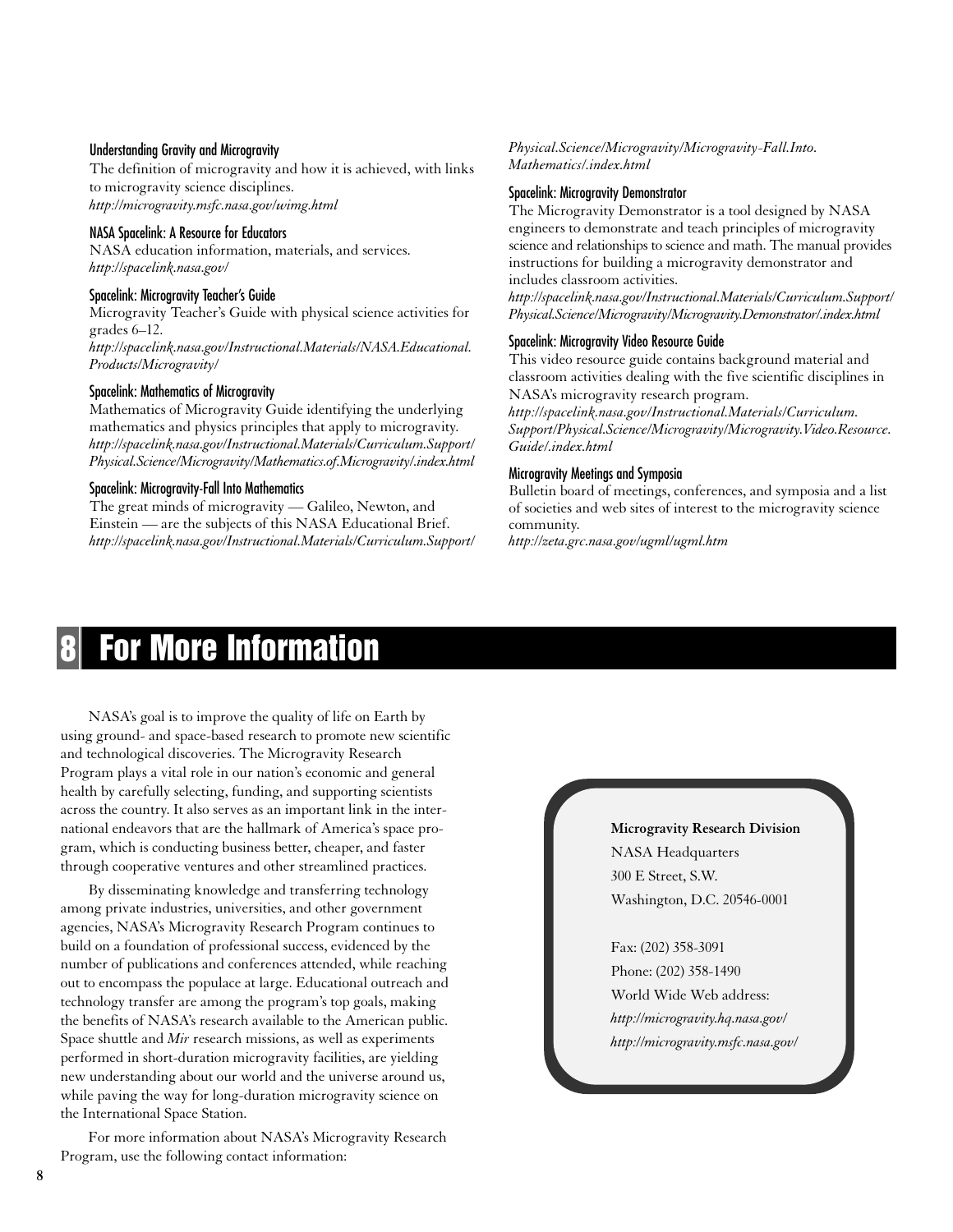## **Program Resources for FY 1999**

Funding for the Microgravity Research Program in fiscal year (FY) 1999 totaled \$183.9 million. This figure includes the Microgravity Research Program budget of \$113.7 million and \$70.2 million of the Office of Space Flight's budget, which is allocated for International Space Station (ISS) utilization and facilities. These funds supported a variety of activities across the microgravity science disciplines of biotechnology, combustion science, fluid physics, fundamental physics, and materials science, including an extensive ground-based research and analysis program; development and flight of microgravity space shuttle and sounding rocket missions; planning and technology and hardware development for the ISS; and outreach and education. The funding distribution for combined flight and ground efforts in the various microgravity research disciplines is illustrated in **Figure 1**.

The Microgravity Research Program operates primarily through four NASA field centers. **Figure 3** illustrates the funding distribution among these centers and includes NASA headquarters funding. The Microgravity Research Program science discipline authority and major responsibilities are as follows:

- Glenn Research Center combustion science, fluid physics, and microgravity measurement and analysis.
- Jet Propulsion Laboratory fundamental physics and advanced technology development.
- Johnson Space Center cell and tissue culture portion of the biotechnology discipline.
- Marshall Space Flight Center materials science, molecular science portion of the biotechnology discipline, and the glovebox program.



**Figure 1 — FY 1999 Microgravity Funding Distribution** 

**Figure 2** presents funding in support of ISS mission planning, development of ISS technology and hardware, development of flight- and ground-based research projects, execution of flight and ground investigations, and development of technology to support those investigations.



#### **Figure 3 — FY 1999 Microgravity Funding Distribution by NASA Field Centers**

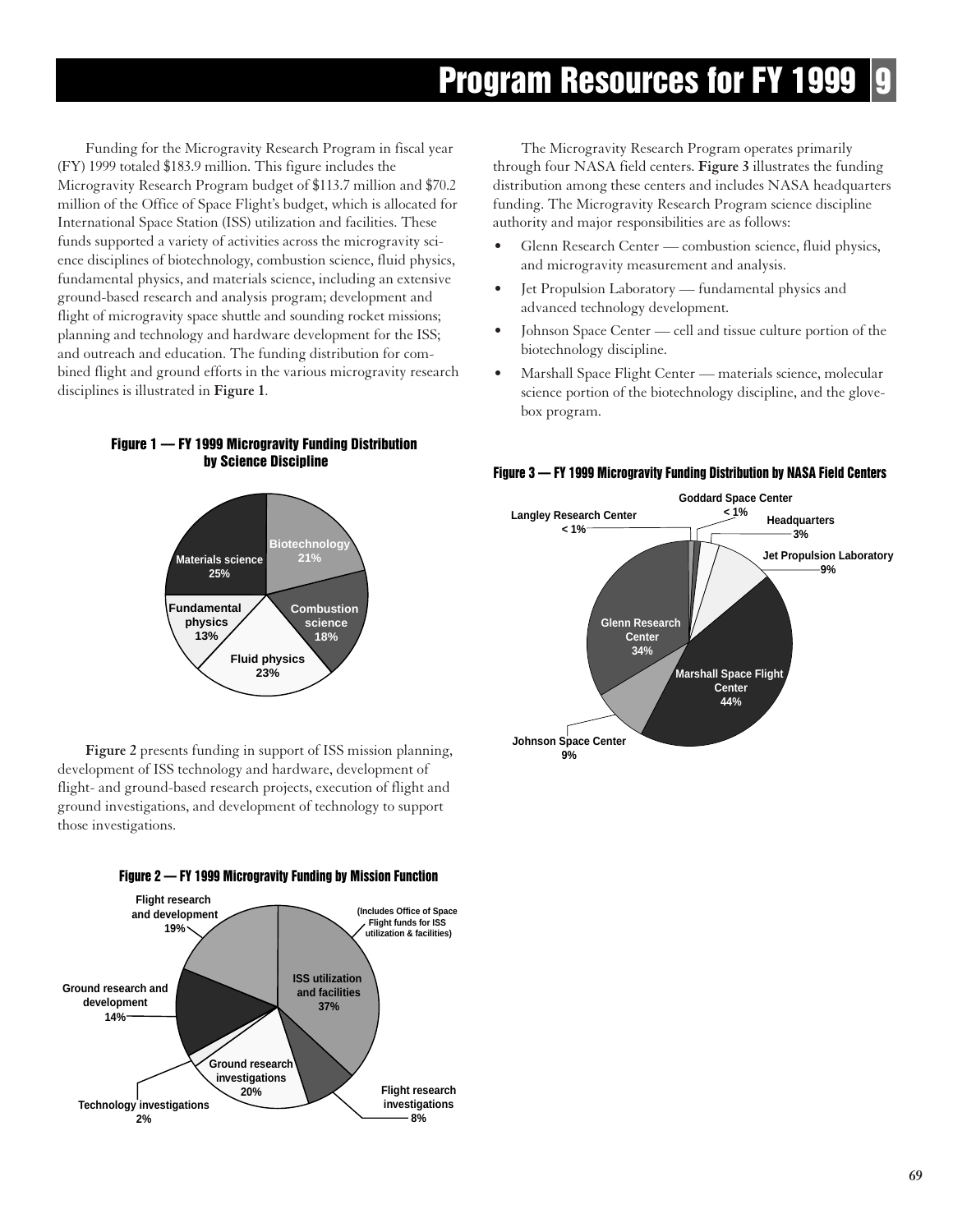# **10 Acronyms and Abbreviations**

|                | ACA American Crystallographic Association                |
|----------------|----------------------------------------------------------|
|                | APS American Physical Society                            |
|                | ASM  American Society for Metals                         |
|                | ASME  American Society of Mechanical Engineers           |
|                | ATD  Advanced Technology Development                     |
| atm atmosphere |                                                          |
|                | <b>BCDCE</b> Bi-Component Droplet Combustion Experiment  |
|                | BCSS  Biotechnology Cell Science Stowage                 |
|                | BRS  Bioproduct Recovery System                          |
|                | BSTC  Biotechnology Specimen Temperature Controller      |
|                | BTF  Biotechnology Facility                              |
|                | BTR  Biotechnology Refrigerator                          |
|                | BTS  Biotechnology System                                |
|                | <b>BUNDLE</b> Bridgman Unidirectional Dendrite in a      |
|                | Liquid Experiment                                        |
|                | CAPSI  Caltech Precollege Science Initiative             |
|                | CEA  Carcinoembryonic antigen                            |
|                | CGH Coupled Growth in Hypermonotectics                   |
|                |                                                          |
|                | CHeX  Confined Helium Experiment                         |
|                | <b>CIR</b> Combustion Integrated Rack                    |
|                | CNES French space agency                                 |
|                | <b>COLLIDE</b> Collisions Into Dust Experiment           |
|                | <b>CORE</b> Central Operation of Resources for Educators |
|                | COSPAR  Committee on Space Research of the               |
|                | <b>International Council of Scientific Unions</b>        |
|                | CSA  Canadian Space Agency                               |
|                | CSLM  Coarsening in Solid-Liquid Mixtures                |
|                | CVX Critical Viscosity of Xenon                          |
|                | <b>CWRU</b> Case Western Reserve University              |
|                | DCAM  Diffusion-Controlled Crystallization               |
|                | Apparatus for Microgravity                               |
|                | DCE  Droplet Combustion Experiment                       |
|                | DCPCG  Dynamically Controlled Protein Crystal            |
|                | Growth                                                   |
|                | DDCE Dynamics of Droplet Combustion and                  |
|                | <b>Extinction Experiment</b>                             |
|                | DECLIC  Facility for the Study of Crystal Growth and     |
|                | of Fluids Near the Critical Point                        |
|                | DLR  German Aerospace Research Establishment             |
|                | DMI Diffusion Module Insert                              |
|                | ECC  Experiment Control Computer                         |
|                | <b>EDU</b> Engineering Development Unit                  |
|                | ELF  Enclosed Laminar Flames                             |

|      | <b>ERC</b> Educator Resource Center                           |
|------|---------------------------------------------------------------|
|      | <b>ERE</b> Extensional Rheology Experiment                    |
|      | <b>ESA</b> European Space Agency                              |
|      | <b>ESL</b> Electrostatic Levitator                            |
|      | <b>EXPRESS</b> Expedite Processing of Experiments to          |
|      | <b>Space Station</b>                                          |
|      | FCF  Fluids and Combustion Facility                           |
|      | FEANICS Flow Enclosure Accommodating Novel                    |
|      | Investigations in Combustion of Solids                        |
|      | FIR Fluids Integrated Rack                                    |
|      | FIST  Flammability Diagrams of Combustible                    |
|      | Materials in Microgravity                                     |
|      |                                                               |
|      | GAS Get Away Special                                          |
|      | <b>GLACE</b> Glovebox Laser-Cooled Atomic Clock               |
|      | Experiment                                                    |
|      | g-LIMIT  Glovebox Integrated Microgravity Isolation           |
|      | Technology                                                    |
|      | <b>GMSF</b> Growth and Morphology of Supercritical            |
|      | Fluids                                                        |
|      | GN2  Gaseous Nitrogen                                         |
|      | GRC Glenn Research Center                                     |
| GSFC | Goddard Space Flight Center                                   |
| GSM  | Gas Supply Module                                             |
| GSRP | Graduate Student Research Program                             |
|      | HOST Hubble Space Telescope Orbital Systems Test              |
|      | HRT  high-resolution thermometer                              |
|      | ICR  investigation continuation review                        |
| ICU  | <b>Interim Control Unit</b>                                   |
|      | <b>IDEA</b> International Distributed Experiment Archives     |
|      | <b>IEEE</b> Institute of Electrical and Electronics Engineers |
|      | <b>IFFD</b> Internal Flows in a Free Drop                     |
|      | IML  International Microgravity Laboratory                    |
|      | <b>InSPACE</b> Investigating the Structure of Paramagnetic    |
|      | <b>Aggregates From Colloidal Emulsions</b>                    |
|      | IPCG  Interferometer for Protein Crystal Growth               |
|      | <b>ISRU</b> In-Situ Resource Utilization                      |
|      | ISS  International Space Station                              |
|      | ITEA  International Technology Education                      |
|      | Association                                                   |
|      | <b>JPL</b> Jet Propulsion Laboratory                          |
|      |                                                               |
|      | KSC Kennedy Space Center                                      |
|      | LGF  Low Gradient Furnace                                     |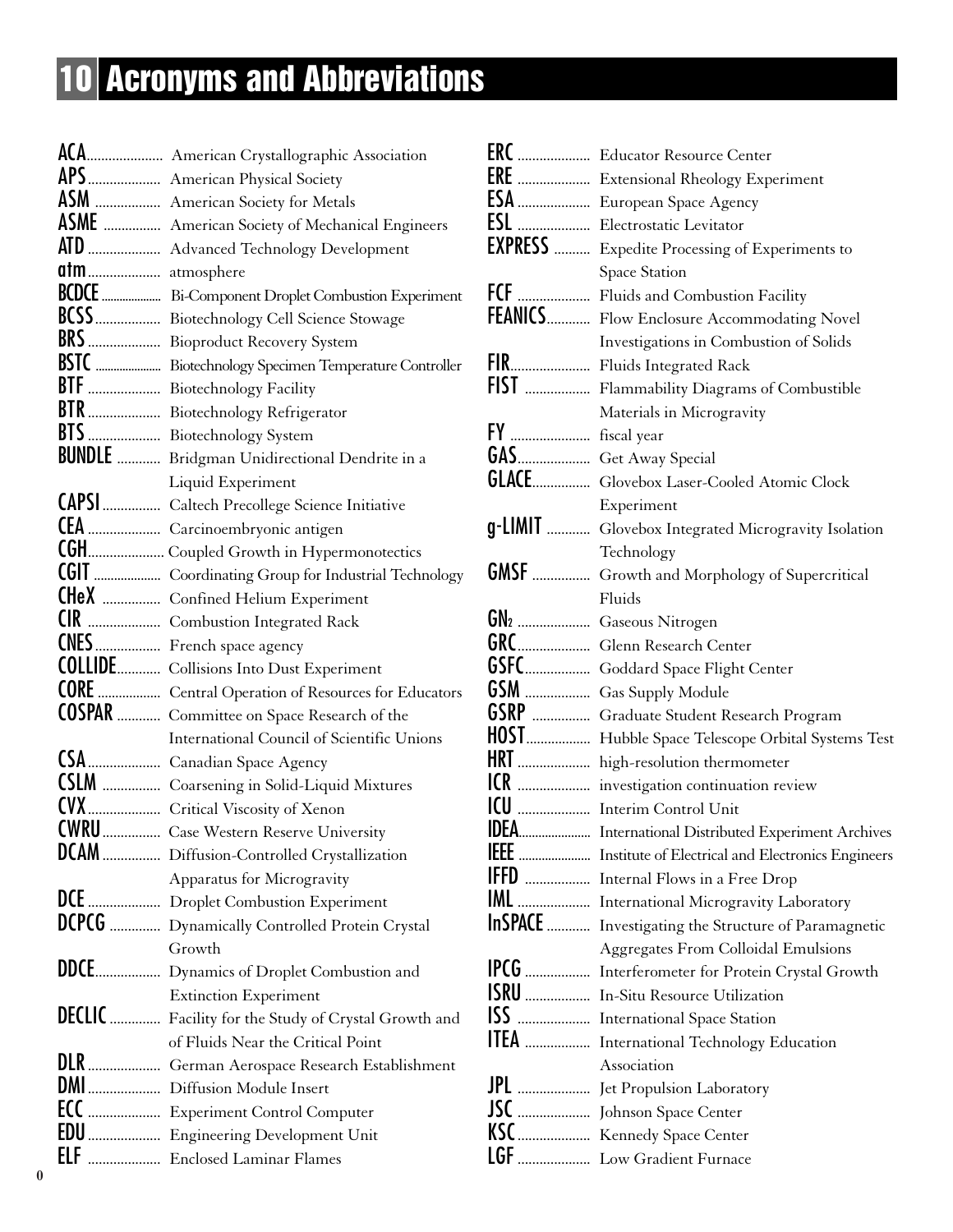|                      | LMM  Laser Microscopy Module                          |
|----------------------|-------------------------------------------------------|
|                      | LMS Life and Microgravity Spacelab                    |
|                      | <b>LTMPF</b> Low-Temperature Microgravity Physics     |
|                      | Facility                                              |
|                      | <b>MAMS</b> Microgravity Acceleration Measurement     |
|                      | System                                                |
|                      | MDCA  Multiuser Droplet Combustion Apparatus          |
|                      | MEPS  Microencapsulation Electrostatic                |
|                      | Processing System                                     |
| <b>MGM</b>           | Mechanics of Granular Materials                       |
|                      | MISTE Microgravity Scaling Theory Experiment          |
|                      | MIT  Massachusetts Institute of Technology            |
| <b>MRD</b>           | Microgravity Research Division                        |
| <b>MRP</b>           | Microgravity Research Program                         |
| <b>MRPO</b>          | Microgravity Research Program Office                  |
|                      | MRS  media reclamation system                         |
|                      | MSFC  Marshall Space Flight Center                    |
| MSG                  | Microgravity Science Glovebox                         |
| MSL                  | Microgravity Science Laboratory                       |
| <b>MSRF</b>          | Materials Science Research Facility                   |
|                      | <b>MSRR</b> Materials Science Research Rack           |
| MTH  metallothionein |                                                       |
|                      | NAE  National Academy of Engineering                  |
|                      | NASDA  Japanese space agency                          |
|                      | <b>NCMRFC</b> National Center for Microgravity        |
|                      | Research on Fluids and Combustion                     |
|                      | <b>NIH</b> National Institutes of Health              |
|                      | NRA NASA Research Announcement                        |
|                      | NRC  National Research Council                        |
|                      | NIST  National Institute of Standards and             |
|                      | Technology                                            |
|                      | NMR  nuclear magnetic resonance                       |
|                      | <b>OARE</b> Orbital Acceleration Research Experiment  |
|                      | <b>OLMSA</b> Office of Life and Microgravity Sciences |
|                      | and Applications                                      |
|                      | OPCGA  Observable Protein Crystal Growth              |
|                      | Apparatus                                             |
|                      | PARCS  Primary Atomic Reference Clock in Space        |
|                      | PCAM  Protein Crystallization Apparatus for           |
|                      | Microgravity                                          |
|                      | PCG-BAG  Protein Crystal Growth - Biotechnology       |
|                      | Ambient Generic                                       |
|                      | PCG-STES  Protein Crystal Growth - Single Thermal     |
|                      | <b>Enclosure System</b>                               |

|               | <b>PCS</b> Physics of Colloids in Space                                                 |
|---------------|-----------------------------------------------------------------------------------------|
| <b>PECASE</b> | Presidential Early Career Award for                                                     |
|               | Scientists and Engineers                                                                |
|               | PEP  Particle Engulfment and Pushing by a                                               |
|               | Solid/Liquid Interface                                                                  |
|               | principal investigator                                                                  |
| PIMS          | Principal Investigator Microgravity Services                                            |
| QMI           | Quench Module Insert                                                                    |
| RACE          | Rubidium Atomic Clock Experiment                                                        |
| RDR           | requirements definition review                                                          |
| <b>REEFS</b>  | Radiative Enhancement Effects on Flame                                                  |
|               | Spread                                                                                  |
|               | RPI  Rensselaer Polytechnic Institute                                                   |
| <b>RTS</b>    | <b>Remote Triaxial Sensor</b>                                                           |
| <b>RWPS</b>   | Rotating Wall Perfused System                                                           |
| <b>SAMS</b>   | Space Acceleration Measurement System                                                   |
| SAMS-FF       | Space Acceleration Measurement System                                                   |
|               | for Free Flyers                                                                         |
| SAR           | Shared Accommodations Rack                                                              |
|               | SCR science concept review                                                              |
|               | SHERE Shear History Extensional Rheology                                                |
|               |                                                                                         |
|               | Experiment                                                                              |
| <b>SIBAL</b>  | Solid Inflammability Boundary at Low Speed                                              |
|               | Spacelab                                                                                |
| SQF           | Solidification Quench Furnace                                                           |
| <b>SSPF</b>   | <b>Space Station Processing Facility</b>                                                |
| <b>STEP</b>   | Satellite Test of the Equivalence Principle                                             |
| <b>STES</b>   | Single-Locker Thermal Enclosure System                                                  |
| STS<br>.      | Space Transportation System                                                             |
|               |                                                                                         |
|               | <b>SUE</b> Superfluid Universality Experiment                                           |
|               | <b>TIGER-3D</b> Transition From Ignition to Flame<br>Growth Under External Radiation in |
|               | Three Dimensions                                                                        |
| <b>TMS</b>    | Minerals, Metals, and Materials Society                                                 |
| <b>UAB</b>    | University of Alabama, Birmingham                                                       |
|               | University of California, Irvine                                                        |
| UF            | <b>Utilization Flight</b>                                                               |
| <b>USML</b>   | United States Microgravity Laboratory                                                   |
| USMP          | United States Microgravity Payload                                                      |
|               | USRA  Universities Space Research Association                                           |
|               | VDA Vapor-Diffusion Apparatus<br>WWW World Wide Web                                     |